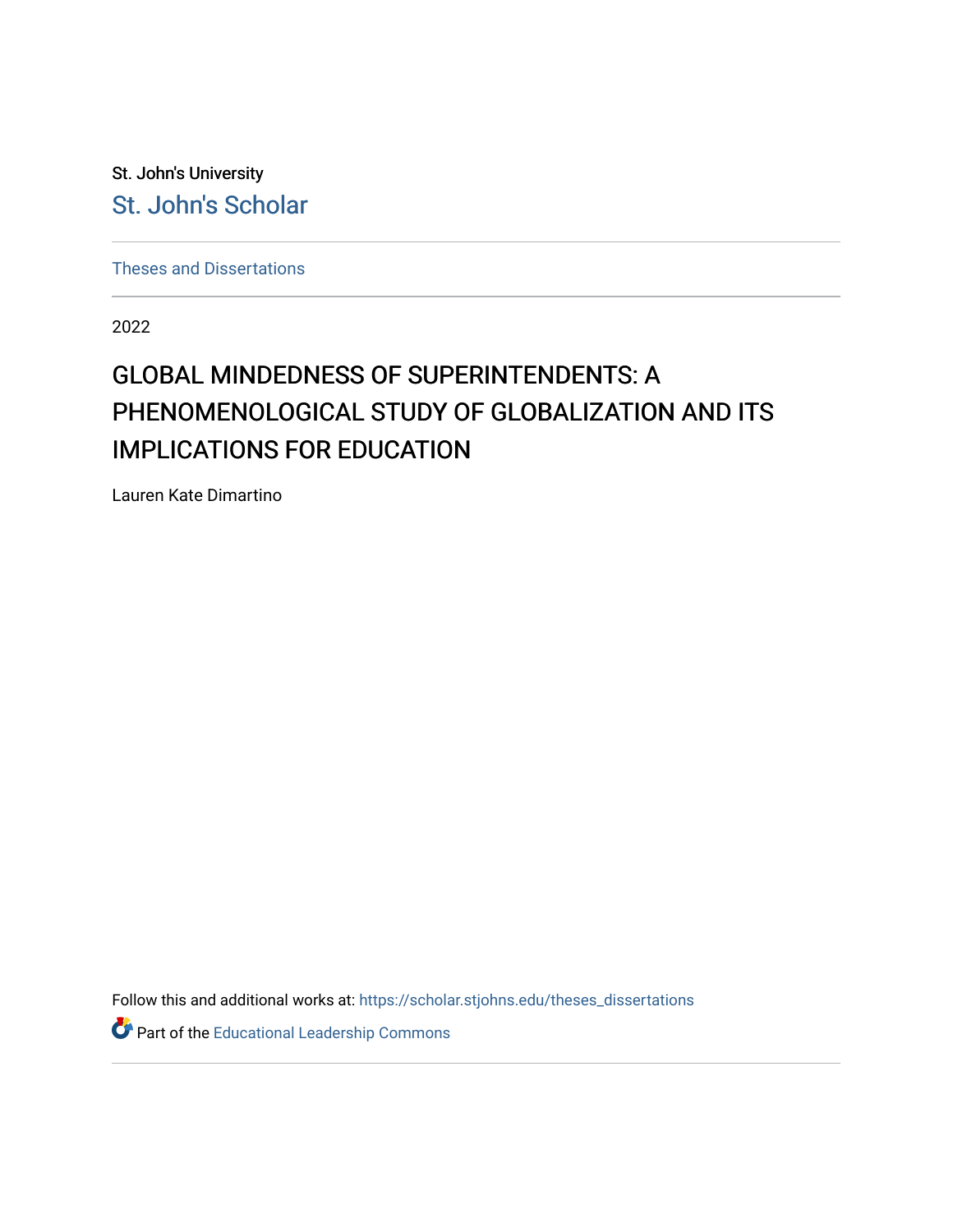# GLOBAL MINDEDNESS OF SUPERINTENDENTS: A PHENOMENOLOGICAL STUDY OF GLOBALIZATION AND ITS IMPLICATIONS FOR EDUCATION

A dissertation submitted in partial fulfillment

of the requirements for the degree of

DOCTOR OF EDUCATION

to the faculty of the

### DEPARTMENT OF ADMINISTRATIVE AND INSTRUCTIONAL LEADERSHIP

of

## THE SCHOOL OF EDUCATION

at

ST. JOHN'S UNIVERSITY

New York

by

Lauren Kate DiMartino

 $\frac{1}{2}$  ,  $\frac{1}{2}$  ,  $\frac{1}{2}$  ,  $\frac{1}{2}$  ,  $\frac{1}{2}$  ,  $\frac{1}{2}$  ,  $\frac{1}{2}$  ,  $\frac{1}{2}$  ,  $\frac{1}{2}$  ,  $\frac{1}{2}$  ,  $\frac{1}{2}$  ,  $\frac{1}{2}$  ,  $\frac{1}{2}$  ,  $\frac{1}{2}$  ,  $\frac{1}{2}$  ,  $\frac{1}{2}$  ,  $\frac{1}{2}$  ,  $\frac{1}{2}$  ,  $\frac{1$ 

Submitted Date 3/23/2022 Approved Date 5/17/2022

Lauren Kate DiMartino Dr. Anthony Annunziato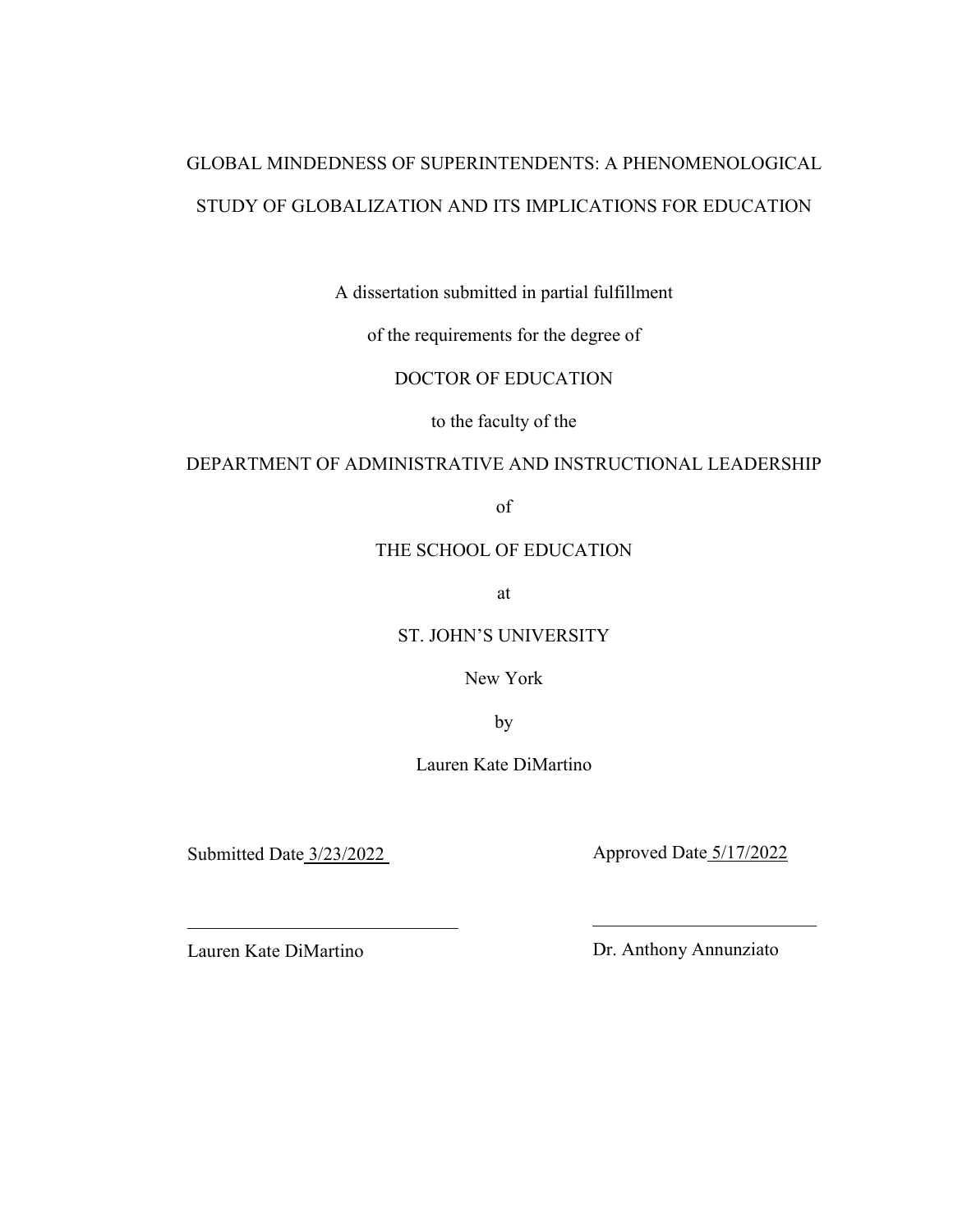**Copyright by Lauren Kate DiMartino 2022 All Rights Reserved**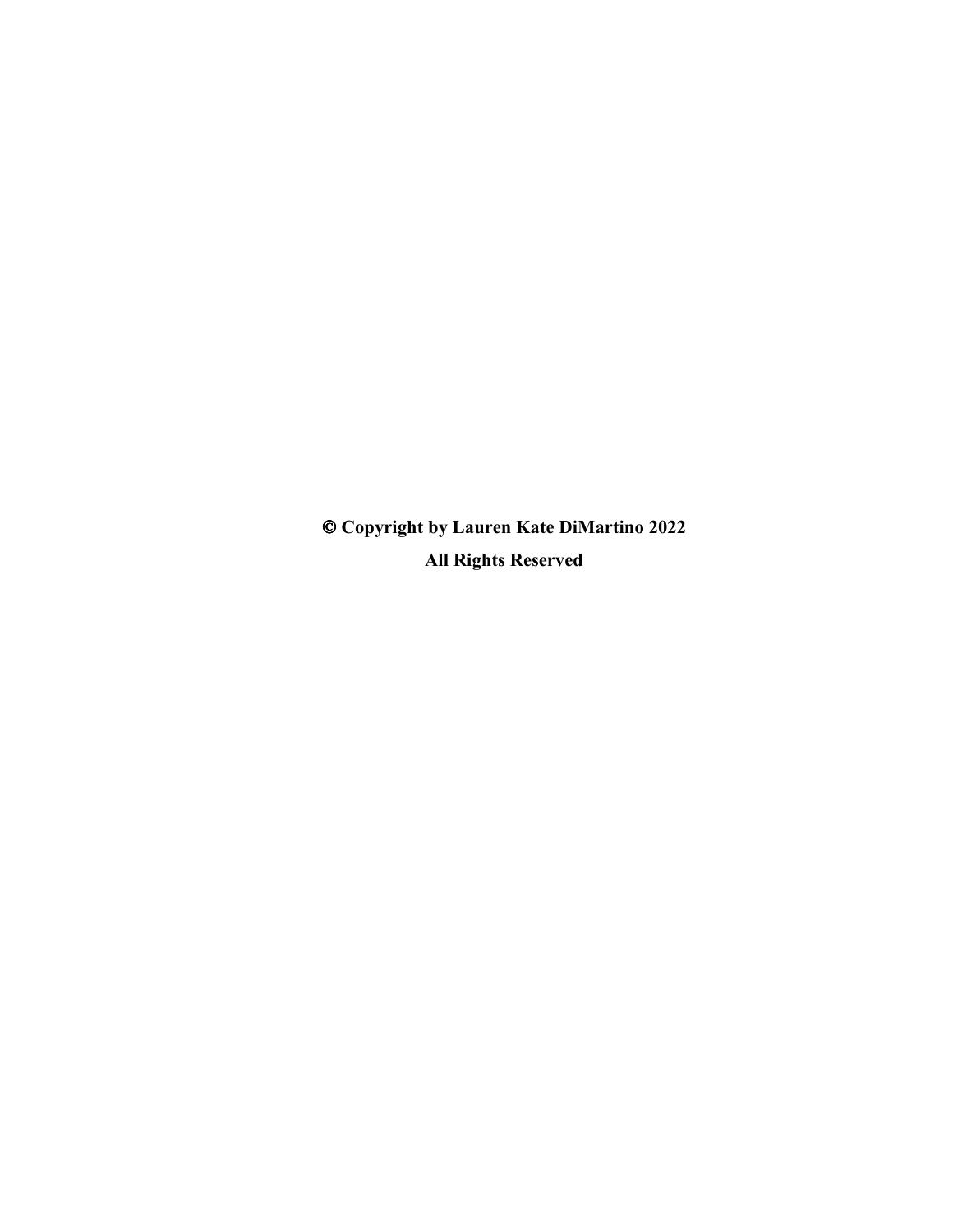#### **ABSTRACT**

# GLOBAL MINDEDNESS OF SUPERINTENDENTS: A PHENOMENOLOGICAL STUDY OF GLOBALIZATION AND ITS IMPLICATIONS FOR EDUCATION

Lauren Kate DiMartino

Globalization has quickly woven its way into every aspect of our economic, technological, and social lives. It is only natural that the educational system transforms into a globally competent powerhouse. We must hold our educational system accountable for creating quality education based on equity and realistic policies. With skilled leaders creating school districts that can compete, thrive, and communicate in the global community, we must work to nurture future generations that can maneuver and excel in the 21st century.

The purpose of this research is to analyze the global mindedness of educational leaders, specifically superintendents, and to explore the future implications of globalization on education. Superintendents represent the top tier in the school leadership. It is essential to understand the views of those who understand the operational steps that can bring global interactions and global learning to our classrooms. If leaders understand the importance of the global community, this may give rise to actionable policy change to include global learning in classrooms. Therefore, it is imperative to better understand the global mindedness of our leaders. It is through leadership that informed change can be brought about in policy. Merging leadership perspectives with policy recommendations can result in actionable change. Findings from this research reflect how clear communication and civic buy-in is imperative when creating new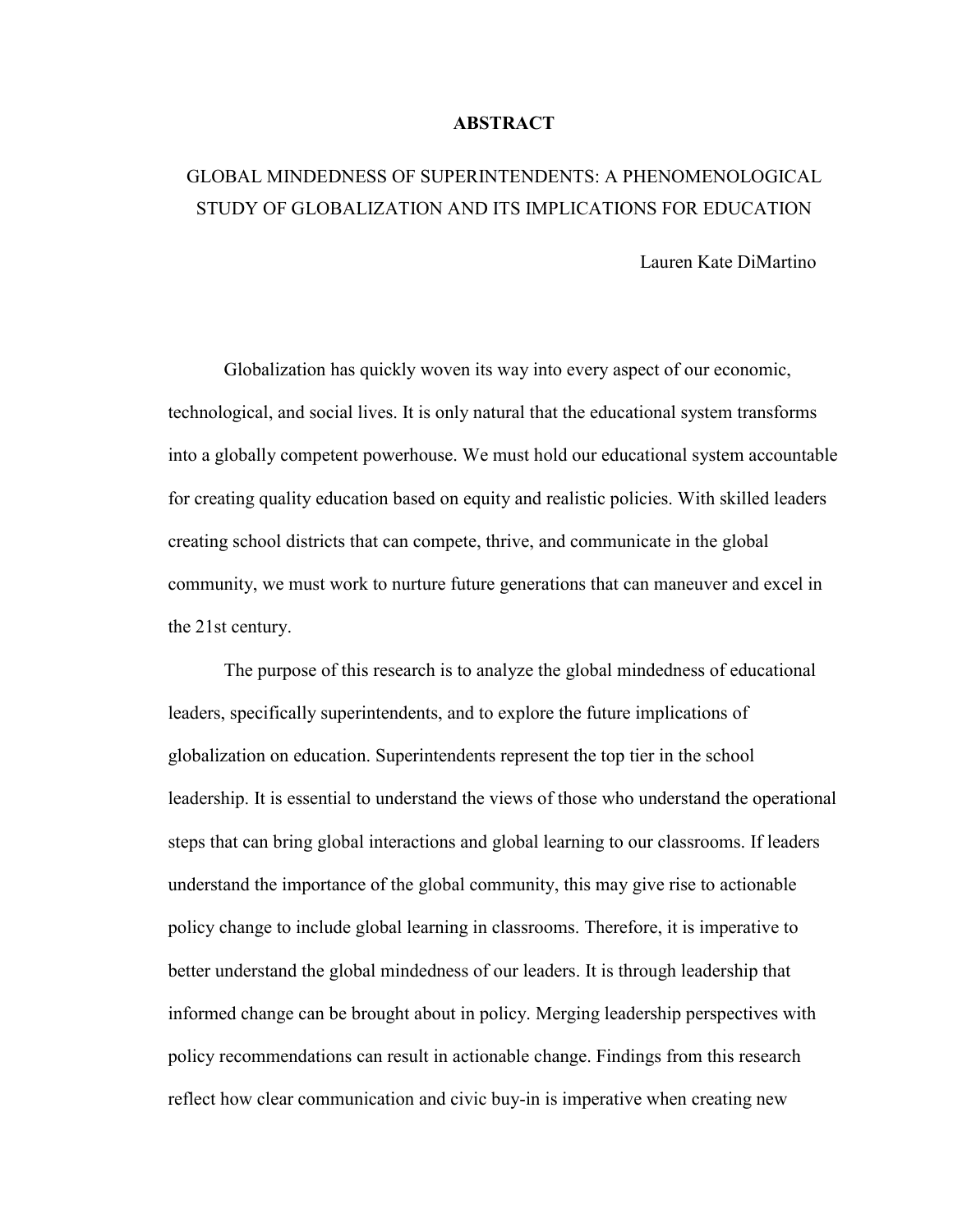initiatives within the educational system, especially those on a grand scale such as globalization and education. Superintendents reflect on a desire to bring global learning into their districts for the benefits of student outcomes. Current hinders to globalization and education include the COVID-19 pandemic, lack of frameworks to guide educational leadership and the learning community towards globalized learning, and lack of funding and resources to support the incorporation of globalization and education. Educational leaderships' perspectives offer insight into the realities of educational structures. Therefore, by valuing educational leaderships' global mindedness we can better discover the underlying factors that make global learning easy and difficult to implement.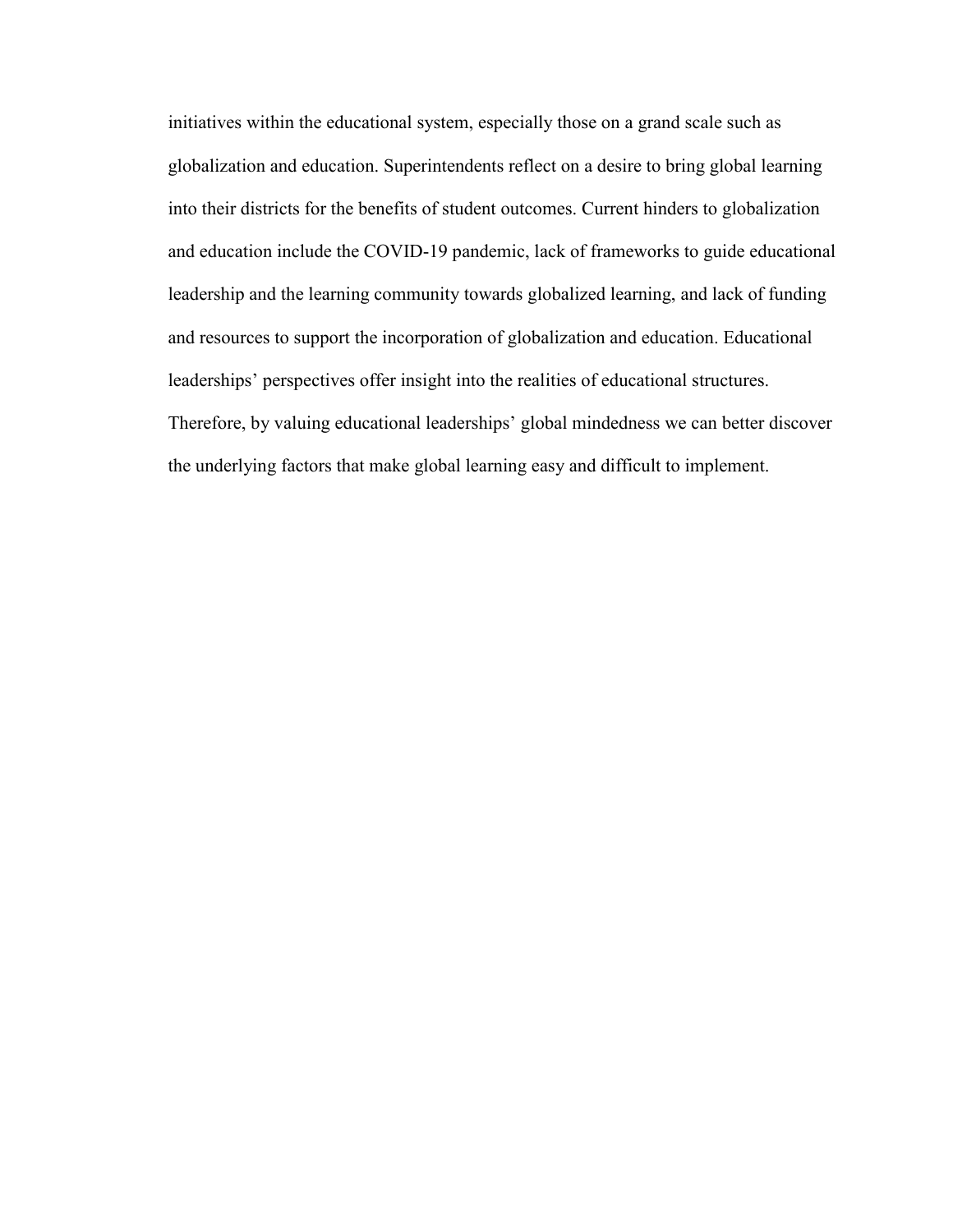# **DEDICATION**

This is dedicated to my family. With all my love, thank you for supporting me.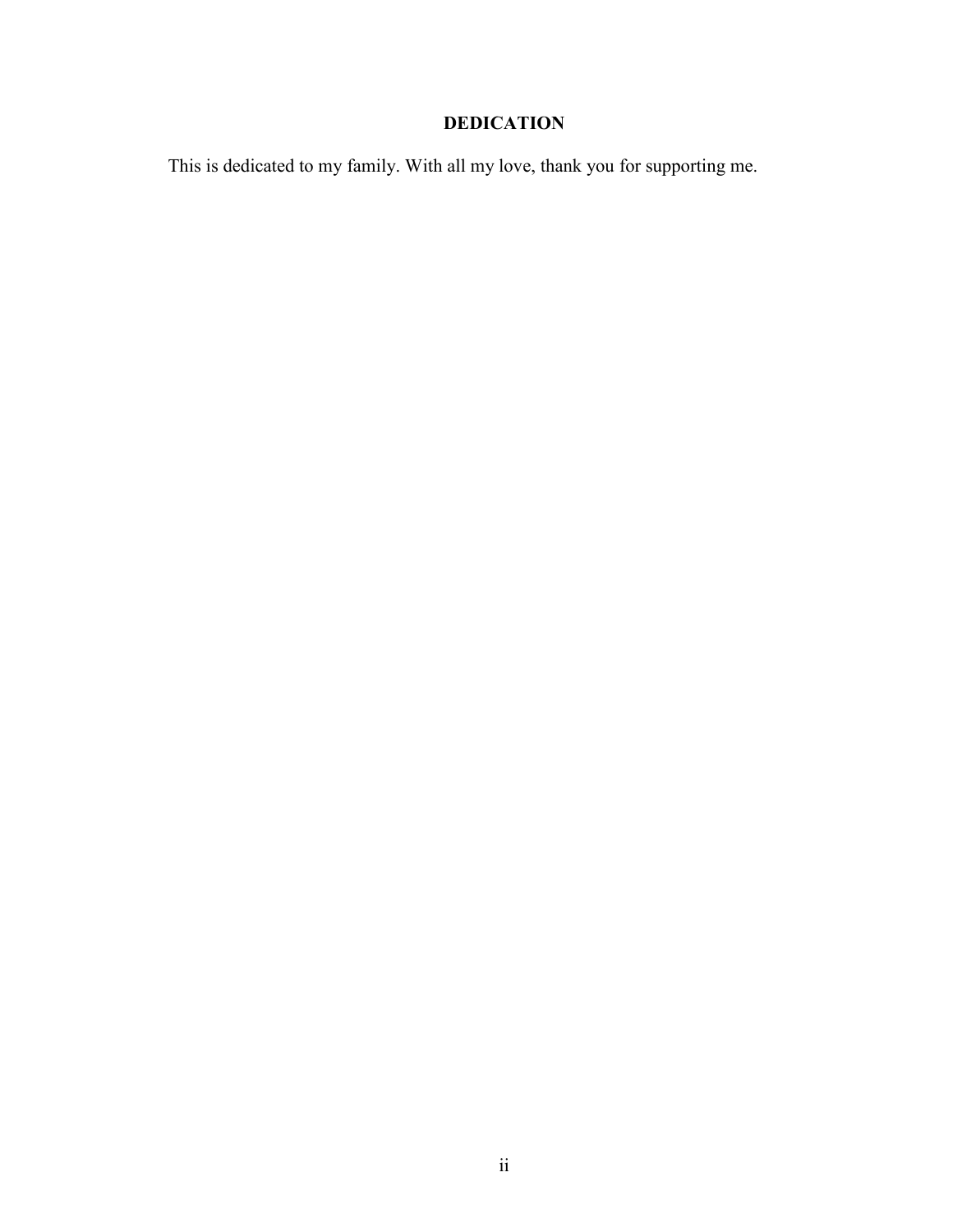## **TABLE OF CONTENTS**

| A Historical Introduction of the United States to the Global Platform 17 |
|--------------------------------------------------------------------------|
|                                                                          |
|                                                                          |
|                                                                          |
|                                                                          |
|                                                                          |
|                                                                          |
|                                                                          |
|                                                                          |
|                                                                          |
|                                                                          |
|                                                                          |
|                                                                          |
|                                                                          |
|                                                                          |
|                                                                          |
|                                                                          |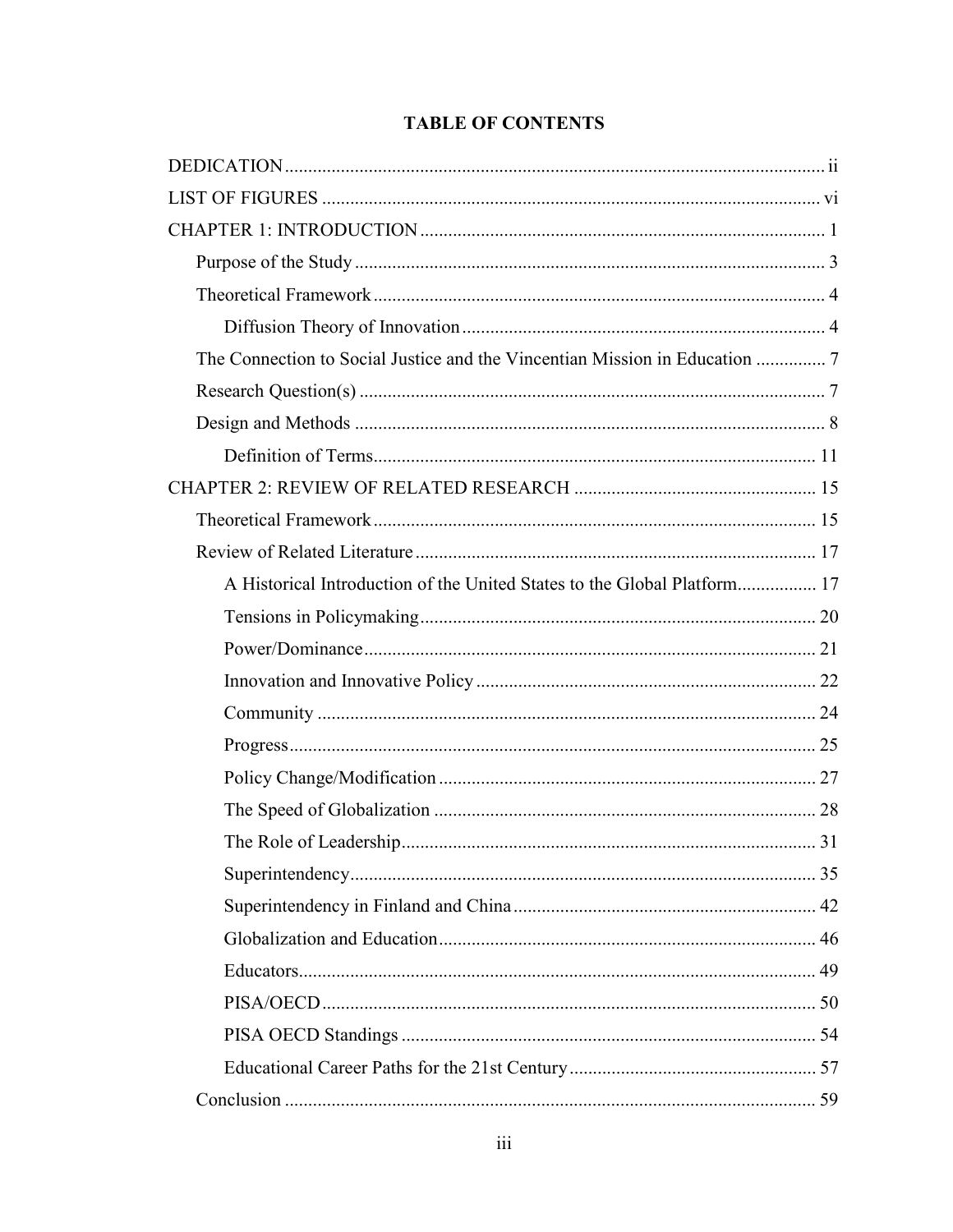| Research Question 1: How Do Superintendents View Education as a Means for      |
|--------------------------------------------------------------------------------|
|                                                                                |
| Research Question 2: What Major or Minor Concepts Do Superintendents           |
| Consider When Explaining the Phenomena of Globalization for the Purposes of    |
|                                                                                |
| Research Question 3: With Regard to Education and Globalization, Does the      |
| Current Educational System Provide the Capacity for Meaningful Global          |
|                                                                                |
| Research Question 4: Are There National or Local Educational Policies That are |
| Easily or Meaningfully Put into Practice That Provide Avenues to Guide         |
| Educational Leaders Toward a More Global and Interconnected Educational        |
|                                                                                |
| Research Question 5: In What Ways Does Educational Leaders' Global             |
| Mindedness Impact Educational Policy and Influence the Presence of             |
|                                                                                |
|                                                                                |
|                                                                                |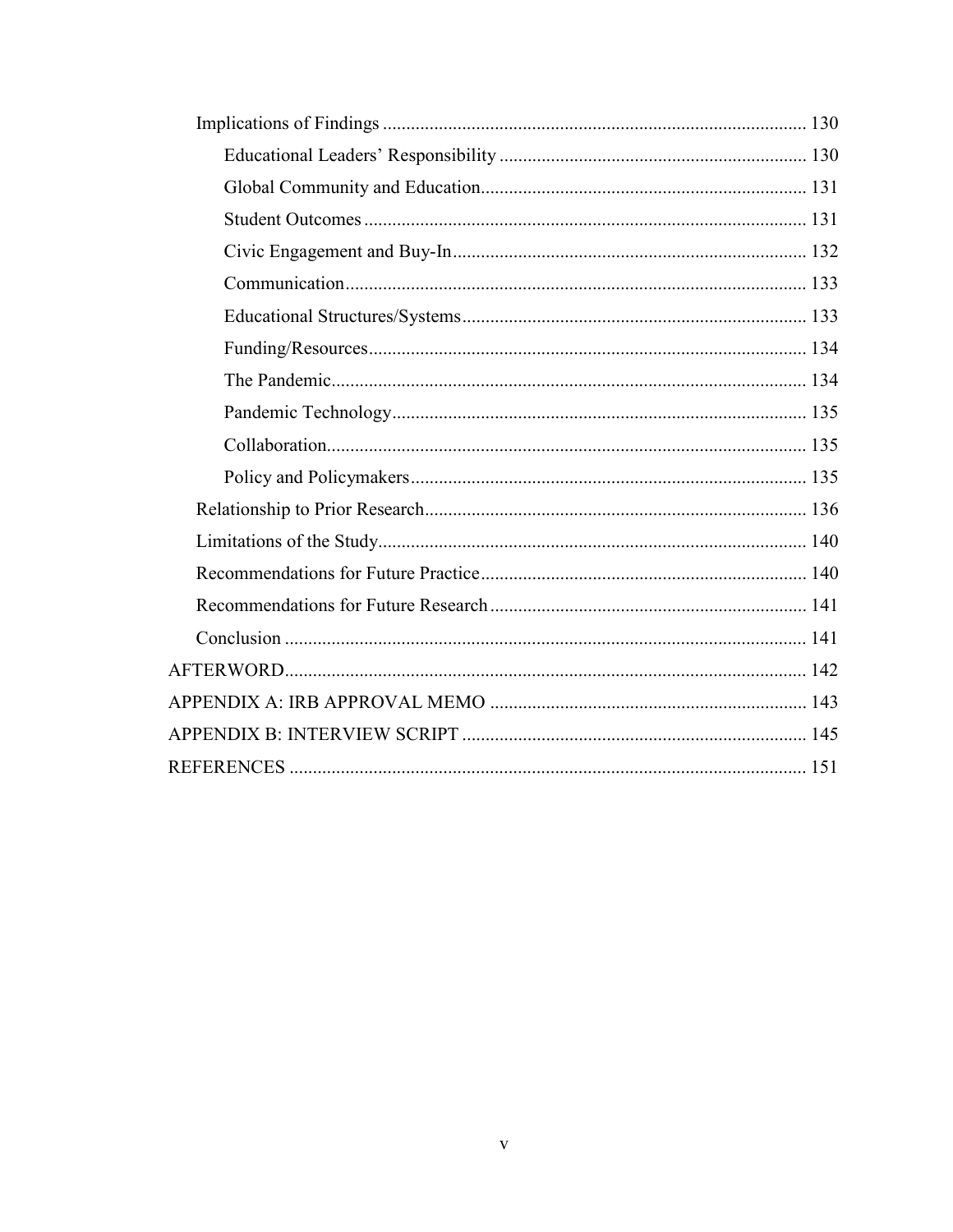## **LIST OF FIGURES**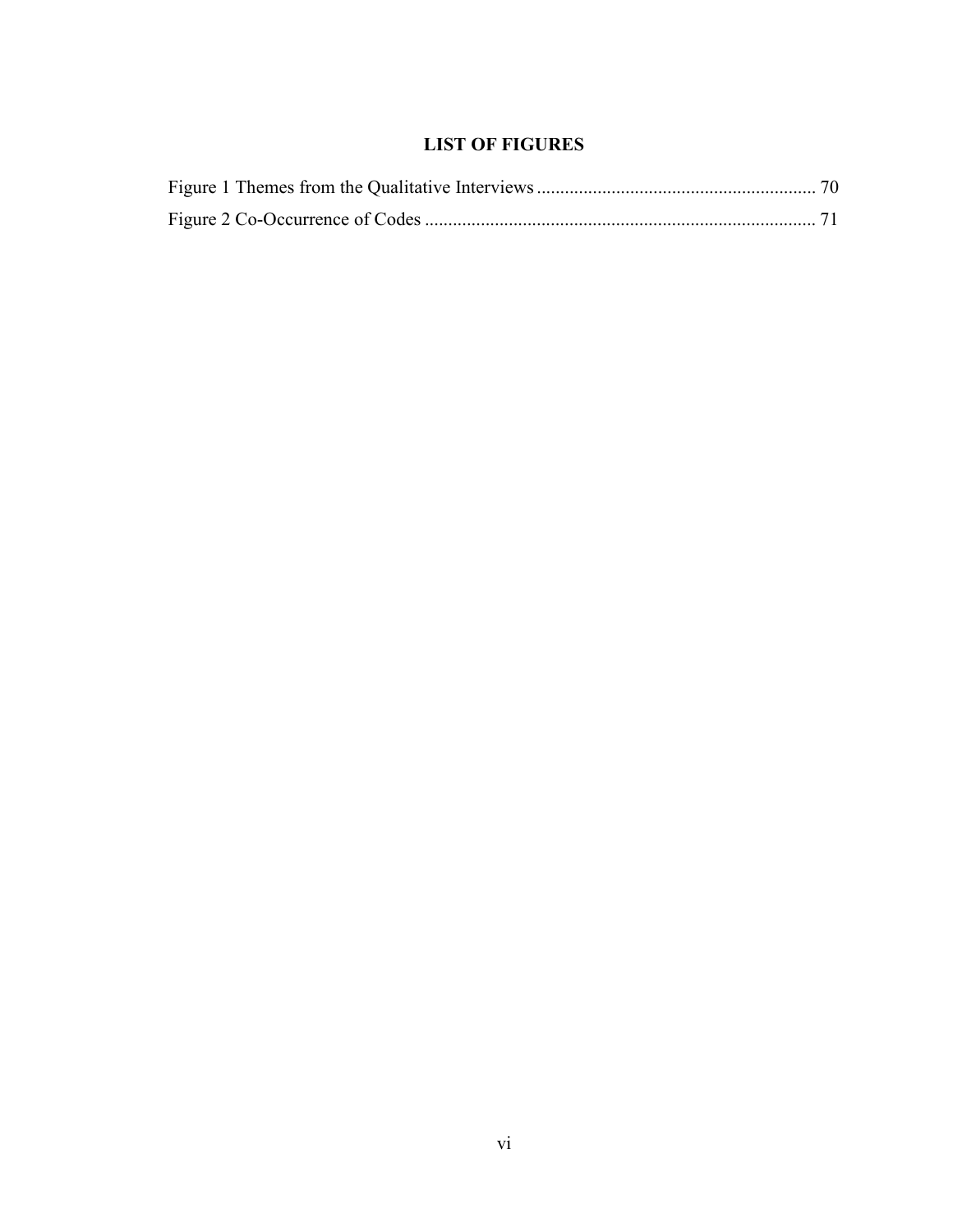#### **CHAPTER 1: INTRODUCTION**

"The best way to predict the future is to create it."

#### -Peter Drucker

Education without borders exposes the idea that, in a globalized world, borders serve as a way to maintain the status quo. However, if the status quo adequately serves only those who can afford it, what are the implications of inequity in education for the ability of educators and leaders to incorporate globalization into education? At the center of this debate are policymakers who argue for global learning in schools but who are unable to navigate effective avenues to lead the public education system towards this innovation. By investigating global mindedness among educational leaders, we can explore the major and minor patterns, themes, or links to global learning with regard to 21st-century educational policy.

How do students of multiple languages, cultures, and modalities of learning interact and find value in each other's abilities? Can an individual's life-learning be seen as an asset on the global scale? The implications of globalization with regard to education are vast, intricate, and far reaching. But to what extent does globalization change education? Change is inevitable, and globalization has forced education to shift, as we saw in 2020 with the COVID-19 pandemic. However, not knowing the extent to which globalization affects education creates a problem. Furthermore, the viewpoint of educational leadership is essential to creating actionable change. How can educational organizations make changes to, prepare for, or teach for global learning if there is no collective research to identify and provide evidence of how education is being affected by globalization or to determine the effectiveness of current policies?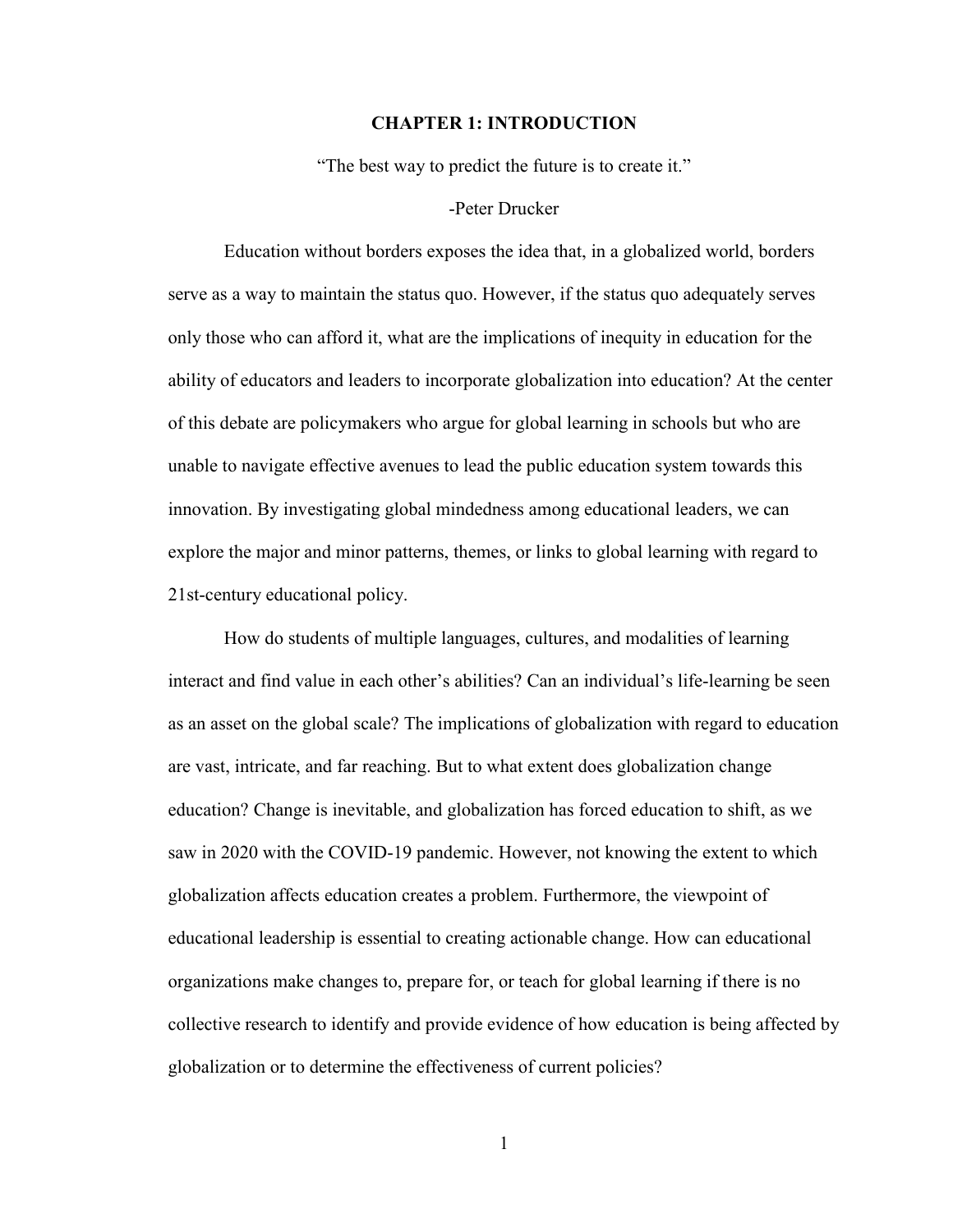Evolution determines survival in the natural world. Similarly, educational structures must evolve now that the global community has become a reality of our existence, both to ensure that future generations are prepared to work in increasingly globalized jobs and because education based on 19th-century models of teaching are becoming obsolete. Incorporating globalization into education is essential. With the undeniable educational platform shift following the COVID-19 global pandemic, we have first-hand experiential knowledge of the inequities of student access to global learning platforms. Instances were reported of students and even teachers sitting outside of fast-food restaurants to gain access to Wi-Fi. If we fail to teach children how to be active/productive participants within the global community, we are failing to prepare them for the future. Education in the age of globalization must merge learning with a child's natural creativity and curiosity in order to maintain relevancy.

For this academic integration of global thinking to occur, there must be policy that guides the learning community. Well-defined policies can be game changers. Educational institutions need clarity on the best practices with regard to policy that can naturally diffuse globalization into education and provide access to this global learning to the masses. Educational leaders' perspectives on this dimension of education can assist policymakers in creating meaningful laws that reflect the needs and aims of educational leaders who represent the larger educational community. Access to the global community, evolution of current educational structures, and the application of  $21<sup>st</sup>$ century skills to improve student outcomes can be potential effects of valuing educational leaderships perspectives with regard to globalization and education.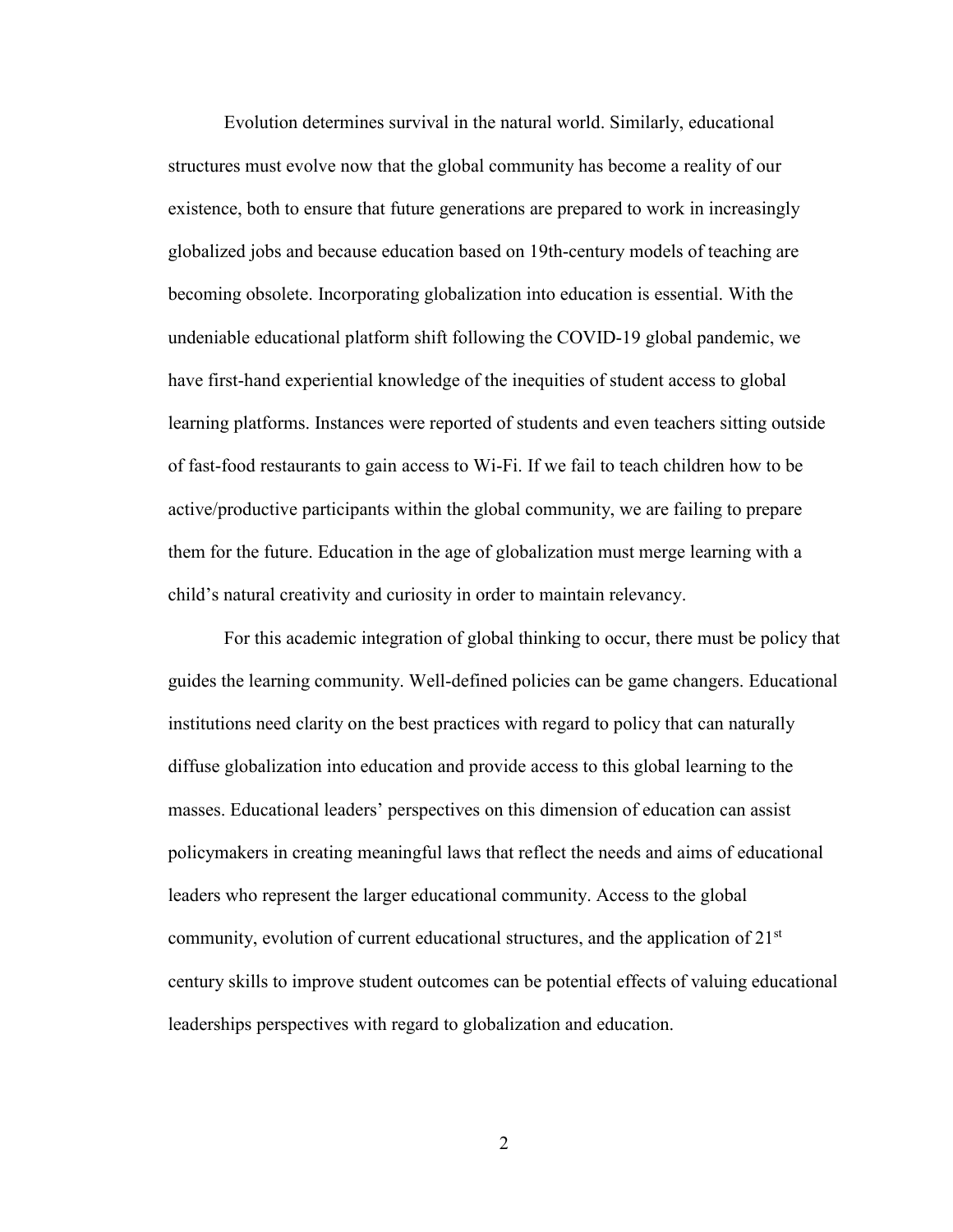Globalization has quickly woven its way into every aspect of our economic, technological, and social lives. It is only natural that the educational system transforms into a globally competent powerhouse. We must hold our educational system accountable for creating quality education based on equity and realistic policies that reflect the  $21<sup>st</sup>$ century needs of our youth. It is with skilled educational leaders and collaborative educational structures, school districts can compete, thrive, and communicate within the global context. Effective communication is a pillar of effective educational leadership. Therefore, educational leadership perspectives of how to incorporate complex ideas such as globalization and education are valuable to policy makers. It is with educational leaders that a balance of the individual community and the global community can intertwine to create meaningful global exchange. When we educate with a global perspective, we create the future leaders of our country who can maneuver and excel in the global 21st century. Therefore, it is imperative to better understand the global mindedness of our leaders, as it is through leadership that informed change can be introduced through policy to bring about actionable steps for progress.

#### **Purpose of the Study**

The purpose of this study is to analyze and synthesize educational leaders' global mindedness regarding the future policy implications of globalization on education. This research aims to serve as a way to solidify the major and minor identifiable themes that make policy with regard to globalization easy or difficult to implement in the field of education from the perspective of educational leaders. It seeks to discover how globalization fits into the field of education, and to identify if there are policies currently in place that are based on outdated or insufficient research. Just as Apple seeks to update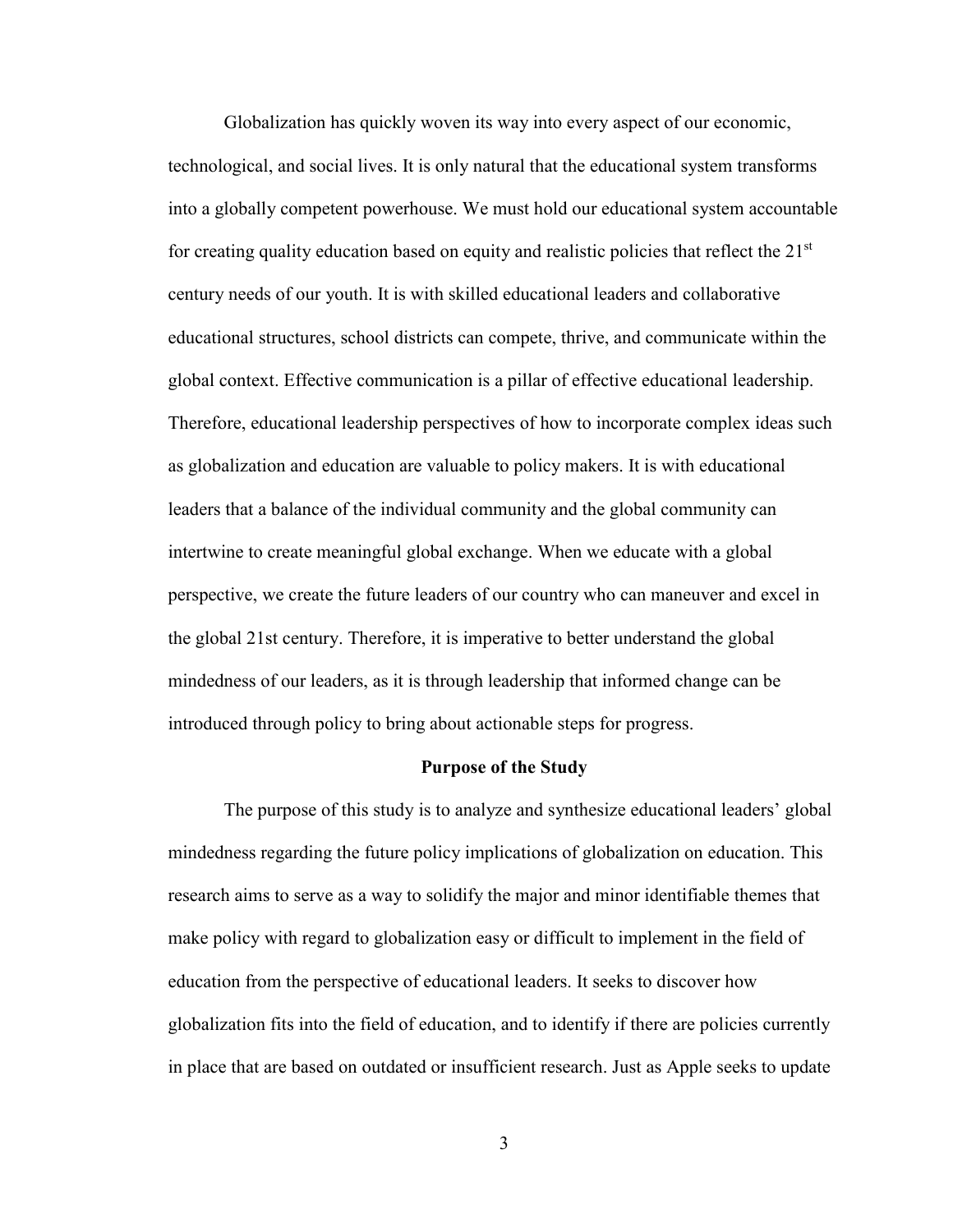their products and software with improved internal analytics, the education sector must also remedy policy that could work better. Fixing a problem before it emerges can elevate productivity. The purpose of this research is to fundamentally ground how the perspectives of superintendents' and their global mindedness can highlight the phenomenon of globalization regarding education.

An alternative motive for this research is to investigate where and why delays in implementing globalization may occur from a leadership perspective. By identifying these patterns, educational leaders and policymakers can use this study to reflect on local practices. Research based on community policy can also prepare future educational leaders, policymakers, educators, and students for their role in our globalized educational society. Providing access to quality globalized education means creating avenues through collaborative policy for educational leaders to organize and communicate with the educational community and for students to explore the opportunities afforded by globalization.

#### **Theoretical Framework**

This research is guided by the *diffusion theory of innovation* framework. This framework highlights how a phenomenon or innovation is viewed, practiced, and shared to bring about change.

#### **Diffusion Theory of Innovation**

Leadership in the 21st century recognizes that it is only through the collective whole that effective and ongoing change is possible. The global innovations shaping the economy are not the sole purpose of change. The diffusion, acceptance, and increasing preference for these new innovations in daily life has created the need to reconsider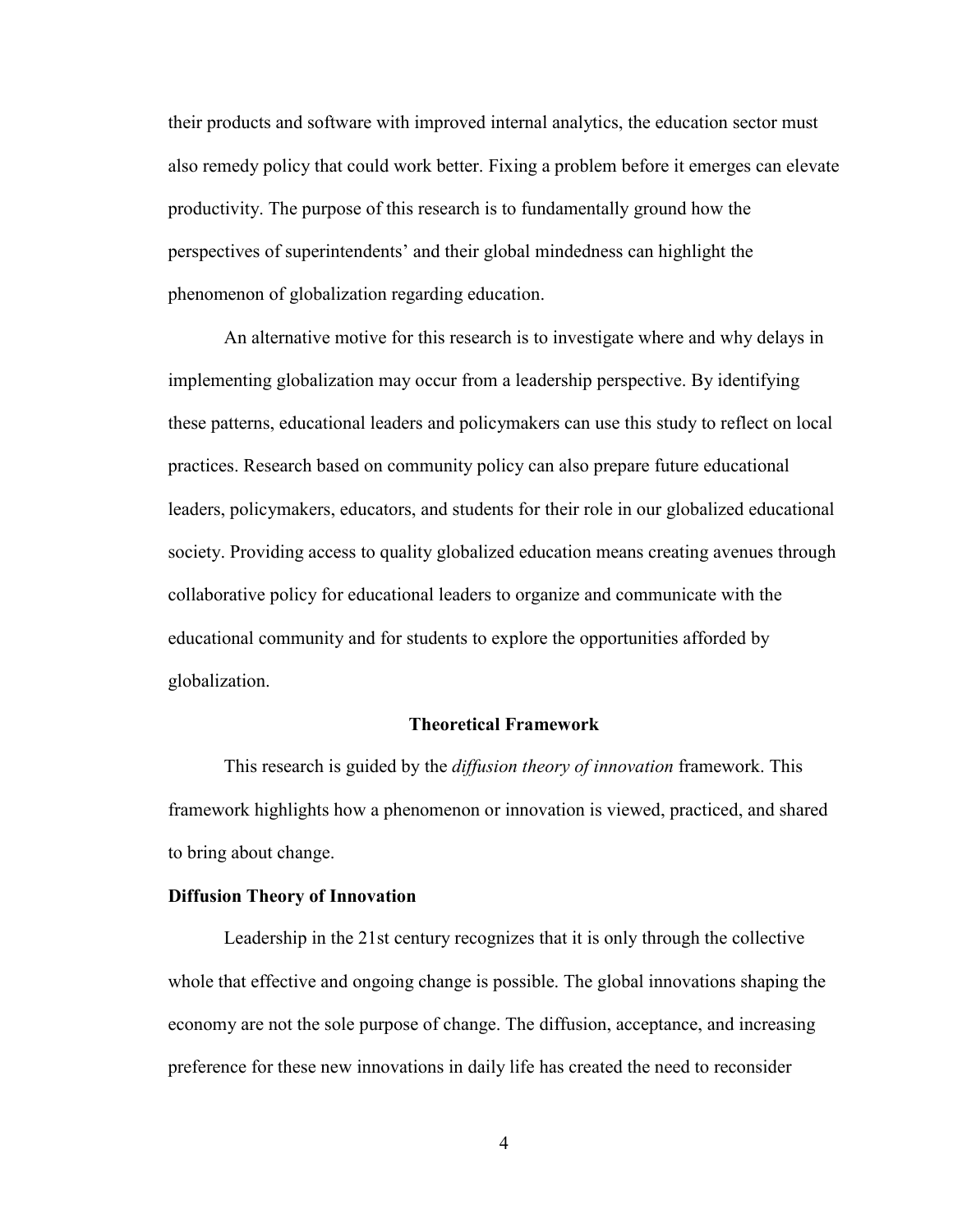where globalization and global mindedness fit within the educational system: "Diffusion is a kind of social change, defined as the process by which alteration occurs in the structure and function of a social system" (Rogers, 1995, p. 36). Educational leadership pairs with this diffusion of social change and alterations in the way they communicate the need for innovation or change in educational structures. Educational leadership balances the mandates from policy and needs of individual districts. Effective communication of new or potential innovations such as globalization and education is needed to establish civic buy-in in an attempt to diffuse the benefits to the larger community.

Educational systems are structured with educational leadership at the forefront of implementing change. The way educational leaders communicate empower the culture of change within their learning community. For the purposes of this research, "Diffusion of Innovation (DOI) Theory, developed by E.M. Rogers in 1962, is one of the oldest social science theories. It originated in communication to explain how, over time, an idea or product gains momentum and diffuses (or spreads) through a specific population or social system. The end result of this diffusion is that people, as part of a social system, adopt a new idea, behavior, or product. (LaMorte, 2019, p. 4)." Effective communication of educational leaders that can invite collective change towards a global learning experience. Different communities have different needs and different perspectives of what globalization and education can mean for their district, however striving toward the goal of a more collaborative global learning community can create meaningful opportunities for global learning to prosper. "Adoption means that a person does something differently than what they had previously (i.e., purchase or use a new product, acquire, and perform a new behavior, etc.). The key to adoption is that the person must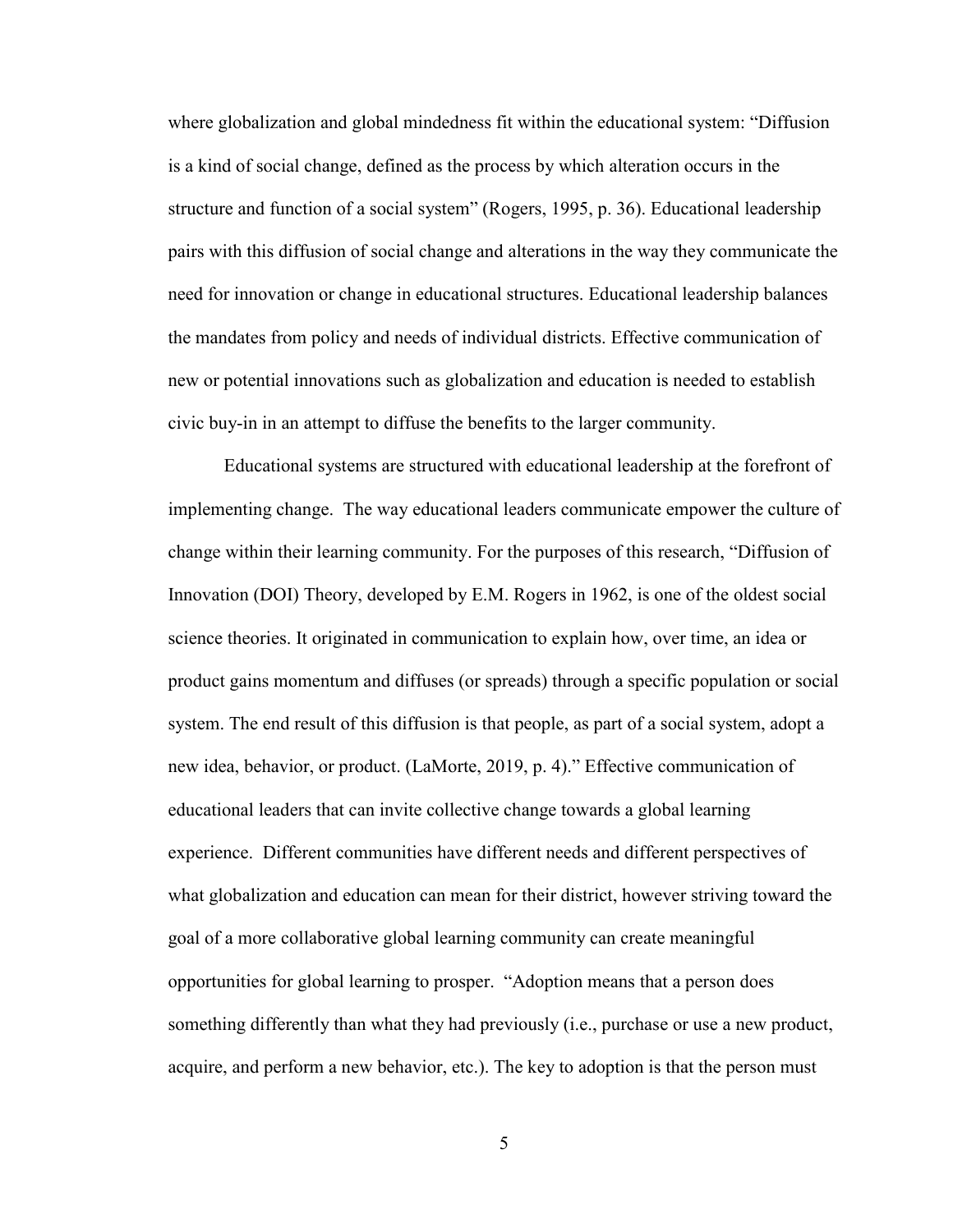perceive the idea, behavior, or product as new or innovative. (LaMorte, 2019, p. 4)." The global mindedness of school district superintendents is the initial step to discover how far global change is from the educational system. The perspectives of educational leaders can determine how or if the adoption of globalization and education is an innovation desired within their local educational community. Because superintendents are the paramount leaders and agents of change in their school districts, their perceptions and global mindedness fosters the diffusion of global educational opportunities. The theory of diffusion suggests that there are different stages to the adoption of new innovations, therefore it would be sufficient to suggest that the global mindedness of educational leaders relating to globalization and education may also have different stages perceptions with regard to this topic. With regard to educational leadership, early adaption is benefits superintendents' ability to lead and the learning community's ability to evolve. The benefit of inclination to adopt innovation is, "The early adopters are not too far ahead of the average individual in innovativeness, they serve as a role model for many other members of a social system… The early adopter knows that to continue to earn this esteem of colleagues and to maintain a central position in the communication networks of the system, he or she, must make judicious innovation decisions… The early adopter decreases uncertainty about a new idea by adopting it, and then conveying a subjective evaluation of the innovation to near-peers through interpersonal networks" (Rogers, 1995, p. 489)." Educational leadership that recognizes innovation in its infancy has the time to use it to create future possibilities and potentials. Educational leadership does not have to be the innovator but has to be able to recognize the innovative shifts within educational potentials within their district to create continuous prosperous change. It is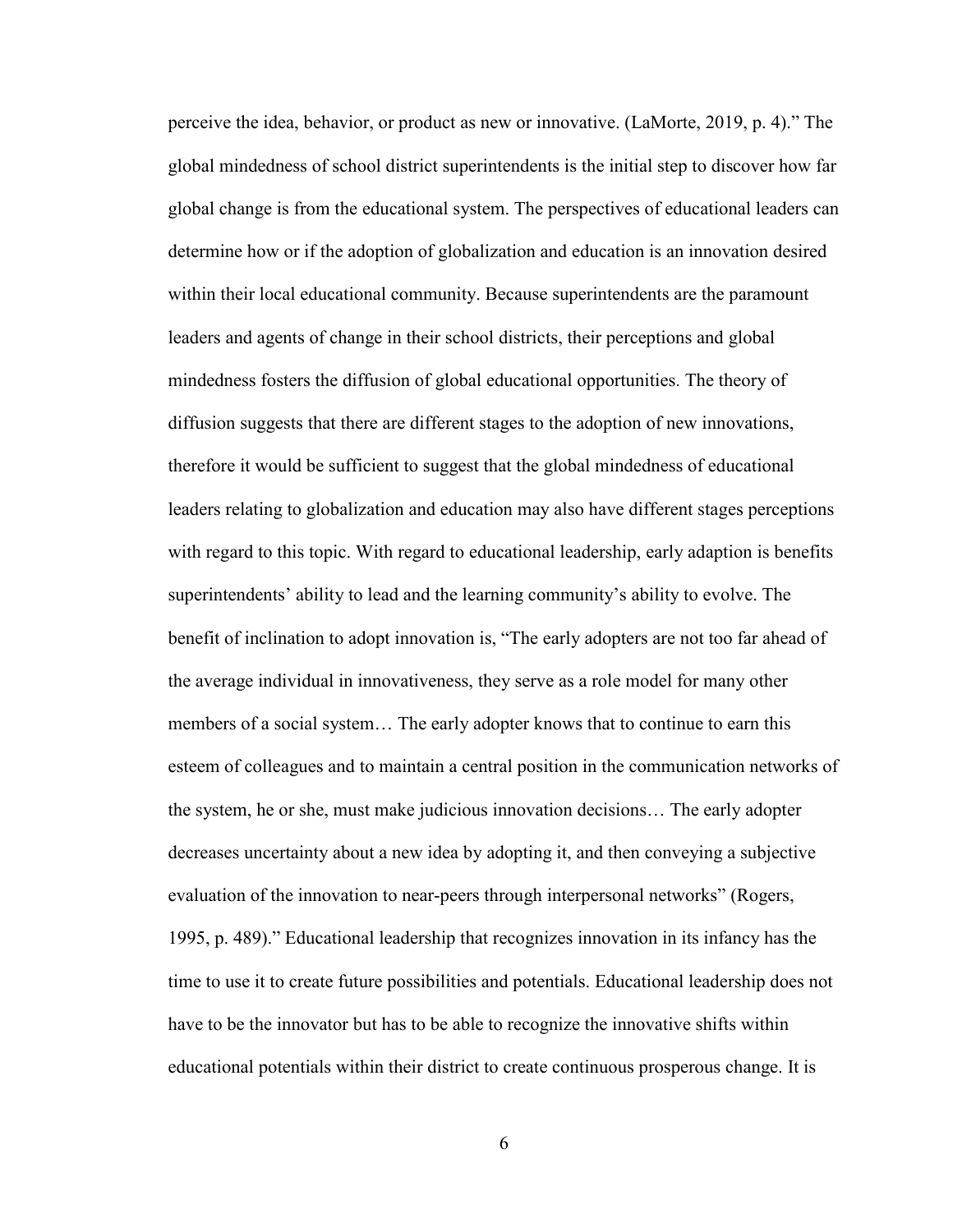important to understand the connection between educational leaders and global mindedness in globalization and innovative educational policy. Educational leadership that finds significance in global learning for better student outcomes will more readily seek global opportunities for their district.

#### **The Connection to Social Justice and the Vincentian Mission in Education**

As the Class of 2013 St. Vincent DePaul Social Justice Award holder for the St. John's University School of Education, I hold the university's dedication to providing equity in education. This research reflects the particular values associated with our university mission statement as it is rooted in the desire to represent all people in globalized educational research while discussing the global mindedness of educational leadership. Research can no longer serve only those with privilege or power. Institutional structures that demolish barriers and seek instead to build educational systems that value many forms of learning and knowledge can flourish in the age of global learning. Global connections for educational advancement can create connections that people may strive to feel when learning. Global learning is the act of intellectual togetherness. The phenomenon of globalization and education will continue to evolve within the field of education. Superintendents' perspectives of the global community are an important piece to uncovering what the needs are to meaningful global exchange.

#### **Research Question(s)**

The overarching research questions primarily seek to uncover the global mindedness of superintendents in suburban school of New York and how it shapes their views on globalization in education. The research questions are the following: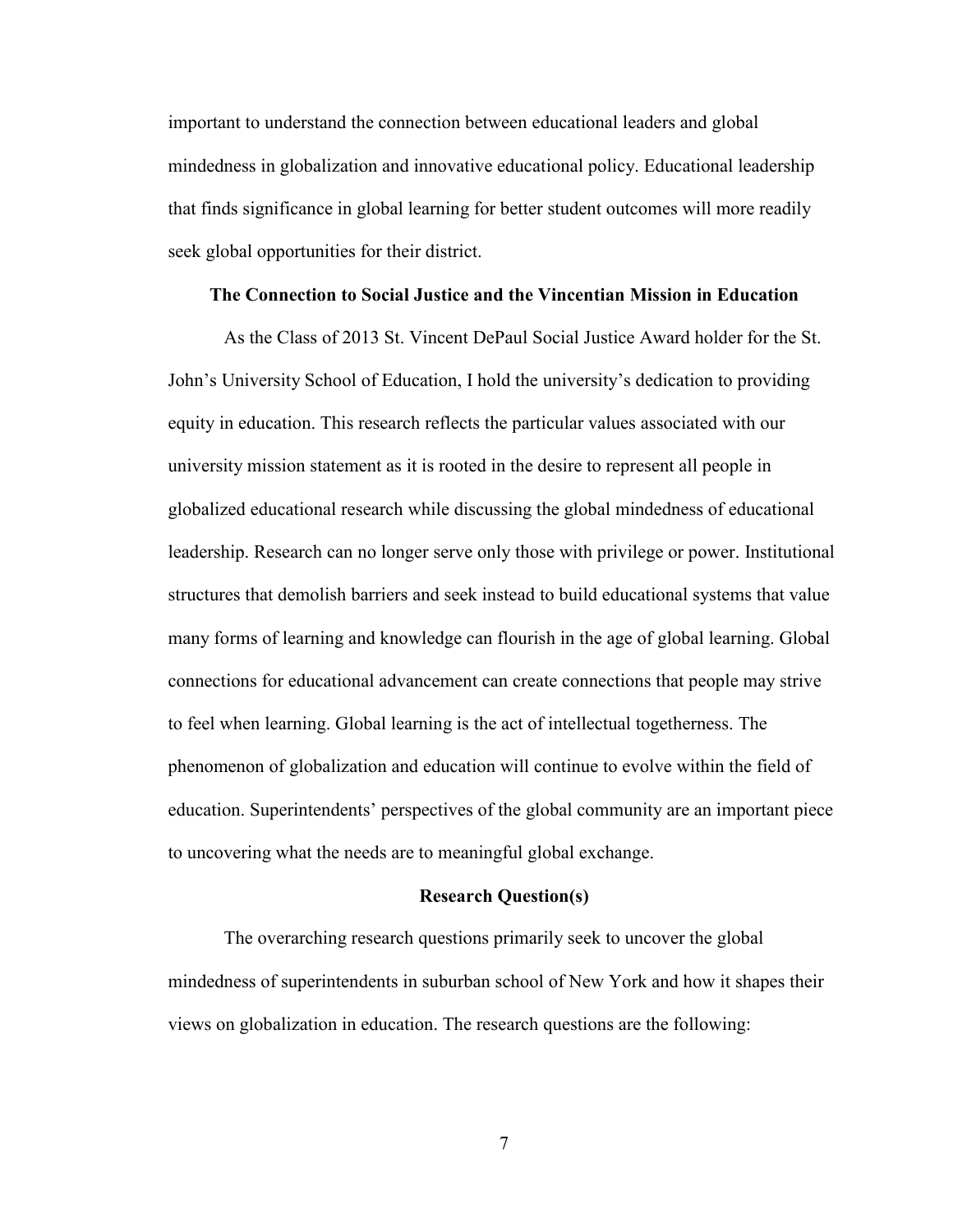**RQ1:** How do superintendents view education as a means for creating global connections, ambassadors, and innovators?

**RQ2:** What major or minor concepts do superintendents consider when explaining the phenomenon of globalization for the purposes of education? **RQ3:** With regard to education and globalization, does the current educational system provide the capacity for meaningful global learning and/or exchanges? **RQ4:** Are there national or local educational policies that are easily or meaningfully put into practice that provide avenues to guide educational leaders toward a more global and interconnected educational system? **RQ5:** In what ways does educational leaders' global mindedness impact

educational policy and influence the presence of globalization in educational practice?

#### **Design and Methods**

This research calls for a qualitative methodology for data collection, which is useful as it can uncover the intent to which questions are responded to. When discussing the phenomena of globalization, educational leadership, global perspectives, and policy, it is important to gather insight into the interviewees' perspectives through their responses: "The pure qualitative strategy… combines naturalistic inquiry, qualitative data, and content analysis" (Bogdan & Biklen, 2016). This strategy is beneficial for this research as it provides a full response from the participants and an opportunity for them to explain their perceptions and intent.

A phenomenological qualitative study can best analyze and synthesize the perspectives of suburban New York superintendents regarding global mindedness.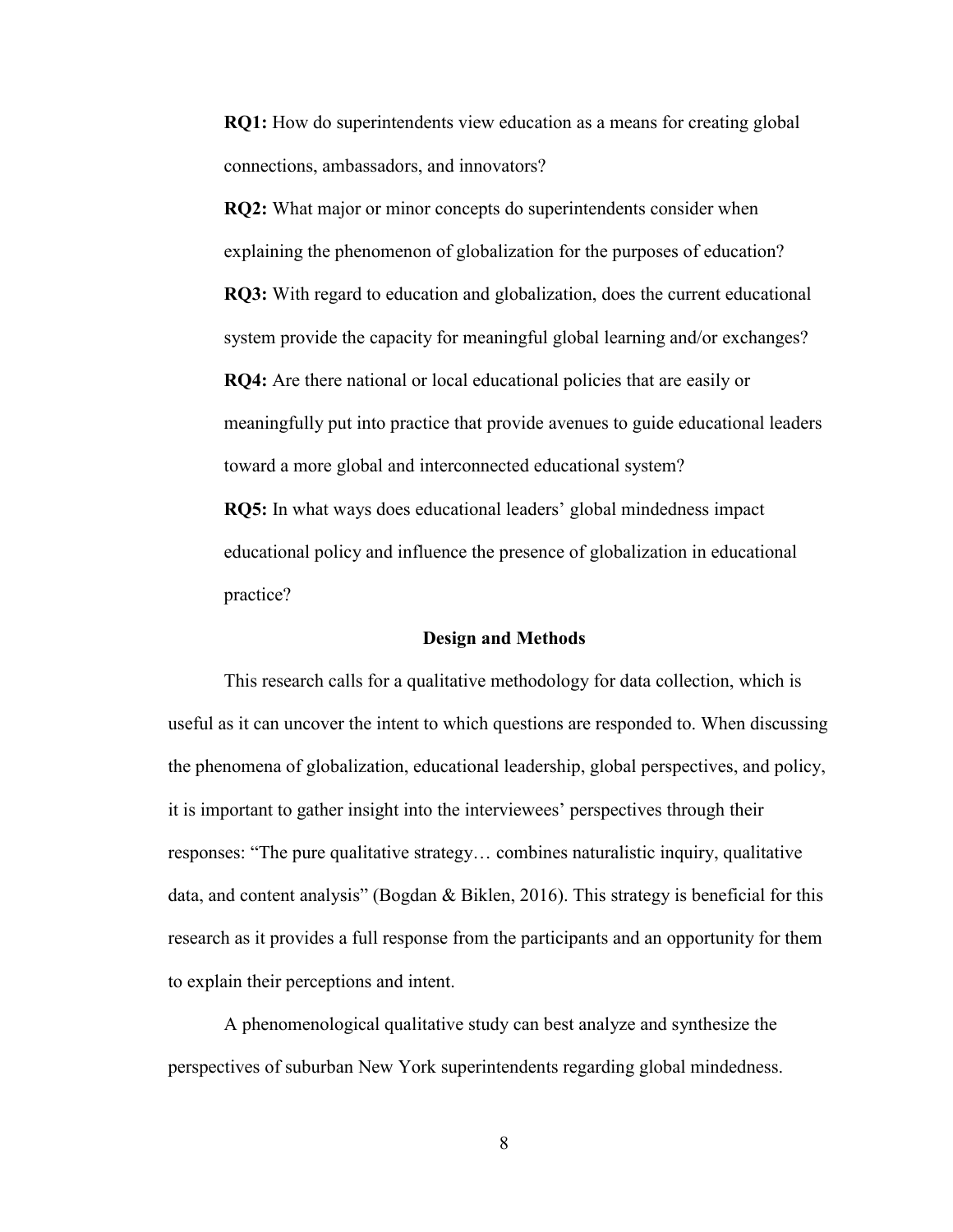Globalization as a concept or goal is a lived experience. Here, the phenomenon and its implications on education and policy is studied through the perceptions of educational leaders that point to the increasing diffusion of global awareness and pave the way to interpret possible policy shifts. Phenomenological research by definition is meant to "describe the common meaning for several individuals of their lived experience of a concept or phenomenon. Phenomenologists focus on describing what all participants have in common as they experience a phenomenon" (Creswell & Poth, 2018, p. 75). The chosen methodology is meant to synthesize superintendents' experiences of educational policy, educational leadership, and global mindedness to create shifts in potential educational policy to better align global learning with 21st-century learning skills.

The need to predict and further the needs of educational leadership to create space to incorporate globalization lies at the forefront of this study. This qualitative research has the capability to open a conversation with educational leaders about how educational policy and leadership affects those with the least social, financial, and/or political power. For change to last, it must be incremental and steady, and it must have shareholder input. When educational leaders empower the learning community to build trust, consolidate visions, and evolve the system, embracing the future becomes a matter of action. Policy done with haste may result in pockets of resistance or uncertainty. Isolated visions form disconnections, which then become gaps and fissures in the foundations of a shared vision. Concise, well-crafted visions produce true policy change. To reveal the fixed structures that inhibit globalized changes in educational policy, we must be prepared to let go of the status quo of educational structures that cater only to a portion of the student population and prepare students for the globalized world they will become a part of.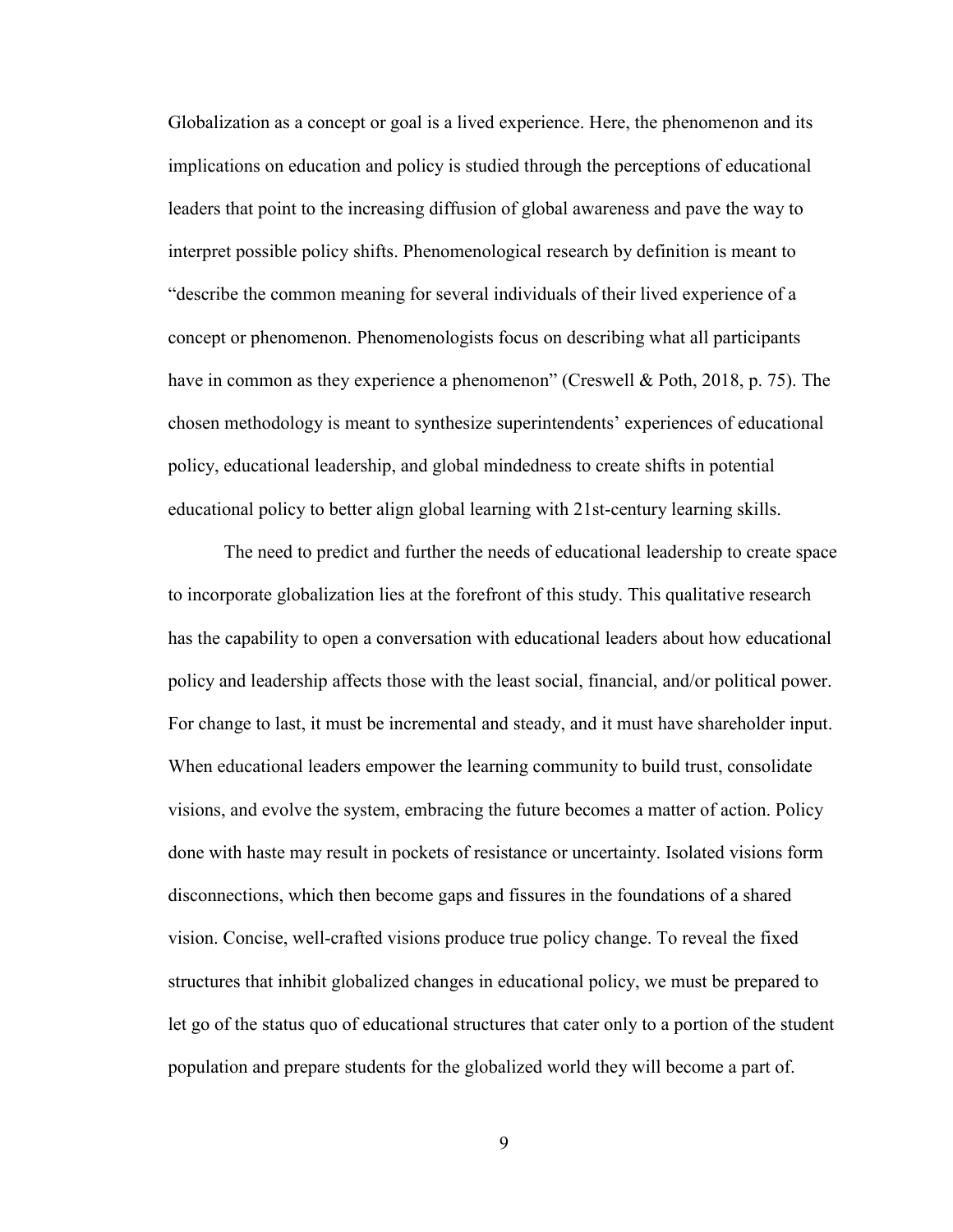Change in the form of the structured theory of diffusion suggests that evolution of knowledge is based on leadership that sees value in change. By incorporating educational leadership perspectives into educational policy, we can introduce incremental improvements to those who balance between required mandates and the learning community. Slow and purposeful steps to change the mindsets of policymakers can help to bring about meaningful change in how educators feel valued on a global scale.

In this study, the global mindedness of educational leaders serves as the foundation for the exploration of future changes in policy. The research is based on interviews, peer-reviewed articles, and papers regarding education, globalization, and/or policy. The use of peer-reviewed scholarship provides a solid foundation of high-quality evidence and themes within educational policy and how policy is influenced by policymakers and leaders. The end goal of this study is to have a better idea of how educational leadership and educational policy can be reviewed to implement evidencebased theories regarding globalization, education, and policy.

Using integrative literature to integrate globalization, education, and policy, this study offers an in-depth analysis of educational leaders' global perspectives on globalization and education in a way that may connect to educational policy reform. The study analyzes educational leaderships perspectives of on globalization and education and how policies can combine to incorporate the leadership outlook. The significance of this study lies in the ability to highlight how educational leaders can bring forth perspectives that encourage new policies to bring globalization to the local educational level. Through comparative coding and the technological assistance of a program called Dedoose, the researcher compares multiple sources of information to uncover consistencies in patterns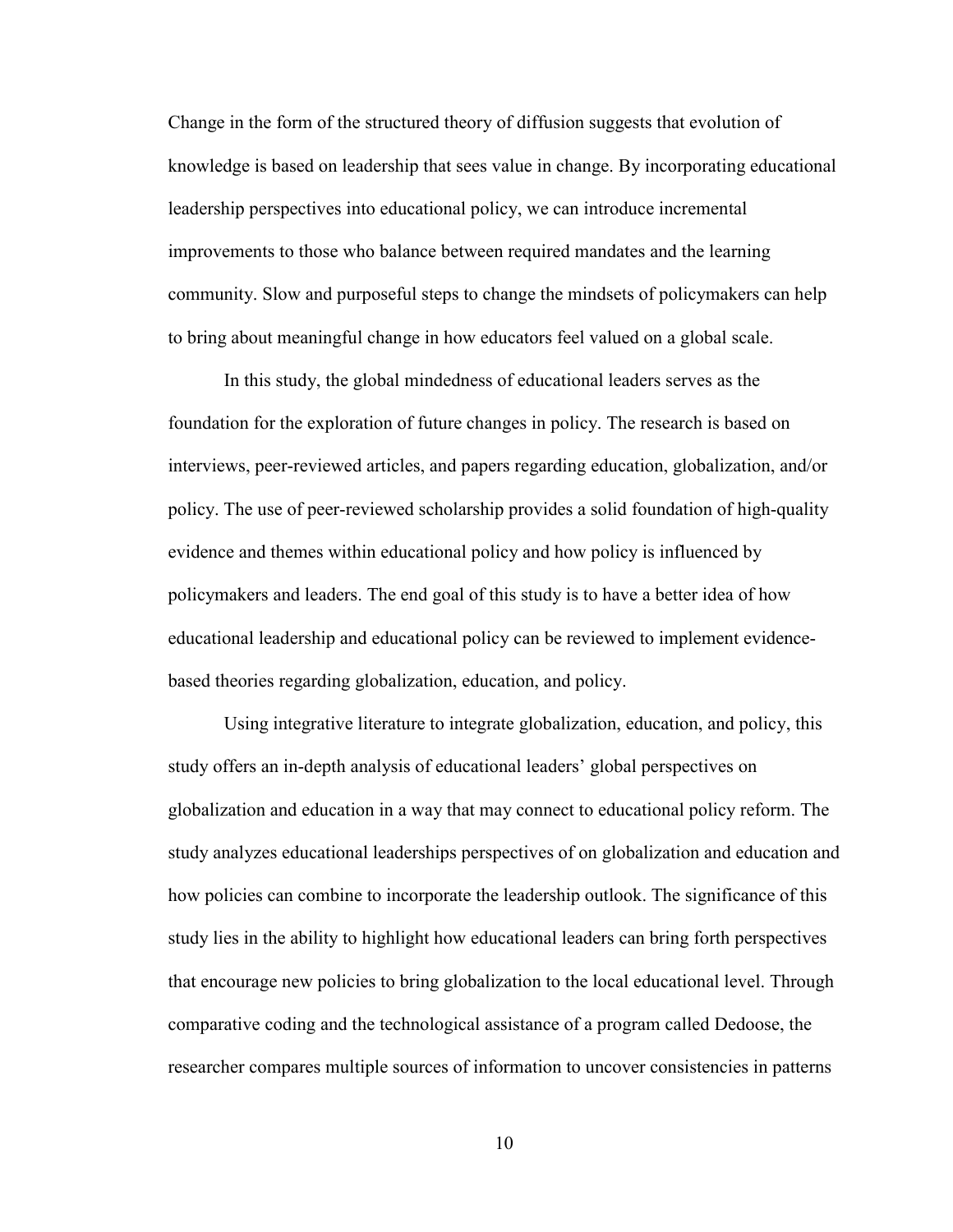and themes in the data gathered from participant interview responses. The study aims to understand educational leaderships' perspectives regarding globalization, why globalization may be difficult to implement in education, and where there are small pathways that open the way for gains. Educational leaderships global mindedness regarding the phenomenon of globalization and education can uncover what promotes or delays globalized education and contribute to frameworks to guide policymakers.

#### **Definition of Terms**

#### *Global Competency*

Zhao (2009) stated that, according to the University of Wisconsin Global Competency Task Force (2008), a globally competent person should have "the skills, knowledge, and attitude to work effectively in our increasingly interdependent world." This report further states, "Foremost amongst these 'global competencies' are the abilities to communicate effectively across linguistic and cultural boundaries, to see and understand the world from a perspective other than one's own, and to understand and appreciate the diversity of societies and cultures. Students need to appreciate the interdependence of nations in a global economy and to know how to adapt their work to a variety of cultures" (p. 3). Fernando Reimers, a Harvard University education professor, has a similar definition: I define Global Competency as the knowledge and skills that help people understand the flat world in which they live, the skills to integrate across disciplinary domains to comprehend global affairs and events and to create possibilities to address them. Global competencies are also the attitudinal and ethical dispositions that make it possible to interact peacefully, respectfully, and productively with fellow human beings from diverse geographies. (Zhao, 2009, p. 165)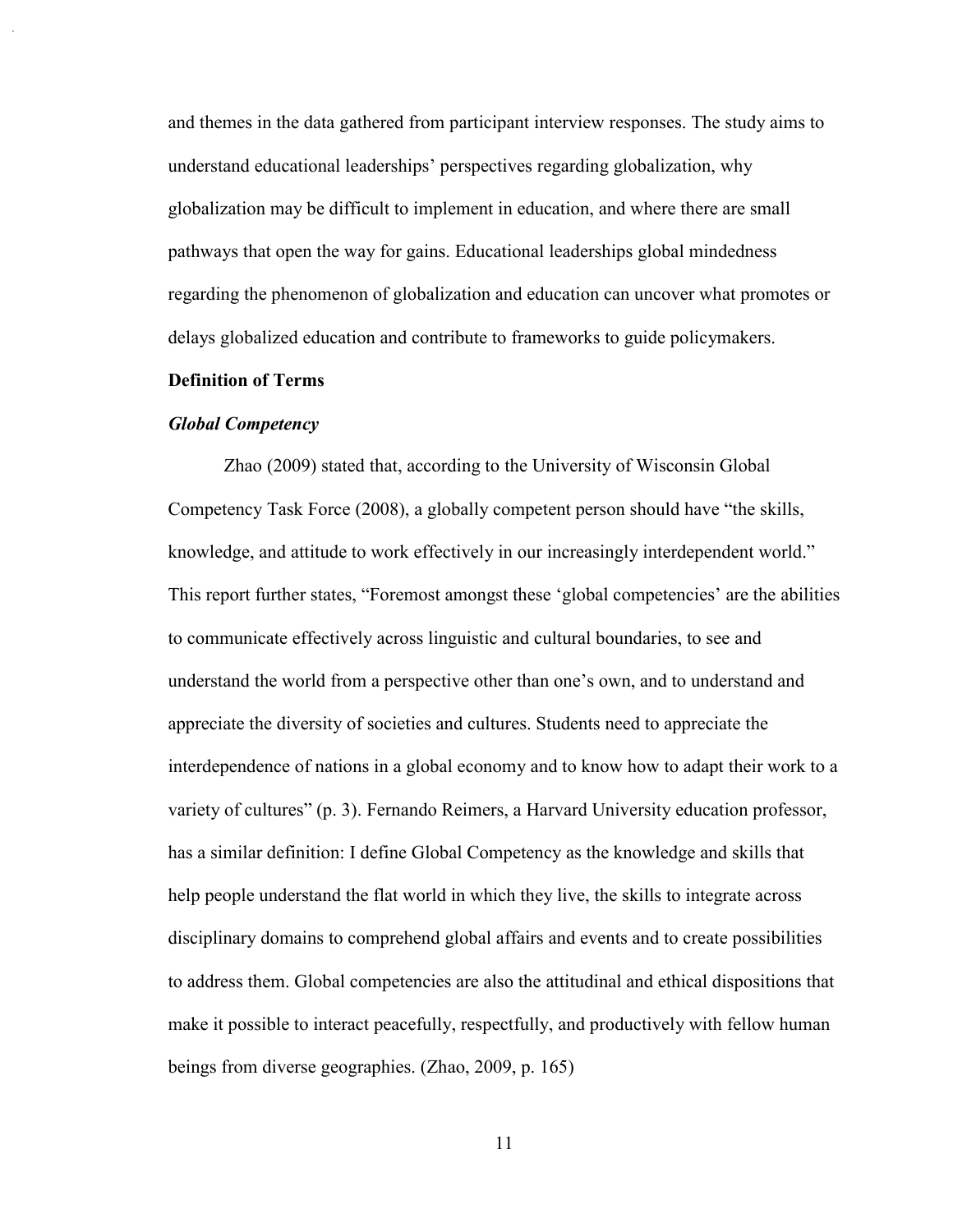#### *Global Mindedness*

Hett's (1993) research defines global mindedness as, "a worldview in which one sees oneself as connected to the global community and feels a sense of responsibility to its members. This commitment is reflected in the individual's attitudes, beliefs, and behaviors" (p. 143). For the purposes of this research, this definition of global mindedness aligns directly with superintendents' global mindedness with regard to community, responsibility, and commitment. A second defining factor of global mindedness is that "[p]eople who are global-minded possess an ecological world view, believe in the unity of humankind and the interdependence of humanity, support universal human rights, have loyalties that extend beyond national borders, and are futurists" (Hett, 1993, p. 9). Unity, interconnection, support, and loyalty are grounding pillars for superintendents who use the complexities of the present to create a better future.

#### *Globalization*

Thomas Friedman (2016) viewed globalization to relate to an organization and individual equally: "For a long time, many economists insisted that globalization was simply a measure of trade in physical goods, services, and financial transactions. That definition is way too narrow. Globalization, for me, has always meant the ability of any individual or company to compete, connect, exchange, or collaborate globally. And by that definition, globalization is now exploding" (Friedman, 2016, p. 120). Using this definition for globalization intends to highlight that, today, a single person can be a global entity.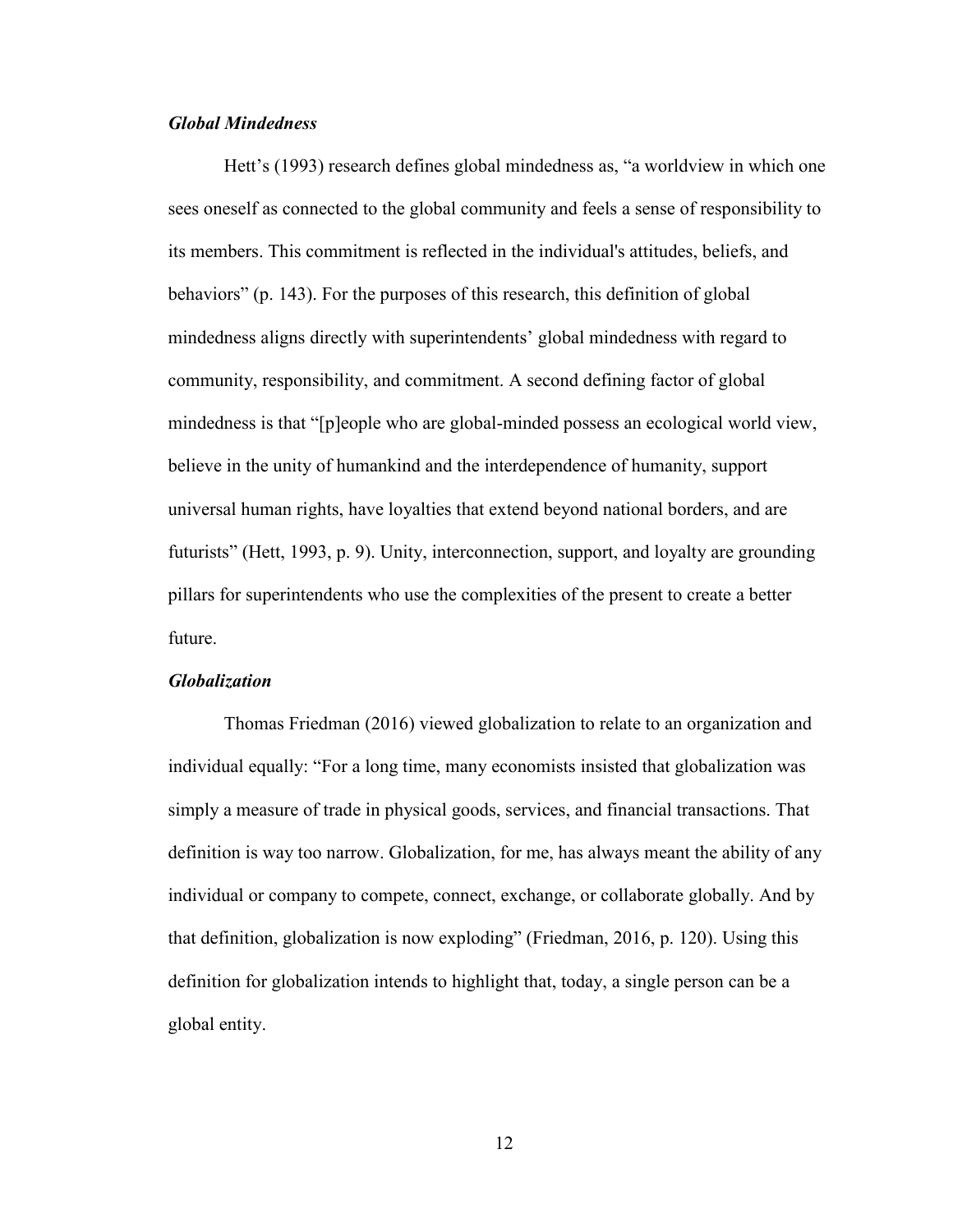#### *Policy*

This study uses "John Prunty's definition of policy as the 'authoritative allocation of values'" (Taylor & Henry, 2000, p. 498). Educational policy is a set of communal and cultural values that is put in place authoritatively to develop a pathway for citizens to create a world within the structure of regulations. While regulations and policy can change, the allocated values and intent of the authority and policy are consequential.

#### *Twenty-First Century Skills*

There is an immense latitude that learning now encompasses. This is why the Partnership for 21st Century Learning "agrees that understanding and appreciating diverse cultures are additional core competencies that all high school graduates need to master and thus has included 'Global Awareness' in its '21st Century Skills Framework,' which it has been promoting for the last several years to policymakers and education leaders around the country" (Wagner, 2009, p. 25).

According to the Partnership, global awareness refers to the ability of students to:

- "[use] 21st century skills [such as critical thinking and problem solving] to understand and address global issues;
- [learn] from and [work] collaboratively with individuals representing diverse cultures, religions, and lifestyles in a spirit of mutual respect and open dialogue in personal, work and community contexts;
- [understand] other nations and cultures, including the use of non-English languages." (Wagner, 2009, p. 25)

Wagner (2009) acknowledged how "[p]olicymakers and education leaders all like to talk about '21 $^{\text{st}}$  century skills' for a 21 $^{\text{st}}$  century society shaped by globalization and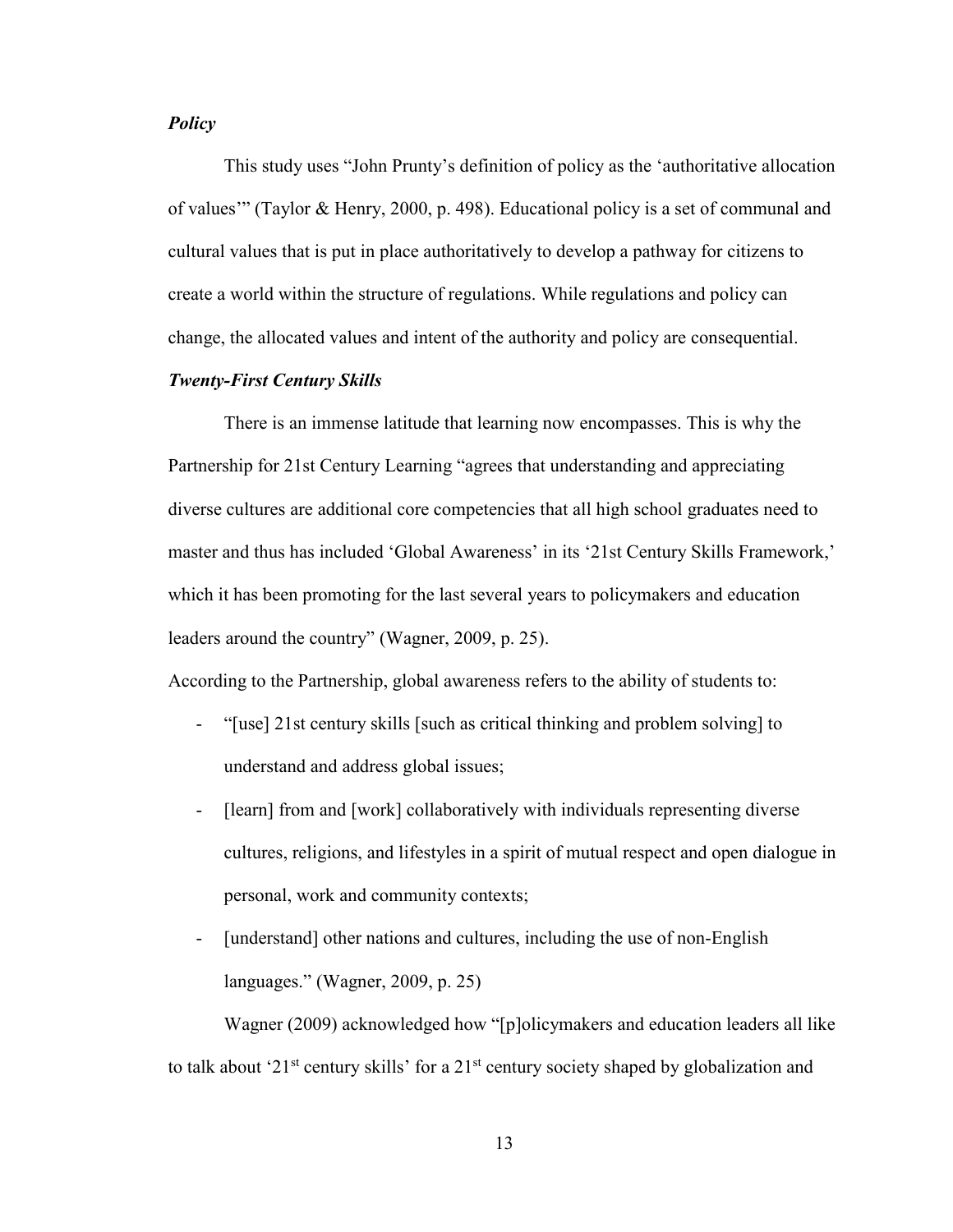technology. [The Partnership for 21<sup>st</sup> Century Skills] believes that 'every child in America needs  $21<sup>st</sup>$  century knowledge and skills to succeed as effective citizens, workers and leaders, in the  $21<sup>st</sup>$  century'... According to its framework 'the skills, knowledge and expertise students should master to succeed in work and life in the  $21<sup>st</sup>$  century' are the following:

- Core Subjects (English, reading or language arts, world languages, arts, mathematics, economics, science, geography, history, government, and civics) and 21st Century Themes (global awareness, financial, economic, business, and entrepreneurial literacy; civic literacy; health literacy)
- Learning and Innovation Skills (creativity and innovation skills, critical-thinking and problem-solving skills, communication, and collaboration skills)
- Information, media, and Technology Skills (information literacy, media literacy, ICT [information and communication technology] literacy)
- Life and Career Skills (flexibility and adaptability, initiative and self-direction, social and cross-cultural skills, productivity and accountability, leadership and responsibility)." (Wagner, 2009, p. 24-25).

These aforementioned skills are directly linked to those needed to be a productive global citizen and personal ambassador. They create a well-rounded view of how instrumental the education system is in shaping the future of not just a country, but the planet. The educational leadership's perspectives of these 21st-century skills can highlight the need for policy change that aligns with a global perspective.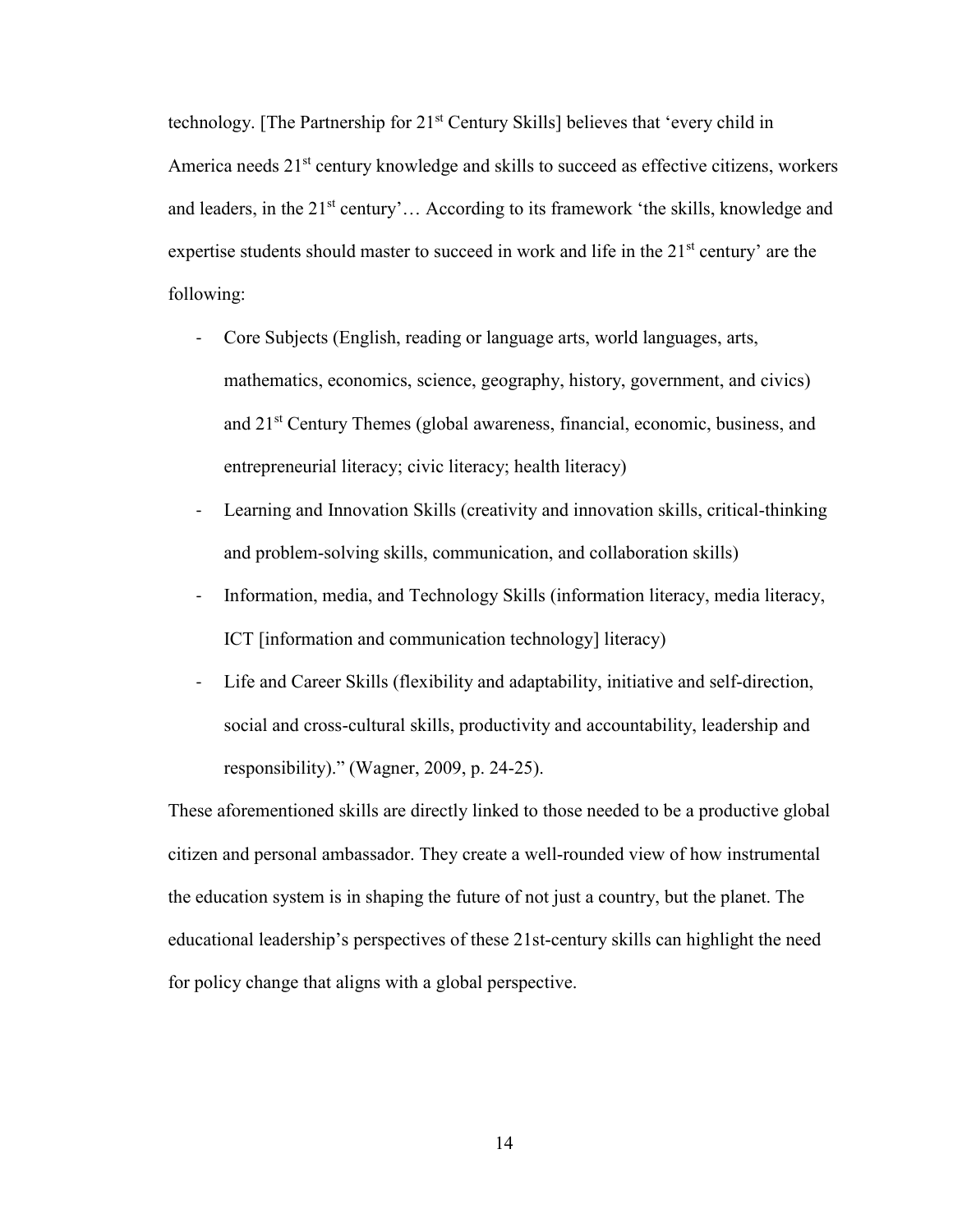#### **CHAPTER 2: REVIEW OF RELATED RESEARCH**

Leadership in the 21st century relies on collective innovation. However, innovation alone does not guarantee the implementation of new practices or perceptions. Effective leaders bring educational systems to change with dynamic equilibrium, which "occurs when the rate of change in a social system is commensurate with the system's ability to cope with it" (Rogers, 1995, p. 798). Within the dynamic system, there is a sense of trust that great innovations balance the gains and losses. The willingness to grow and learn is the dynamic piece to this equilibrium. This aligns with Friedman's (2016) example of how the complexities of globalization rely on an individual's ability to continuously move forward, like pedaling on a bike rather than attempting to balance in stillness.

#### **Theoretical Framework**

"Many technologists believe that advantageous innovations will sell themselves, that the obvious benefits of a new idea will be widely realized by potential adopters, and that the innovation will therefore diffuse rapidly. Seldom is this the case" (Rogers, 1995, p. 37). This is due to the need to see the benefits of innovation in action. Abstract ideas for potential technologies serve no purpose without the ability to see them resolve a problem or challenge. Diffusion is "the process by which an innovation is communicated through certain channels over time among members of a social system. The four main elements are the innovation, communication channels, time, and the social system" (Rogers, 1995, p. 53).

Educational leaders are directly linked to this process through communication and system thinking actions. Leaders assume the need to motivate people to change.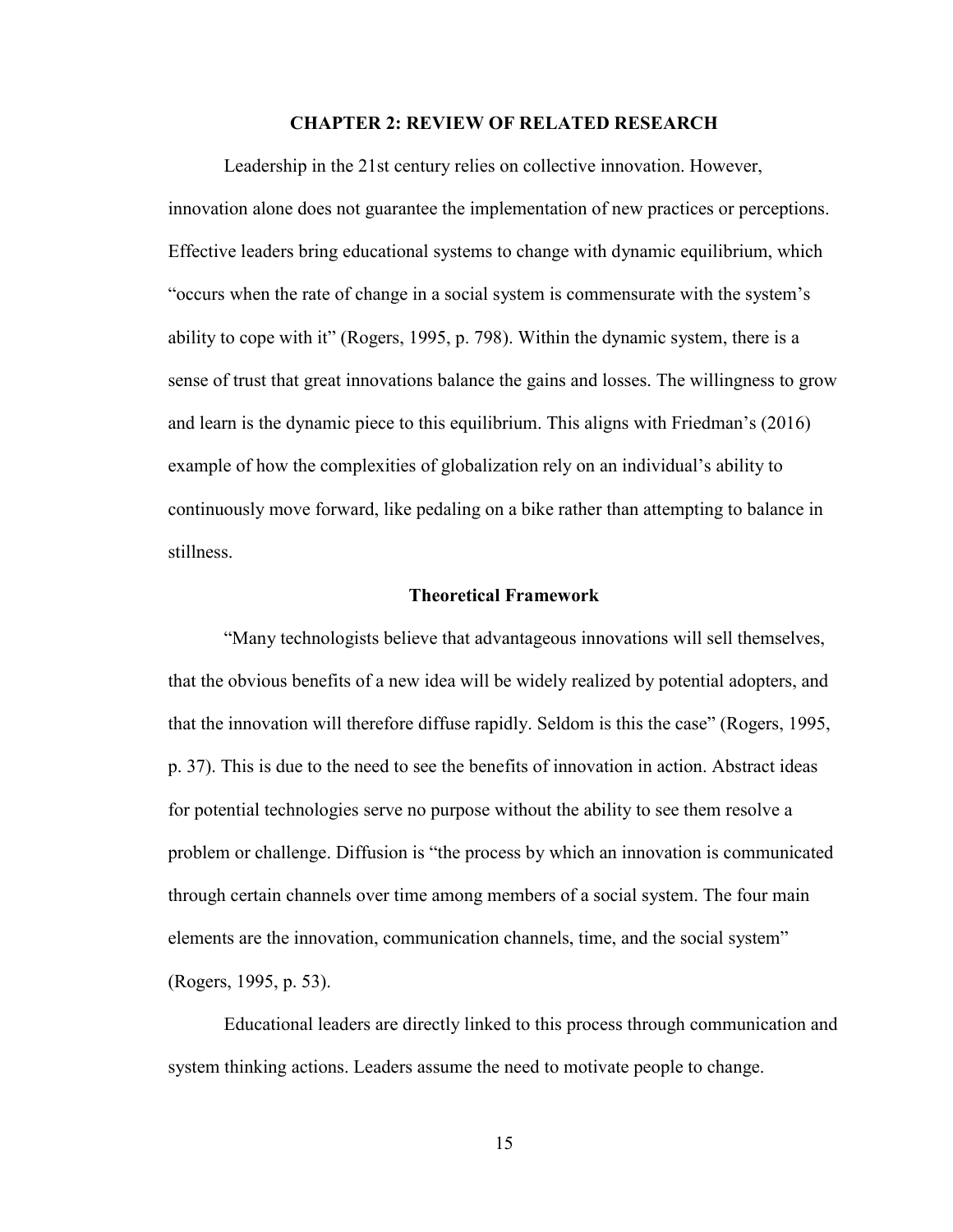However, before motivating others to change, they must uncover the essential information and possible hurdles: "Innovation-evaluation information, is the reduction on uncertainty about an innovation's expected consequences" (Rogers, 1995, p. 73). By reducing uncertainty, they create a more precise understanding of the benefit of the innovation: "Diffusion is a particular type of communication in which the message content this is exchanges is concerned with a new idea" (Rogers, 1995, p. 67). This leads to decisions to either reject the innovation, or to continue with it. With time, one moves from "knowledge [of the innovation], persuasion [to use the innovation], decision [to reject or adopt the innovation], implementation [using the innovation], and confirmation [reinforcement of innovation]" (Rogers, 1995, p. 72). The process of "diffusion occurs within the social system" (Rogers, 1995, p. 79). Educational leadership and policymakers perceptions drive educational endeavors that in turn reflect "how the system's social structure affects diffusion" (Rogers, 1995, p. 79).

With regard to globalization, the global mindedness of the educational leadership reflects the authority innovation-decision to incorporate the diffusion of innovations. "Authority innovation-decision are choices to adopt or reject an innovation that are made by a relatively few individuals in a system who possess power, status, or technical expertise" (Rogers, 1995, p. 89). Educational leadership that plans global educational possibilities allow globalization to diffuse and be reflected in actionable decision-making. As such, "[a]uthority decisions are much more common than optional decisions in formal organizations, such as, factories, schools, or government organizations… Generally, the fastest rate of adaption of innovations results from authority decisions (depending of course on how innovative the authorities are)" (Rogers, 1995, p. 90). This is why the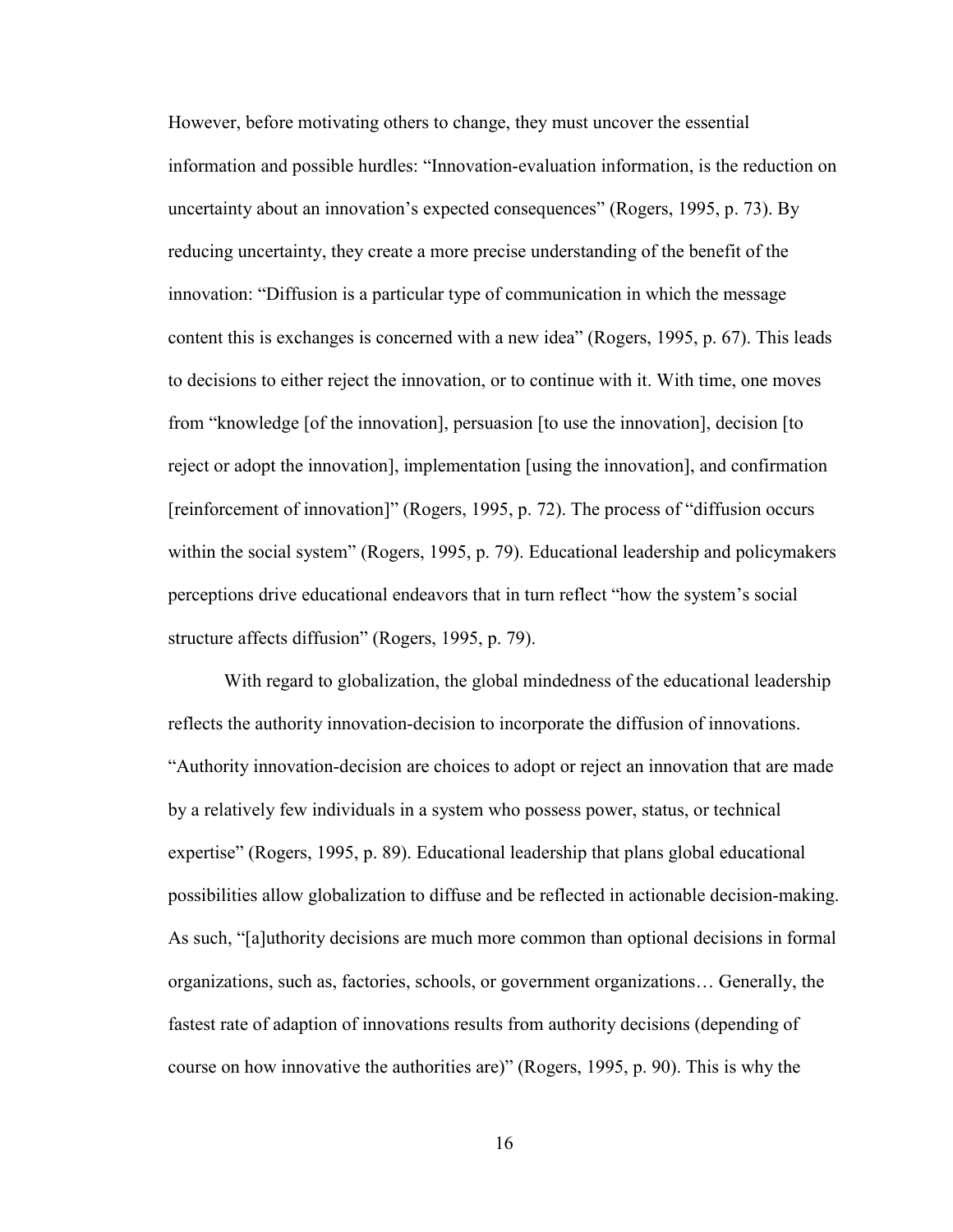perceptions and global mindedness of superintendents are essential to incorporating globalization in public schools: "One can imagine other types of innovation-decisions in which the first decision is of an authority sort followed by a collective decision" (Rogers, 1995). Superintendents can be the catalyst of diffusion for globalization as an innovation and create actionable policy to structure meaningful change.

#### **Review of Related Literature**

#### **A Historical Introduction of the United States to the Global Platform**

Globalization today might ignite thoughts of the technological advances and global interactions that only the 21st century could fuel. However, the presence of globalization precedes today by far. It dates back to the Silk Road that linked Asian and Europe for the trade of silk, spice, and salt. It can also be seen in more the founding of the New World and the arrival of pilgrims to North and South America. What makes globalization different in the 21st century is the technology that makes the economic and the social injustices of globalization instantly apparent. This makes it increasingly important to consider what globalization can mean in the future: "Indeed, as the world becomes more interdependent and complex, it becomes more vital than ever to widen your aperture and to synthesize more perspectives" (Friedman, 2016, p. 14). In essence, "[t]he flattening world means that we are now connecting all the knowledge centers on the planet together into a single global network which—if politics and terrorism do not get in the way—could usher in an amazing era of prosperity, innovation, and collaboration, by companies, communities, and individuals" (Friedman, 2007, p. 23). Globalization must be seen to include and represent the global community, which we are now able to represent adequately. The future of globalization will be led by generations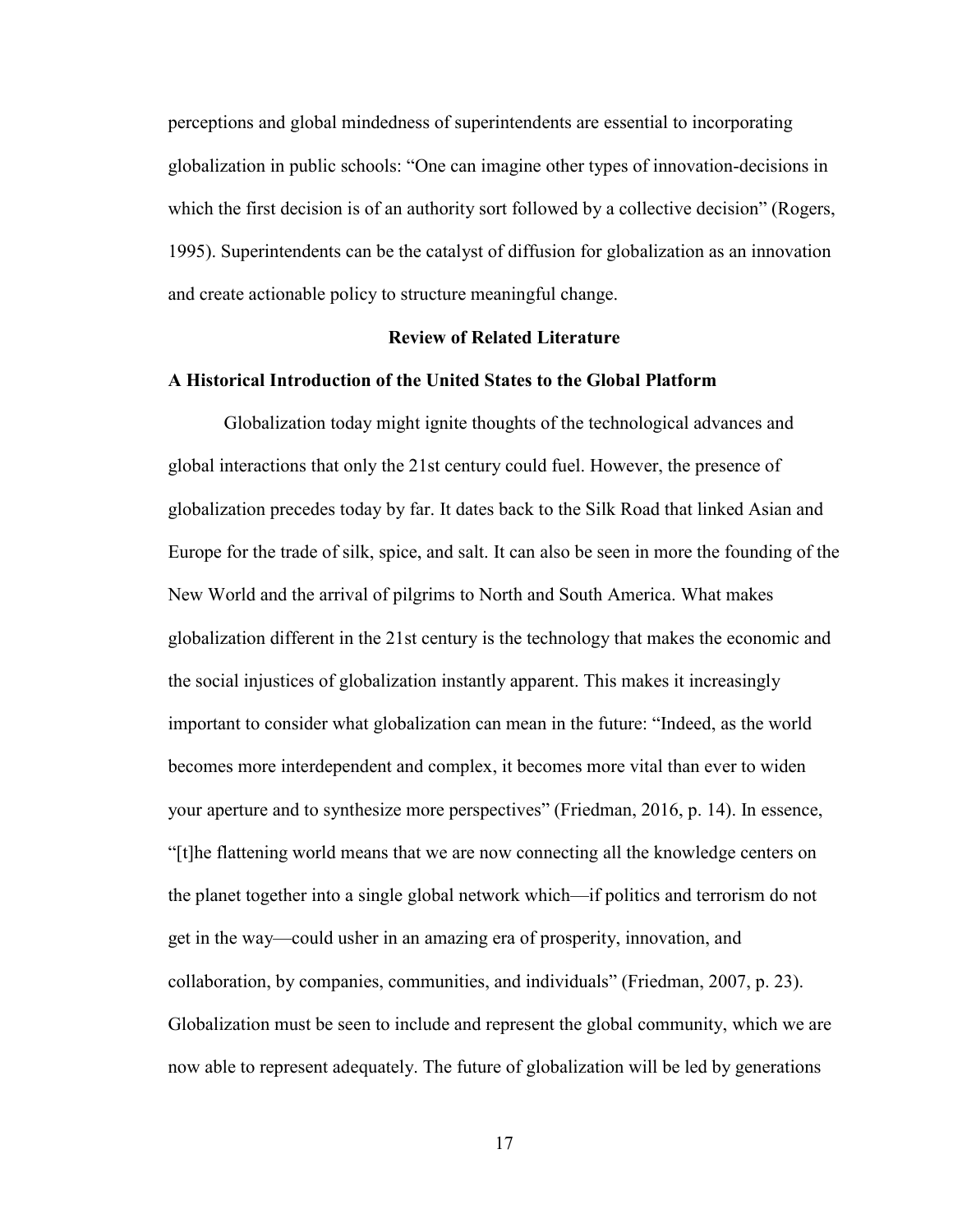who have grown up with access to the global community, where personal success can "go viral" in an instant. This new age of globalization can represent the world as a whole, not only those who can afford it or have privilege over others.

At the forefront of globalization is the United States, where policies can live and die as bills in Congress. However, with American innovation, great diplomatic decisions can affect how global policy is shaped: "It was not only immigration that invented the American people. The American people invented themselves. They found themselves with an unprecedented regime and an extraordinary land, and they came here to find things they could not find at home. Once here, they had to invent their lives. It was not simply a matter of choosing among the many possibilities. It was also inventing possibilities that were not yet seen" (Friedman, 2020, p. 102). Therefore, it was not only immigration that invented globalization, but the monetary value placed on cultural diffusion and cultural reciprocity. Today, there is a need to turn to other cultures and groups for new needs and desires. Thus, as the nation "created by immigrants," the United States has always focused on the needs of the homeland while also concentrating on the broader impacts on a global scale.

The United States has become a global stakeholder, and U.S. policy has been a stronghold assisting innovation and leading to roads "paved with gold":

Technology is intended to create products, and products must be sold. [Thomas Edison] understood the subtlety of invention, which was not mastering the science nor building the product. The subtlety was in understanding what society needed and what the customer would buy. It was not enough to be a scientist or an engineer. It was also necessary to be a sociologist. Thomas Edison became the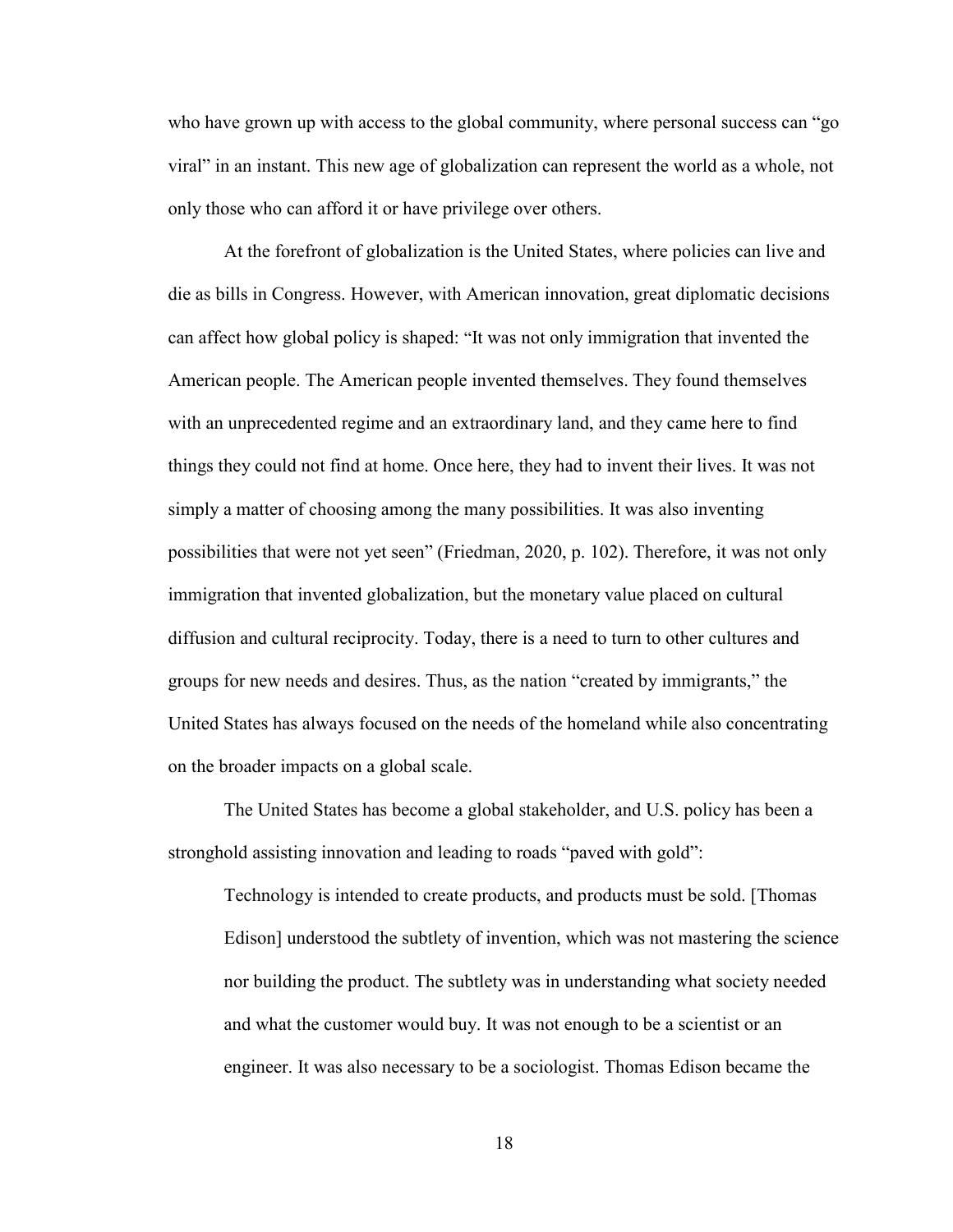template for Henry Ford, Bill Gates, Elon Musk, and all of the rest who understood that the inventor had to have a user and that business was the bridge between the two. (Friedman, 2020, p. 116)

Therefore, understanding what society needs leads to the need for effective communication of innovations. It is with effective communication of new inventions that they disperse throughout society. Business has found extreme success in the global market, and it is time for educational policy to do the same. In order to advance education, we must create a solid foundational policy for support. The following exemplifies why the United States is a global power with the responsibility to create policy that can inspire other countries to adapt a global mindset through innovative policy:

At the heart of this is the culture of technology. It is not unique to America, but it still is quintessentially American. In a book by Arthur Koestler on Stalin's purges, the protagonist, sitting in his cell, wonders what is happening in the world, having not read a newspaper in months. He wonders if the Americans have invented time travel. This gives you a sense of how the world, even in the 1930's, thought of America. No great art, no deep thought, no brilliant strategy, but a country capable of extraordinary feats of technological brilliance. (Friedman, 2020, p. 382)

The educational community is at a precipice of a golden age that will merge educational opportunity with global exposure: "A golden age is an age that in spite of all the pains that are normal and possible nevertheless creates something extraordinary…What we remember about the golden ages in history is not what was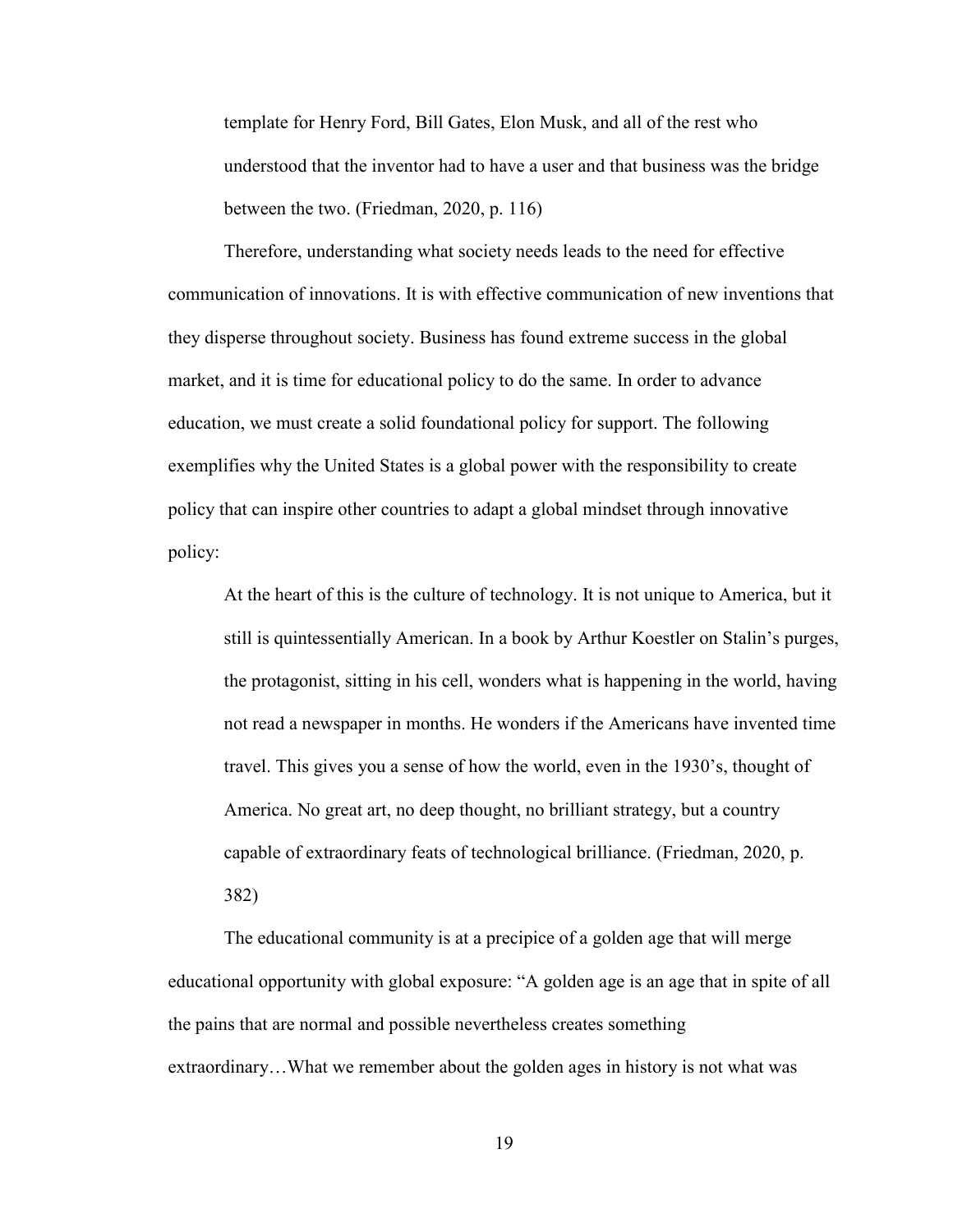common to all times but what was unique to them" (Friedman, 2020, p. 347). The unique aspect that 21st-century globalization brings to education is the opportunity to appreciate the distinctiveness of cultures with the awareness that globalization affords a multitude of perspectives.

#### **Tensions in Policymaking**

Policymaking in the United States is a process that involves many central and local governments which need to collectively find a purpose in new legislature. This can inspire debate, which leads to the re-writing or re-thinking of the intent behind the legislature. This is why we have amendments in place that can apply change that is seen to be fit by the collective, following any debate and discord. The success of the United States lies in its ability to combine the new and old to develop mechanisms for innovative change: "Every layer of innovation gets built on the next" (Friedman, 2007, p. 124). The same applies for policy. We must remember that the world watches the United States as it seeks problem-solving pathways. Creative innovation in the United States offers global possibilities, and global responsibilities. The United States is a global powerhouse that offers problem-resolution pathways that have far-reaching consequences on human lives.

As such, those who speak about the innovative nature of the United States refer to it as an invented culture, referring to "the regime [that] was invented, I am therefore saying that it was invented by men who were lifelong inventors. They were technologists. They tried to create things that would manage nature and ease human existence. Invention was not only part of the regime. It was built into American culture" (Friedman, 2020, p. 44). The U.S. culture disrupts the systems in place that already work, in search of a quicker, smarter, more economically efficient, and financially appealing way. U.S.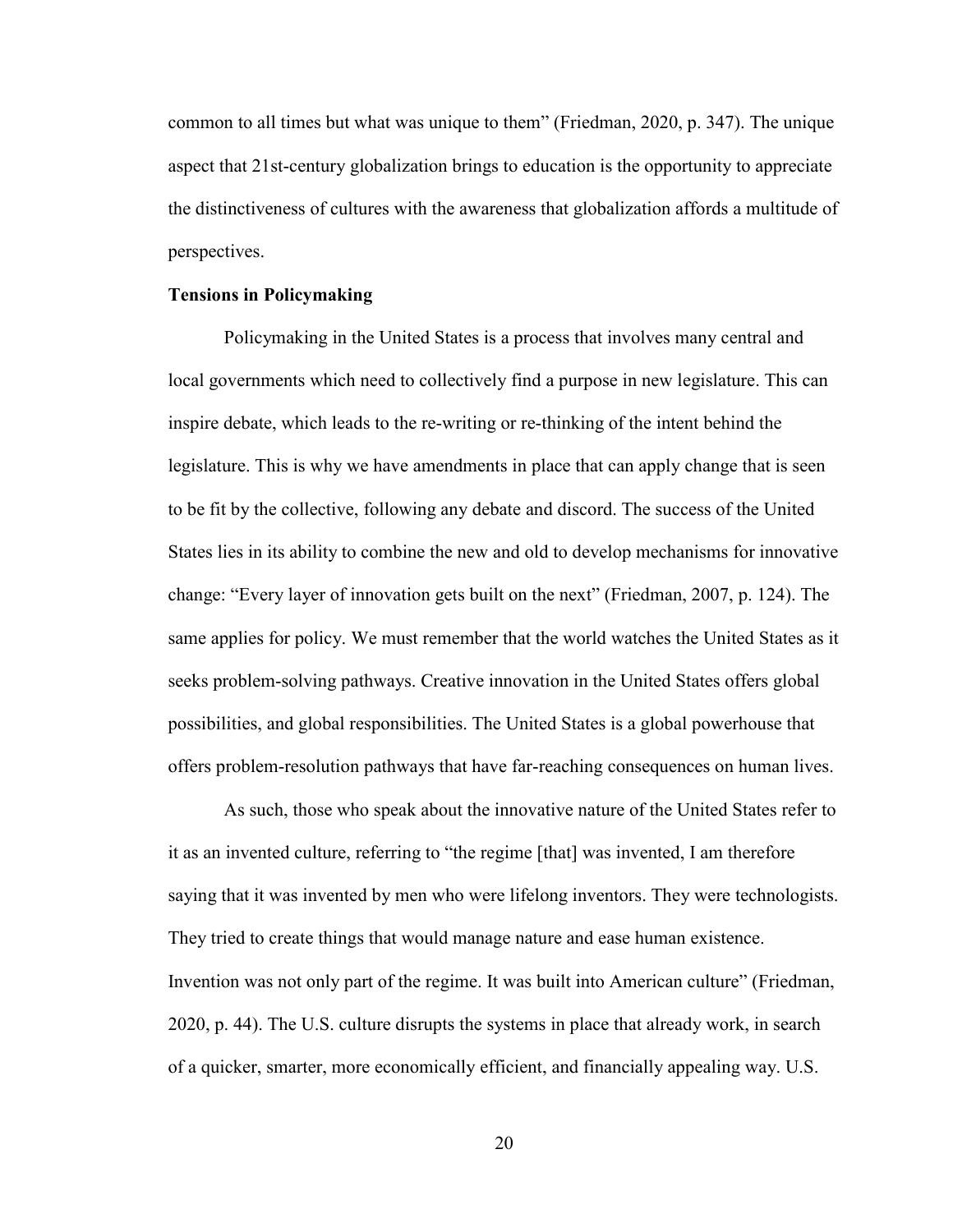culture is disruptive, as it offers a more direct way to travel, but others must still pay a toll to use the road. Without the toll, they can still reach the same point, but it will take longer and likely be a bumpier process. U.S. culture is designed to compete constantly. Within interconnected systems, a competitive culture is what drives new and better innovations. Educational structures can benefit from innovation based on competition that disrupts in order to bring new and better systems.

#### **Power/Dominance**

The U.S. global dominance is undeniable: "The United States has become an empire. It is an empire of power and global reach, but of course not a formal empire. Its power derives from the size of its economy, its military, and the seductive power of its culture. These in turn derive from its regime, land, and people" (Friedman, 2020, p. 143). It is important to note that the American people are part of a global phenomenon. The modern-day U.S. empire has unmeasurable global effects. Education as a globalized interest can have wide reaching impacts. In fact, "[a]n empire exists when its power is so great compared with other nations that simply by existing, it changes the shape of their relationships and the way other nations behave" (Friedman, 2020, p. 144).

The purpose of this study is not to determine whether or not the United States changes other nations' behavior positively or negatively, but simply to acknowledge that other countries view policy made in the United States as reputable:

Empires are resented and hated. They are also admired and envied. They define the culture of the world. By this definition, the United States is an empire. English has become the global language of business and government, and it has become an expectation that professionals around the world will speak English. I have been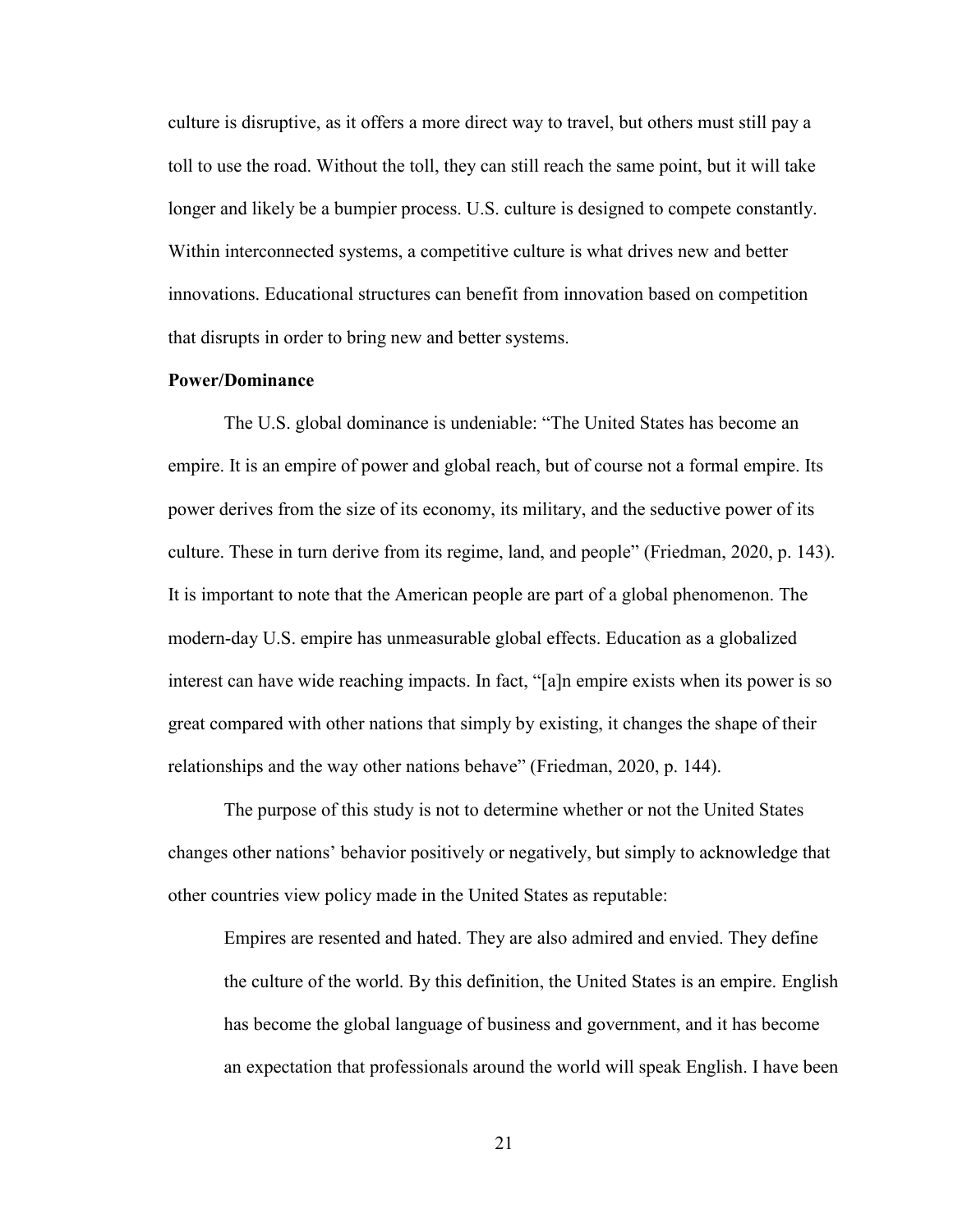at meetings where the United States was vehemently condemned by foreign experts and politicians speaking English. The British opened the door to the use of English, but the Americans have taken it much further. The fact that American power exists without any formal structure indicates that the United States is more powerful than most empires have been, historically. Its empire is not only global but casual. It has and uses power casually, controlling the world without a clear plan or even a systematic intent. (Friedman, 2020, p. 157)

Therefore, educational policy stemming from the U.S. may bring traction and interest to the global education arena. While the U.S. can be seen as a global superpower, if the U.S. uses globalization and education to incorporate a sense of collaborative systems, other nations may follow suite. If the United States chooses to be part of the global educational structures, other nations may have more incentive to participate educationally.

#### **Innovation and Innovative Policy**

Before we can discuss the policies that should be put forth for the betterment of education, we must discuss why the United States is different from other countries in terms of policy. The country was shaped by its founders to create policy hubs that grapple with the minutia of policy and the vision and intent of policy. In this way, the collective whole is impactful when the separate parts work in tandem towards a common goal. The U.S. Founding Fathers wrote the Constitution to transcend time through balance and flexibility. While the separation between private and public life was meant to create safe boundaries, it has also resulted in difficulty in creating legislation to fulfill the needs of both private and public entities: "The moral principles were complex and sometimes at odds with each other, but they had a common core: each American ought to be free to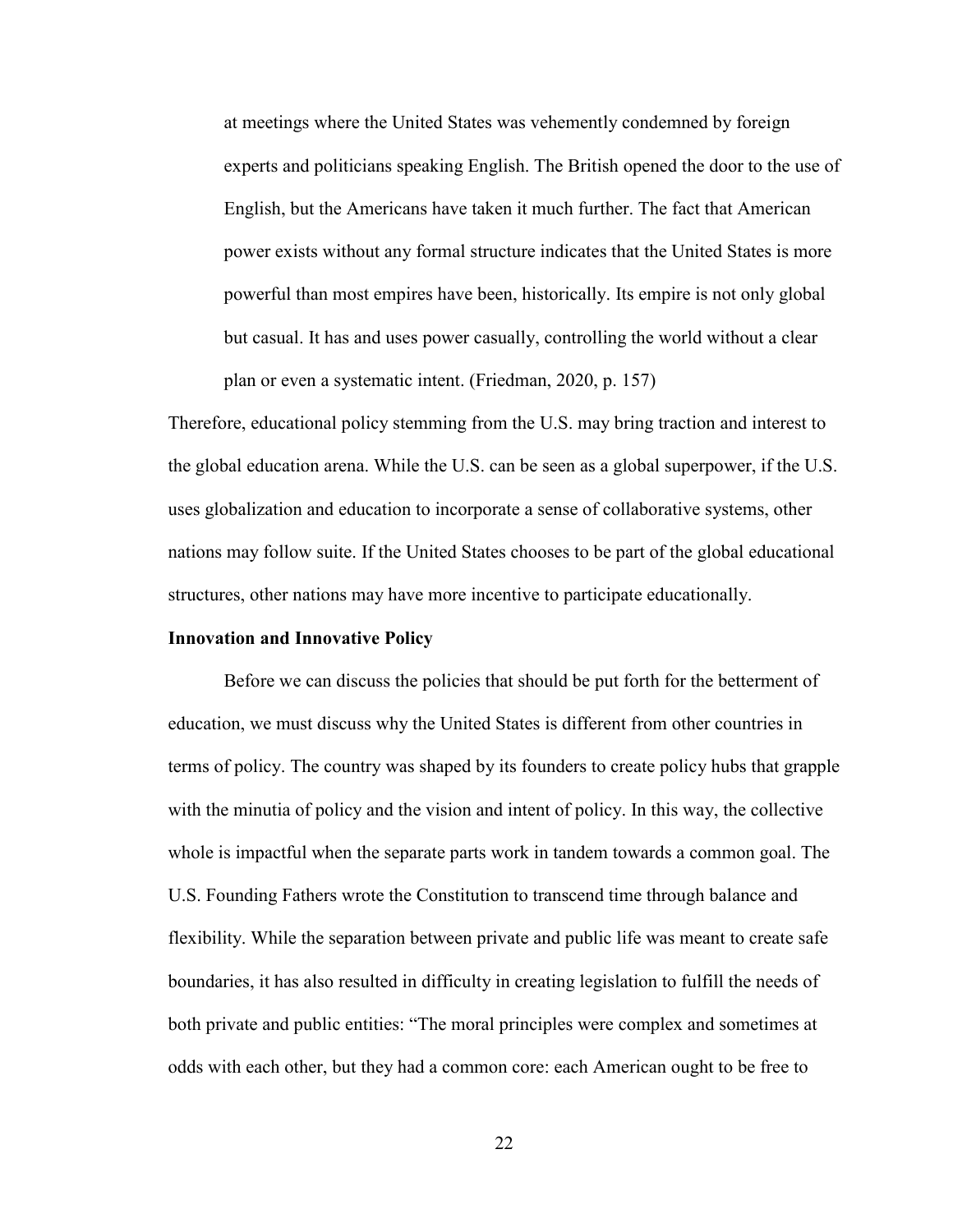succeed or fail in the things he wished to undertake" (Friedman, 2020, p. 33). Our constitutional documents describe our basic rights: "The state would not hinder anyone. A person's fate would be determined only by his character and talents. The founders did more than separate the state and private life. They created an ongoing tension between them" (Friedman, 2020, p. 33).

This tension is displayed in the way policy has become nearly impossible to implement in a timely manner. Through the action of specific political parties, it has also become focused on prominent figures rather than on practicality. "Governments can be machines, but nations have to accommodate the actual lives of people. People don't live abstract lives. They live real ones, within nations, and those nations give them a sense of who they are. Partly it has to do with the government. Partly it has to do with the principles of the nation, the things that tell us what kinds of people we are and ought to be" (Friedman, 2020, p. 36). This is an important feature of policy, which must reflect a country's values and core beliefs, in addition, to being practical. Policy that is not easily put into practice, or that is impractical due to the financial burden or untimely implementation, will be left to those who have passion: "Jefferson and Franklin questioned all political premises. They also questioned all things and how to improve them. This inventiveness can be seen throughout American history, from farm implements to smartphones. This inventiveness was coupled with a sense of urgency" (Friedman, 2020, p. 44). Urgency can be unspoken or unidentifiable, but it is a motivation that cannot be ignored, especially if shared by the masses. Educational policymakers must reflect the needs of the people they govern, while effectively communicating and the core beliefs of their community within new innovations.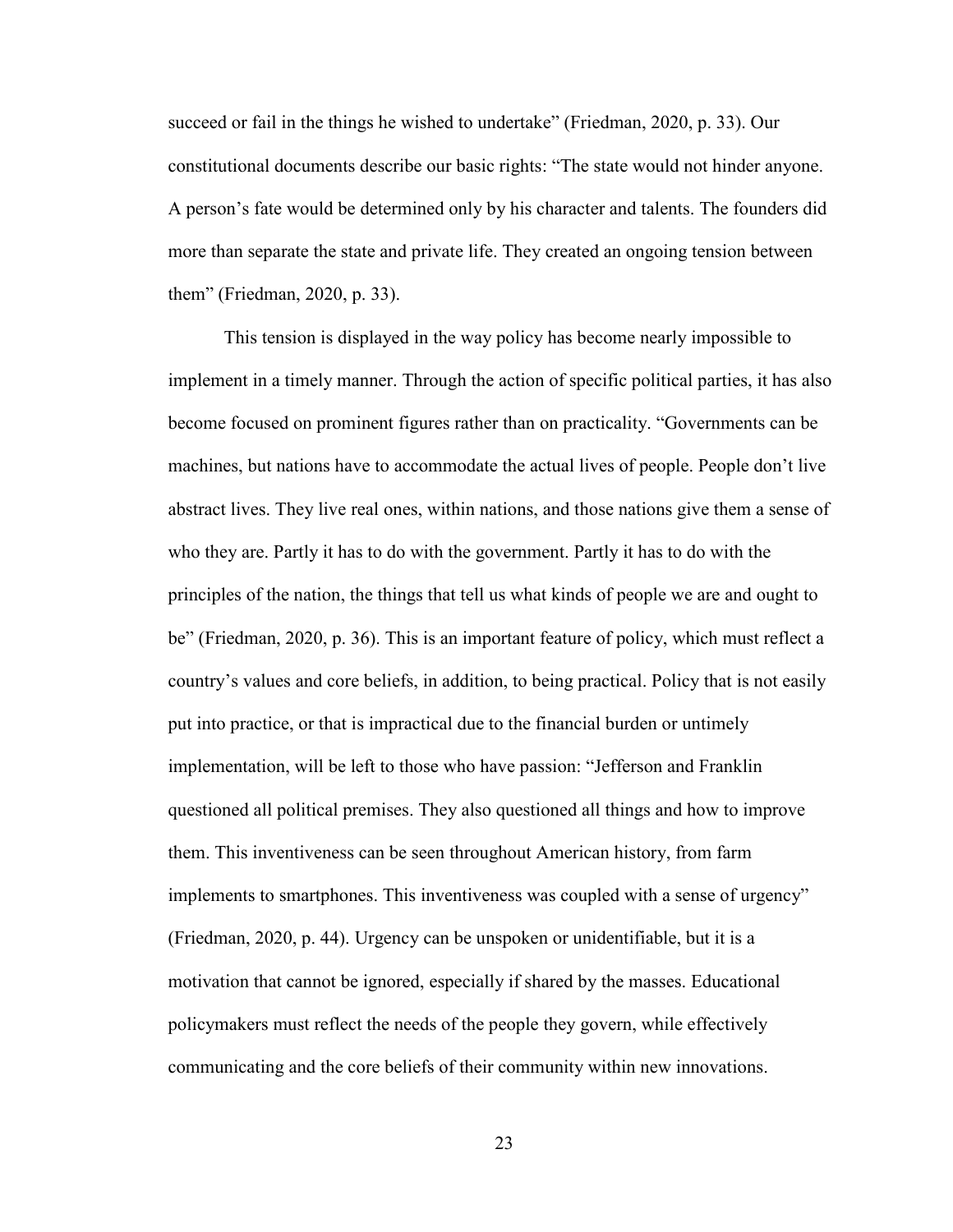#### **Community**

A shared vision can create policy that motivates stakeholders. It is most beneficial to the community when stakeholders are present for discussions on new and old policy. Stakeholders can provide insight into how policy directly hinders or helps achieve a goal. Policymaking should also be done with a team mentality and searching for evidence of why a policy is needed and how it can preserve the initial intention while still progressing with time. It is only through the phenomenon of globalization that organizations now have global outreach. Participation in the global community for large and small communities is now possible.

Globalization is the word we came up with to describe the changing relationships between governments and big businesses," said David Rothkopf, a former senior Department of Commerce official in the Clinton administration and now a private strategic consultant. "But what is going on today is a much broader, much more profound phenomenon." It is not simply about how governments, business, and people communicate, not just about how organizations interact, but it is-about the emergence of completely new social, political, and business models. (Friedman, 2007, p. 83)

These new global interconnections reflect a system modeled for a global community that reflects local people. Part of globalization is balancing one's participation in the global and local community. Therefore, the educational model is still in need for a systematic review to incorporate these new models. "National policy leaders can still be central players in reform adoption, even in the globalized world that exerts isomorphic pressures on national education systems" (Komatsu, 2013, p. 13). Policy leaders are central to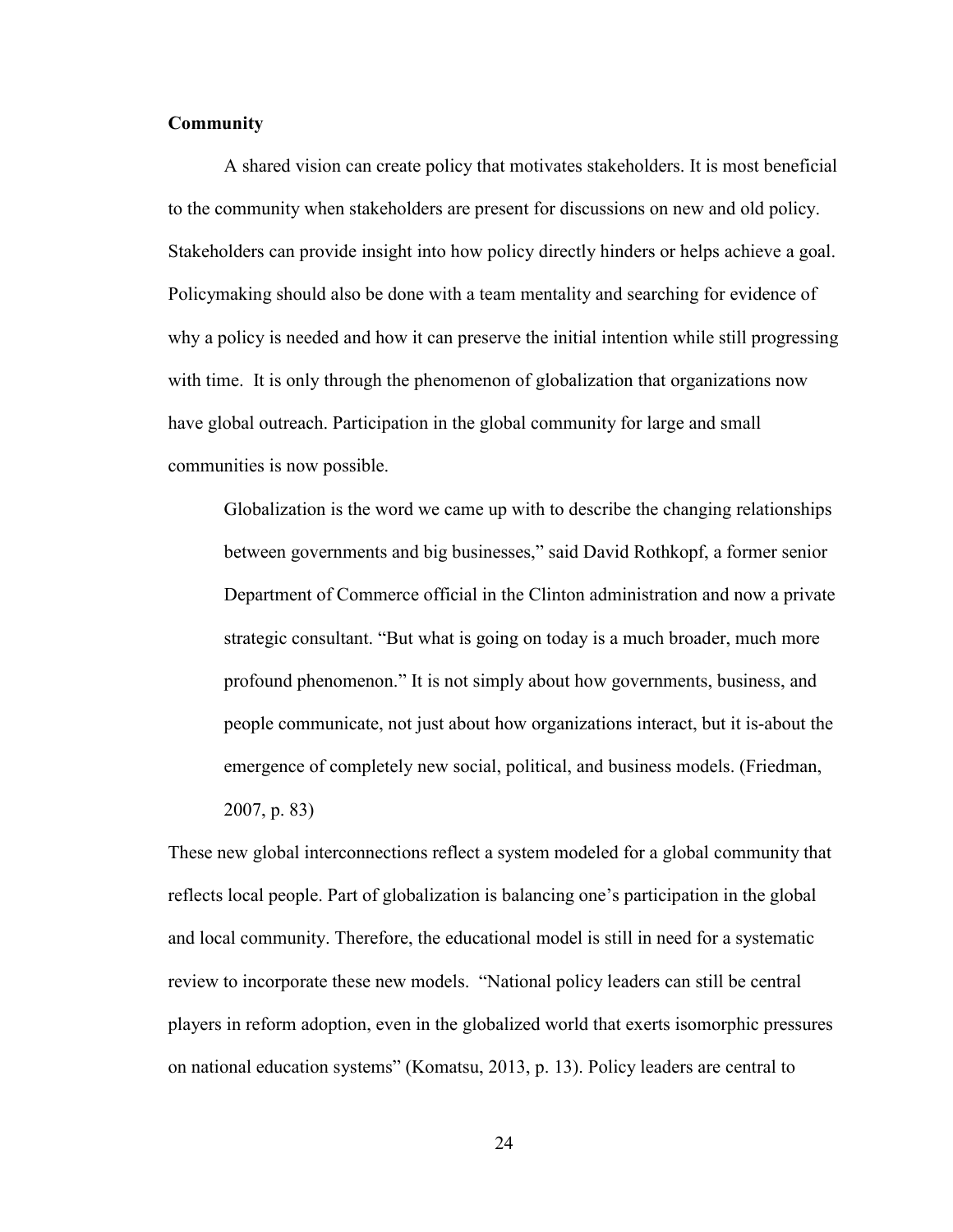educational policy reform with regard to ensuring their policy reflects the people they govern. Inclusive measures allows for more widespread adoption and incorporation of educational policy reforms.

#### **Progress**

Progress is slow and develops with shared mindsets. However, "the democratization of information is having a profound impact on society" (Friedman, 2007, p. 280). Progress that produces positive results cycles through a culture long after the initial idea was introduced. Therefore, ensuring adequate access to information is important. For example, technology is part of our culture and now "[t]echnology is not just a machine but a mode of approaching a problem" (Friedman, 2020, p. 258).

The skeptics all said, "It takes people a long time to change their habits and learn new technology. [But] people did it very quickly, and ten years later there wereeight hundred million people on the Internet. The reason? "People will change their habits quickly when they have a strong reason to do so, and people have an innate urge to connect with other people" said Andreessen. "And when you give people a new way to connect with other people, they will punch through any technical barrier, they will learn new languages—people are wired to want to connect with other people and they find it objectionable not to able to."

(Friedman, 2007, p. 113)

The connections available make seeing multiple perspectives of issues necessary. Using the technology available today, we have access to free "think-tanks" that represent the good, bad, and ugly thoughts in society: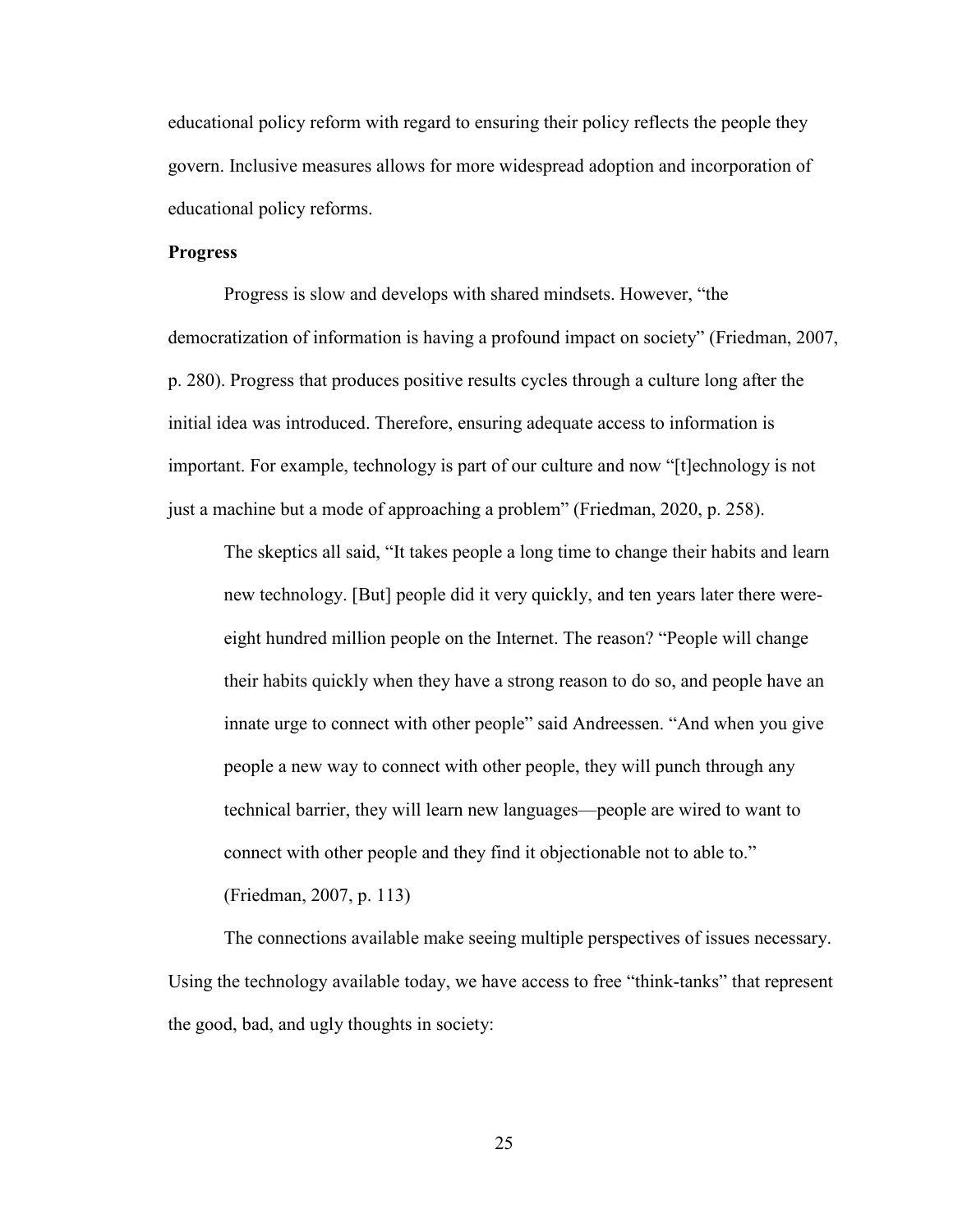It is interesting to note that at the time of political instability there is frequently a new communication technology that is blamed for the dissemination of negativity or vitriol. In the 1960's, it was television, rendering the country passive victims of the news media. In the 1920's, it was the movies, peddling a form of collective sentimentality and licentiousness, along with radio introducing the immediacy of news. (Friedman, 2020, p. 251)

We must not focus on the pros and cons of technology available today, but acknowledge the progress it has offered to the global community, which proves it is here to stay: "The big question for the future is, what is the next transformative technology and how do we recognize it in its early form?" (Friedman, 2020, p. 305). Early adopters to new innovations have the ability to grow with new technologies as it evolves. There is evidence that suggests that the global market is changing. What we should note is that "Uber, the world's largest taxi company, owns no vehicles. Facebook, the world's most popular media owner, creates no content. Alibaba, the most valuable retailer, has no inventory. Further, Airbnb, the world's largest accommodation provider, owns no real estate. "Something interesting is happening" (Friedman, 2016, p. 97).

Technology is making it possible for future generations to eventually allow parents to choose their children's teachers, the classroom content, and the classes their children take on a global scale. It will be the movement toward a "school of choice" with people centering their education on their wants, needs, likes, and passions. For this reason, educational policy must stay relevant, and there cannot be gaps in legislation: "The flatter the world gets, the more we are going to need a system of global governance that keeps up with all the new legal and illegal forms of collaboration" (Friedman, 2007,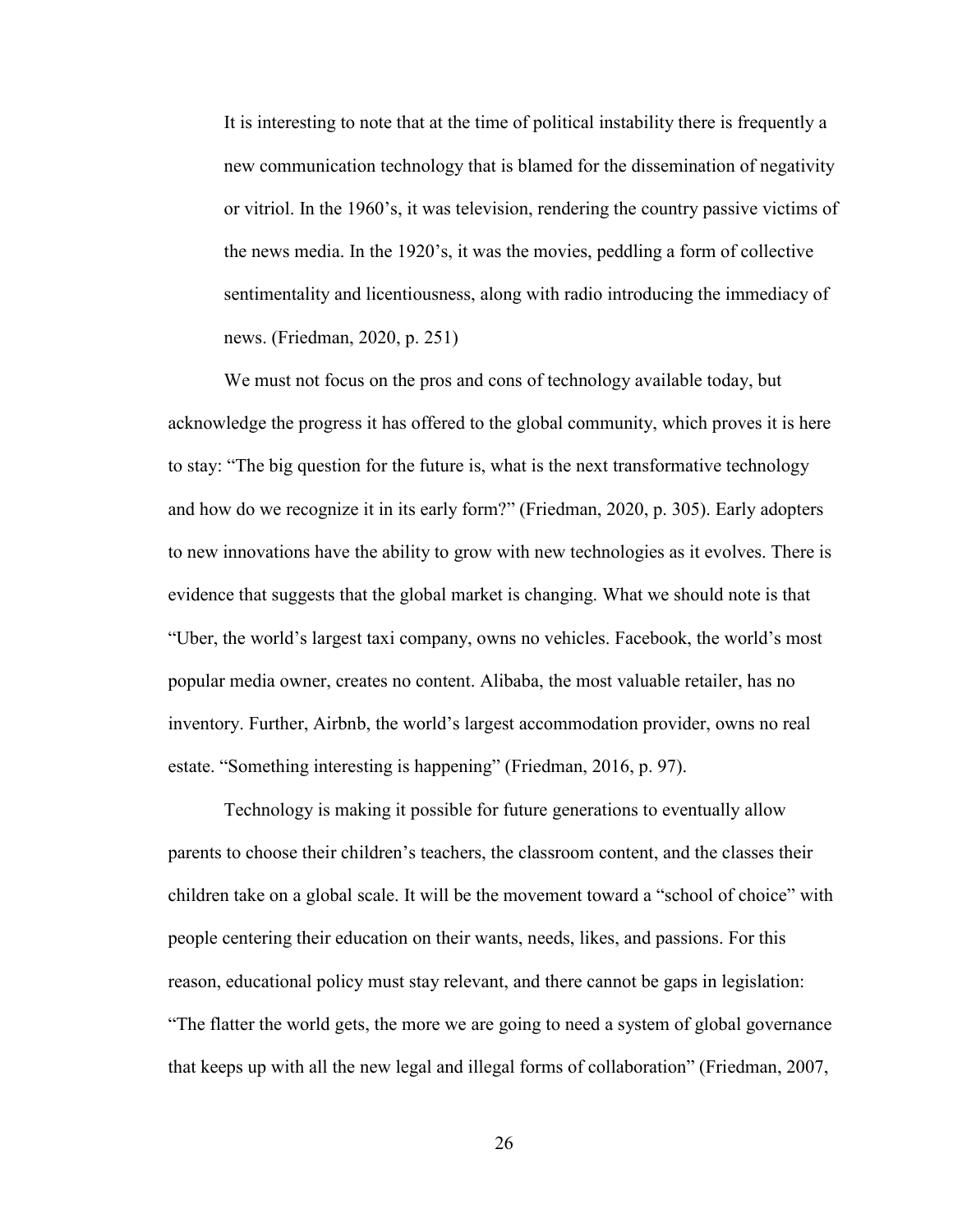p. 390). There are innovators and inventors in classrooms today who are dreaming of the next big transformative technology. It is the responsibility of leaders and policymakers to find urgency in developing policy and frameworks towards globalization and education. Put bluntly, "[y]esterday's solution doesn't solve tomorrow's problem" (Wagner, 2009, p. 17).

## **Policy Change/Modification**

An educational leader's role in education is to remove roadblocks to ensure forward progression leading to elevated success, and to guarantee that teachers have access to quality material to challenge, create wonder, and inspire future generations. "Happiness is the emotional engine powering the United States. It is the only country to make the pursuit of happiness a fundamental right. But with happiness comes disappointment, just as with technology comes obsolescence" (Friedman, 2020, p. 46). It is not only necessary that policy is created but necessary for policy to be updated as new technology and awareness becomes available. Connections between policy makers and educational leaders presents the multiple aspects of leadership needed to create large scale policy that is flexible enough to be implemented in local communities. "The challenge is for education leaders and policymakers to agree on the skills that matter most for administrators and then to develop ways to assess them" (Wagner, 2009, p. 153). In these instances, time is of the utmost importance. Simply providing *more* education is probably a good thing on balance, especially if a more educated labor force is more flexible and can cope more readily with non-routine tasks and occupational changes. But it is far from a panacea. In the future, *how* we educate our children may prove to be more important than *how much* we educate them" (Friedman, 2007, p. 471). Creating citizens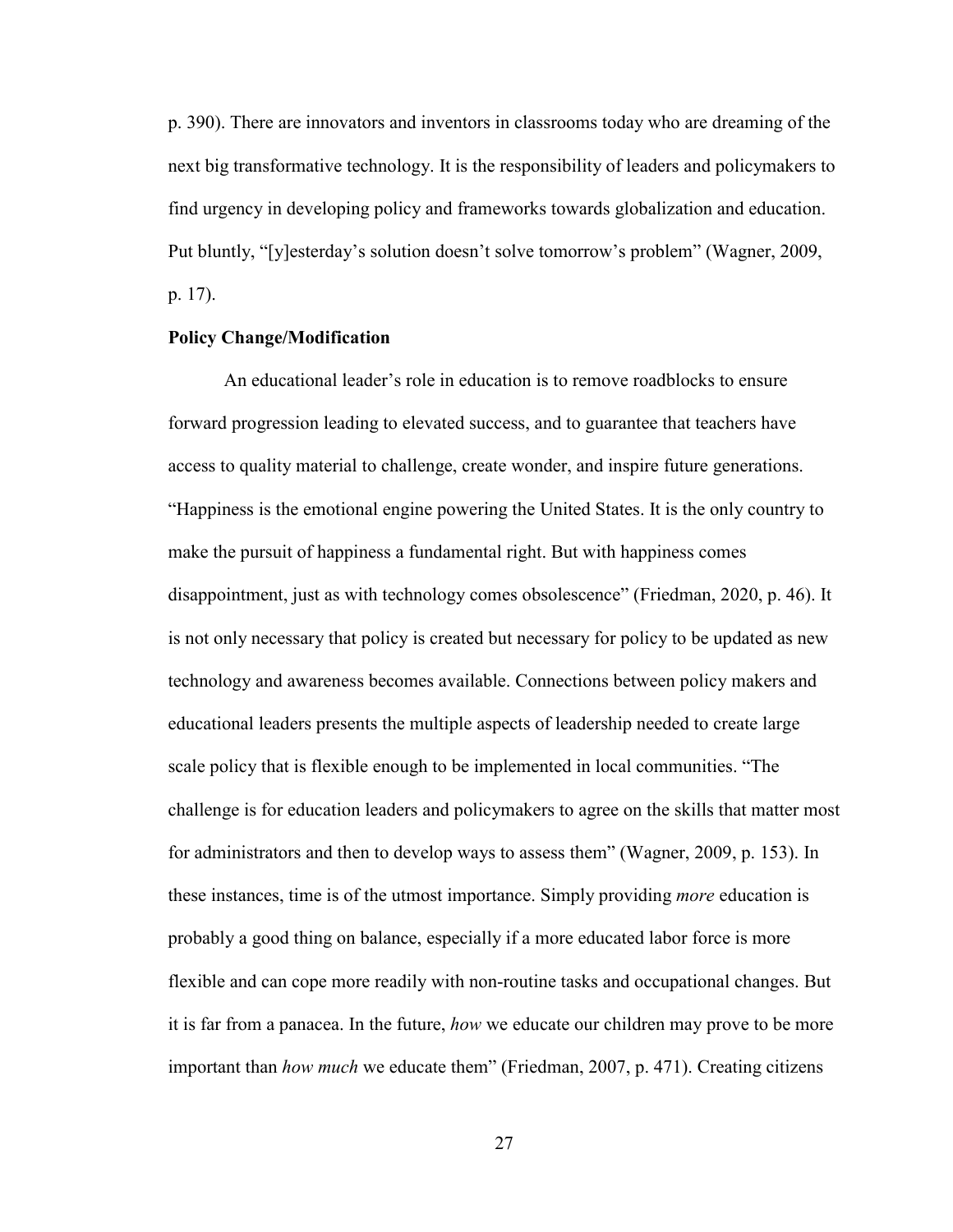with  $21<sup>st</sup>$  century skills can transfer rote knowledge into actionable skills needed. No longer do student need to memorize facts, it is using facts to create new thoughts.

With this in mind, creating educational policy is difficult because it relies on predictions on the future: "The problem is that prediction depends on modeling (a subject I know a little about) and **effective modeling of change** depends on understanding all of the variables, their baseline interaction, and the impact of new forces on the variables" (Friedman, 2020, p. 367). However, modifying educational policy should not be considered a failure but should be treated as an update: "Once invented, the inventions had to be reinvented to deal with new challenges and new possibilities" (Friedman, 2020, p. 367). Educational policy must be modified to reflect new challenges and possibilities, and policymakers and educational leaders can create policy with the intent of "[f]reedom of action based on commander's intent means that the expectation is success, not a particular way of achieving success" (Friedman, 2020, p. 338). Intent-based policy is created to assist educational professionals in creating new educational evidence-based practices.

### **The Speed of Globalization**

The limitless speed of globalization is enough to send any system into overdrive. However, Thomas Friedman discusses the concepts of creation as "[w]hen you press the pause button on a machine, it stops. But when you press the pause button on human beings they start," …Dov Seidman, CEO of LRN, which advises global businesses on ethics and leadership (Friedman, 2016). "You start to reflect, you start to rethink your assumptions, you start to reimagine what is possible and, most importantly, you start to reconnect with your most deeply held beliefs. Once you've done that, you can begin to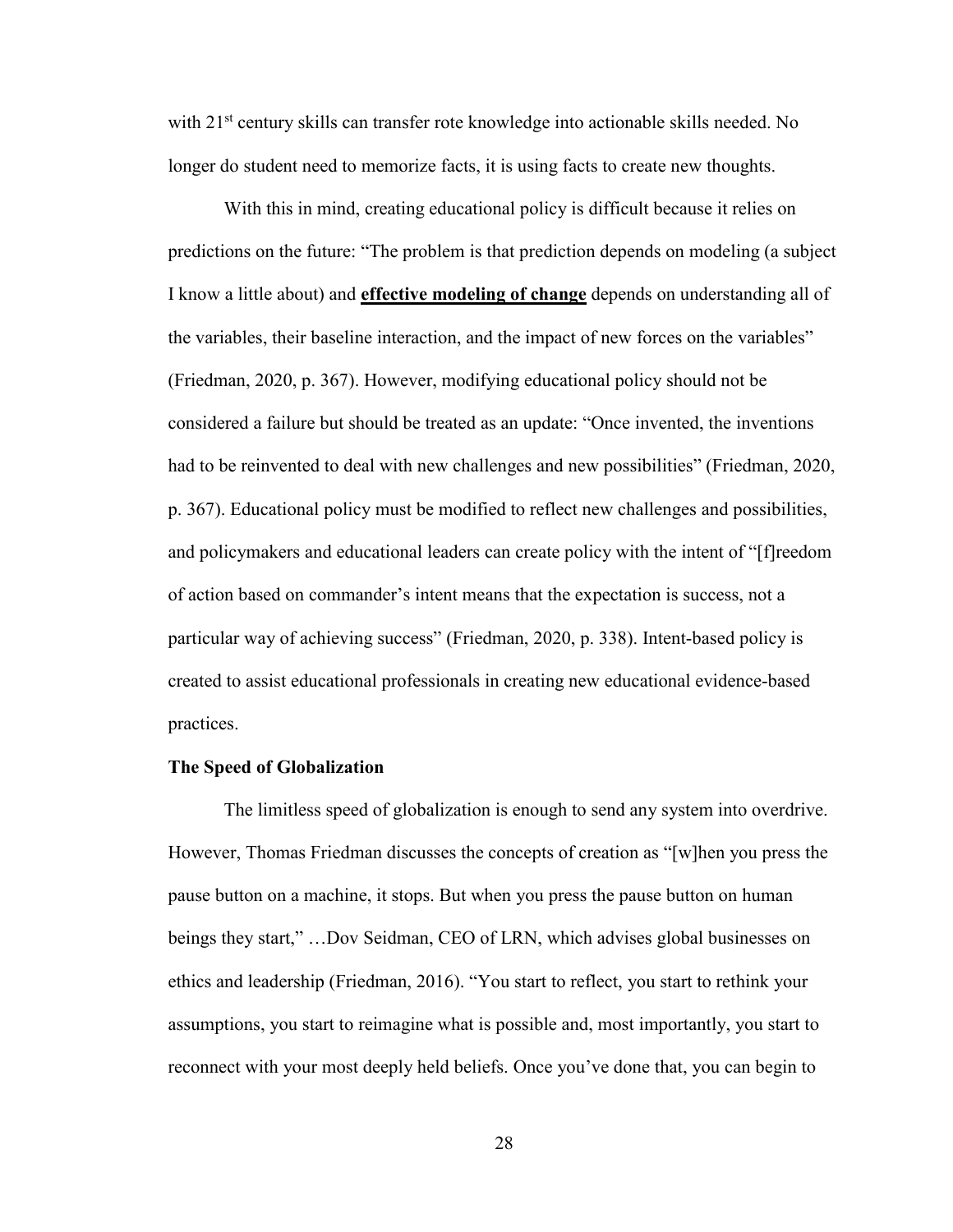reimagine a better path" (Friedman, 2016, p. 4). We all know the saying that if you do not learn from the past, you are doomed to repeat it. Well, "the ancients believed that there was wisdom in patience and that wisdom comes from patience… Patience wasn't just the absence of speed-It was space for reflection and thought" (Friedman, 2016, p. 6).

The speed at which globalization is changing our world is compounding. In other words, the shifts may appear small, but over time they become quite monumental:

To illustrate this kind of exponential growth, Brynjolfsson and McAfee recalled the famous legend of the king who was so impressed with the man who invented the game of chess that he offered him any reward. The inventor of chess said that all he wanted was enough rice to feed his family. The king said, "Of course, it shall be done. How much would you like?" The man asked the king to simply place a single grain of rice on the first square of a chessboard, then two on the next, then four on the next, with each subsequent square receiving twice as many grains as the previous one. The king agreed, noted Brynjolfsson and McAfee without realizing that sixty-three instances of doubling yields a fantastically big number: something like eighteen quintillion grains of rice. That is the power of exponential change. (Friedman, 2016, p. 26)

Exponential growth in terms of learning capabilities are now possible through collaborative learning platforms. The learning experiences and exchanges of the world are now possible. Part of the learning process are the mishaps that teach endurance from failure. "Innovation, Teller said, is a cycle of experimenting, learning, applying knowledge, and then assessing success or failure. And when the outcome is failure, that's just a reason to start the cycle over again. One of X's mottos is 'Fail fast' (Friedman,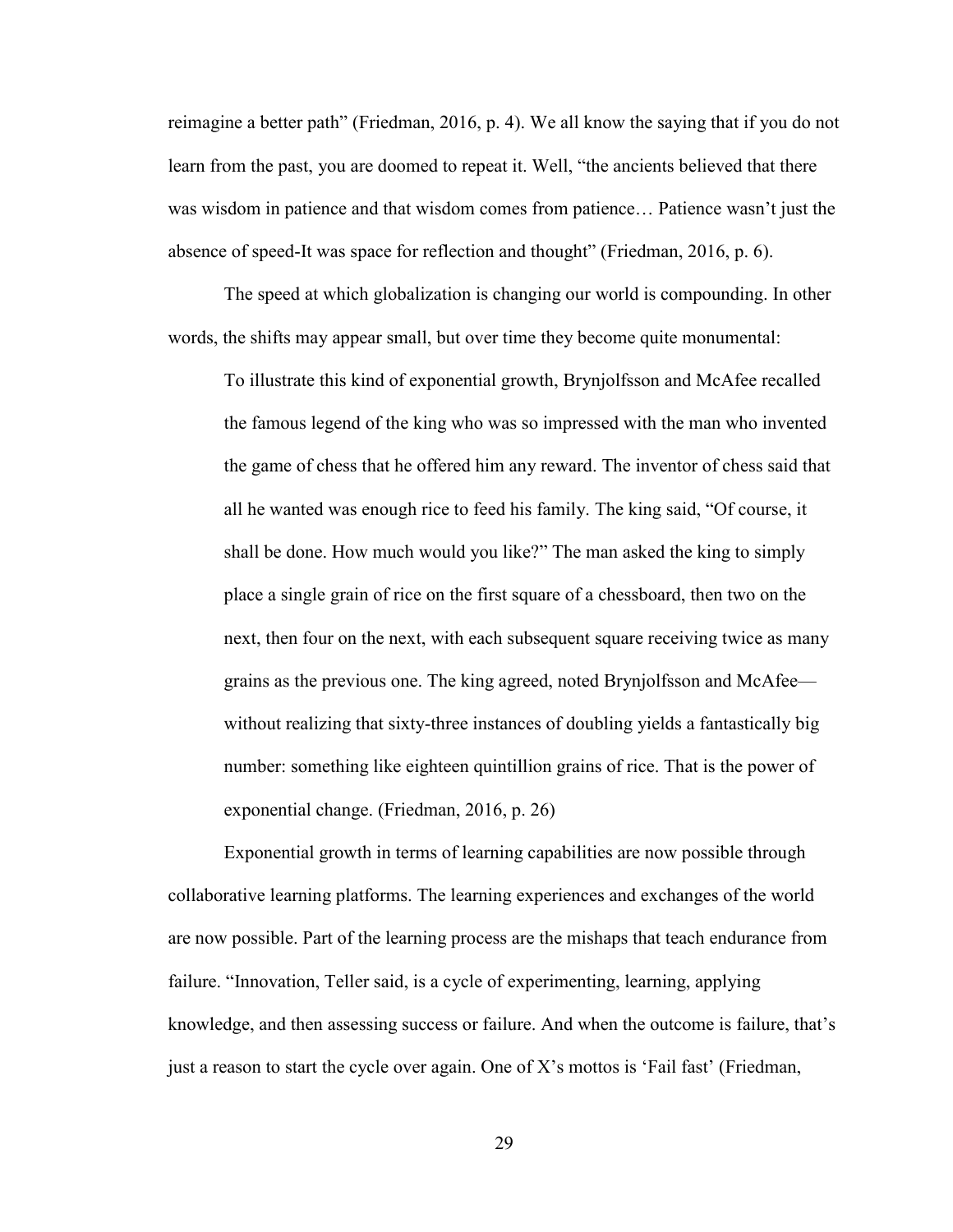2016, p. 35)." Between the constant compounding principles of globalization and "fail fast" innovations, the concept of lifelong learning is essential to any type of stability in the 21st century:

The new kind of stability has to be dynamic stability. There are some ways of being, like riding a bicycle, where you cannot stand still, but once you are moving it is actually easier. It is not our natural state. But humanity has to learn to exist in this state. (Friedman, 2016, p. 35)

This dynamic stability creates momentum for innovation. Education can be the promotion for young innovators that learn how to use this dynamic stability to their advantage. However, "Another big challenge is the way we educate our population. We go to school for 12 or more years during our childhood and early adulthood, and then we are done. But when the pace of change is this fast, the only way to retain a lifelong working capacity is to engage in lifelong learning. These are signs "that our societal structures are failing to keep pace with the rate of change," …Everything feels like it's in constant catch-up mode" (Friedman, 2016, p. 33)." Therefore, education can be the groundwork that brings calm to future populations who will need to be comfortable with constant improvements. "Leaders need to be able to operate in this new dynamic environment of globalization, the shrinking of distance and reaction time, working in different cultures, new nuclear powers, and clash of civilizations" (Wagner, 2009, p. 21). Incorporated within this new form of leadership will be the need to effectively communicate with those that share different opinions.

Dynamic leadership is creating new leaders. We must all find and surround ourselves with people who can visualize better solutions: "Another part of critical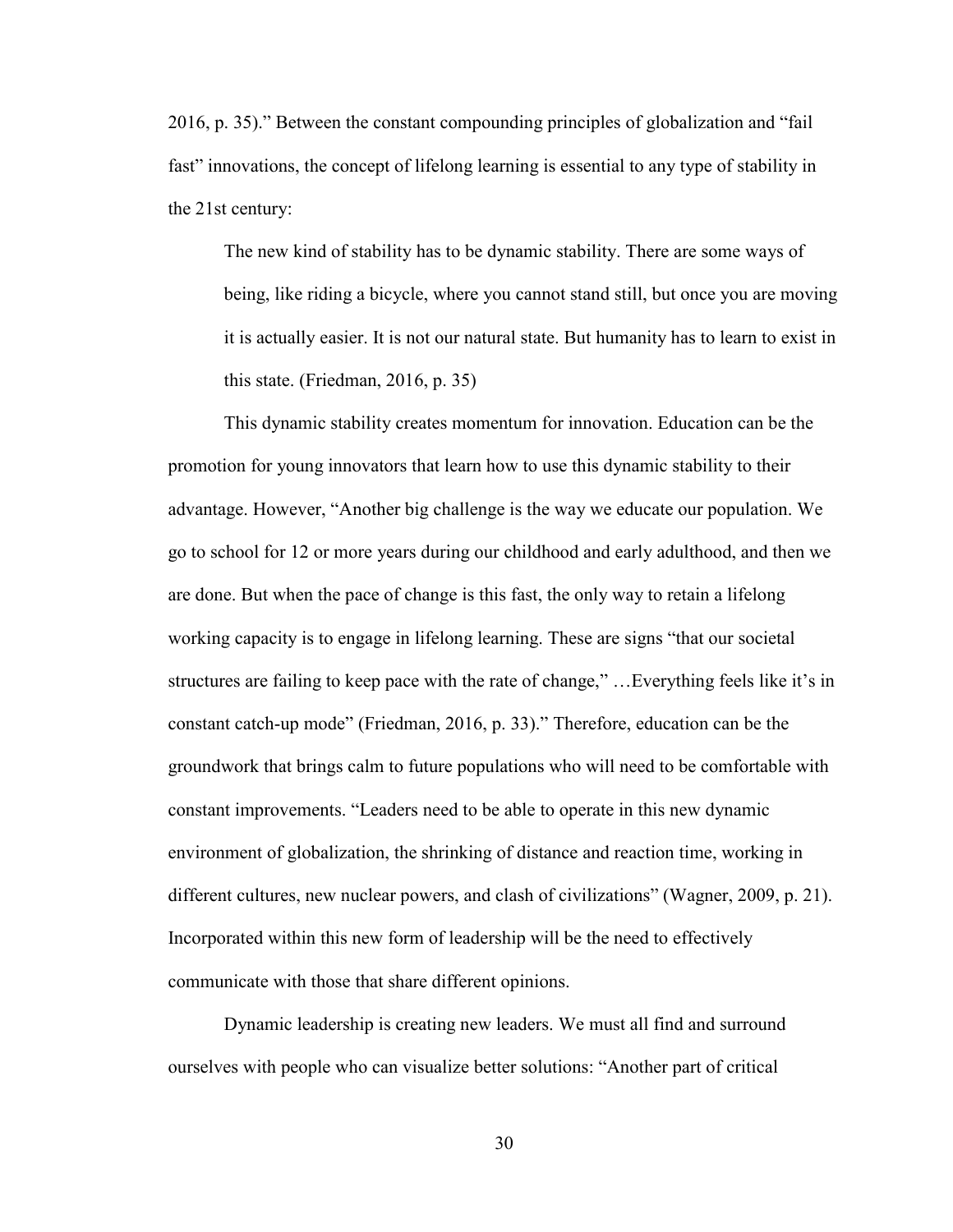thinking is surrounding yourself with people who have differences of opinion and who can help you come to the best solution: team-based leadership" (Wagner, 2009, p. 22). Some solidarity can be reflective, but "isolation is the enemy of improvement" (Wagner, 2009, p. 157). "Command-and-control leadership style is becoming less and less valued in organizations. People have to understand the importance of working fluidly and across boundaries. As organizations become more global, the ability to work fluidly around the world is a competitive advantage: understanding how to leverage the globe, time zones, where the work can best be done, where there are skills that best match the task, either because of the culture or the training" (Wagner, 2009, p. 23). Policy makers should recognize the value in collaboration of educational leaders. "The recognition of the factors that are critical for success in education policy reforms calls for policy makers to have better knowledge on how to respond" (Pont, 2014, p. 25). Part of gaining the knowledge to respond is knowledge of what is happening within local communities. Collaboration between educational leadership and educational policy makers can expand commonalities and create meaningful dialogue for educational needs.

#### **The Role of Leadership**

The speed of globalization drives the need for leadership that views the community as the knowledge base for collective goal setting:

Despite the unprecedented speed and frequency related to the amount of information and ideas that traverse the globe, education appears to be stuck in a time warp framed by issues and objectives set decades before the effects of technological innovation, enhanced communication, changing political conditions and global migrations. (Hersey, 2012, p. 1)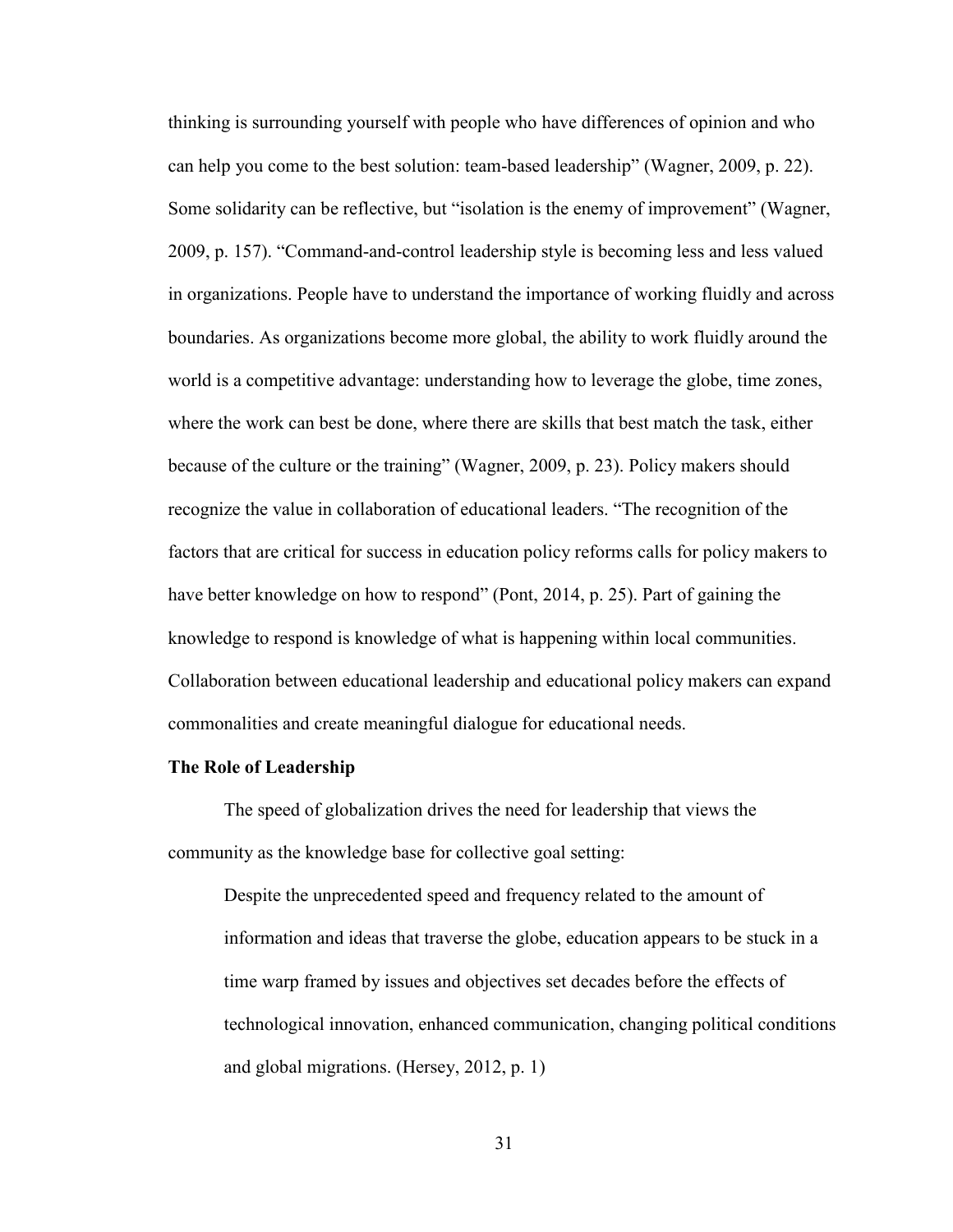By creating educational leadership with the capacity to exchange new and innovation thoughts, new educational connections can be created. Leadership in the 21st century needs to "take advantage of the commons and the notion that all of us are smarter than one of us; if everyone works on a program or product and then shares their improvements, that product will get smarter faster and then drive more change even faster" (Friedman, 2016, p. 55). Educational improvements should not be left within isolated learning communities. By sharing new and important knowledge bases, the bar can be heightened for educational community as a whole. "The interconnectedness and interdependency of peoples, countries and nations increase every day through travel, commerce, advancing technologies, international relations, environmental concerns and a growing global identity" (McCarthy, 2011, p. 35).

The idea of a global identity is interesting, as it supposes that an individual can have an identity on a global scale through the use of technology-based processes, such as social media, while also contributing to the community in which they live. This type of global access makes learning, teaching, and leading in the 21st century extremely dynamic: "Some superintendents are including global education for their students. More superintendents may decide to include global education if more research and case studies were available" (McCarthy, 2011, p. 21). Research provides evidence on which the leadership can base claims and motivate change within their district. If the global mindedness paradigm creates a desire and capacity to expand educational leadership's view of what education can mean for the future, it is the duty of policymakers to ensure that leaders have the freedom to systematically explore the possibilities: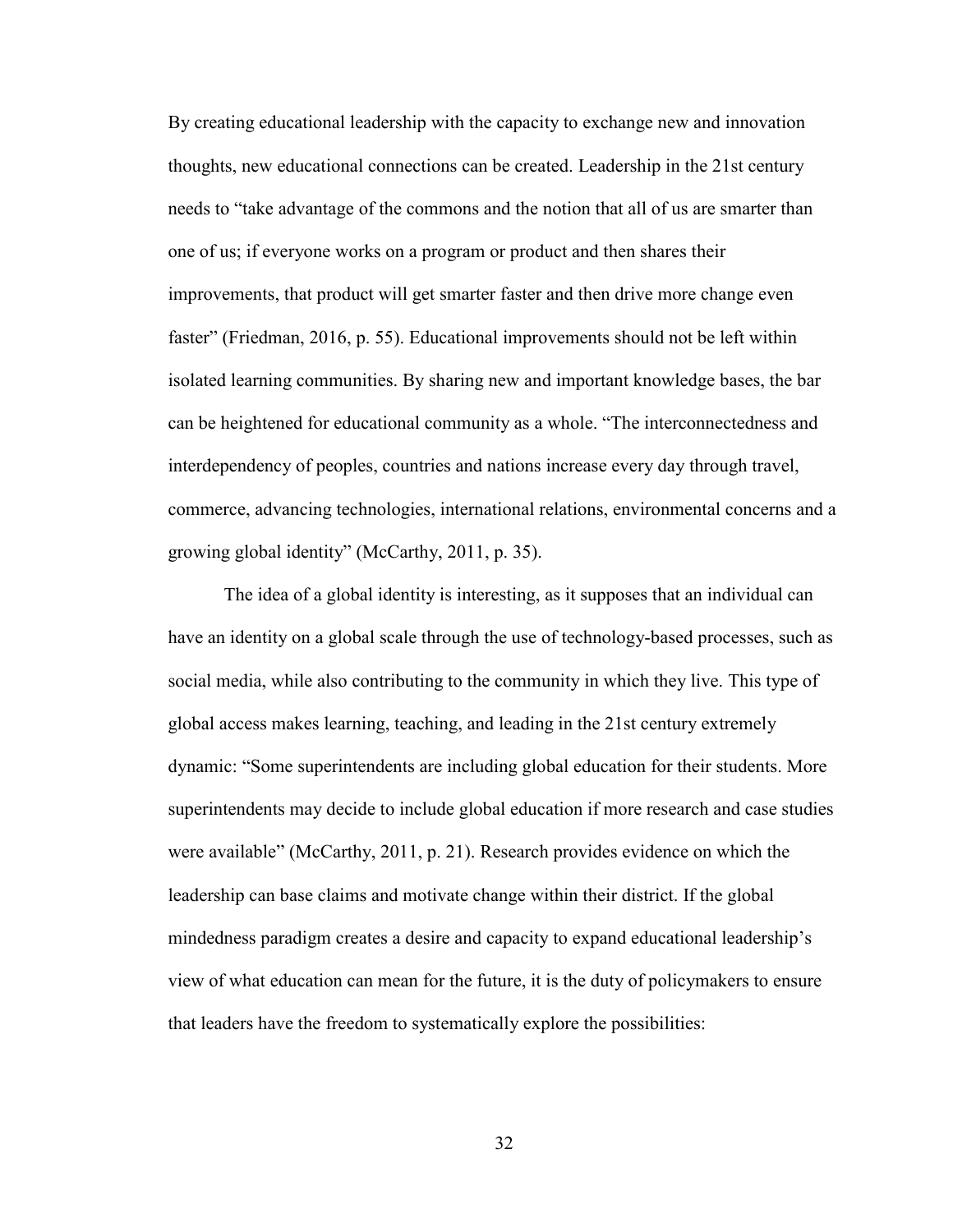The definition of leadership offered by a Harvard University expert on the subject, Ronald Heifetz, who says the role of a leader is 'to help people face reality and to mobilize them to make change' as their environment changes to ensure the security and prosperity of their community (Friedman, 2016, p. 311). Without resources or collaborative forums, educational leadership is forced to create change in isolation. Therefore, in order for educational leaders to promote global educational experiences, they need the opportunity to learn and fund such experiences.

Leaders must innovate within a social culture, as [o]ur ability to forge deep relationships—to love, to care, to hope, to trust, and to build voluntary communities based on shared values—is one of the most uniquely human capacities we have. It is the single most important thing that differentiates us from nature and machines. Not everything is better faster or meant to go faster.

(Friedman, 2016, p. 6)

The culture within the learning community is based on experiences and relationships. For educational leadership purposes, new innovations come from effective communication and connection with the learning community. Educational leaders who understand and connect with the learning community can effectively communicate why new innovations, such as globalization and education can be beneficial. "If school leaders are to be seen as responsive and active participants, and real change in education is to occur, then an understanding of the perspectives, skills, characteristics, and mindsets needed for life in a global world must be identified and understood" (Hersey, 2012, p. 49).

The organized, meaningful use of data can sway public opinion in favor of making substantial change. This is the premise for this research. Statistics reminds us that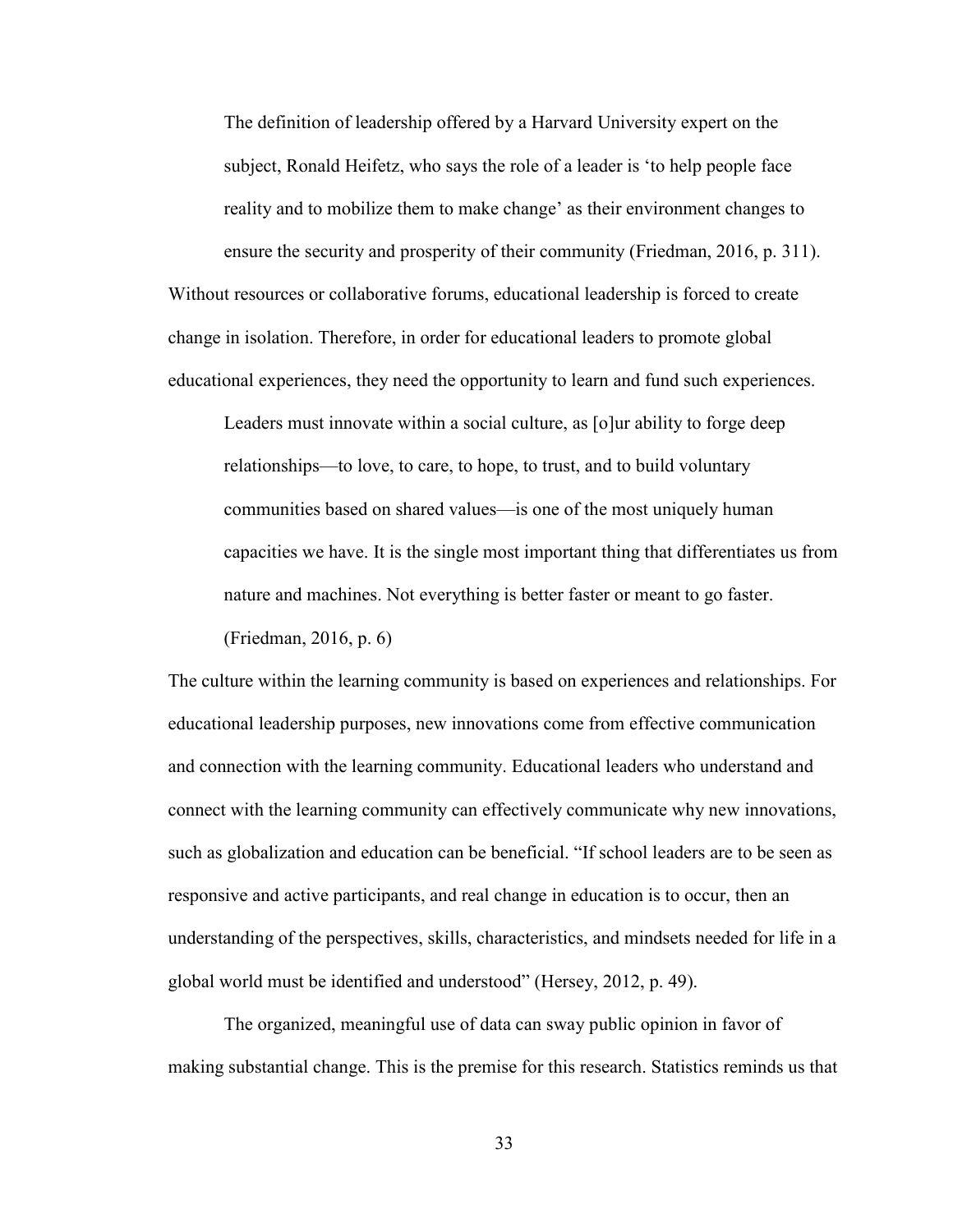correlation does not equal cause, but organized data can help maximize leaders' ability to prove cause through data correlation. However, for educational leadership, providing concise accurate structured data takes time and resources. The major difference between unstructured and structured data becomes: "Unstructured data was a mess. It meant you just vacuumed up everything out there that you could digitize and store, without any particular structure" (Friedman, 2016, p. 58), whereas structured data assists in the grounding of shared visions based on documented realities. When educational leadership has access to data grounded in research, they can make informed decisions for their learning community. In the words of Friedman (2016), "[b]ig data analytics: when you can see more, you can understand more, and if you can understand more, you can make better decisions rather than blind guesses. And so, data tied to analytics gives us better vision" (p. 58). Having a clear vision for the learning community centralizes energies and resources towards a common goal. When technology made the leap from unstructured to structured data, we became able to "search all that unstructured data and find the patterns. This ability to sift mountains of unstructured data, without necessarily knowing what you were looking at, and be able to query it and get answers back and identify patterns was a profound breakthrough" (Friedman, 2016, p. 59). Globalization and education is in its infancy of research, however there are plenty of opportunities to begin gather data. "Finally, it is important to understand that going from practice to policy requires taking into consideration the context and challenges of implementation. Every policy reform can be different because of the system's political structure, social, cultural and economic context" (Pont, 2014, p. 24). Finding research based trends of commonality and connecting them to the community takes understanding the important features of the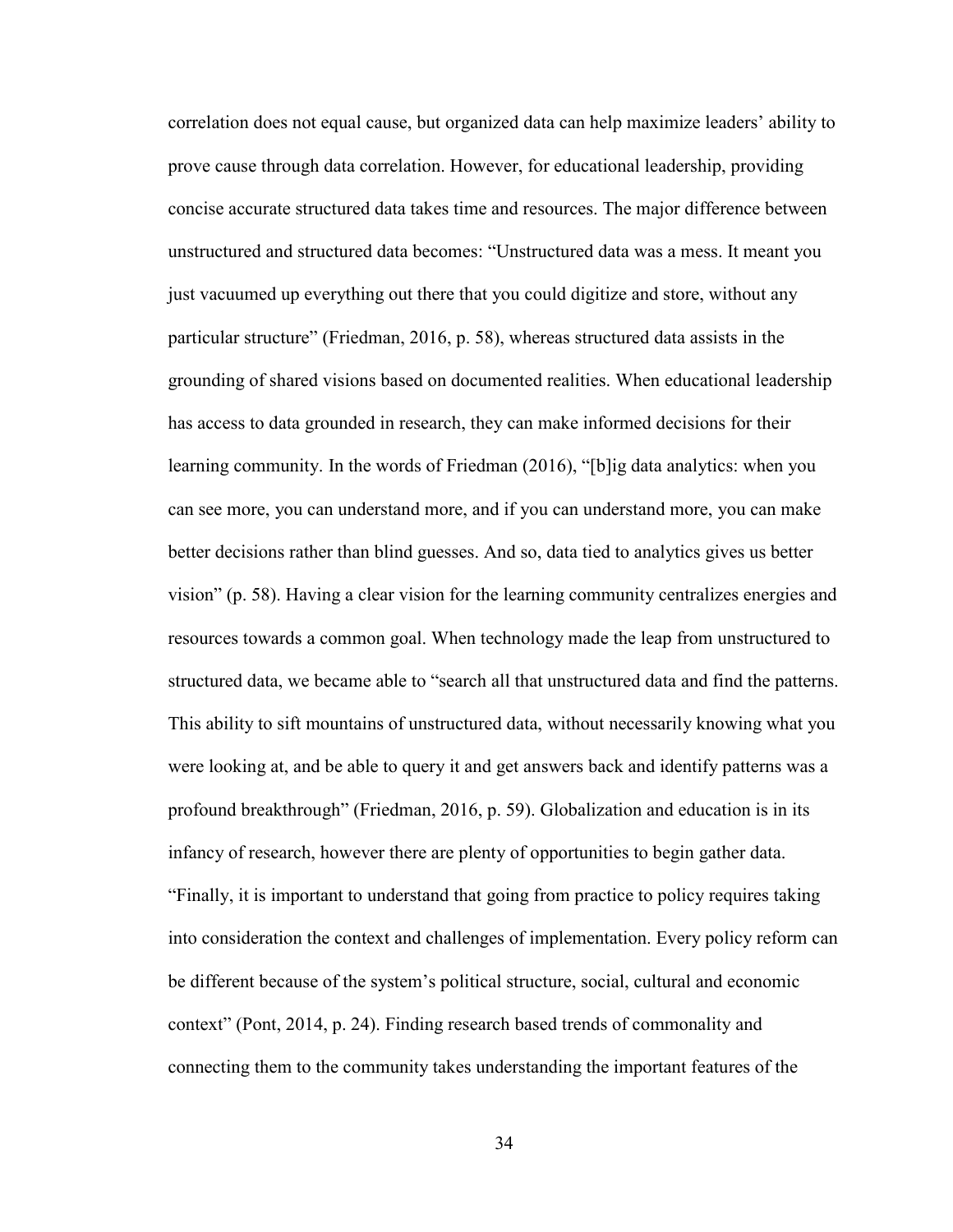learning community. "It is important to note here that the sociological analysis of institutional isomorphism focuses on systems rather than the individuals who control them" (Komatsu, 2013, p. 6). Changing the educational system to provide more global learning experiences will allow those within the learning community to choose to participate and in what capacity. Komatsu (2013) mentioned "Steiner-Khamsi (2006), for example, insisted that the global convergence of education occurred only at the level of 'policy talk' and very rarely at the level of implementation" (p. 7). Discussing potential is the starting point, but implementation is where the educational leadership can help shape policy into action: "Changing the mind-set of students and teachers to recognize the importance of globalization requires the efforts of a visionary school leader who is committed to the importance of global education" (Merriman & Nicoletti, 2008, p.14). When educational leaders choose to invest resources into global education, there are learning experiences that shape the youth and provide a wider range of possibilities for their future. Therefore, it is essential for educational leadership to communicate effectively new innovations, such as global education in a way that makes the learning community willingly and wanting to explore what global learning can mean for their content, students, and community. More options and opportunity for exploration of innovations, create a larger pool of knowledge within a district learning community.

# **Superintendency**

Superintendency reflects the top echelon of leadership within the educational community with regard to ability to inspire research-based change. Superintendents lead the other leaders within a school district. Being that the superintendent is the leader of leaders within a school district, and the culminating force behind meaningful change, this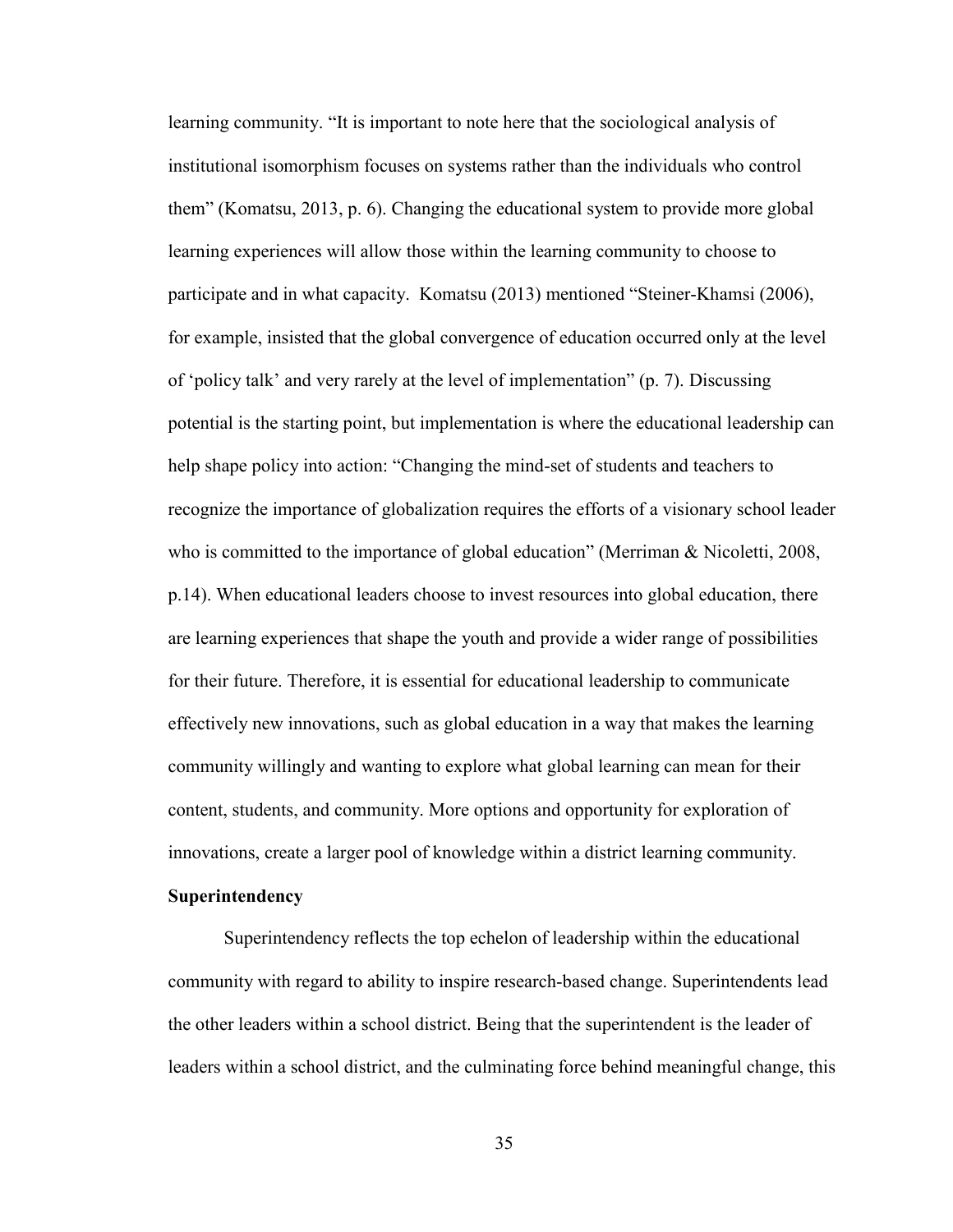research focuses on their perspectives and thoughts behind globalization and education. Many superintendents create meaningful cultures within their districts to serve students with quality educational experiences. This does not mean that superintendents do not perceive the barriers within educational policy. Educational leadership must remove barriers to empower teachers in their instruction, and superintendents must also be served by policy that reflects their needs and the needs of the community. Superintendents' thoughts, suggestions, and reflections on global mindedness can offer insight into the factors that are important to educational leaders at the district and local level for globalization to be brought into schools in meaningful and actionable ways.

Superintendents face internal challenges, such as resource limits, Board of Education (BOE) decisions, and more. There are also the external challenges, such as budget cuts, policy changes, public perceptions of education, and educational reforms not made by local governing units. While balancing internal and external factors, superintendents must find ways to reflect the core values of their local community and develop the learning community into a coherent systems thinking machine focused on a shared vision.

Superintendency as a utility of change leadership continues to evolve as policymakers recognize the complexity of educational reform: "Superintendents are being viewed as pivotal actors in the complex algorithm for managing districts and leading policy implementation efforts" (Björk et al., 2014, p. 444). Therefore, if superintendents are being seen as crucial in terms of implementation of policy, their perspectives are valuable in the creation of said policy. By incorporating superintendents in policy decision-making processes, they can better communicate the need to implement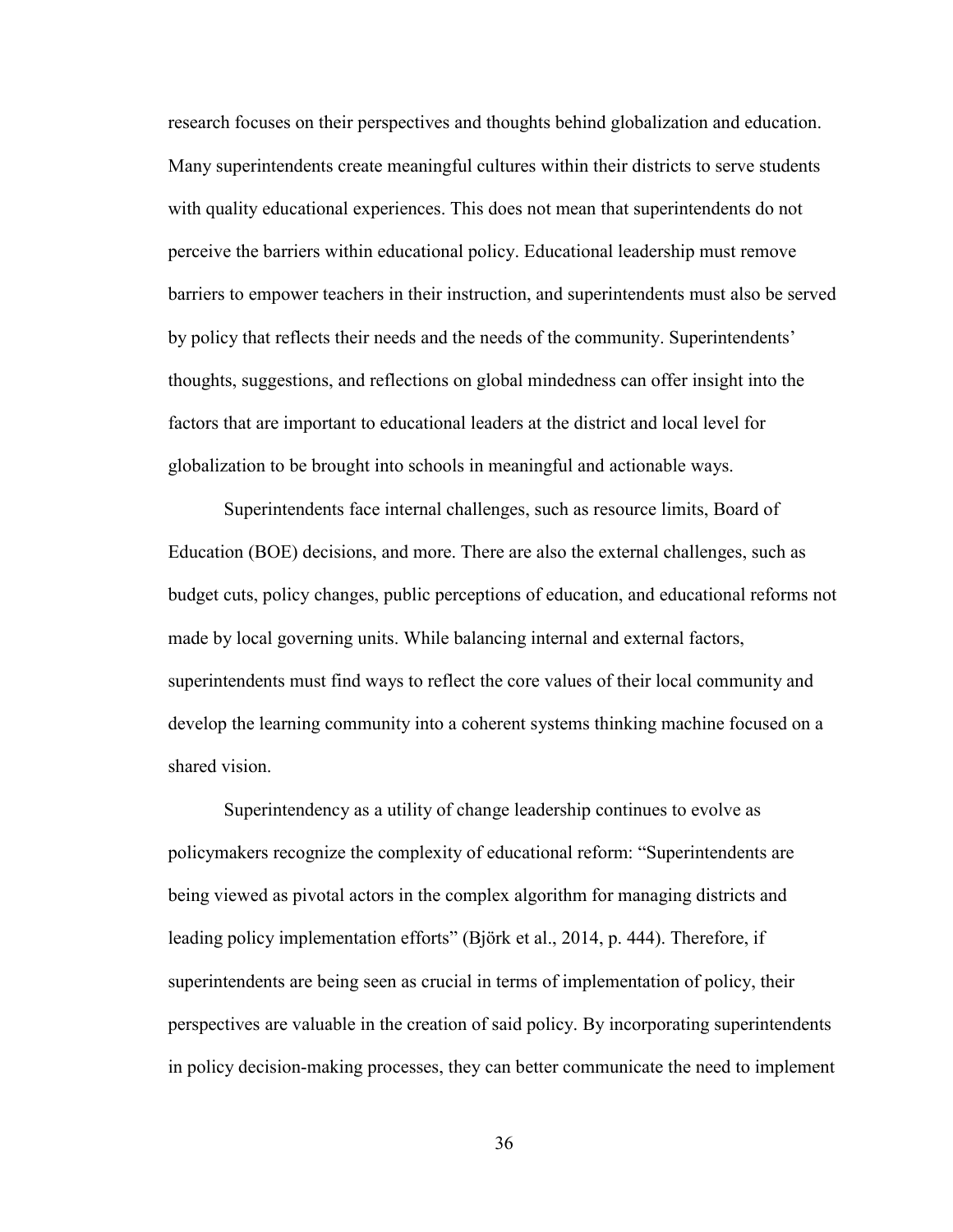new initiatives within their local district. "A superintendent serves as a school district's chief executive officer (CEO) and manages its day-to-day affairs" (Björk et al., 2014, p. 446). Superintendents serve as the formal collective leader within the school community. With the incorporation of new innovations, superintendents have had to expand their responsibilities to incorporate oversight into these new advances. Thus, the perceptions of superintendents are essential in the introduction of any functionable policy:

The formal position of school-district superintendent was established in Buffalo, New York in 1837… the superintendent position has been defined through a process of continuous adaptation to social, economic, and political changes [and]... [a]s the pace of change accelerated during the twentieth century, these events not only had a profound effect in terms of redefining the nature of

schooling but also in reshaping superintendents' work. (Björk et al., 2014, p. 447)

Change is no simple task when approaching a community. Clear communication and understanding of this new change is vital for the stakeholders. Superintendents must connect with the many stakeholders with different perspectives to communicate how this change is beneficial for the learning community. When superintendents are put in the position of communicating policy without full comprehension or collaboration, there is a disconnect between policy and action. "In many instances, externally imposed educational reforms are often accompanied by ambiguity, uncertainty, or resistance, which means that superintendents must possess the acuity to handle political dynamics within municipal governments, school boards, district offices, and parent organizations" (Björk & Browne-Ferrigno, 2016, p. 130).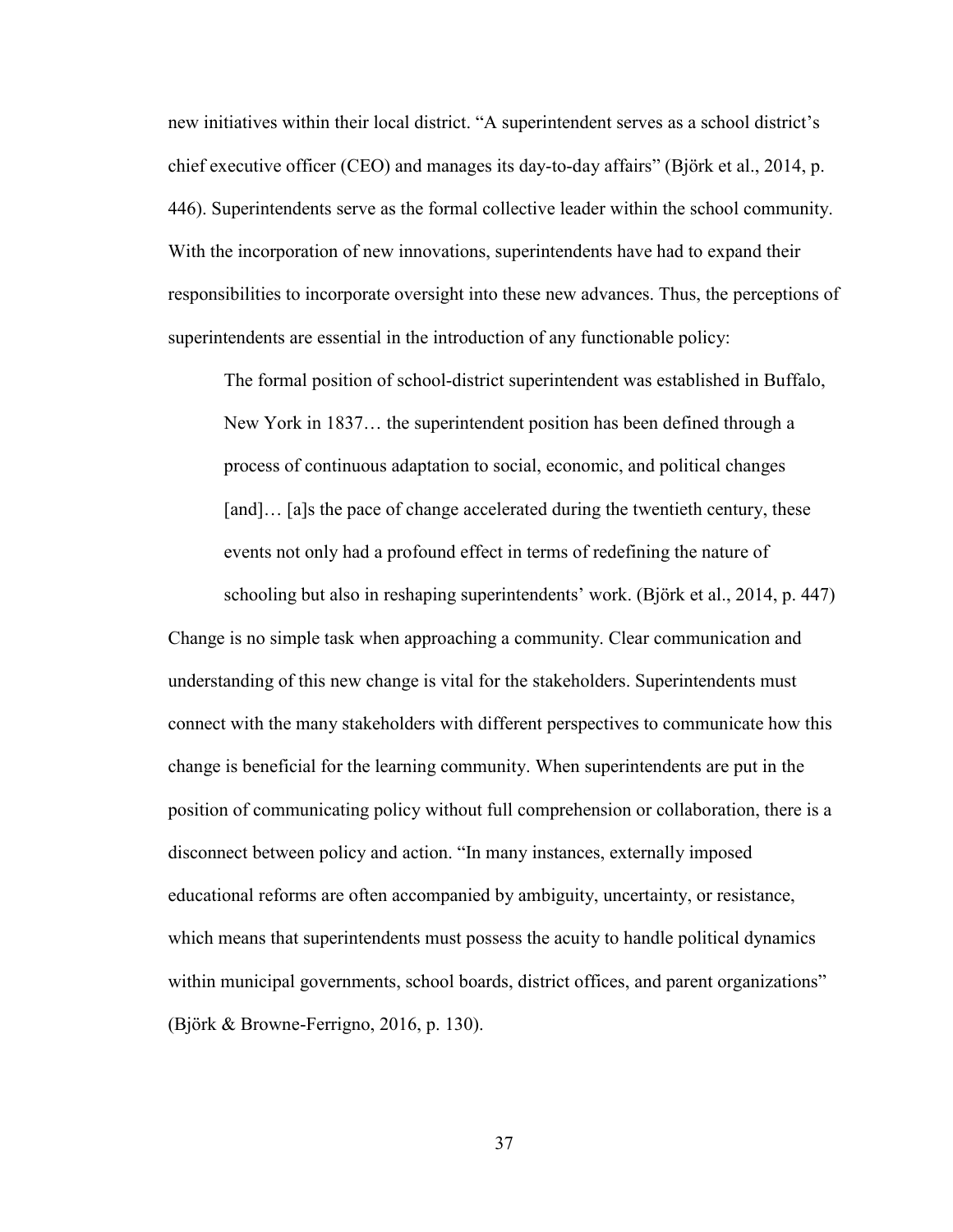"[S]hifts in national education policy altered how school districts were organized, managed, and governed which in turn reconfigured superintendents' roles" (Björk & Browne-Ferrigno, 2016, p. 121). According to Bjork et. Al. (2014), the roles of superintendents are to serve as teacher-scholar, manager, democratic political leader, social scientist, and communicator. Superintendents effectively lead when these five roles of superintendents reflect the local community they serve. One role that reflects educational leadership is the superintendent as teacher-scholar: "Since the early 1900s, the state-level policies directed toward establishing common schools unambiguously called for superintendents to implement mandated curriculum and supervise teachers" (Björk et al., 2014, p. 452). Discussing this through a leadership perspective lens, superintendents' state-regulated protocols become negotiable when best practices using evidence-based research teaching methods have an influence on how state mandates are taught: "To be successful, superintendents are expected to be creative, implementers, facilitators, and motivators for change all in the hopes of achieving the primary goal of increasing student learning" (Przybylski et al., 2018, p. 18). Ultimately superintendents are responsible to the learning community to bring resources for the improvement of student outcomes. Superintendents' displays of leadership within the academic community reflects back to the learning community in dynamic equilibrium, where constant improvement becomes the norm. Creating motivation assists superintendents' goal to increase student learning as new efforts to incorporate latest quality learning practices come around. Effective communication and professional resources for faculty also contribute to the success of superintendents as teacher-scholar.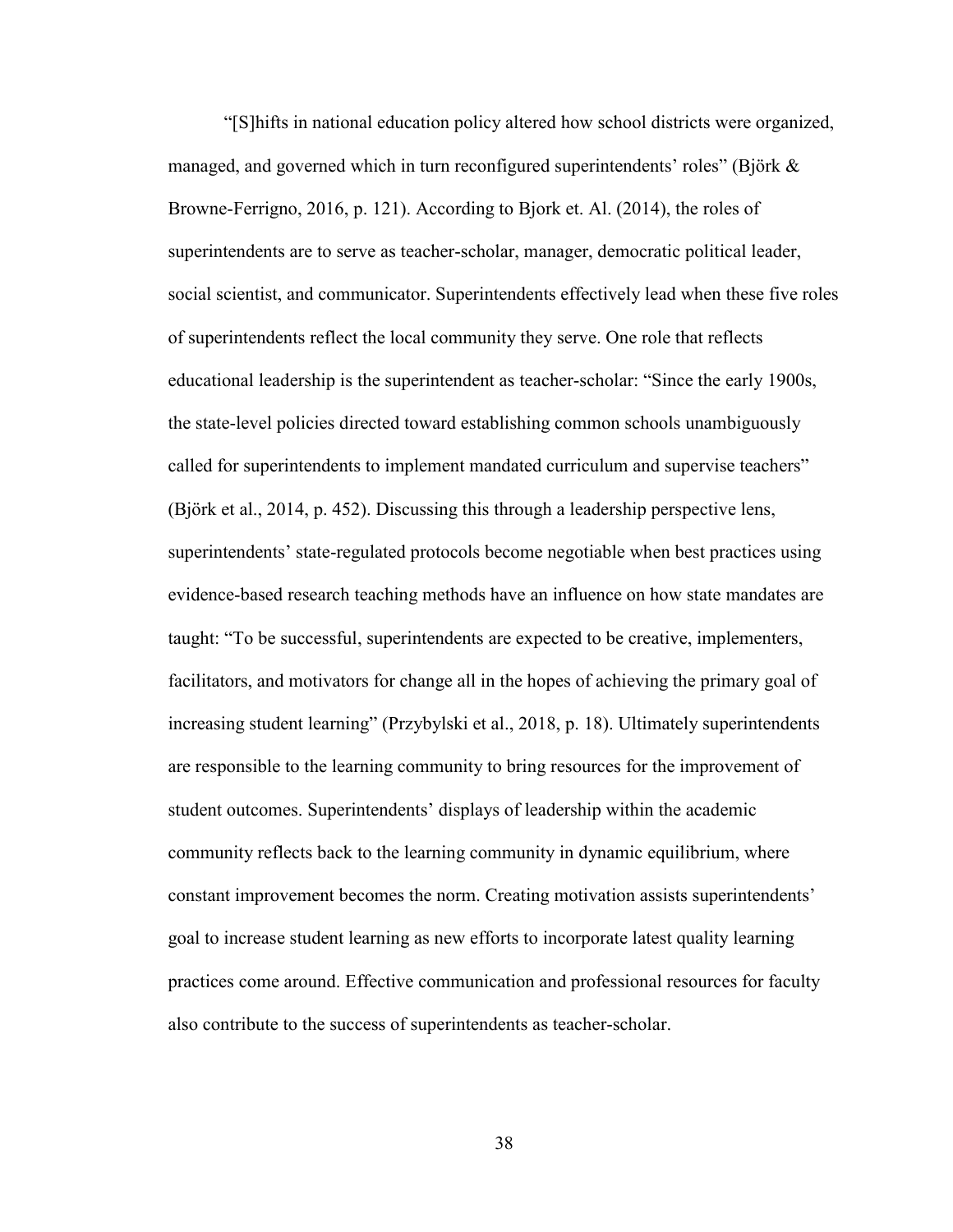On the other hand, the second role of superintendent as manager was "imposed on school districts to make them run like businesses" (Björk et al., 2014, p. 453). This was initially controversial, but "[w]ithin a few decades it was recognized that serving as both effective school-district manage and as an instructional leader were not mutually exclusive but actually complementary aspects of their work" (Björk et al., 2014, p. 453). Explicit discussion to the BOE regarding the of balancing of public resources and funds for instructional improvement has become part of the superintendent's responsibility. "In the USA, superintendents convened leadership teams to achieve greater coherency of support services, and to achieve operational efficiencies and consistency of vision and voice" (Björk et al., 2014, p. 470). The creation of educational leadership teams within local districts assist in the organization of educational data and progression of shared visions. Fundamentally, the third role of superintendent as democratic political leader reflects "superintendents' political success rested on their capacity to galvanize support of school board members, citizens, parents, and employees for district initiatives, while also deftly handling demands of special interest groups during decision making" (Björk et al., 2014, p. 454). Effective communication and alignment of shared visions within the local community promotes support for new initiatives geared towards improving or implementing features of a shared vision. Superintendents' role as they incorporate "In current circumstances, the issue is not whether superintendents enact a political role but how well they do it" (Björk & Browne-Ferrigno, 2016, p. 128). Effective connections and communication to the community reflects the balance of different ideals within education and what that means for different families within the learning community.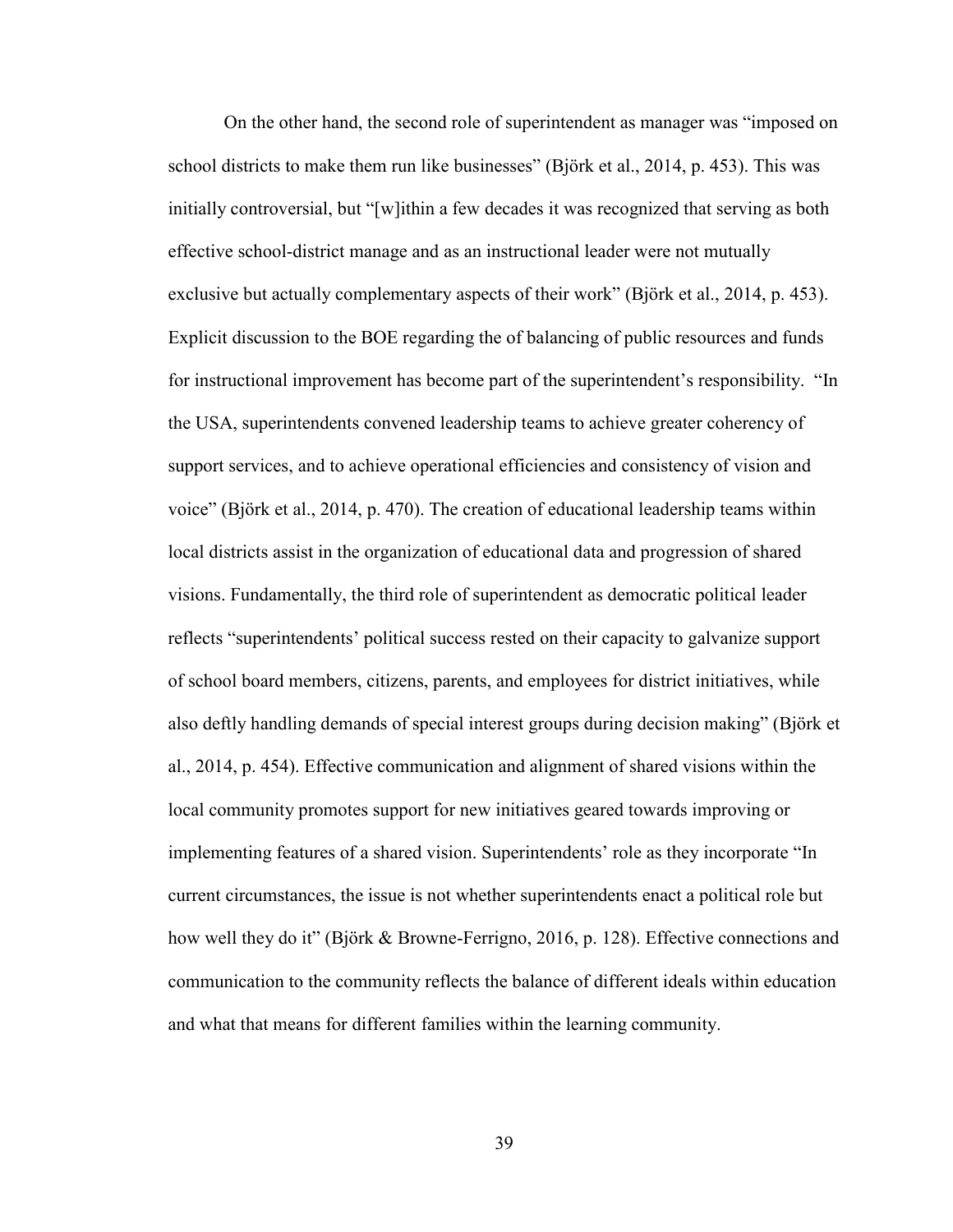Superintendents must engage with the local community and the different stakeholders within it. Educational leadership balances and ensures equity within the different stakeholder groups within a community.

Although they tend to be cautious in disclosing the breadth and intensity of their political involvement in working with central office staffs, school principals, school boards, and community-based interest groups, most do not have a choice as to whether they are engaged in politics but rather only how they will participate. (Björk et al., 2014, p. 471)

The development of professional relationships with community members provides alternate perspectives and considerations when attempting to bring new initiatives to a learning community. "Superintendents responded to political influences by working closely with school board members, forming leadership teams, communicating frequently and directly to various stakeholders, and developing relationships with key community members" (Przybylski et al., 2018, p. 19).

Public education provides education for all. Keeping in mind the societal struggles do not cease to continue to affect students when they walk into school buildings. Therefore, effective educational leadership ensures to plan for possible social struggles of their student and community population. The fourth role of superintendent as applied social scientist recognizes how "[s]uperintendents' disposition towards datainformed decision making recognizes the relationship between education and society and is central to understanding how changing demographics, poverty, racism, drugs, and violence may affect children's academic performance" (Björk & Browne-Ferrigno, 2016, p. 126). High quality educational experiences with global perspectives may change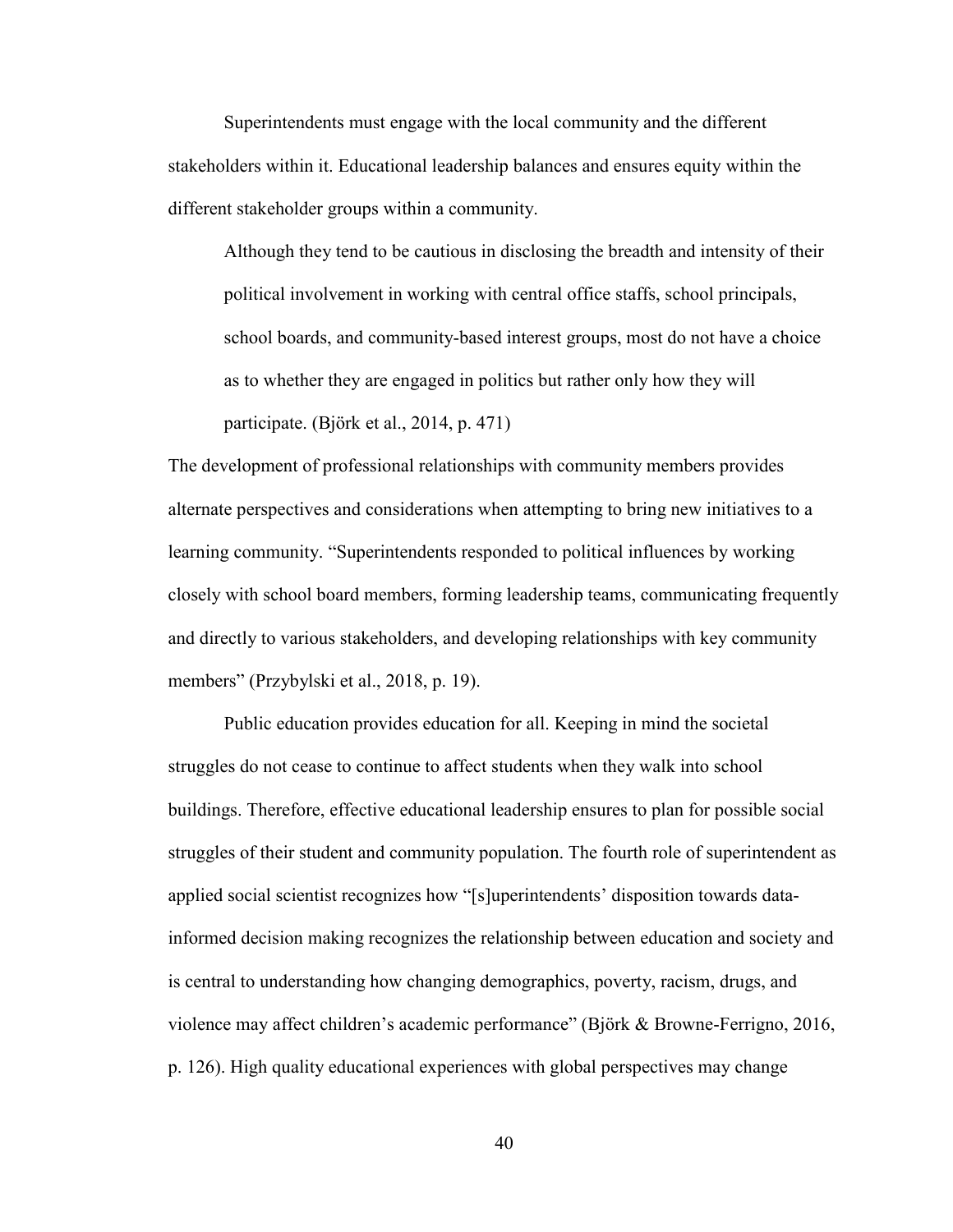perspectives of possibilities, especially for students who live in instability. Knowing there is more to the world than their community and acknowledging global impacts can promote academic motivation. It is therefore the superintendent who can rally the community through effective communication to bring new initiatives for change. Finally, the fifth role of superintendent as communicator reflects the importance of making connections and being able to effectively address the purpose, role, and function of change:

Educational reforms launched during the early 1980's underscored the need for superintendents to communicate with a wider array of stakeholders and engage them in rethinking the nature and direction of public education. During this period, traditional, top-down models of communication were challenged by scholars who believed that it had a negative impact on worker commitment and job satisfaction. Which reduced overall organizational effectiveness. (Björk et al., 2014, p. 456)

Superintendents weave and connect the many stakeholders and central needs of a local school district. This takes exploration of how all stakeholders are interconnected and the role of superintendent is to find common interests among stakeholders.

"These nationwide reports and scholarly studies not only enhance our understanding of the devolution of governance and decision-making authority in the Nordic countries but also heighten our understanding of how superintendents' have increased their acuity for micropolitics" (Björk & Browne-Ferrigno, 2016, p. 122). All in all, the role of superintendent echoes the need for analytical reflection of self and community. The coalescence of each role and educational leadership experiences creates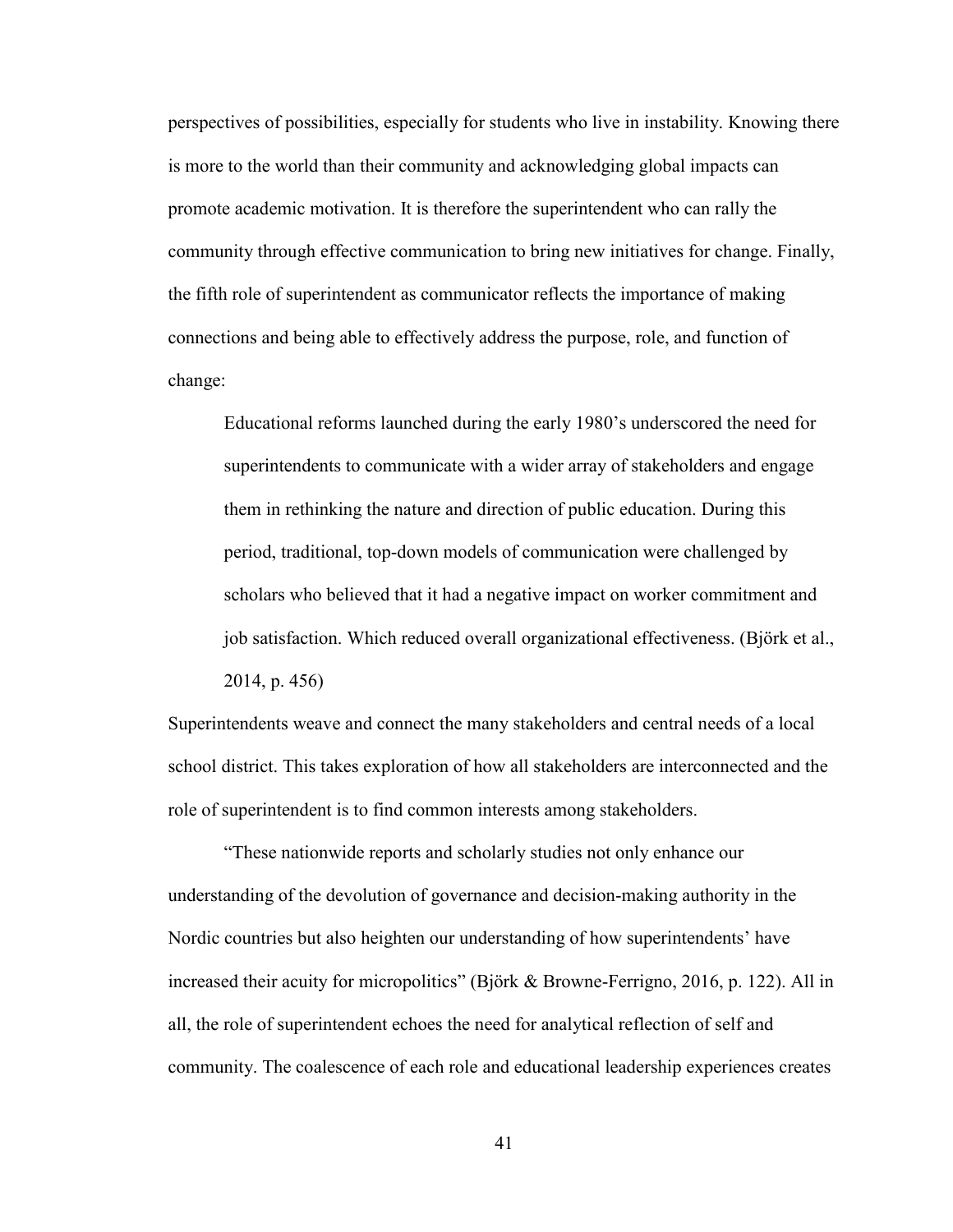the perspective for superintendents. Therefore, by better understanding superintendents' perspectives of leadership and global-mindedness we can have a well-rounded understanding of what New York superintendents might need in order to find success on a global scale. Systematic reform for global education require participation from superintendents for they are closely connected to the community they serve.

During the last three decades, the emergence of a global economy and competitive markets heightened concern for the future well-being of the USA, fueled demands for improving education, and simulated interest in superintendents' leadership role in launching and sustaining large-scale systematic reform. (Björk et al., 2014, p. 459)

#### **Superintendency in Finland and China**

Different educational systems such as Finland and China reflect alternative educational perspectives. National well-being does not need to come at a cost while introducing globalization to education. "The notion of globalizations helps reveal the shared sense of urgency in policymakers' efforts to preserve, protect, and promote their nations' social, economic, and political well-being" (Björk et al., 2014, p. 468). The educational system currently in place has left superintendents in a traditional leadership pattern and "Findings suggest that superintendents hold ideas and go about their duties significantly shaped by leadership traditions, as well as social, economic, and cultural contexts" (Przybylski et al., 2018, p. 1). Different educational systems reflect the leadership style of their country. "Furthermore, the educational contexts that superintendents operate under in their respective countries inform why particular practices are existent" (Przybylski et al., 2018, p. 1).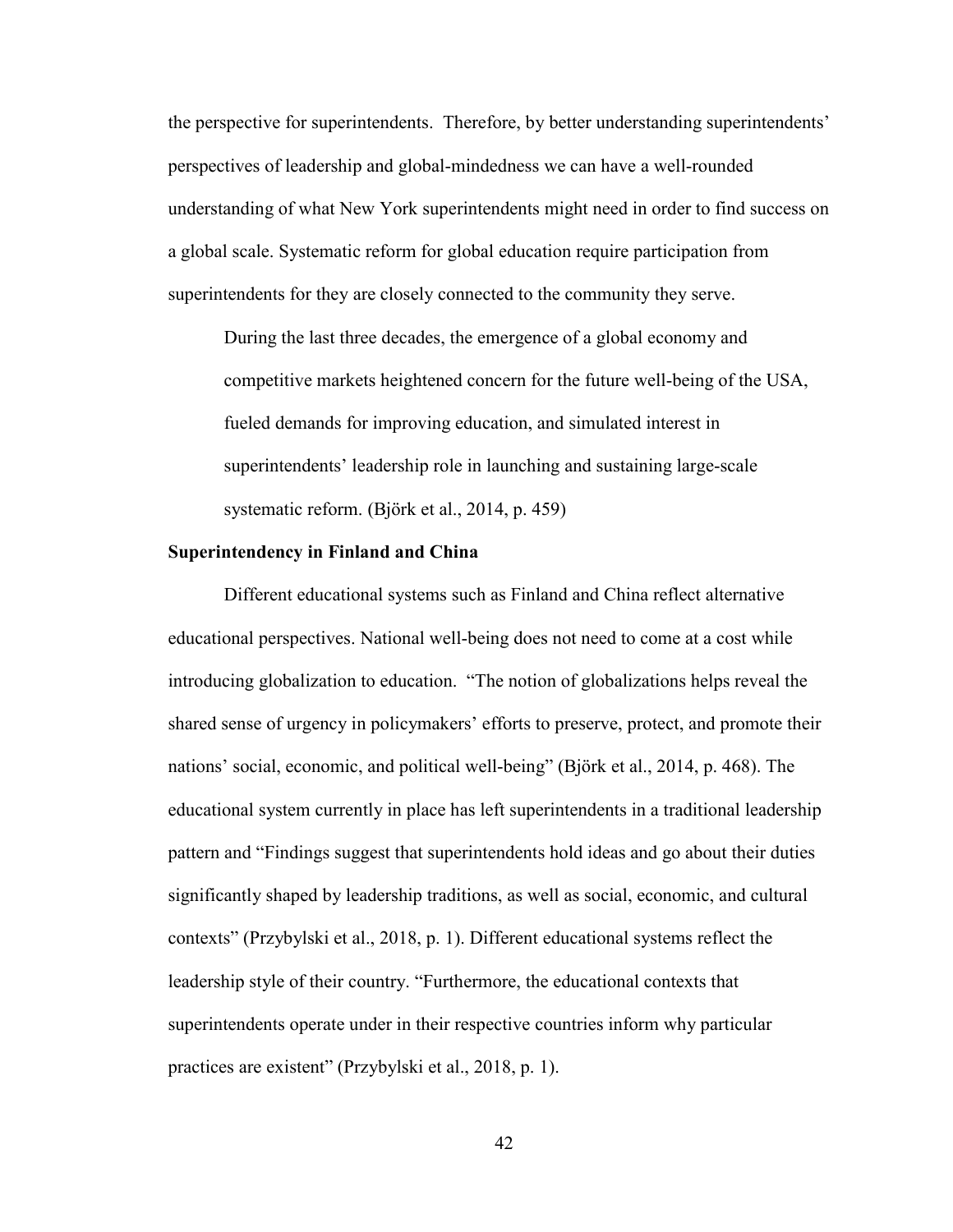Education in Finland is a well-respected course for study. Education and educational leadership is based on ensuring high-quality educators are teaching students.

In Finland, [a]ccording to the 1968 Act on the Administration of the Municipal Provision of Education, the basic task of superintendents was to assist municipal school boards in the preparation, supervision, and execution of local educational issues. The 1969 Decree on the Directors and Secretaries of the Municipal Provision of Education that followed also reinforced the need for professional superintendents by stipulating their qualifications and job responsibilities. Although superintendents could meet these qualifications in various ways, they all had to meet the requirements of possessing teacher qualifications, completing university-based studies in pedagogy and advanced studies in educational administration, and having prior administrative experience. These qualifications provided a strong foundation for superintendents to be able to address effectively their 16 specified work responsibilities. (Risku et al., 2014, p. 391)

Finnish leaders understand that strong educators create strong educational leadership. Finland also represents an educational style that welcomes the community-created shared vision. Finland's approach to education represents a strong grounding of educational philosophy and values. It uses competent and experienced educators as leaders within their educational system. By ensuring a strong core of educational practice throughout the educational system, a common understanding of how to bring change can be adopted in an actionable format.

On the other hand, China's education system appears to have a structure based on strict adherence to tradition: "superintendents are chosen on seniority or for local political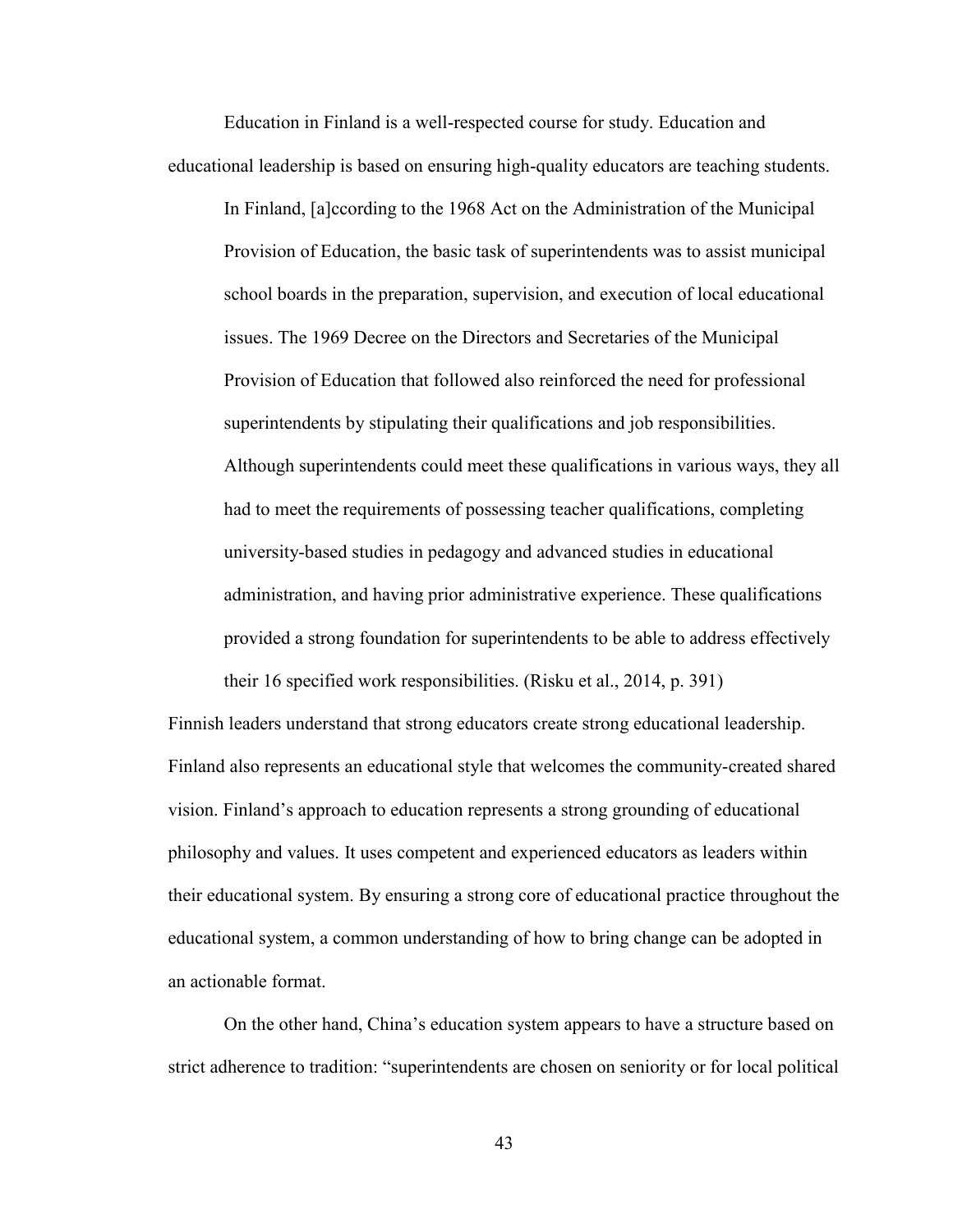motives …it is common for superintendents to have no educational experience whatsoever" (Przybylski et al., 2018, p. 14). China reflect a more seniority based educational system. "The authoritarian style of management that is carried forth severely restricts the prospects for change and amendments to the overall structure, human capacity, and objectives of the school district" (Przybylski et al., 2018, p. 15). It appears that within the Chinese educational system consistency is important. "Decision making follows the bureaucratic format of passing along directives from higher echelons of authority to those that will ensure the policies will be carried out as mandated" (Przybylski et al., 2018, p. 15). Educational policy appears to stem from authoritative perspectives. "Administrators– superintendents and principals––are typically, civil service officials with little or no K-12 experience" (Przybylski et al., 2018, p. 15). The culture of the educational community is led by educational leaders. The "government policies and the mindset of the 'common good' is deeply-seated in present day Chinese society, thus creating a sense of anxiety whenever change is encountered" (Przybylski et al., 2018, p. 16). Chinese preservation of culture may be why change is met with hesitance. This hesitance can also suggest the need for more communication from leadership. "Superintendents are restricted in the current framework and for the most part are ill prepared to take on the responsibilities of change if opportunities were to come forth" (Przybylski et al., 2018, p. 16). "The superintendent is more of an operational implementer; rather than a visionary planning strategically" (Przybylski et al., 2018, p. 16). This perspective of educational leadership is vastly different from that of the western world. "There is barely room for the superintendent to seek changes as a response to specific district concerns or interests. Simply put, the current system quashes such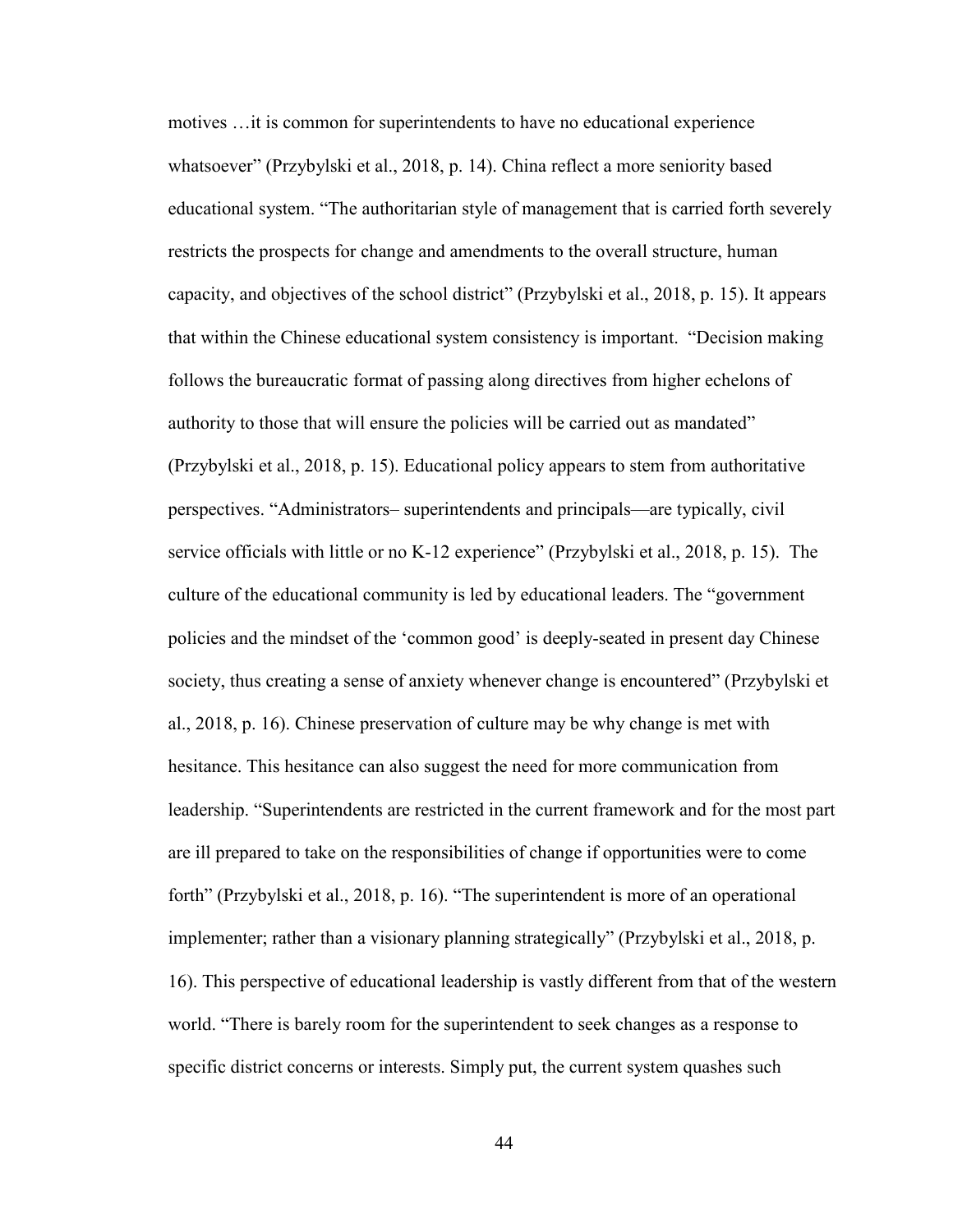thinking" (Przybylski et al., 2018, p. 16). This educational system is meant to create citizens that reflect the needs and culture of Chinese society.

While the educational system in China is very different from the U.S., there are instances of similarity. "Similar to U.S. rural superintendents, Chinese superintendents, particularly in the western portion of the country, deal with divergent community beliefs and values" (Przybylski et al., 2018, p. 16). Instances of conflicting community beliefs and values is where the role of superintendent is essential for the educational good of the youth. To fuse oppositional educational perspectives based on the common good of their learning community is the responsibility of the superintendent. "Up to this point in time, Chinese educational leaders and policymakers have been open to many Western theories on education and leadership; however, the present situation implores the question of how far China should go to using Western ideas to building new organizations within its educational system" (Przybylski et al., 2018, p. 20). When global education is viewed as a means for collective good and knowledge creation, we can move away from East versus West mentality towards global educational innovations.

[F]or China to just adopt the U.S. structure of district leadership and the roles of the superintendent will simply not work… The philosophical disparity between the two countries is clearly evident concerning education. It would be unreasonable to simply suggest Chinese superintendents to shadow the actions of those of the United States. (Przybylski et al., 2018, p. 23)

Leadership must develop their own personal style of leadership, simply copying another leader will not be effective. However, exploring alternative leadership perspectives and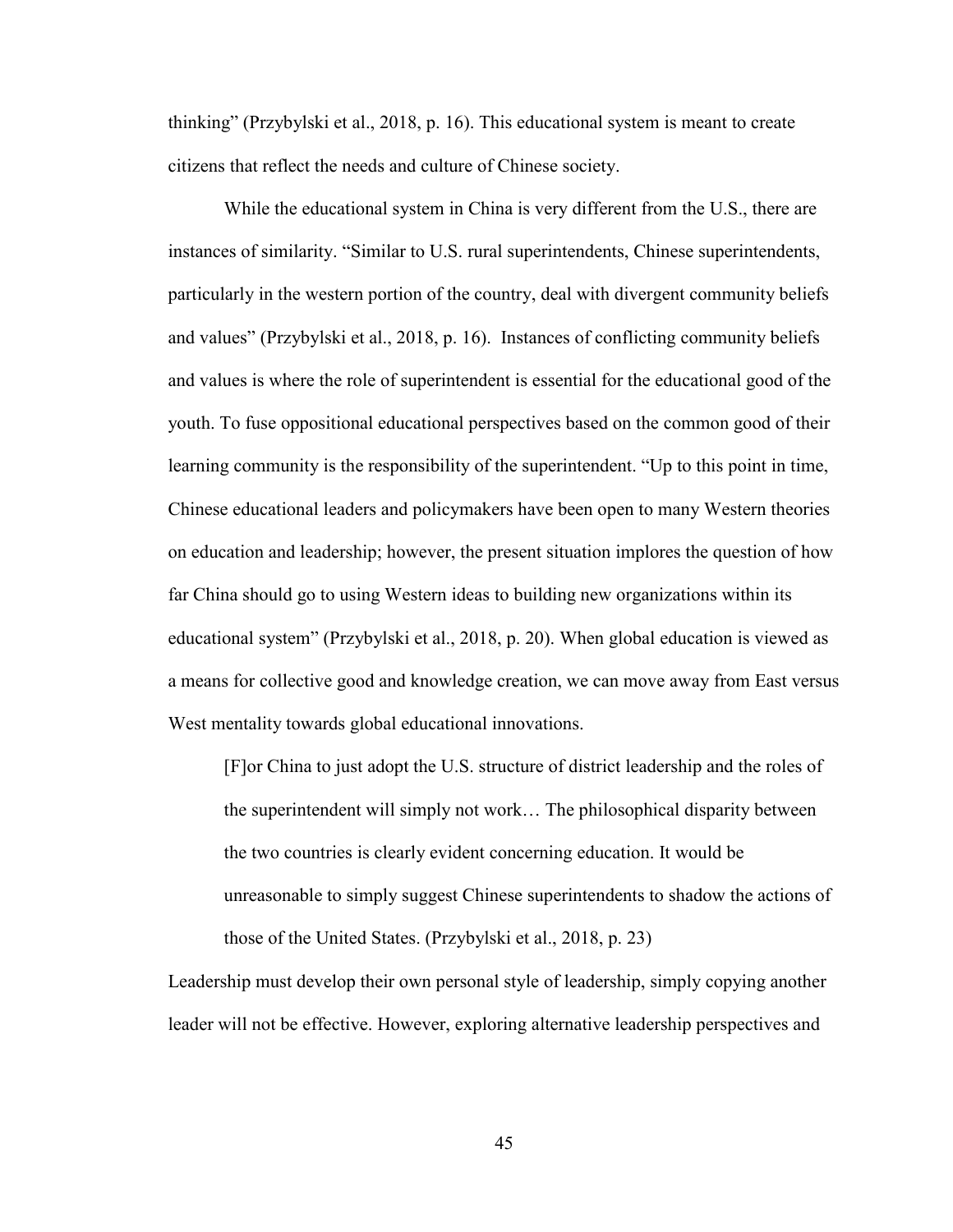styles can be beneficial. Effective leaders keep what works and make small changes that benefit their leadership needs.

# **Globalization and Education**

For most of the world, education serves as a means for upward social and financial mobility. The United States has created legislature surrounding the value of higher education:

…it follows from the 1787 Northwest Ordinance that was introduced by Thomas Jefferson in 1784, requiring every new state to fund a university. Jefferson and his colleagues believed that the development of such universities would create a learned class of farmers and merchants, contributing to the development of the economy and establishing the basis of democracy. The graduates of these universities would serve as the educated leaders of their community and as inventors of the future. (Friedman, 2020, p. 324)

This aligns with the thinking that each community has value and leaders can lift society. A strong foundation of the United States is education. To provide perspective on the role education plays in the United States:

America has 4,000 colleges and universities," said Allen E. Goodman, president of the Institute for International Education. "The rest of the world combined has 7,768 institutions of higher education. In the state of California alone, there are about 130 colleges and universities. There are only 14 countries in the world that have more than that number. (Friedman, 2007, p. 504)

Education is part of the cultural identity of the United States. However, how does our educational policy reflect the skills one must master for success in life after 12th grade?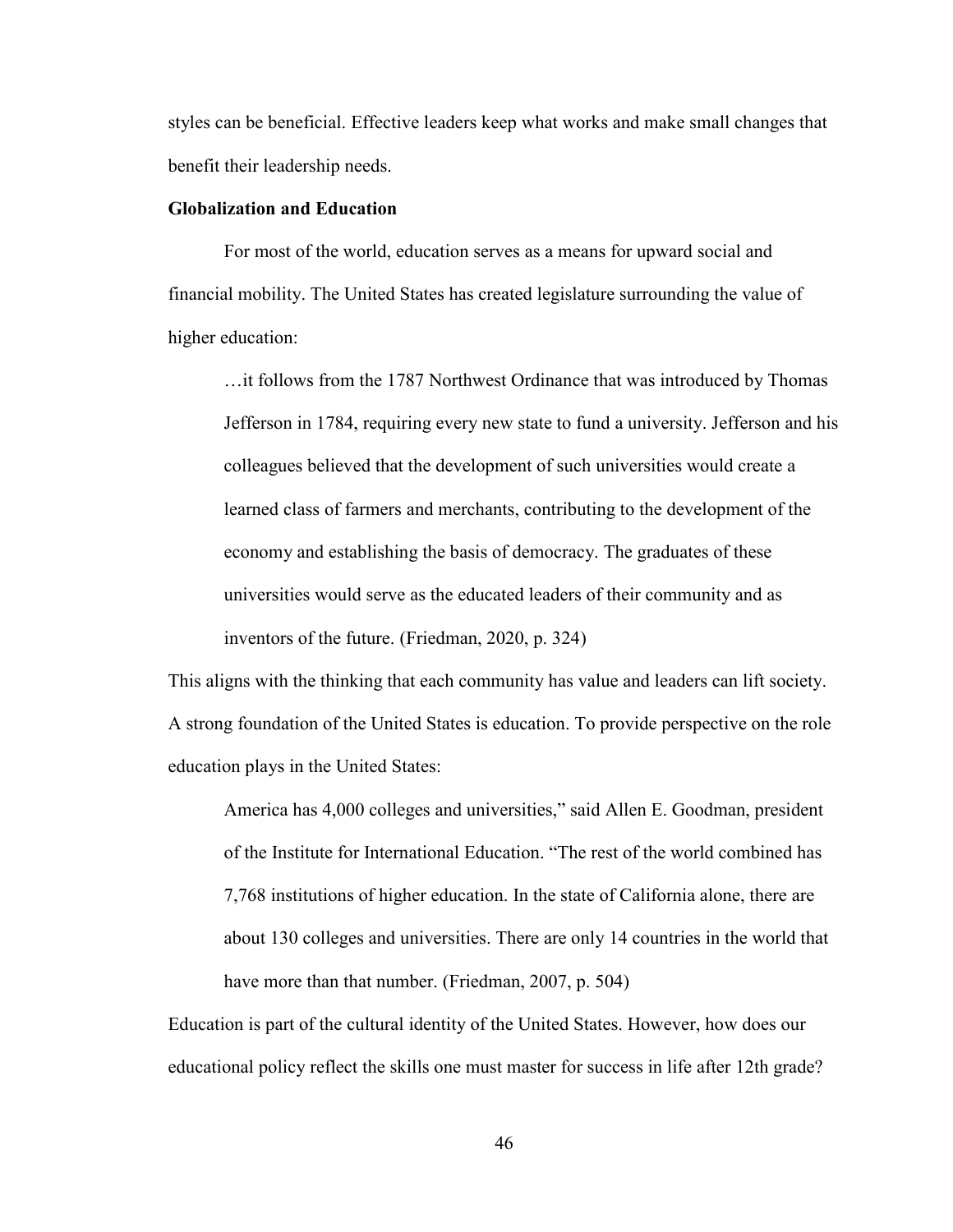"Effective communication, curiosity, and critical-thinking skills, as we will see, are much more than just the traditional desirable outcomes of a liberal arts education. They are essential competencies and habits of mind for life in the twenty-first century" (Wagner, 2009, p. 346). With access to so many educational institutions and a large array of educational possibilities, the United States educational system can be used to create meaningful educational development towards twenty-first century learning competencies. "The global achievement gap remains invisible to most of us—in part, because it is fueled by fundamental economic, social, political, and technological changes that have taken place so rapidly over the last two decades that they seem more like static in people's lives than like tangible forces that are shaping our future. But these changes are powerful, and until we understand them and rethink what young people need to know in the twenty-first century and how they are best taught, our future as a country remains uncertain" (Wagner, 2009, p. 9). Globalization and technology have been catalysts to the rapid change happening, by ensuring education parallels the needs of the twenty-first century we develop students with the skills they need to ensure stability in the workforce of the future. "All of these changes illuminate the importance of another set of essential survival skills for work today: agility and adaptability" (Wagner, 2009, p. 30)." Using knowledge develops one's ability to innovate in the stage of constant change. This dynamic stability related to finding calm within constant change will be important for the twenty-first century.

"Education is supposed to prepare future citizens—that is, to equip them with the necessary skills, knowledge, attitudes, and perspectives to live a prosperous and happy life as well as to perform responsibilities required of them as citizens of a society" (Zhao,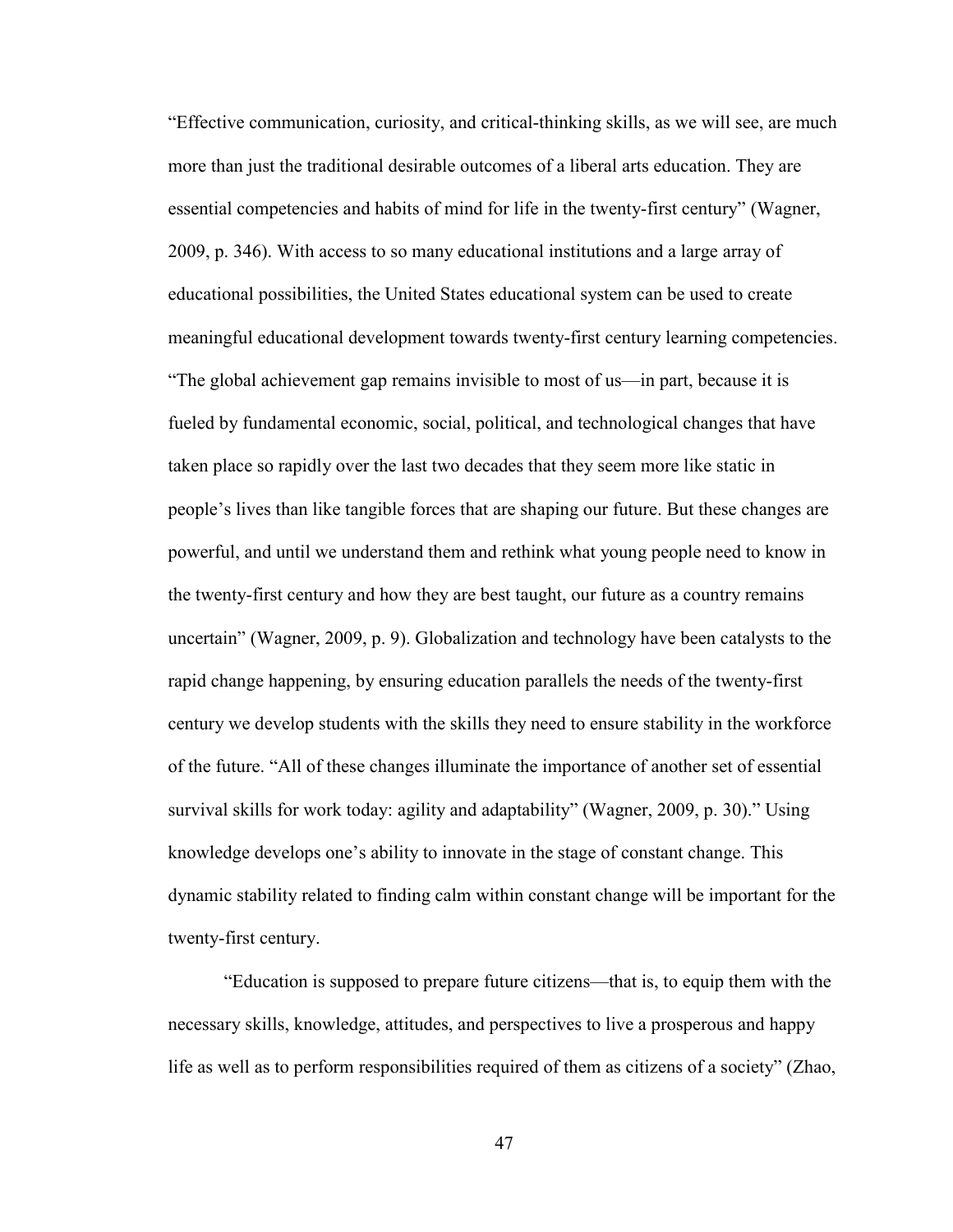2009, p. 13). Therefore, education is at the core of all societies and their operational functions. Well-defined educational frameworks grounded in collaboration of stakeholders map out effective change. "What we need is a paradigm shift in thinking about education both what we should teach and how we should deliver it" (Zhao, 2009, p. 18). This shift includes acknowledging that global education is a possibility with current technologies. Creating a global educational experience prepares students for global markets that otherwise they would need to learn privately. "Public education is one of the largest investments Americans make, it affects their future on many levels" (Zhao, 2009, p. 32). "Governments and their constituents are calling for more efficient and effective public services, with greater engagement, and schooling is at the heart of this public provision across OECD countries" (Pont, 2014, p. 7). With public education at the heart of pubic investments, it is important to better understand the perspectives of those running the current educational system. Those in a position of leadership have ideas and understanding of how to create actionable change. "Building on current leadership practices, contextualized policies can weave together different components to professionalize school leadership" (Pont, 2014, p. 19). Superintendents and educational leadership provide meaningful actionable perspectives behind initiatives, therefore incorporating them in educational decision-making would be beneficial. Komatsu (2013) noted, "[w]ith the global models more easily available and actively advocated by international organizations, it is argued that these global models penetrate daily life more than ever before (p. 6)" Global citizenry, especially in the United States, is prevalent; it is time our educational structure matched the business and commerce sector in providing global learning. "Government and business groups talk about the necessity of schools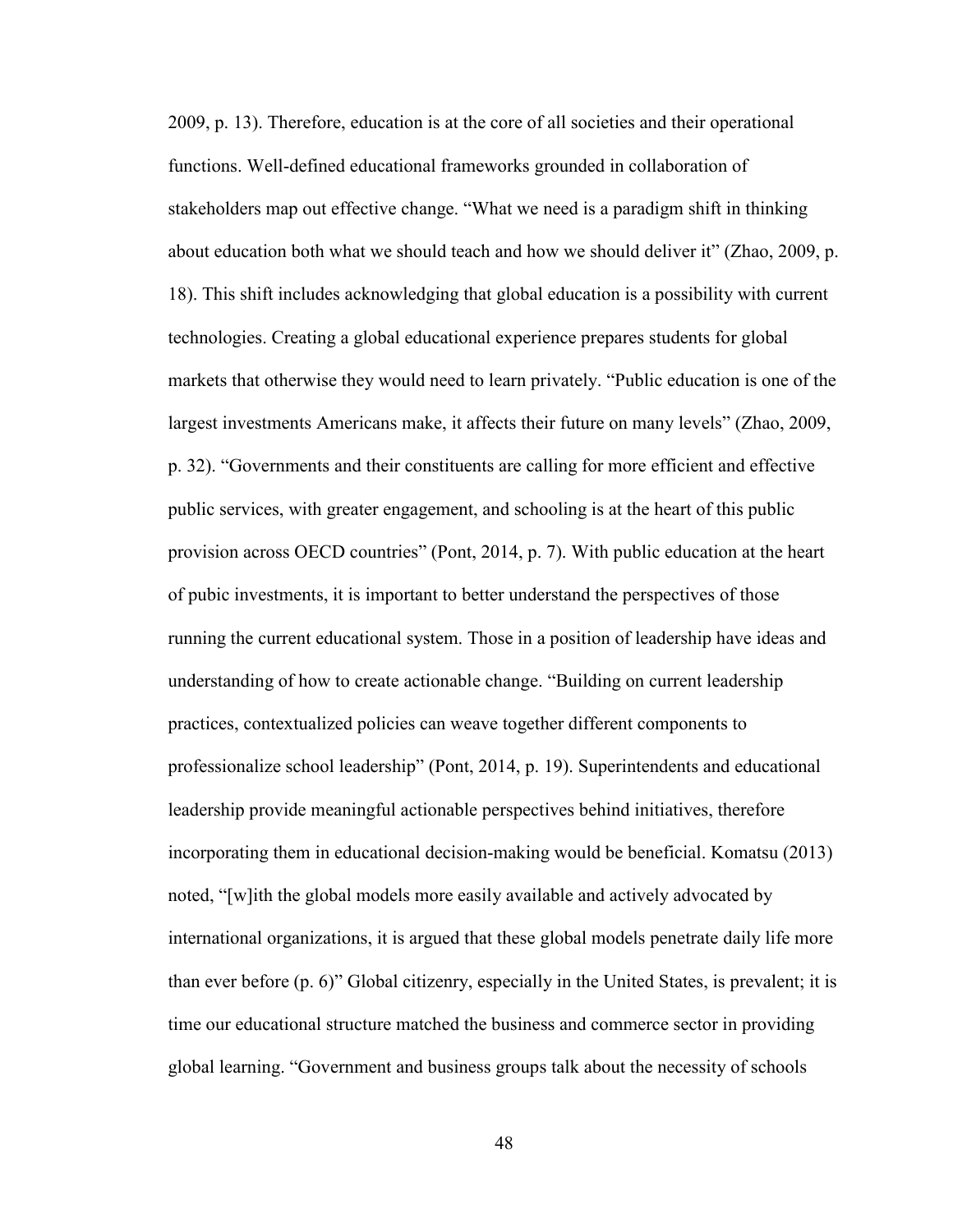meeting the needs of the global economy" (Spring, 2008, p. 331). "It is certain that a central global discussion is about the knowledge economy. Contained within discourses about the knowledge economy are discussions of technology, human capitol, lifelong learning, and global migration of workers" (Spring, 2008, p. 337). Lifelong learning and global learning pair in unison, as global experiences expand one's experiential knowledge of the world. "Discourses about the knowledge economy focus on the necessity of educating students with skills for the global workplace" (Spring, 2008, p. 337). Globalization has trickled its way into education, now best educational practices can be shared globally. "Education is affected by all of these changes associated with globalization: it is affected structurally, in policy terms, in practice terms, and in the experiences that young people bring with them to their education" (Rizvi & Lingard, 2000, p. 421). "Educational policy is now often conceptualized as a central plank of national economic planning the skills of a nation's people being an important factor in attracting peripatetic capital to a specific place" (Rizvi & Lingard, 2000, p. 424). Education is the foundation for the future workforce. Exploring global innovations of educational practice can create options and opportunity for educational leaders to grow their own potentials and therefore the potentials of their learning community.

## **Educators**

"For instance, we have not even begun to tap the potential of putting the lectures of great teachers on video. Why suffer through bad teachers when a great teacher is just a flat screen away" (Friedman, 2007, p. 593). The media platform called Masterclass is a series that teaches "students" who pay for a membership the ins and outs of various subjects taught by high profile masterminds in their chosen field. It truly tips its hat to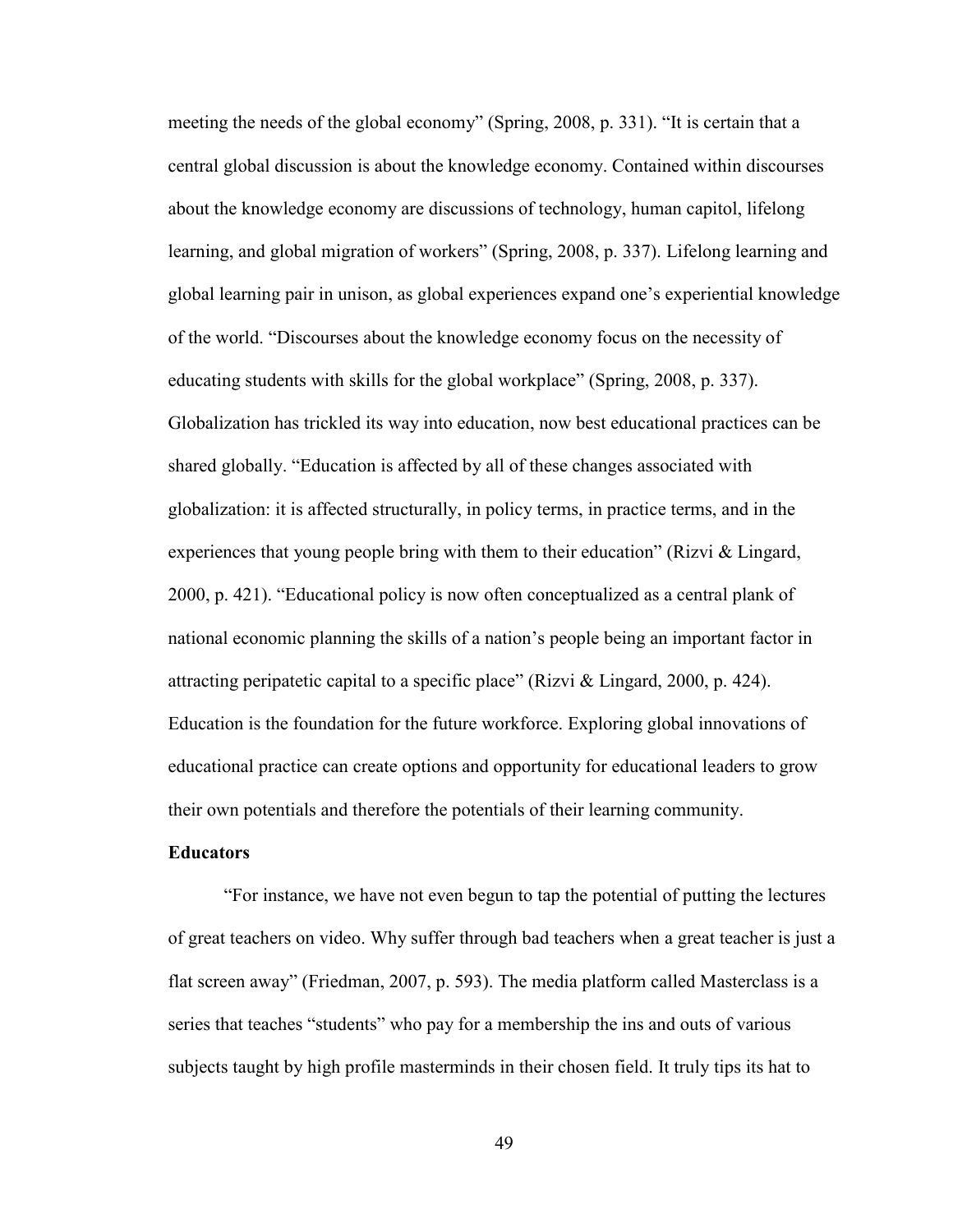"learning by choice." We can agree that there are certain ground level needs that students should be exposed to in reading, writing, mathematics, science, and history. However, student choice is a development that technology affords, granting the opportunity to truly prioritize student-centered study. The virtual world of the internet unlocks limitless opportunities for study: "Therefore, teaching them how to navigate that virtual world, and how to sift through it and separate the voice, the filth, and the lies from facts, the wisdom, and the real sources of knowledge becomes more important than ever" (Friedman, 2007, p. 474).

## **PISA/OECD**

International comparative studies such as the Programme for International Student Assessment (PISA) and Organization for Economic Co-operation and Development (OECD) allow for global exploration using competition and high stakes testing as a way to organize educational systems.

The Organization for Economic Co-operation and Development (OECD) was founded in 1961 in order to promote economic growth and world trade. It sponsors the Programme for International Student Assessment (PISA), which was launched in 2000. PISA develops and administers standardized assessments of reading, mathematical, and scientific literacy to a sample of between 4,500 and 10,000 15-year-olds in participating countries. However, the OECD leaders were concerned about the extent to which these subject-content skills translate into the kinds of skills adults need in life. (Wagner, 2009, p. 73)

 These international examinations were the beginning of acknowledging that the educational systems of the world may in fact be comparable. In addition, by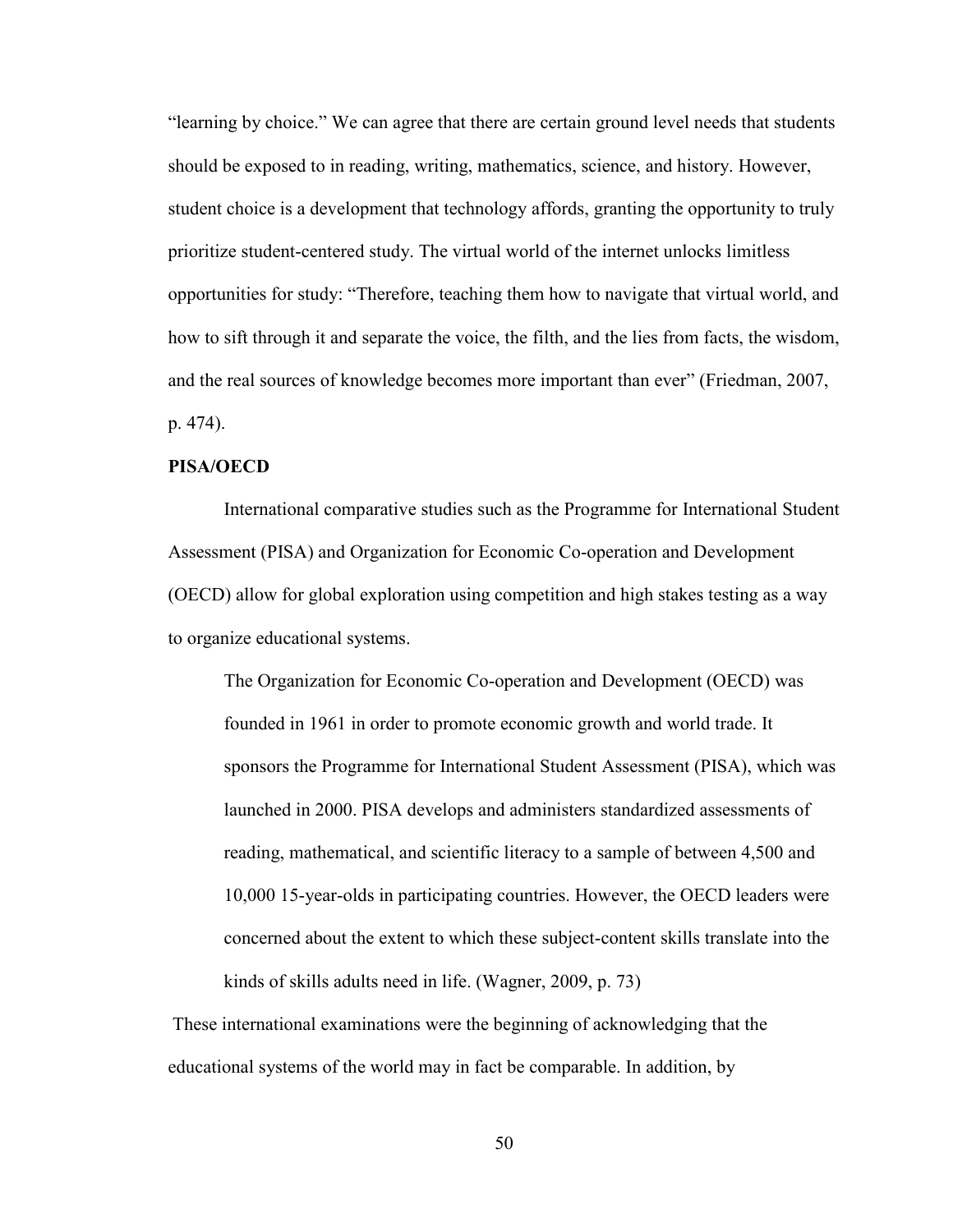acknowledging the inadequacies of such examinations and attempting to create new ones, again international educational institutions recognize the importance of transferrable skills as important over rote memorization of facts.

So, in 2003, they [PISA/OECD] administered a remarkable test of problemsolving skills, in addition to other assessments, in all forty-one of the countries then involved in the program. The goal was to measure what they call "crosscurricular competencies"—that is, to directly assess life competencies that apply across different areas of the school curriculum. The assessment measured students' problem-solving abilities in three areas:

- Making decisions under constraints
- Evaluating and designing systems for a particular situation
- Trouble-shooting a malfunctioning device or system based on a set of symptoms. (Wagner, 2009, p. 73)

Measuring transferable skills also creates global equity. When skills are measured rather than rote memorization, global equity is involved because it can level the playing field to measure ability and maneuvering of information. Global skillsets are ones that are maneuverable and applicable from country to country.

When international educational systems find value in international collaboration for the success of future generations, this is where global learning begins to expand. This translates to the need to expand educational policy to reflect the new needs of the future global workforce:

The OECD is essentially an intergovernmental organization, comprising twentynine predominantly wealthy Western countries though, since the mid-l990's, the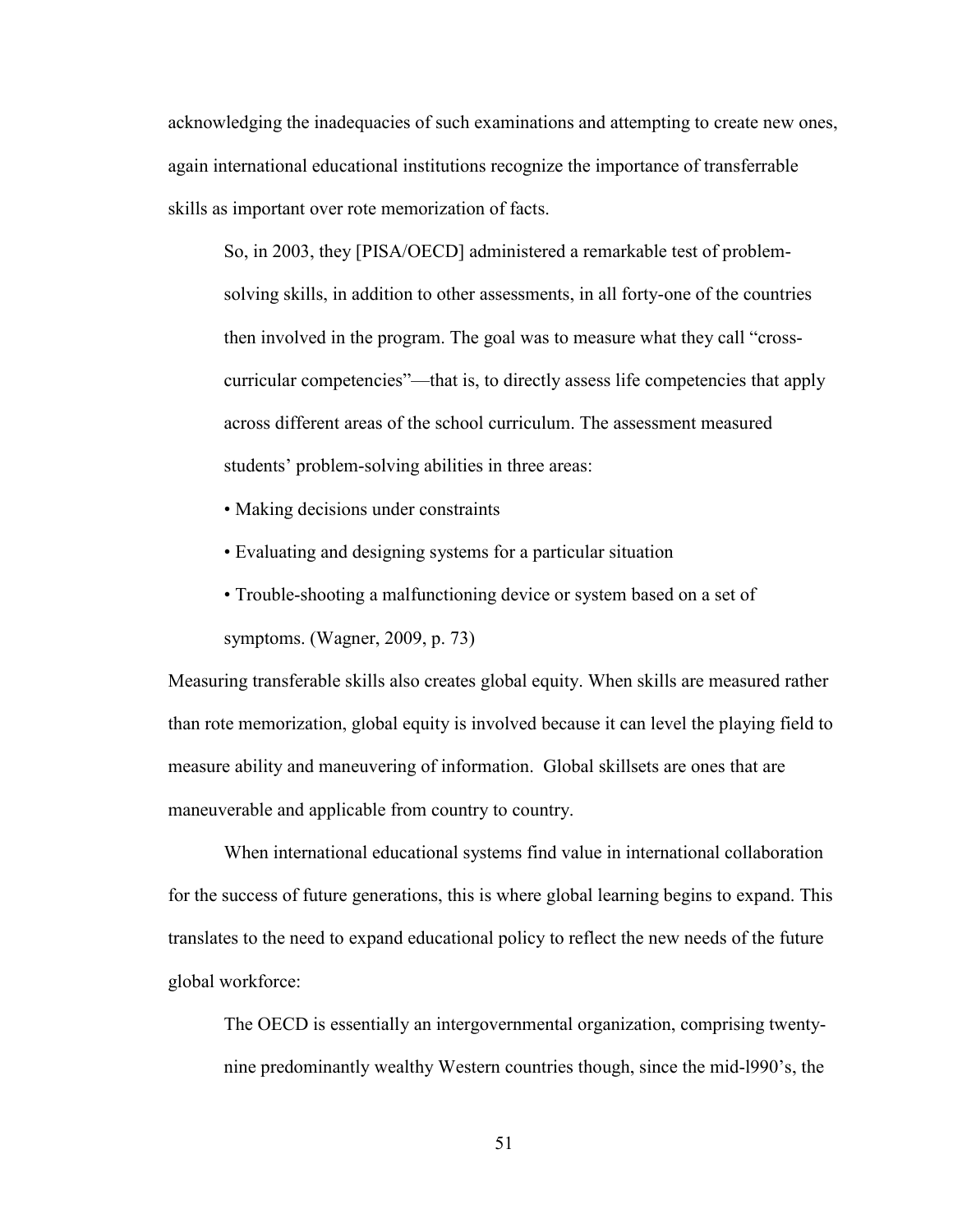trajectory has changed to include countries such as Mexico, the Czech Republic, Hungary, Korea, and Poland. While there are significant ideological differences among OECD countries, in particular between social democratic and market liberal orientations, decision making is essentially consensual. This means that policy positions tend to be sufficiently flexible to enable individual member countries to develop their own policy stances. Unlike, say, the World Bank, the OECD has no prescriptive mandate over its member countries. Rather, it describes itself as a place for reflection, discussion, research, and analysis "that may often help governments shape policy," exerting influence through processes of "mutual examination by governments, multilateral surveillance and peer pressure to conform or reform. (Taylor & Henry, 2000, p. 489)

This collaboration assists in expanding the possibilities for future educational policy on a global level. The OECD is a platform for educational discourse. Using platforms currently available would be beneficial for the purposes of not repeating already solid global education findings. Instead, benefits of organizations such as OECD and examinations such as PISA can be used for the purposes of expanding global access. Education leaders need access to as many research based organizations as possible. By offering true connections for educational leaders with reasonable stipends, payment no longer becomes a hinder to educational leadership access. When educational leadership has access to meaningful organizations, they can begin to incorporate meaningful global actions into their local district. In addition, "international organizations influence the incorporation and diffusion of educational ideologies and practices within and among nation-states and suggest that international organizations 'have been an important catalyst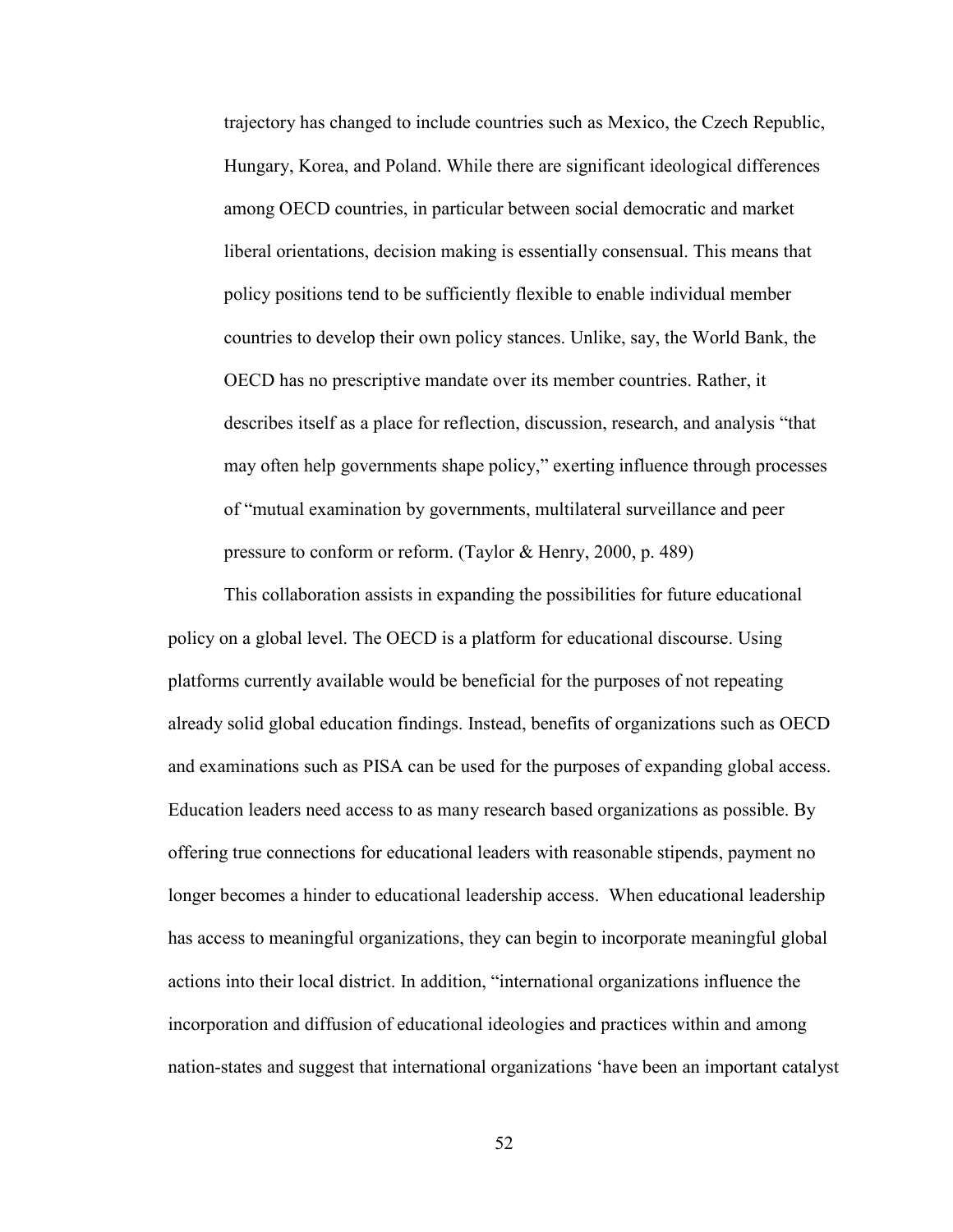in spreading world cultural themes and accounts, and research conceptualizing them as institutionalizing mechanisms can provide important insights in the area of comparative education" (Taylor & Henry, 2000, p. 489). This is the future of educational cultural reciprocity. Educational cultural reciprocity can mean a form of education based on the value of knowledge regardless of where in earth such knowledge derives.

In order for mutual respect-based knowledge to be the norm, educational leadership in return needs actionable policy. "Educational reform and improvement do not end with policy recommendations or with legislation. Successful reforms require effective policy implementation, which translates intentions into effects in the world of educational practice" (OECD, 2018). This tips its hat to the educational leaders and educators who implement global learning societal changes in isolation because of the value it may have towards the betterment of their districts' student body.

Upcoming initiatives reflect the needs of the future. The "OECD has created a Framework 2030 for students entering school in 2018, who will be young adults in 2030. Part of the shared vision includes environmental, economic, and social endeavors to teach and prepare students with skills for the future" (OECD, 2018). Creating a shared vision that reflects environmental frameworks recognize how a changing climate can affect current and future citizens of the world. This framework reflects global interconnections related to how individual countries can longer ignore global environmental impacts. This is a very recent incorporation of science-based research that we must educate our youth on preservation for future generations. "Recognizing how globalization might affect national education policies and practices involves three things: appreciating and specifying the nature and force of the extranational effect; specifying what it is that may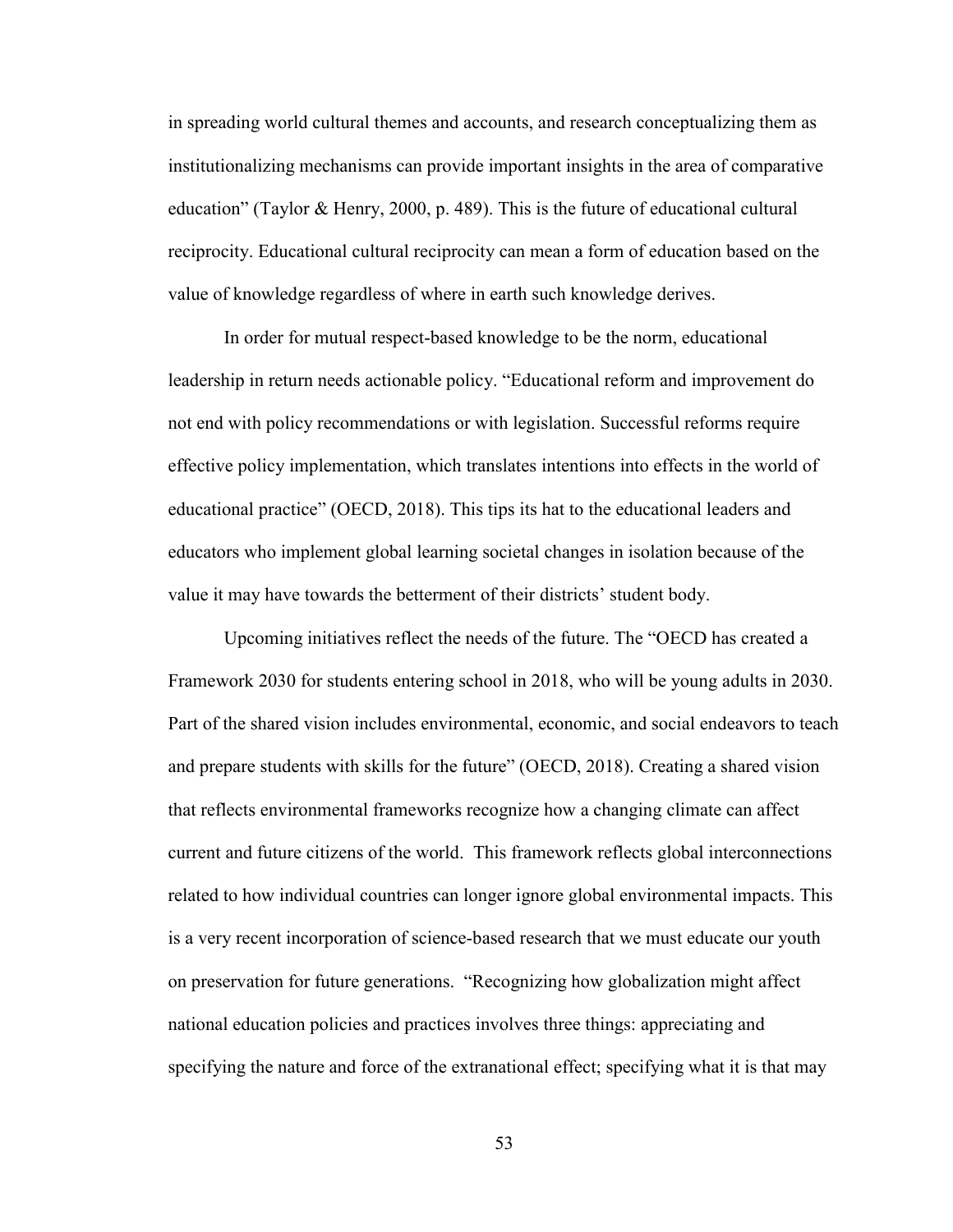be affected, in this case 'education,' and what forms those changes may take; and how that effect occurs, whether directly, in traceable ways indirectly, or consequentially on other changes it may bring about within or on the education sector" (Dale, 2000, p. 427). Educational research on the interconnections of education and globalization can be used to explicitly discern the ways in which education and educational policy is changed by global interactions. Interconnecting factors and exams

### **PISA OECD Standings**

The duplication of prosperity is a desired outcome, especially when it relates to international student achievement and learning outcomes. In Europe, "Finland's longterm commitment to public education has contributed to perhaps its most notable accomplishment—its students consistently being ranked at the top of international comparisons of academic performance since the early 2000s. For example, Finland had the best total results in the 2000, 2003, and 2006 PISA surveys, and in the 2009 survey, Finland was ranked third" (Risku et al., 2014, p. 383). International ranking of European educational systems such as Finland provide a comparable educational format. Linguistically European countries acquire language, even English, at a rate of success that the United States has not been able to mimic. However, based on the 2018 PISA, it appears that Finland has declined in overall performance. The following rankings are reflected from the 2018 PISA by OECD:

- Reading was the main subject assessed in PISA 2018. The PISA 2018 reading assessment, which was delivered on computer in most of the 79 countries and economies that participated, included new text and assessment formats made possible through digital delivery. The test aimed to assess reading literacy in the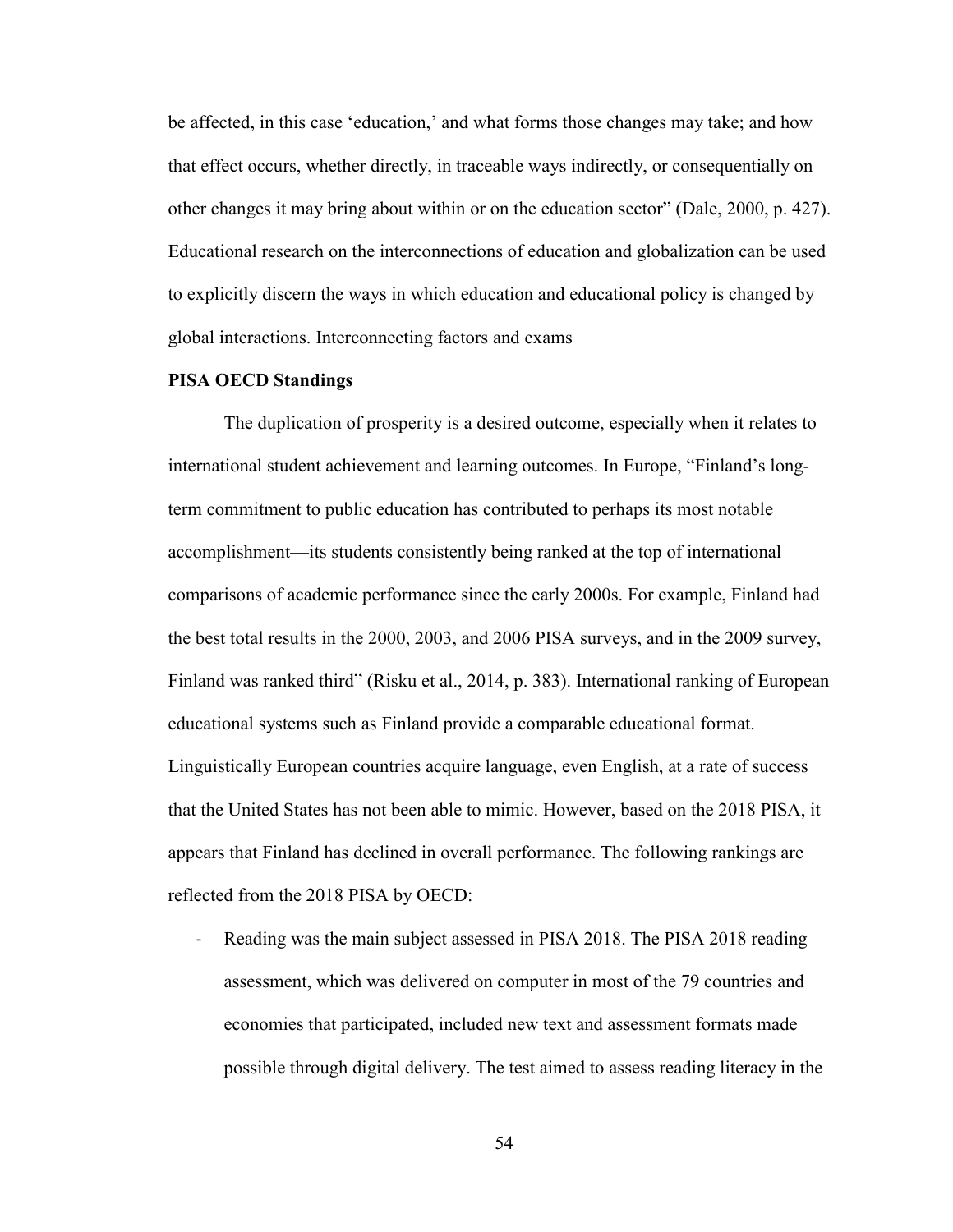digital environment while retaining the ability to measure trends in reading literacy over the past two decades. PISA 2018 defined reading literacy as understanding, using, evaluating, reflecting on, and engaging with texts in order to achieve one's goals, to develop one's knowledge and potential, and to participate in society." (OECD, 2019) Digital literacy is an essential skill of the future. Being able to determine perspectives, biases, and purpose within a digital context is a skillset students must be able to develop in order to function in the digital era.

- In Reading: Beijing, Shanghai, Jiangsu, and Zhejiang (China) and Singapore scored significantly higher in reading than all other countries/ economies that participated in PISA 2018. Estonia, Canada, Finland, and Ireland were the highest- performing OECD countries in reading. (OECD, 2019)
- In Math and Science: Around one in six 15- year- old students in Beijing, Shanghai, Jiangsu and Zhejiang (China) (16.5%), and about one in seven students in Singapore (13.8%), scored at Level 6 in mathematics, the highest level of proficiency that PISA describes. These students are capable of advanced mathematical thinking and reasoning. On average across OECD countries, only 2.4% of students scored at this level. (OECD, 2019)

Based on these findings, China's student population is leading the world in reading, math, and science. This finding is significant for purposes of international educational reflection. This is because "Trends in Performance: On average across OECD countries, mean performance in reading, mathematics and science remained stable between 2015 and 2018" (OECD, 2019). The 2018 PISA by OECD is again reflected by: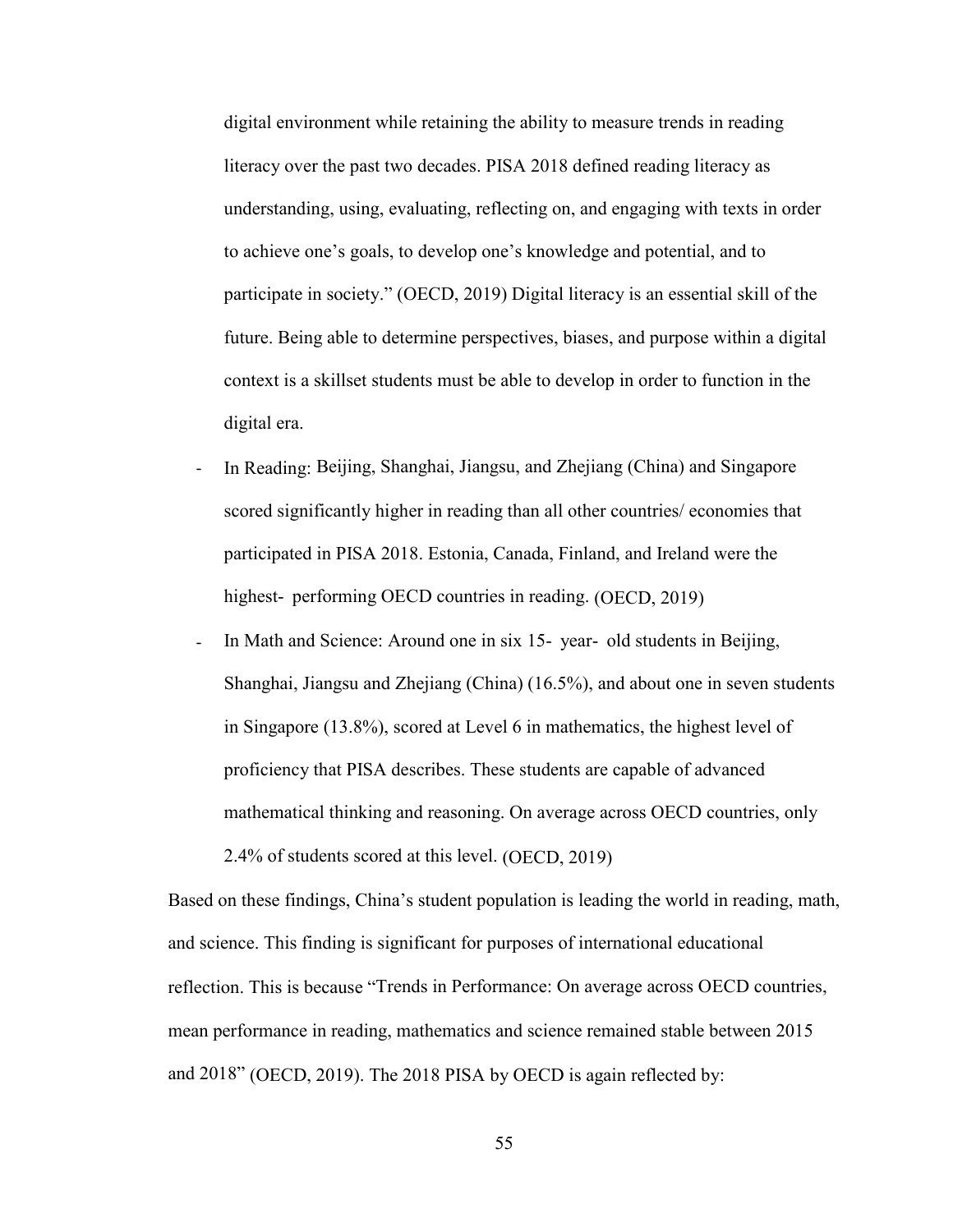- Seven countries/economies saw improvements, on average, in the reading, mathematics and science performance of their students throughout their participation in PISA: Albania, Colombia, Macao (China), the Republic of Moldova, Peru, Portugal and Qatar. Seven countries saw declining mean performance across all three subjects: Australia, Finland, Iceland, Korea, the Netherlands, New Zealand and the Slovak Republic. (OECD, 2019)

Equity of education using the PISA evaluations can also be assessed. Access to education and educational resources, is an indicator for academic success. Therefore it is no surprise that countries who are in need of educational infrastructure scored well below those with adequate access. "Around the world, the share of 15- year- old students, in grade 7 and above, who reached a minimum level of proficiency in reading (at least Level 2 on the PISA scale) ranged from close to 90% in Beijing, Shanghai, Jiangsu and Zhejiang (China), Estonia, Macao (China) and Singapore, to less than 10% in Cambodia, Senegal and Zambia (countries that participated in the PISA for Development assessment in 2017)." (OECD, 2019).

Strong findings based on the PISA show that there is clearly room for improvement in the U.S. education system. In order to keep the United States competitive on the global market, educational infrastructure to develop  $21<sup>st</sup>$  century skills is needed. In order for the United States to create an equitable educational system that functions for the purposes of creating a competent workforce, we must analyze the ways in which we educate our students in comparison to countries who outrank the U.S. If we take this line of global comparison seriously, we can begin to hand pick educational practices that develop the needed skills for the twenty-first century workforce.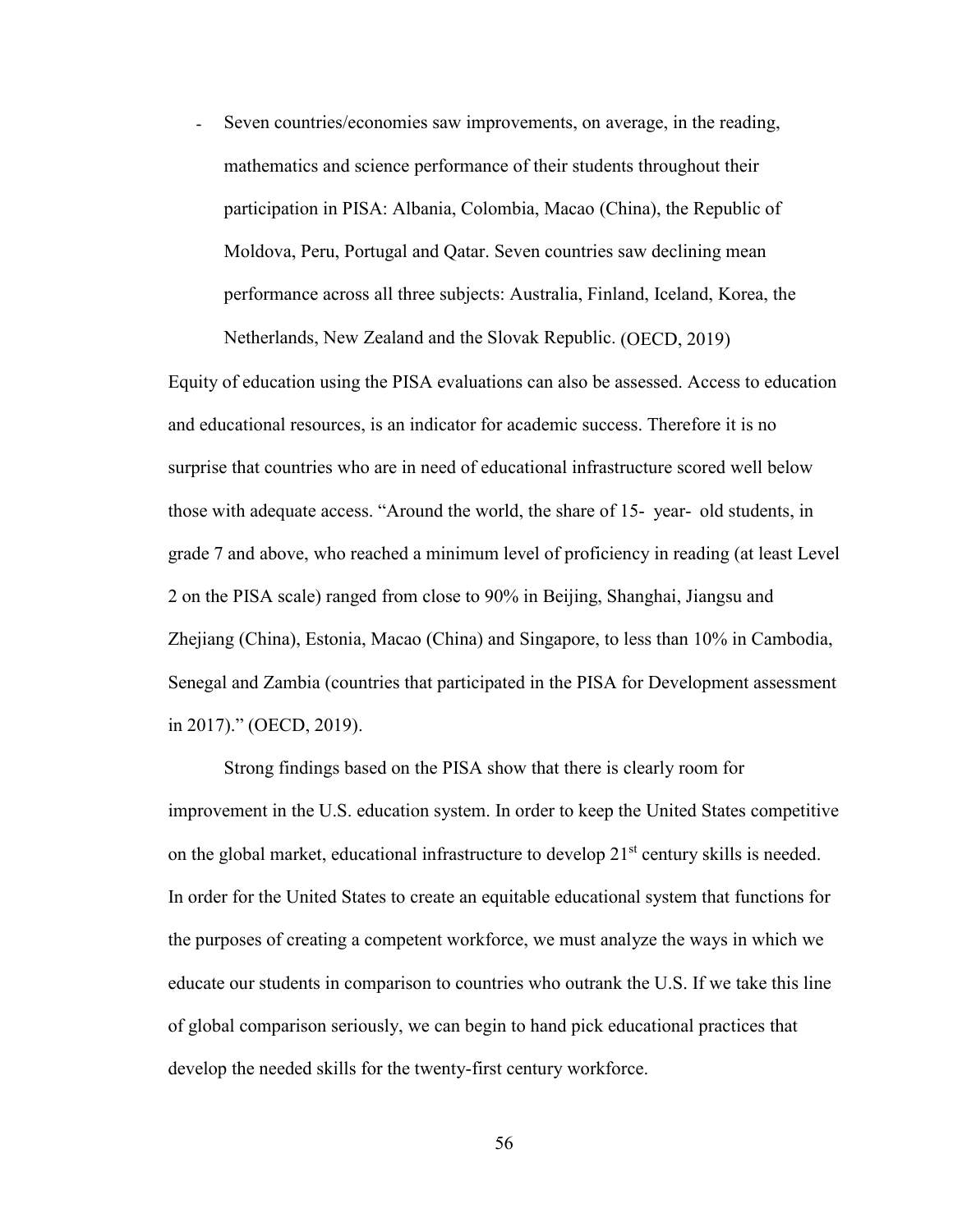## **Educational Career Paths for the 21st Century**

Education serves its nation by developing human capital into effective citizens of society. Educational policy is meant to serve as standards for those they govern, however, very rarely do life events happen in exact spectrums. "Indeed, there is a certain paradox between the ideal school policies and the different realities in which they are implemented" (Magalhães, 2013, p. 92). For this reason, flexibility built within policy is necessary. Educational leadership that prepares its learning population with  $21<sup>st</sup>$  century transferable skills, prepares the future workforce. "Louis Pasteur said it a long time ago: 'Fortune favors the prepared mind'" (Friedman, 2007, p. 215). Preparing learners today with transferable skills, provides a solid foundation for building upon other unforeseen yet potentials. Therefore, "[t]he first more important ability you can develop in a flat world is the ability to 'learn how to learn'––to constantly absorb, and teach yourself, new ways of doing old things or new ways of doing new things" (Friedman, 2007, p. 472). This can look like a staircase; you rise and achieve success in an area of choice (or need) and then you perfect it, which feels like a plateau. However, this is truly the learning curve that enables the learner to grapple with the small parts that make up the whole (new buttons, new integrated technology aspects). Then you engage in the process of what needs to be done to make the process better, faster, stronger, more efficient, and then take the next step up, learn the new process, perfect it, and move up another step.

This process provides a solid foundation of learning that builds on prior knowledge, with infinite possibilities. Part of shaping the minds of 21st-century learners is teaching students how to enjoy the process of learning, to see that learning is supposed to awaken and enlighten and teach perseverance: "To learn how to learn, you have to love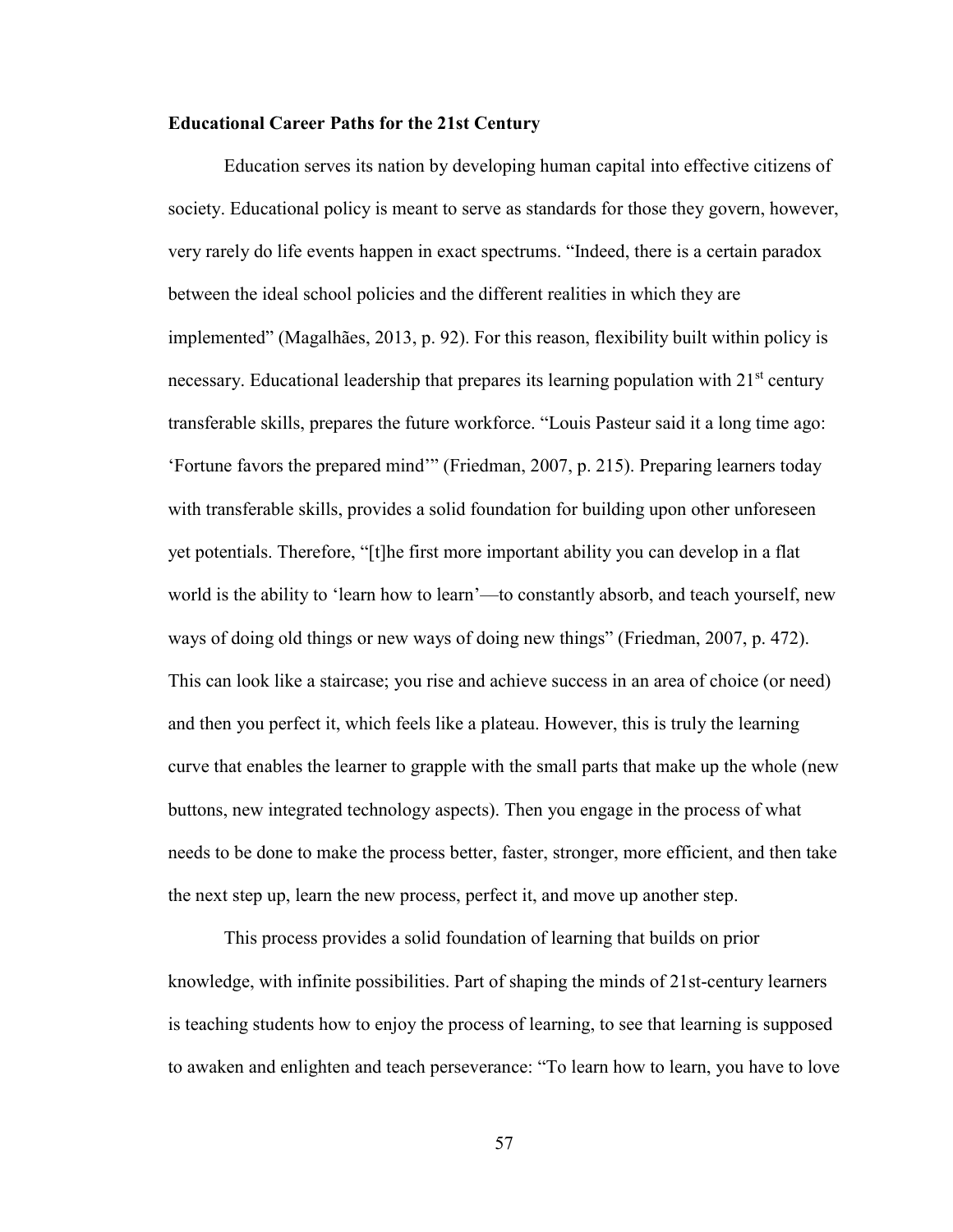learning—or you have to at least enjoy it—because so much of learning is about being motivated to teach yourself" (Friedman, 2007, p. 473). Educational systems that create educational experiences surrounding intrinsic exploration allows for students to learn where and how to research and test hypotheses. "Curious passionate kids are selfeducators and self-motivators" (Friedman, 2007, p. 479). Technology available today allows for students to develop innovations, track their progress, and reinvent better solutions. "In the flat world, educational opportunities are limitless, even without help from school, government, churches, or business" (Friedman, 2007, p. 478).

The virtual world of the internet unlocks limitless opportunities of study. "What schools should do is to provide opportunities and resources to support students' development in their chosen areas" (Zhao, 2009, p. 154). Similarly, to how students choose their elective coursework, education now can be studies of choice that extend student interest into actual areas of study. "In the increasingly globalized world, what is needed is a diversity of talents rather than individuals with the same competencies. If we adopt a global mindset, rather than a local, nationalist one, we will find that historical, cultural, and political factors have resulted in a variety of educational systems that have developed varying practices to cultivate talents valued in different societies" (Zhao, 2009, p. 158). Companies in the 21st century look for competency in knowledge that is "less about technical skills and knowledge than about learning how to think, and their concern was that time spent on test preparation and memorizing more content knowledge comes at the expense of teaching students to use their minds well" (Wagner, 2009, p. 6). Career paths in the 21<sup>st</sup> century reflect common ideas of effective communication, collaboration, problem-solving, and creation. Students in the  $21<sup>st</sup>$  century reflect an interconnected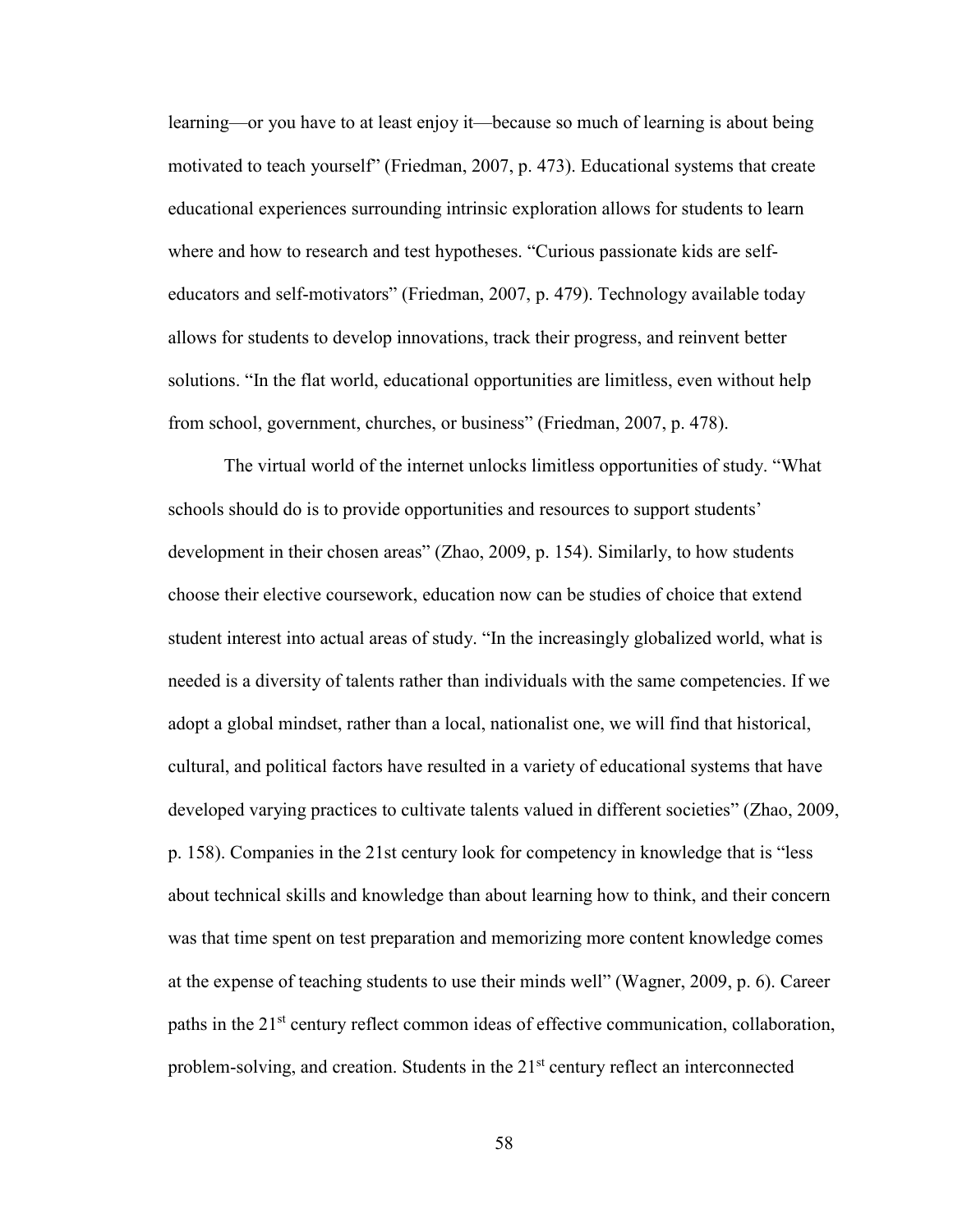global workforce, and therefore global learning experiences are necessary to develop global competencies.

# **Conclusion**

Education as a whole is deep rooted in the governmental structure of the United States. For generations, education has been viewed as a means for upward social mobility. With that said, the United States is currently outranked on the PISA international assessment. Being that education is a major financial public investment, it is clear that outdated learning approaches serve to only perpetuate current outcomes. Therefore, it is time for the United States educational system to transform to meet the needs of the 21<sup>st</sup> century. By focusing on transferable skills, the educational system will more closely align with the needs of the  $21<sup>st</sup>$  century workforce. It should be noted that innovations, even well-functioning ones, do not encourage mass acceptance. Therefore, globalization and education, while appearing to be beneficial, will have an uphill battle without proper policy, community, and educational leadership support. Leadership that communicates effectively can bring about meaningful change. In addition, educational policy should reflect the needs of the educational leader. In closing, educational leadership perspectives provide valuable educational and leadership knowledge based that is beneficial for actionable change and policy makers alike.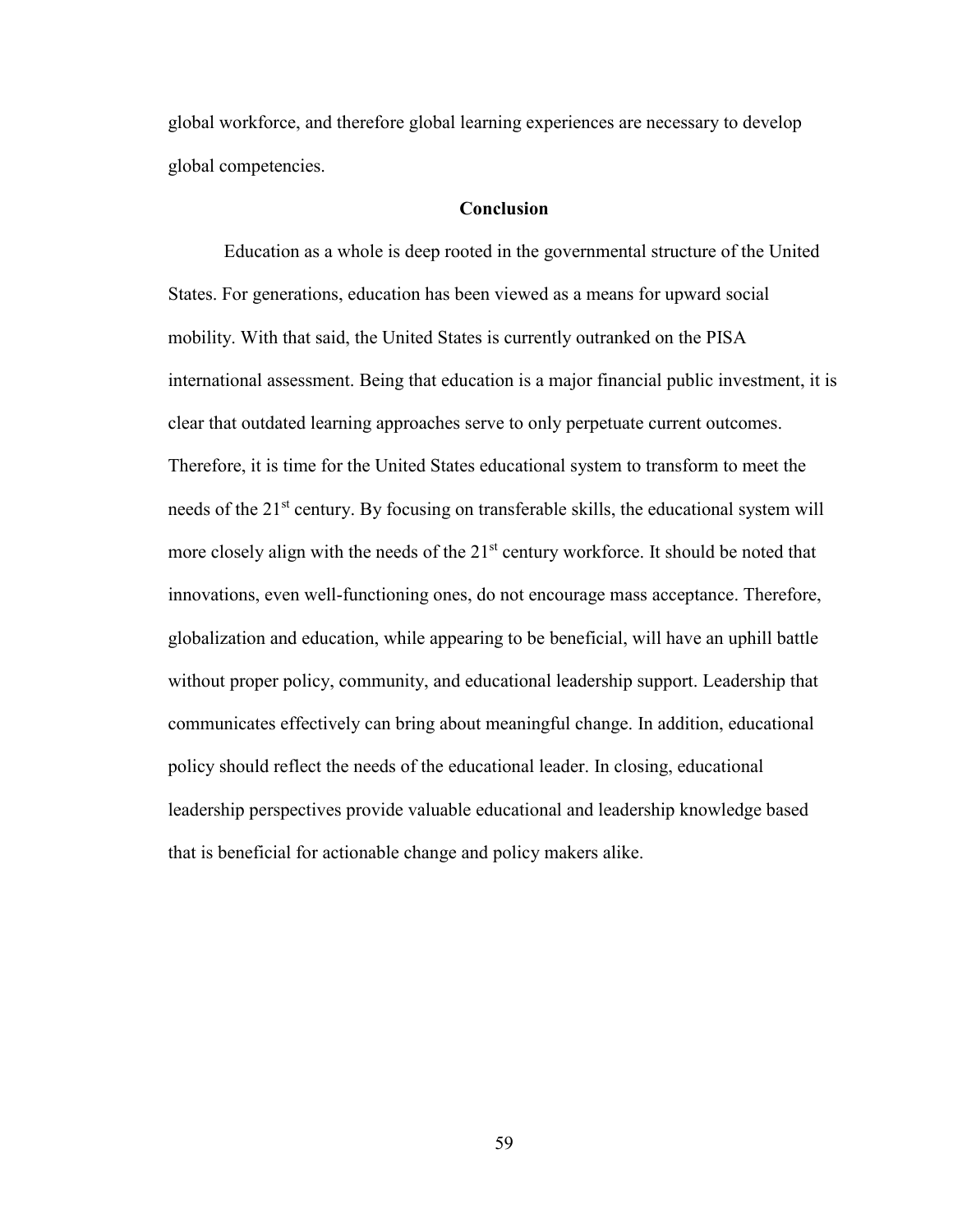#### **CHAPTER 3: METHOD**

The purpose of this qualitative phenomenological study is to develop an understanding of the educational leaderships' global mindedness through the perceptions of superintendents in suburban New York regarding globalization and policy. Globalization is generally defined as "the ability of any individual or company to compete, connect, exchange, or collaborate globally" (Friedman, 2016, p. 120).

#### **Methods and Procedures**

#### **Research Questions**

In this research, the interviews with superintendents of suburban New York school districts sought to answer the following research questions:

**RQ1:** How do superintendents view education as a means for creating global connections, ambassadors, and innovators?

**RQ2:** What major or minor concepts do superintendents consider when explaining the phenomena of globalization for the purposes of education? **RQ3:** With regard to education and globalization, does the current educational system provide the capacity for meaningful global learning and/or exchanges? **RQ4:** Are there national or local educational policies that are easily or meaningfully put into practice that provide avenues to guide educational leaders toward a more global and interconnected educational system? **RQ5:** In what ways does educational leaders' global mindedness impact

educational policy and influence the presence of globalization in educational practice?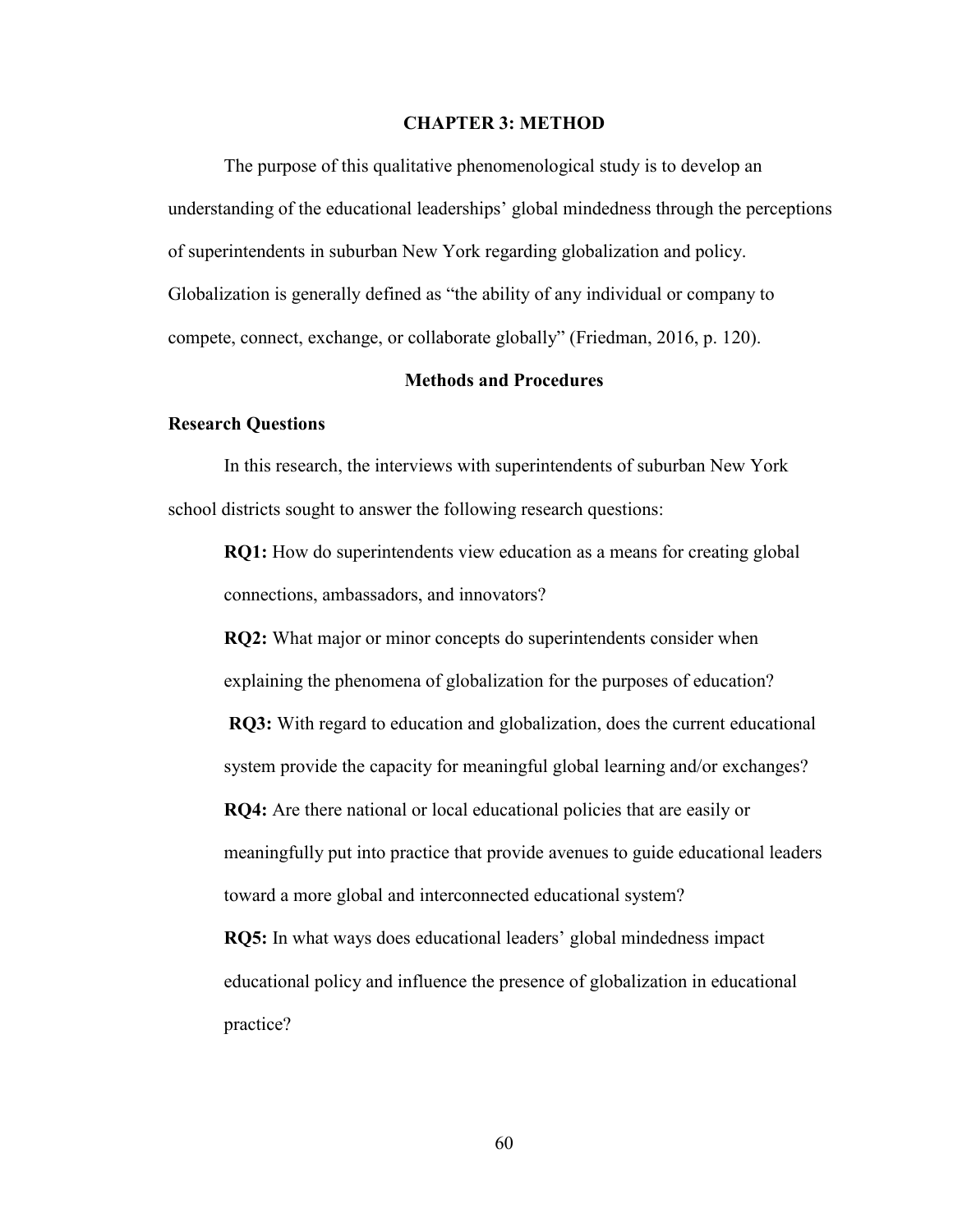The intent of this research is to create strategic representation those in power can use to provide perspective on globalization to inform policy designed for an interconnected educational future.

# **Setting**

Suburban New York State (NYS) encompasses the eastern suburbs of New York City. Typically, these schools are community centered and lead by school leadership in the form of a superintendent and the community comprising of the school board. Suburban New York demographics range from the wealthy gold coast to homes deemed inhospitable and everything in between. This qualitative research was conducted virtually using interviews. This allowed for a higher likelihood of participation. Acknowledging a district leader's capacity to change is shaped by the district climate. The theory of diffusion to progress or be delayed is directly impacted by effective communication from leadership. Change to incorporate globalization into education, a district leader must feel that they are within a district that's community encourages large-scale change.

# **Participants**

The participants in this research were past or present suburban New York superintendents. The recruiting process included virtual interviews which may have encouraged more participants to participate on this topic that is so relevant but still not yet grounded in actionable practice. The pertinent demographic characteristics were that the participants currently held the role of superintendent in suburban New York. This ensured consistency within the role of the participants and across the regional setting. The participant sampling was homogeneous, as this "[f]ocuses, reduces, simplifies, and facilitates group interviewing" (Creswell & Poth, 2018, p. 159). Each participant also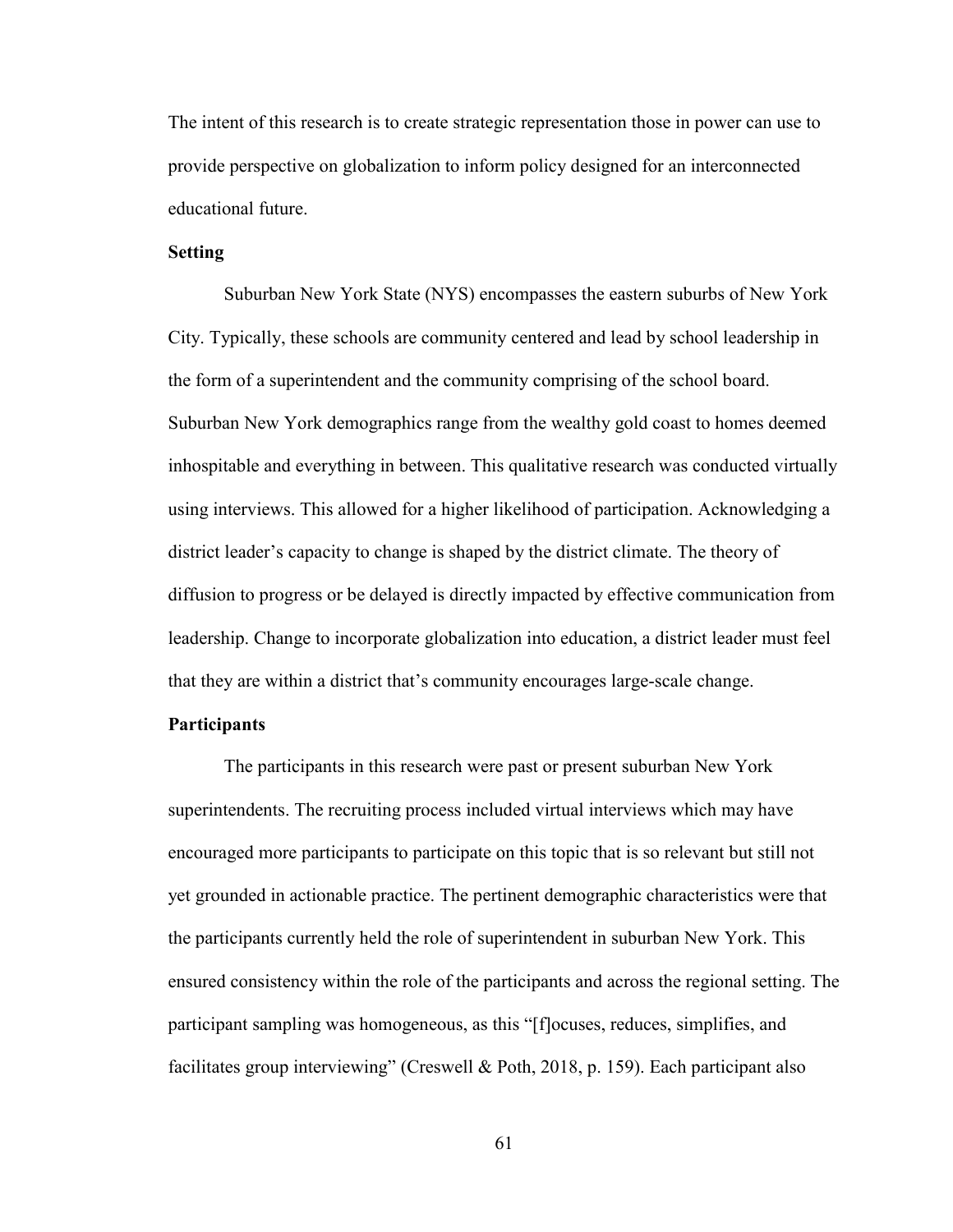needed to meet the criterion of being a present educational leader in the role of superintendent, as setting this criterion was "useful for quality assurance" (Creswell  $\&$ Poth, 2018, p. 159).

### **Data Collection Procedures**

Data collection was in the form of virtual interviews using a password-protected Zoom meeting platform. The reasoning for this is that the Zoom virtual conferencing source became widely known during the pandemic. Zoom also provides the option to record sessions, and the password option provides a sense of security and anonymity for the interviewee. The researcher used planned questions, as the purpose of qualitative research is to move beyond "yes" and "no" or scaled answers. When appropriate, followup questions to responses were recorded and included within the study. The qualitative interview process "attempts to understand the world from the subjects' point of view, to unfold the meaning of their experience, to uncover their lived world" (Creswell & Poth, 2018, p. 164). In the attempt to understand the participants' perspectives, going slightly off script to uncover a deeper perspective can prove helpful for research. However, the data collection procedures followed relevant systematic topics that related solely to the research.

The diffusion theory assisted directly with the reasoning behind using interviews as the form of data collection. Ideas and perspectives diffuse when organic interactions take place and honest conversation about thought-provoking topics can occur. Interviews allow for individuals to explain their thought-processes and verbally visualize how the future of education can be shaped. Superintendents have extremely strict timeframes to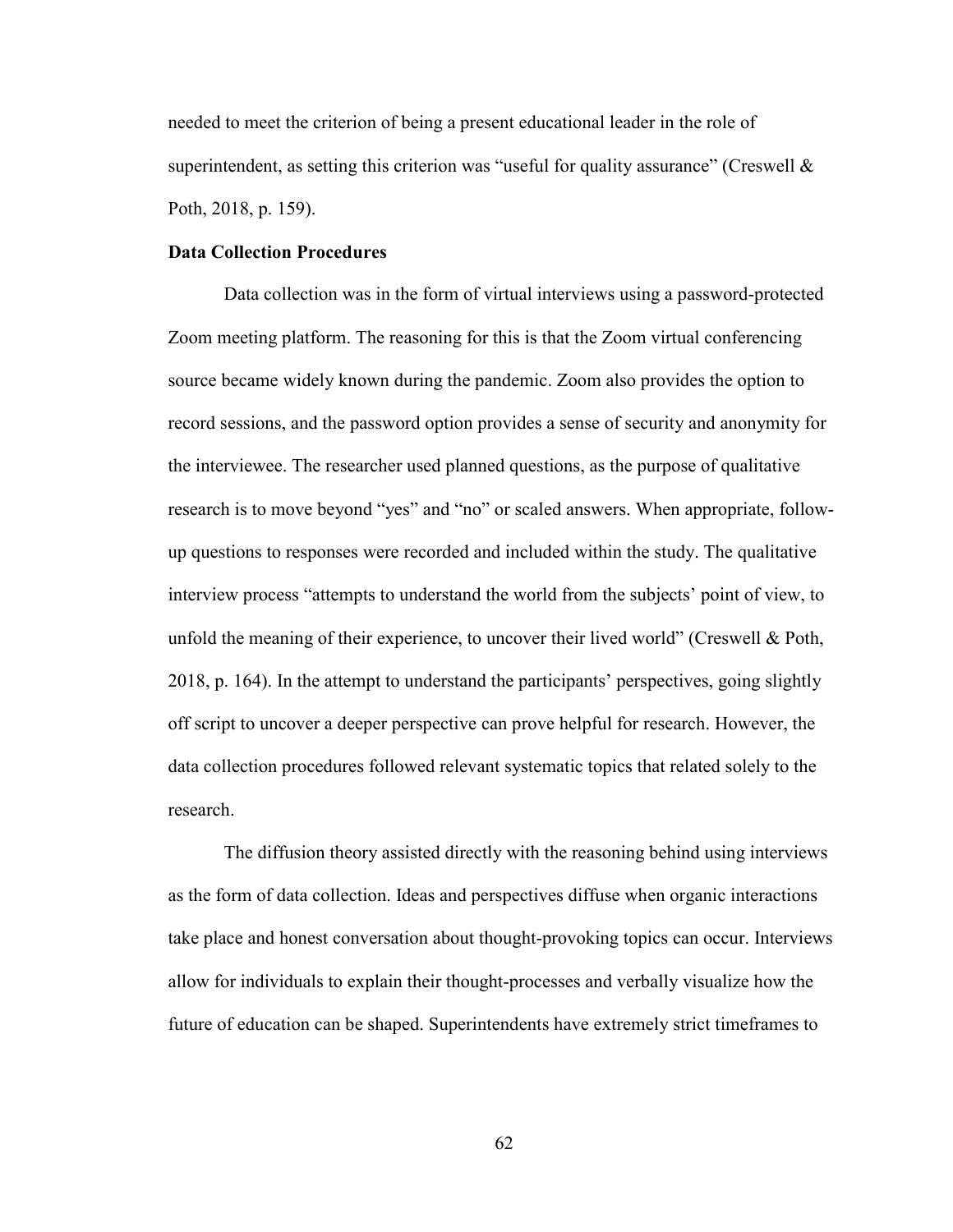do pro bono interviews. Therefore, there was an extremely limited timeline for the interview process.

# **Trustworthiness of Design**

The organization of information is essential for validation. Creswell and Poth (2018) discussed research validation by relating it to perspective and terms for research. Each superintendent had their own personal experiences, they brought with them to the global learning community. Therefore, perspective was essential to the data collection. "Terms: Primary criteria: credibility, authenticity, criticality, and integrity Secondary Criteria: explicitness, vividness, creativity, thoroughness, congruence, and sensitivity" (Creswell & Poth, 2018, p. 258). These terms are essential when attempting to unveil meaningful connections and findings within the data.

In terms of reliability, the password required to enter our virtual interview conference was a form of protection of validity. This ensured that only the researcher and interviewee were in the virtual conference and that no other unknown virtual interceptor had access to the confidential perspectives and ideas of the participants. To order the interview data, the researcher used the DeDoose platform to discover patterns and themes and to present them in a manageable format. When the researcher was not analyzing, synthesizing, or using the research, it was kept within an external hard drive.

# **Research Ethics**

The researcher extended formal emails for participation to non-charter public suburban New York school districts. New York State has a core curriculum that is taught using state standards, so the superintendents of suburban New York lead within a framework based on state mandates. For the purposes of this research, non-charter public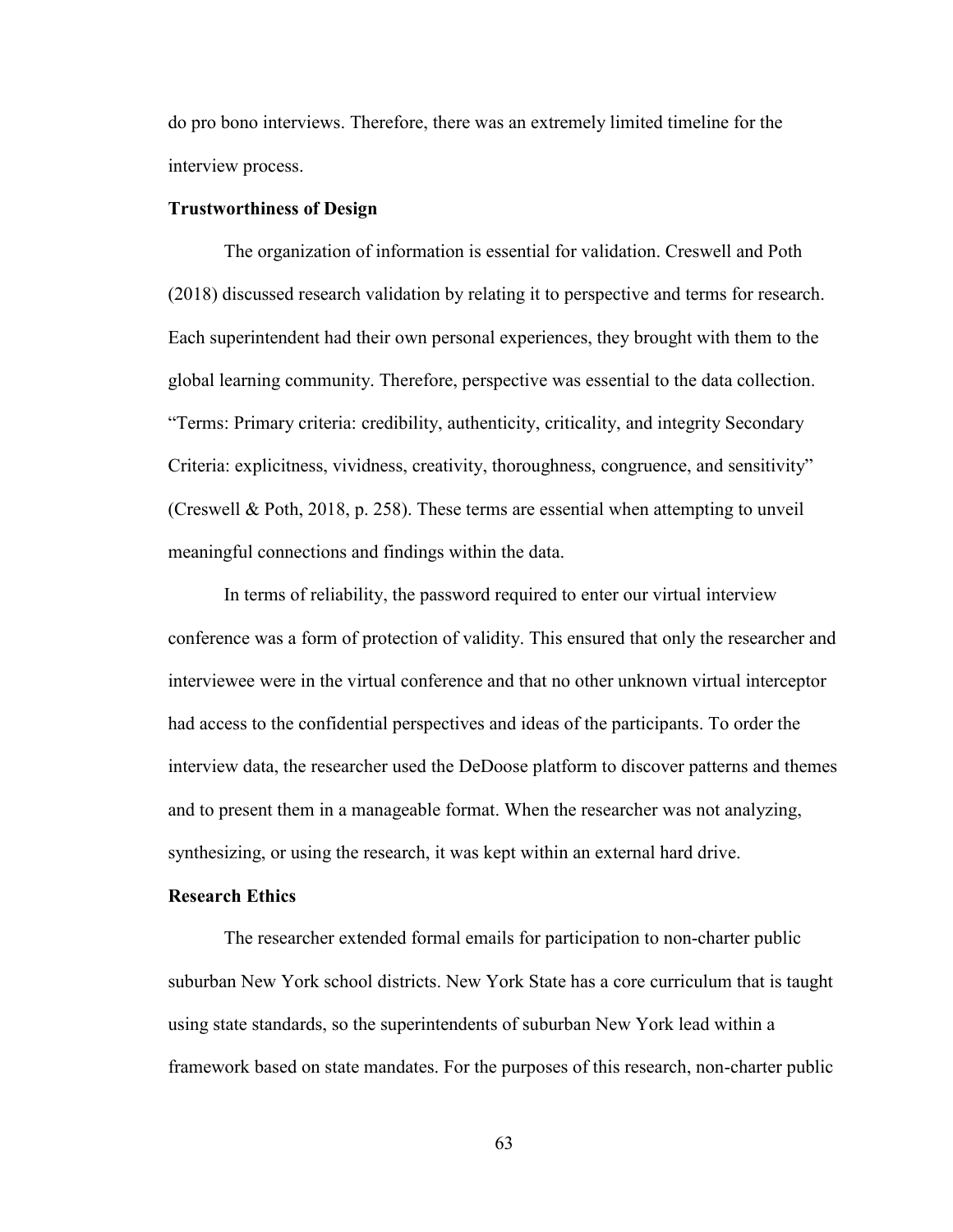schools reflect the majority of the student population and require a public balance between the Board of Education and the acting Superintendent.

A signed voluntary participation and confidentiality agreement was distributed after approval from St. John's University's Institutional Review Board (IRB). Participant benefits from participation included the healthy discussion of global thoughts and their influences or impacts on education, and the notion that participation could be a foundation for meaningful change.

#### **Qualitative Data Analysis Approach**

The phenomenon of globalization steers this study. By definition, phenomenological research "describe(s) the common meaning for several individuals of their lived experience of a concept or a phenomenon" (Creswell & Poth, 2018, p. 75). The ontological philosophy of research seeks to uncover "the nature of reality: (Creswell & Poth, 2018, p. 20). For the purposes of this study, the nature of reality was focused on educational leaders' global mindedness, which can have direct impact on community. The goal was to discover the global mindedness and different perspectives of educational leaders on the topic of globalization and education. The ontological philosophical structure can help expose the reality of "divergent perspectives (Creswell & Poth, 2018, p. 315).

This research focused on "phenomenology [, which] emphasizes the common experiences for a number of individuals" (Creswell & Poth, 2018, p. 82). It entails a philosophical discussion about the basic ideas involved in conducting a phenomenological study. This revolves around the lived experiences of individuals and how they have both subjective experiences of the phenomenon and objective experiences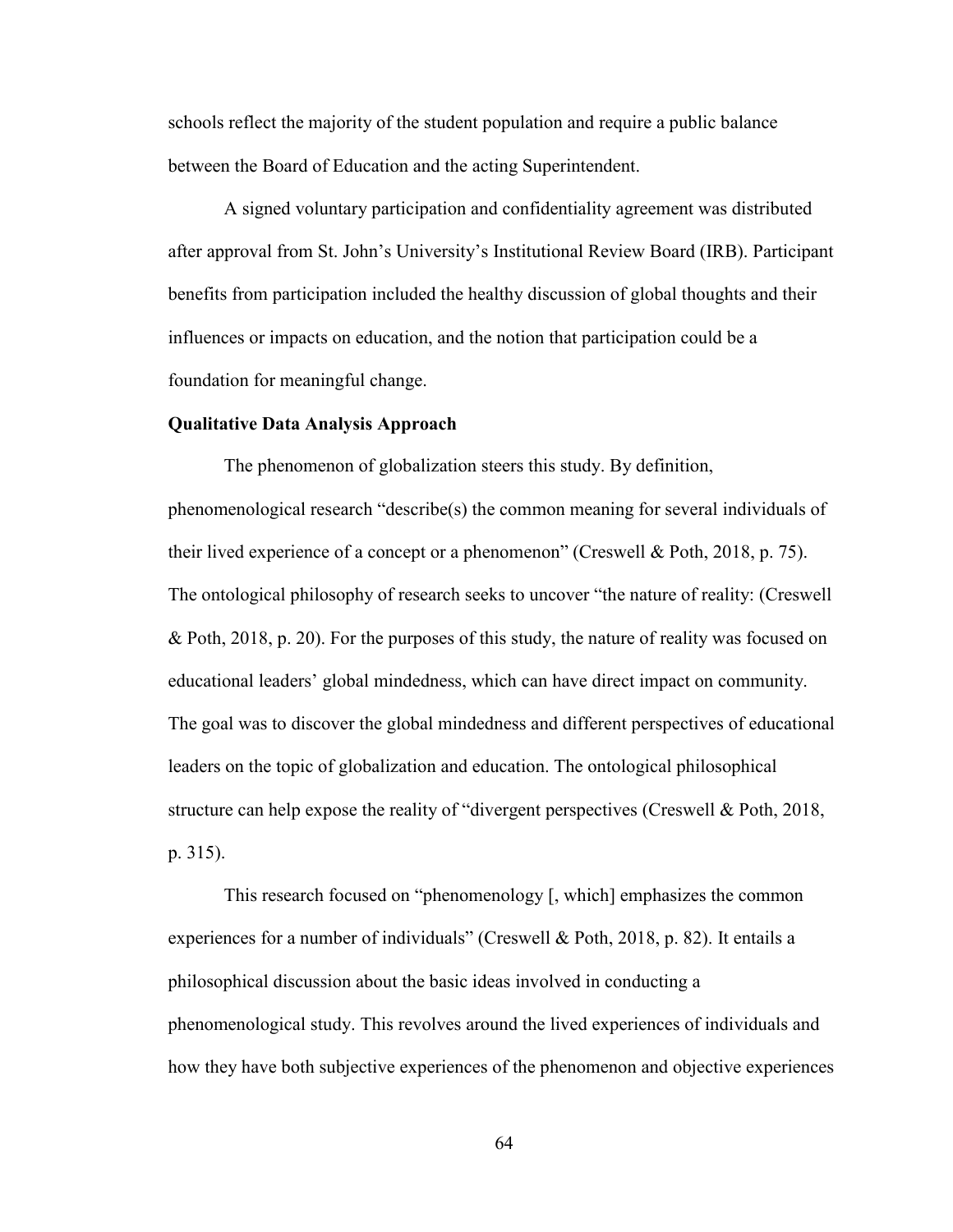of something in common with other people. "Thus, there is a refusal of the subjective– objective perspective, and for these reasons, phenomenology lies somewhere on a continuum between qualitative and quantitative research" (Creswell & Poth, 2018, p. 76). An ending for phenomenology with a descriptive passage that discusses the "essence of the experience of individuals incorporating "what" they have experienced and "how" they experienced it. The "essence" is the culminating aspect of a phenomenological study" (Creswell & Poth, 2018, p. 77).

Superintendents are in a very specific role at the precipice of a period that is new enough to be both wearying and exciting for globalization and education. The "[r]esearcher in the phenomenological mode attempt[s] to understand the meaning of events and interactions to ordinary people in particular situations" (Bogdan & Biklen, 2016, p. 23). These particular situations reveal the absolute interconnectedness of the world, and the desire to be part of a community. Douglas, 1976 discusses how "Phenomenologists do not assume they know what things mean to the people they are studying (Bogdan & Biklen, 2016)." Psathas, 1973 mentions, "Phenomenological inquiry begins with silence (Bogdan & Biklen, 2016)." This "silence" is an attempt to grasp what they are studying by bracketing an idea the participants take for granted as true. That is, researchers act as if they do not know what a phenomenon or idea means and study it to find out what is actually taken for granted. What phenomenologists emphasize, then, is the subjective aspects of people's behavior. They attempt to gain entry into the conceptual world of their informants (Geertz, 1973) in order to understand how and what meaning they construct around events in their daily lives (Bogdan & Biklen, 2016). "Phenomenologists believe that multiple ways of interpreting experiences are available to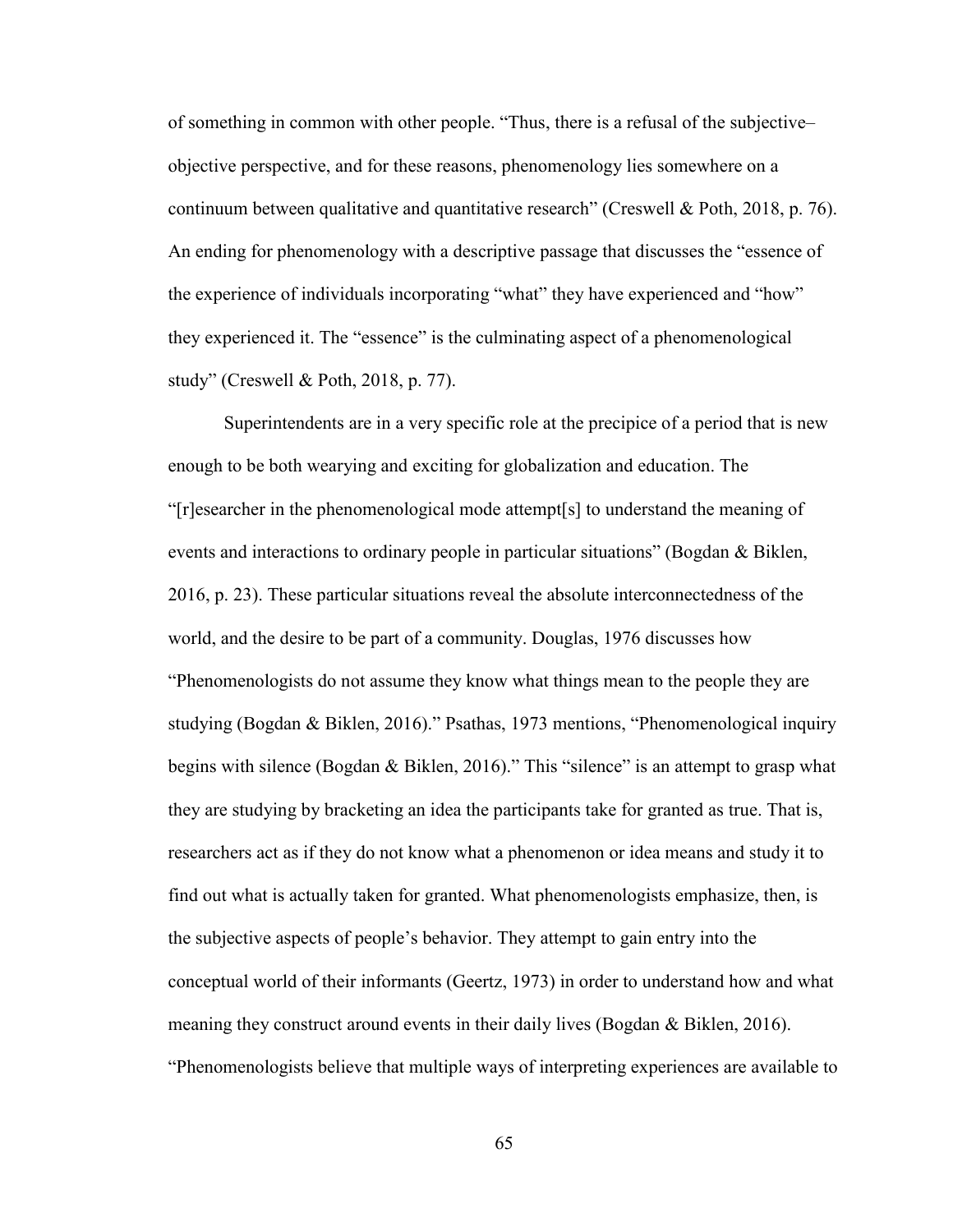each of us through interacting with others, and that the meaning of our experiences constitutes reality. Reality, consequently, is "socially constructed" (Bogdan & Biklen, 2016, p. 23)."

For the purpose of this research, virtual interviews served as the safest forum that minimized exposure to COVID-19 for all parties. The virtual forum chosen was a confidential password-protected Zoom conference room. The interviews were recorded and transcribed solely for research purposes. To maintain participant anonymity, the recordings were held in a password-protected digital folder. For coding, the researcher formatted the qualitative computer-assisted data with Dedoose. This was chosen for its digital research formatting assistance and coding assistance.

## **Researcher Role**

The researchers' role in this study was to use current educational leadership's global mindedness to condense unbiased information into themes relating to educational policy centered on the implications of globalization for future policy. This meant to discover what overall research on this topic was accurately portraying before policymakers to sway their thoughts and policies. Combining unbiased research into a single relevant resource promotes efficiency for future researchers and policymakers alike. Uncovering the implications of globalization on policy and policymakers opens way for a discussion on the role of globalization in education. Along with this, it reveals what systems must be put in place for a successful roll-out of new innovative policy that is flexible enough to be interpreted to fulfill the needs of a local community but strong enough to hold the basic values and intent with which it was meant to be implemented.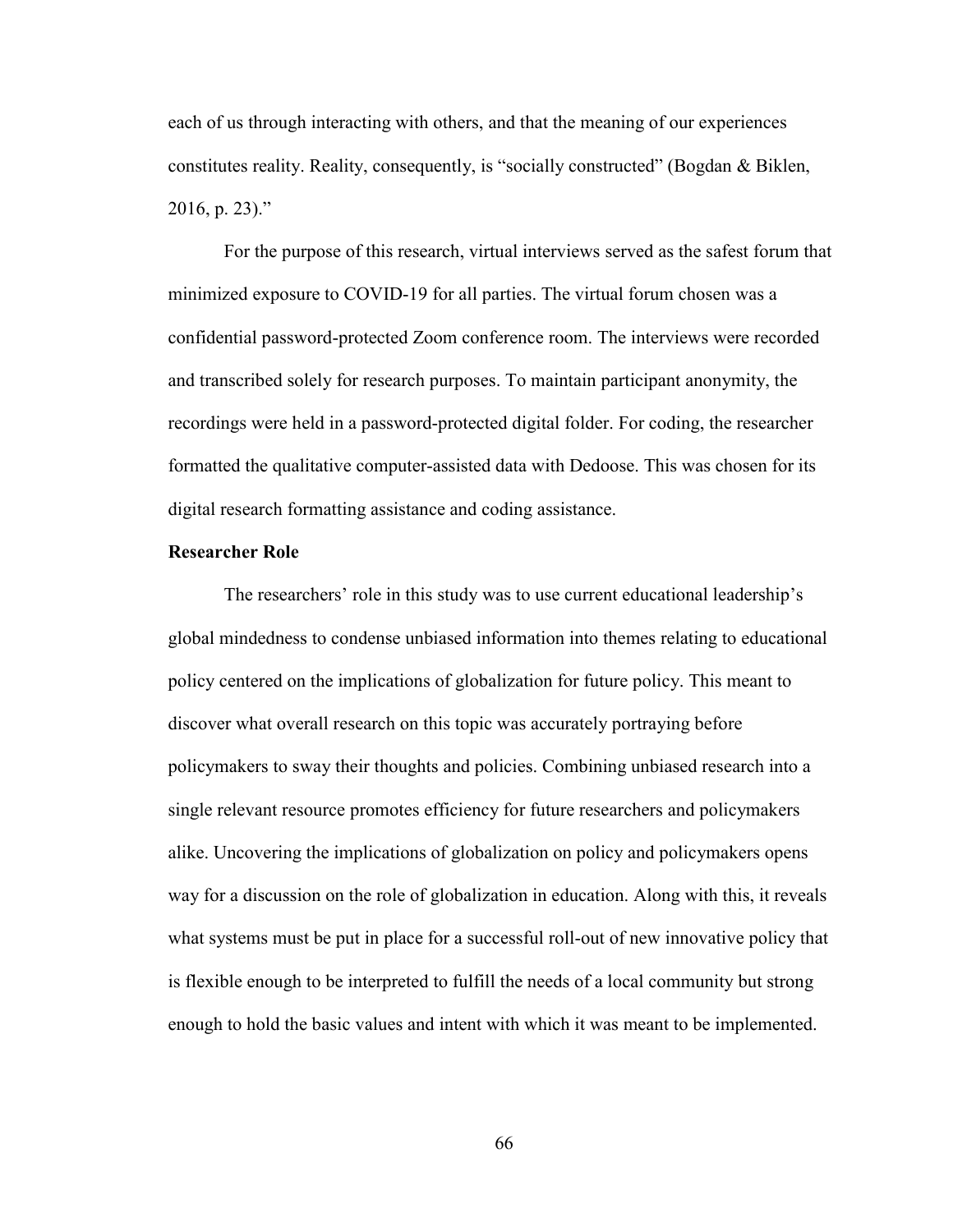# **Researcher Assumptions**

As an English as a New Language (ENL) educator, my perspective of the global community reflects the importance each local community plays in the greater world. I believe that each culture shares geographical knowledge at an expert level, even those cultures whose knowledge is measured on an experiential basis, and all are equally valuable to knowledge pursued in academia. I believe that globalization of education is a key to elevating the human race towards 21<sup>st</sup> century skillsets. To ensure my views of inclusivity as a source of greater good for humanity did not skew my research, it was essential that I voluntarily reported my potential bias regarding a global educational equity policy and framework, which are the visions that underlay this project and my future research.

# **Conclusion**

The phenomenon of globalization is a continuous factor for the educational system. Therefore, understanding the implications of globalization has on the perspectives of superintendents can unlock policy needs. Virtual interviews were performed for the purposes of participation and pandemic safety protocol. The Dedoose coding software was used to code research. Codes were then used to present findings.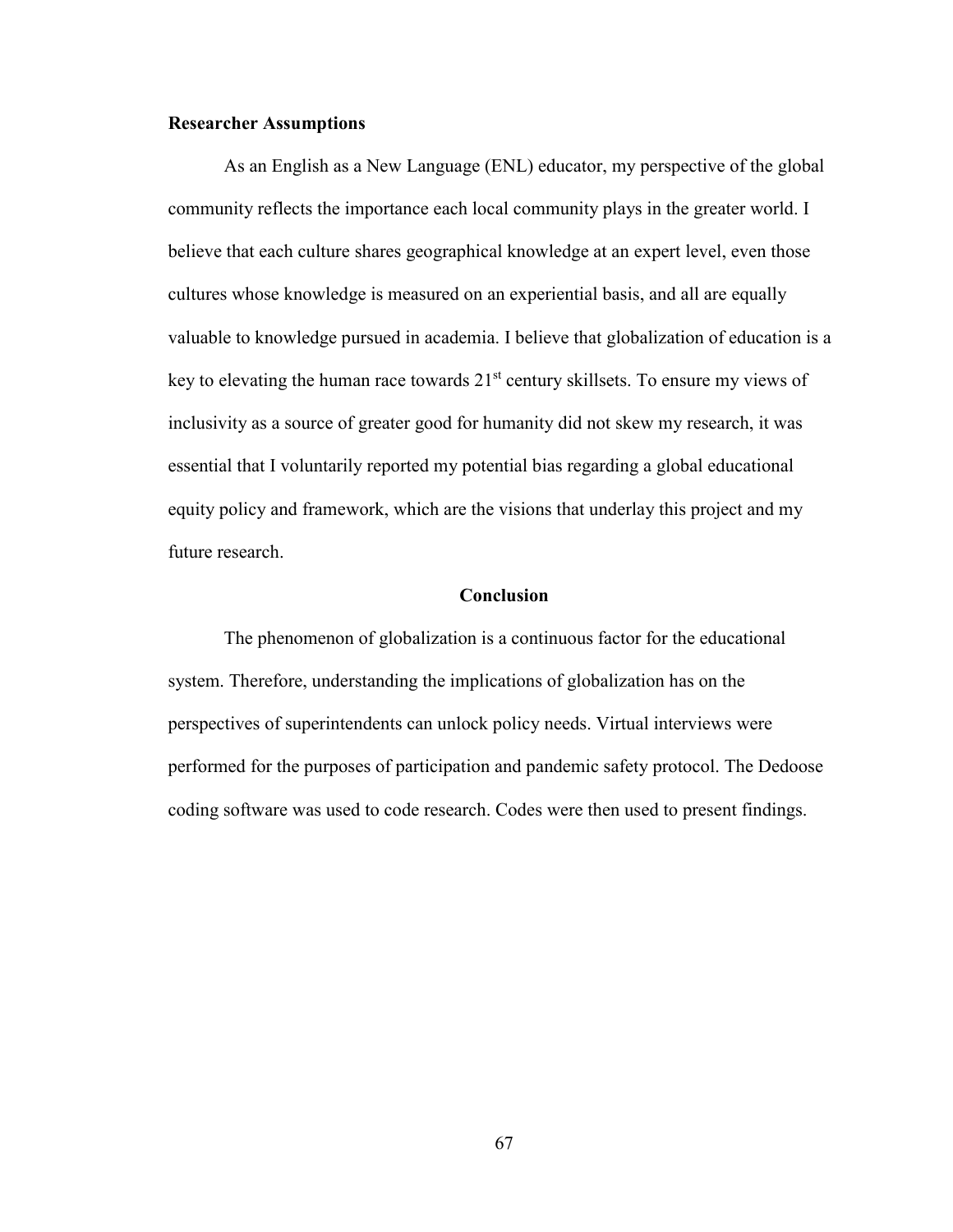## **CHAPTER 4: RESULTS**

For the purposes of this study, the researcher interviewed five New York State superintendents to provide an in-depth analysis of their thoughts and perspectives regarding globalization, education, and what might help or hinder these interconnected interactions. Of the interviewed superintendents, three (3) were female and two (2) were males, with an age range from 49 to 62 years. All of the superintendents were born in the United States, and English was their native language. Two superintendents had parents immigrate to the United States from other countries. All of the superintendents described their ethnicity as White, Caucasian, or Irish American. All of the superintendents had over 22 years in education and also had licenses or experience in other career pathways prior to going into education. They all participated through Zoom interviews, and the researcher then transcribed the audio of that interview.

This research revealed the following themes: educational leadership, the global community, educational structures/systems, funding and resources, communication, collaboration, civic engagement and buy-in, policy, student outcomes, and the pandemic (Figures 1-2). It is important to note that the researcher anticipated many bi-focal thoughts regarding the incorporation of global learning in public education. During the pandemic, many global interactions such as exchange programs were also paused. Between 2020-2022, the educational leadership had to be hyper-focused on the health and wellbeing of their communities to expose gaps in exposure. Prior to this study, the researcher also anticipated many uncut ideas of globalization and education, as there is a clear need for more research and more supportive educational frameworks.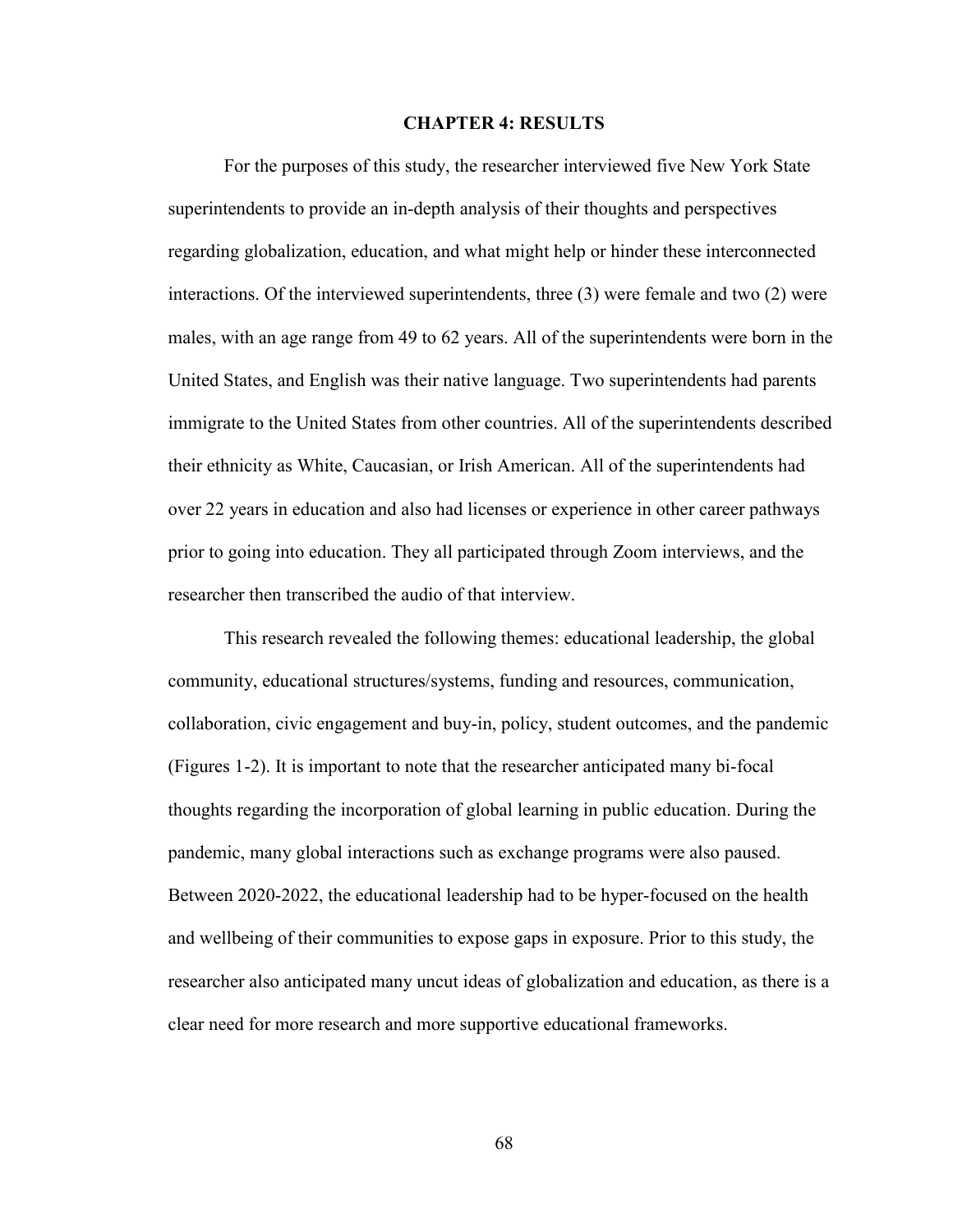Figure 1 below represents each individual participant and their themed coded responses. The focus of this research was on educational leadership. Therefore, the significance of coding total for educational leadership highest (48 coding responses) is reflective of research topic. This is not significant as this is an anticipated and expected research outcome based on the topic centered on this research. Another code that represents research is global community, which is second highest code found within research (39 coding responses). Again, this was anticipated as it is the focus of research. The research hypothesized that hindered policy would reflect higher (31) coded responses than helpful policy which reflects (13) coded responses. Also, not monumental findings. Findings of interest in terms of participant coding responses in Figure 1 reflect student outcomes (38 coded responses). This is significant as participants reflect to student outcomes for reasoning to incorporate global learning community in education. A second finding from Figure 1 was that civic engagement/buy-in reflect (22) coded responses and are expressed as a major impact for participants' ability in helping/hindering globalization in education. A final finding from Figure 1 displays communication (28) coded responses and collaboration (25) coded responses. Both communication and collaboration are thought to affect how globalization is incorporated within education.

Figure 2 below represents code co-occurrence within participant responses. This acknowledges that some responses incorporated more than one coded responses within the research data. The highest three code co-occurrences from superintendent participant responses linked students' outcomes and global community with 11 co-occurrences, educational leadership and student outcomes with 10 co-occurrences, and educational structures and collaboration with 9 co-occurrences. Significance of linking student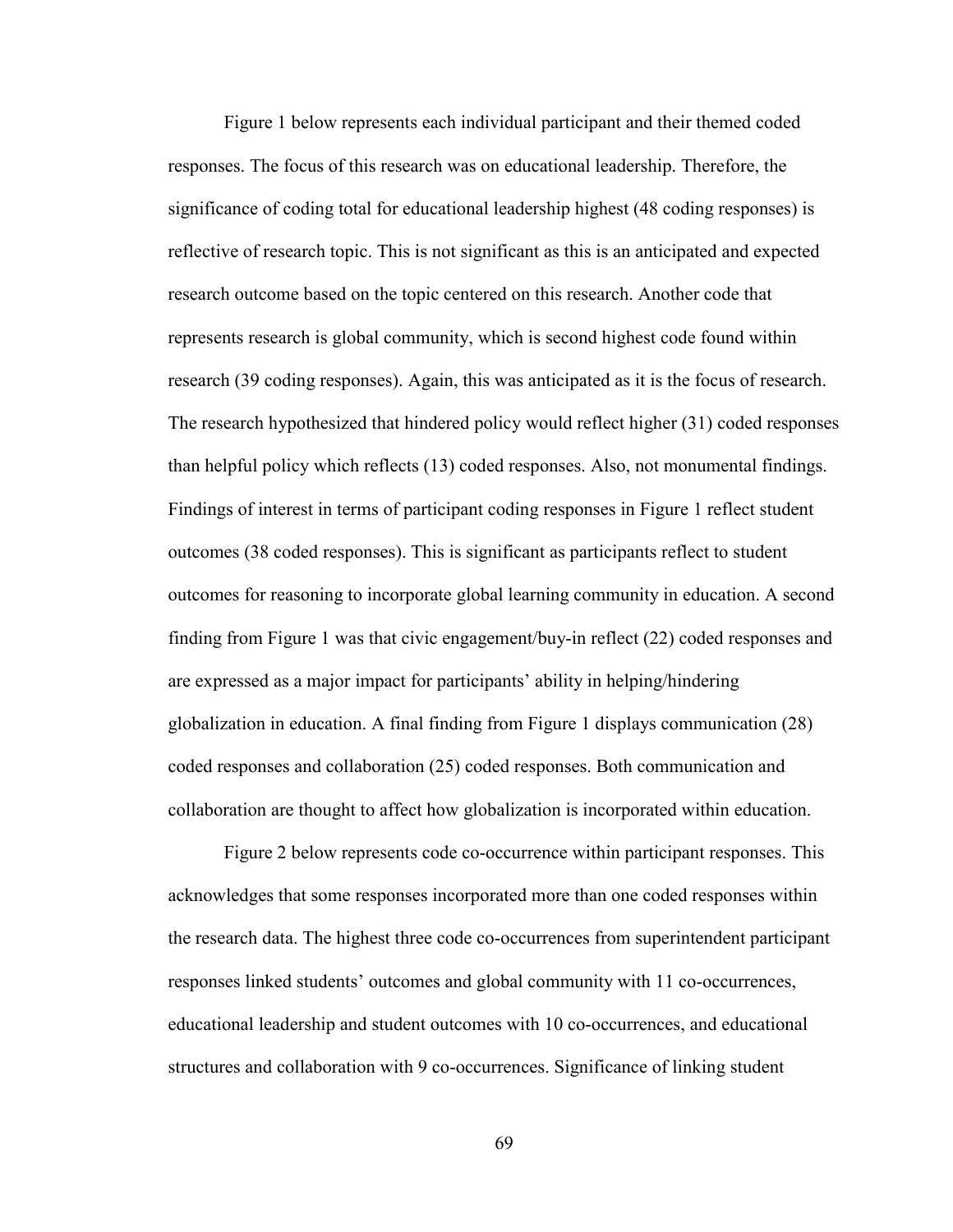outcomes with global community code co-occurrences reflects the overall findings that superintendents believe students may benefit from the global community. The code cooccurrences of educational leadership and student outcomes are significant for this research as it connects how educational leadership impacts student outcomes. The third code co-occurrences of educational structures and collaboration reflect the desire of educational structures to be created through collaborative efforts that represent the educational leadership perspectives.

# **Figure 1**

*Themes from the Qualitative Interviews* 

| Codes<br>Media     | Civic Engagement/Buy-in | Collaboration  | Communication | Educational Leadership | Educational Structures/Systems | Funding/Resources | Community<br>Global <sup>1</sup> | Pandemic                | Policy                  | Helpful Policy          | <b>Hindered Policy</b>  | Student Outcomes | Totals |
|--------------------|-------------------------|----------------|---------------|------------------------|--------------------------------|-------------------|----------------------------------|-------------------------|-------------------------|-------------------------|-------------------------|------------------|--------|
| Participant 1.docx | 6                       | 7              | 6             | 14                     | 11                             | 8                 | 8                                | $\overline{\mathbf{3}}$ |                         | 3                       | 12                      | 7                | 85     |
| Participant 2.docx | з                       | $\overline{2}$ | 6             | 11                     | 3                              | 6                 | 7                                | з                       | 4                       | $\overline{2}$          | 4                       | 5                | 56     |
| Participant 3.docx | 3                       | 10             | 6             | 10                     | 8                              | 6                 | 10                               | $\overline{2}$          | 6                       | $\overline{\mathbf{3}}$ | 8                       | 11               | 83     |
| Participant 4.docx | 7                       | 3              | 6             | 5                      | 1                              | 5                 | 8                                | 4                       | $\overline{\mathbf{3}}$ |                         | 4                       | 5                | 51     |
| Participant 5.docx | $\overline{\mathbf{3}}$ | 3              | 4             | 8                      | 13                             | 1                 | 6                                | 2                       | 4                       | 5                       | $\overline{\mathbf{3}}$ | 10               | 62     |
| <b>Totals</b>      | 22                      | 25             | 28            | 48                     | 36                             | 26                | 39                               | 14                      | 17                      | 13                      | 31                      | 38               |        |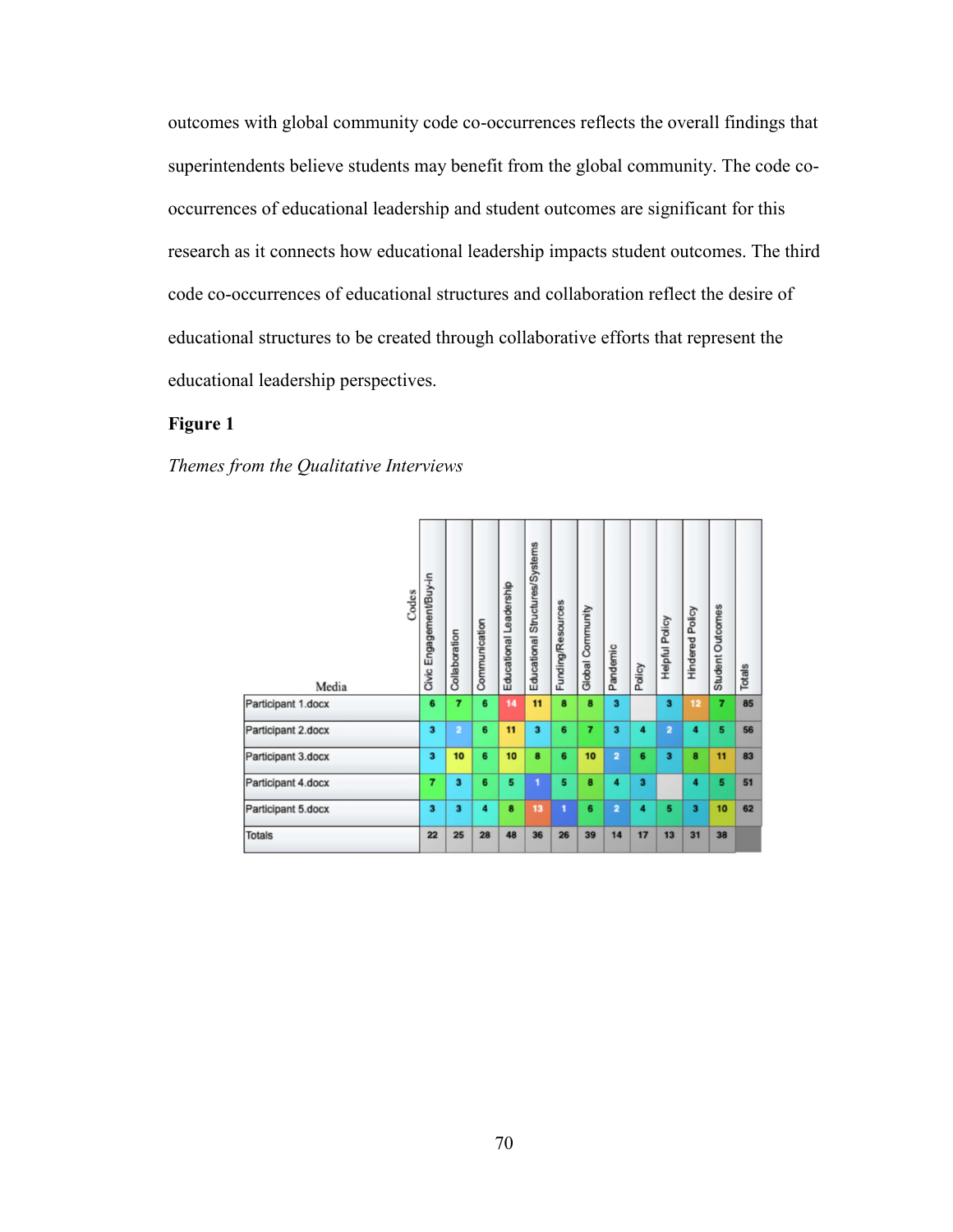# **Figure 2**

## *Co-Occurrence of Codes*



# **Results/Findings**

# **Research Question 1: How Do Superintendents View Education as a Means for Creating Global Connections, Ambassadors, and Innovators?**

The five superintendents interviewed for this study not only felt that education could be a means for creating global connections, ambassadors, and innovators, but also expressed an overall sense of responsibility to create rewarding global educational experiences for their students. The themes relating to this question addressed educational leadership responsibility, the global community and education, student outcomes, and the pandemic. These will all be discussed more at length below.

The educational leadership perspective of responsibility was a continuous thought. The superintendents understood that they had a hand in shaping and creating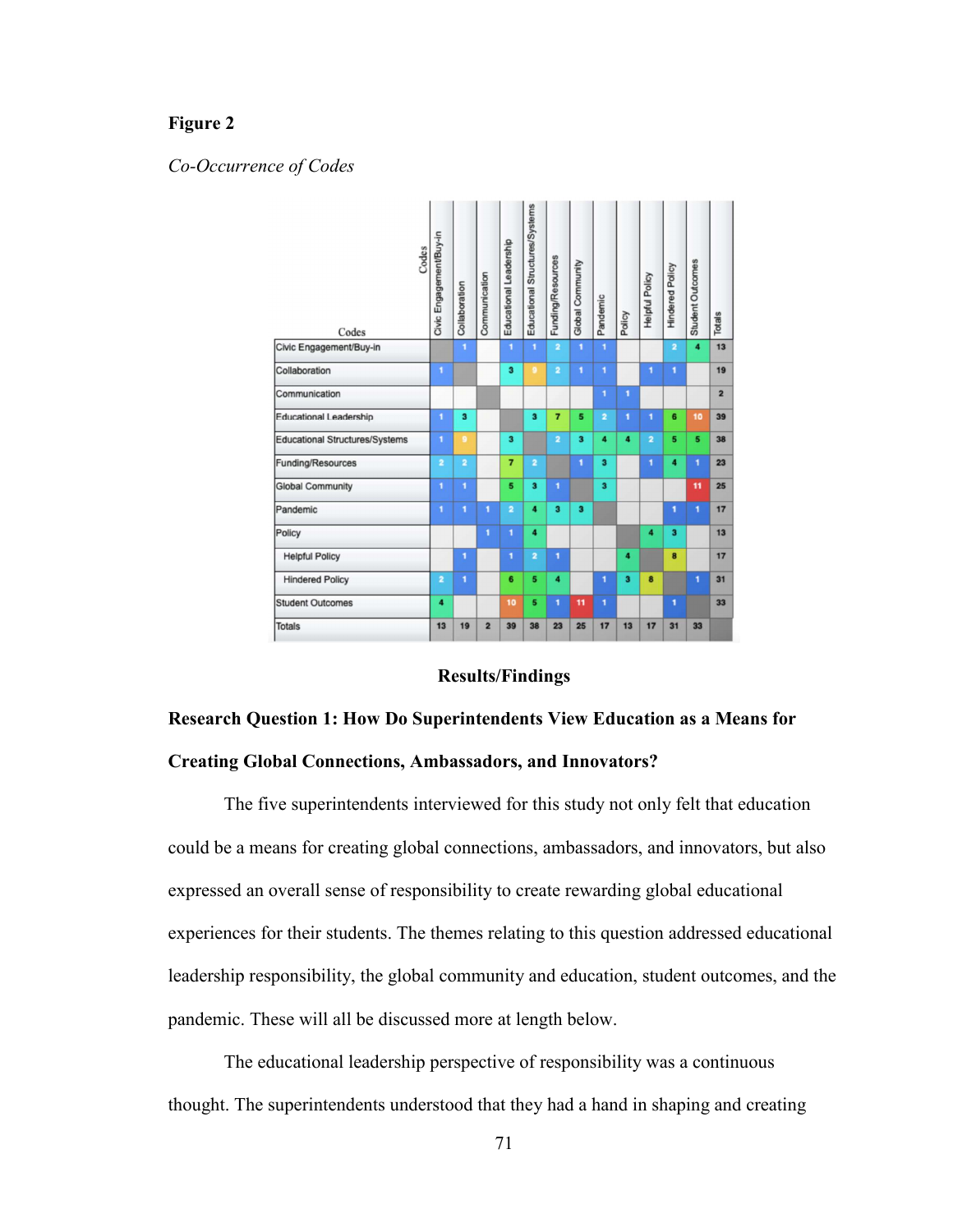educational outcomes within their student learning community. Each superintendent felt responsible for student outcomes and expressed that, if a funded globalization framework was offered as a research-grounded educational best-practice, they would give exposure and time to that taskforce. With regard to the attempt to create global connections, ambassadors, and innovators, the superintendents expressed that more inclusive collaboration was needed for this to be successful. They also spoke to the benefits of the global community, stating that the future of education and the workforce will involve specific skillsets that the global community needs.

The superintendents mentioned that the global community can develop student understandings of the broader world and shift their perspectives to a global outlook. Educational leaders want to improve student outcomes, and global connections are considered to improve student outcomes on resumes, job prospects, and transferrable 21st-century workforce skills. As this is the second year of the COVID-19 pandemic, it would be remiss not to note the underlying "cause for pause" with regard to the virus and globalization. The COVID-19 virus has created many educational obstacles for school leadership. The luxury of thinking creatively in terms of education has not been easy in the past 2 years in the realm of global learning. While the pandemic has created many obstacles, it has also displayed the clear interconnectedness of our planet.

#### *Educational Leadership Responsibility*

Education is a means for creating the foundations for participating in a global society. The participants in this study did not shy away from the awareness that they had a duty to expand their learning communities' global competencies. When asked if educational leaders are responsible for educating global competencies of students, the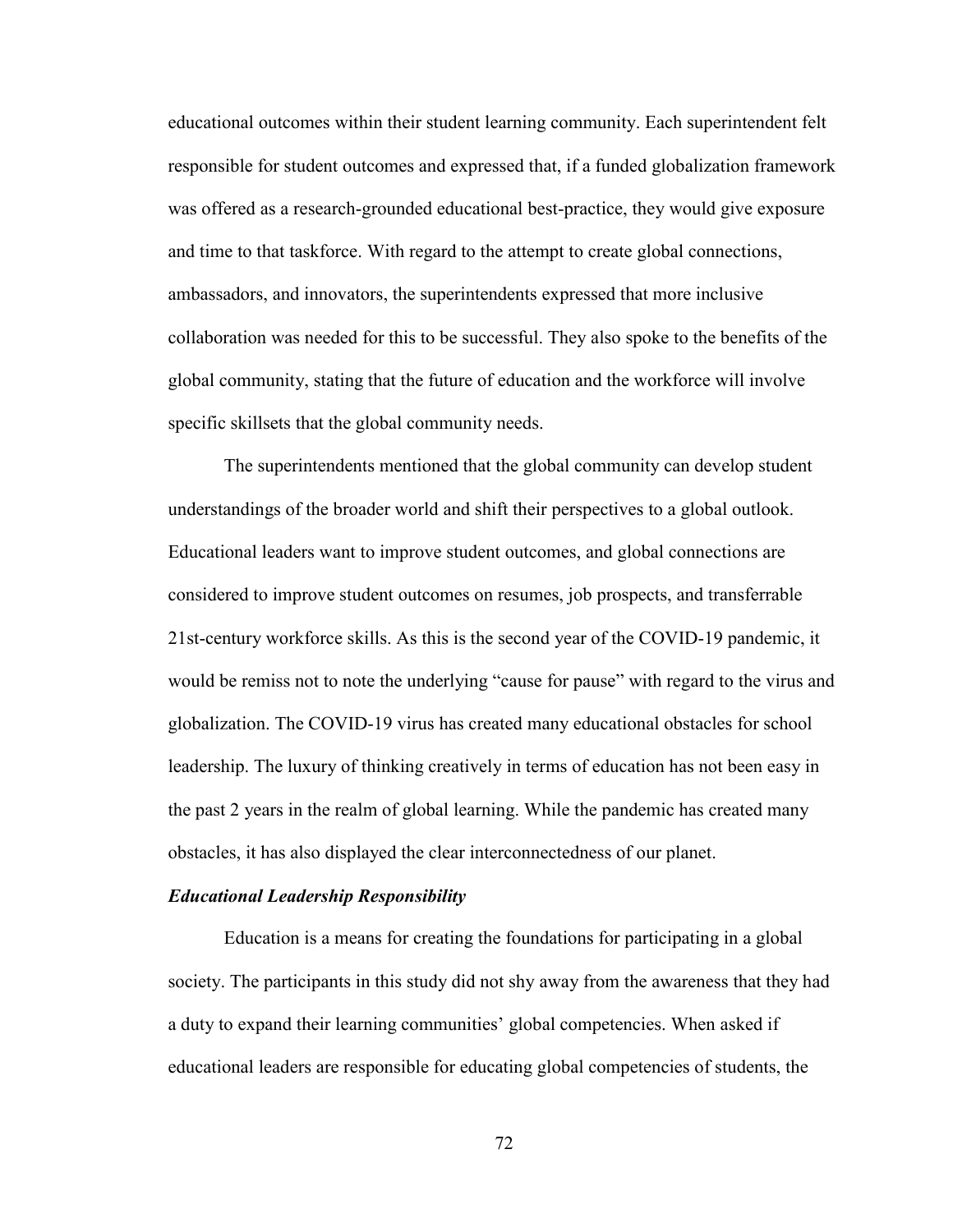participants unanimously affirmed that they were. Participant 1 (P1) responded, "I believe we do, but in the format that we currently have, I think it's difficult. And again, that's driven by policy, curriculum, mandates." P2 responded, "I think so. Yes." P3 replied, "I would say so. Yes. I think that because if they're not going to learn it at home, then we need to learn it in school. We have to learn someplace." P4 responded, "Yeah, I think we should be," and P5 replied, "Absolutely. 100%. We are responsible for that."

There was a degree of passion that differed between each interviewee, but they all respond affirmatively. The response of P1 includes other themes, such as policy and factors that make global learning difficult to implement. However, it is important first to focus on the fact that five NYS superintendents all felt a sense of responsibility for educating their students on global competencies. This displays the responsibility of educational leadership. While this view is commendable, the participants were also realistic about the fact that there are many more forces acting upon the meaningful execution of globalization in education. These will be discussed more later. The educational system as a whole can create global connections, ambassadors, and innovations. While this may or may not be actively happening within each NYS district, the interviewees believed that educational leadership is responsible for global competencies related to student outcomes.

Educational ambassadorship for the purposes of education can form pathways to allow for more global interactions. These interactions can point to best practices. When asked about educational ambassadors, P2 stated, "I think it's always great when you have the opportunity to have conversation about what's happening in other places and what could you do to improve your local school district." As an educational leader, choosing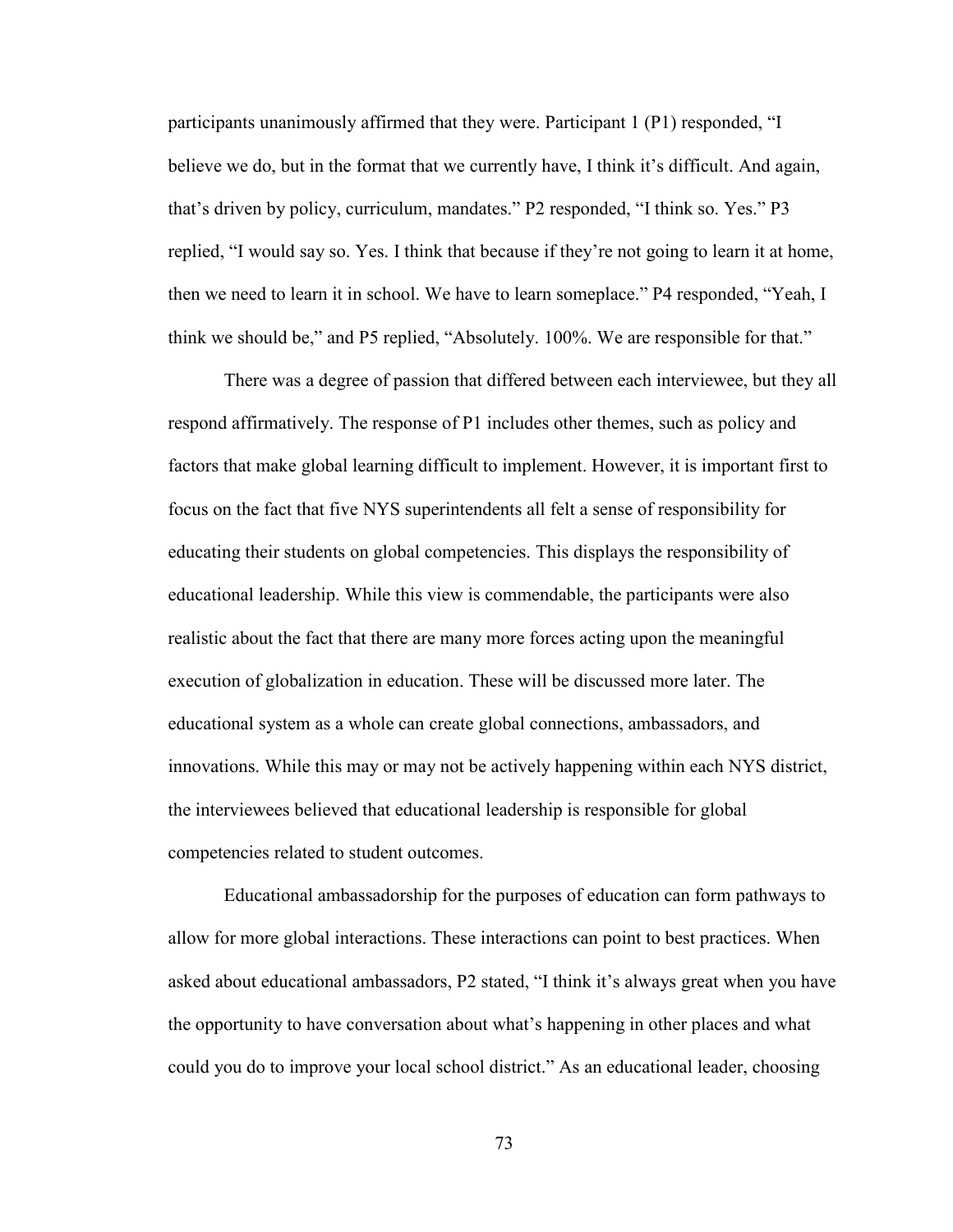the interactions that will best fit your population matter. When asked about ambassadorship, P5 mentioned that an important role of educational leadership's was to vet or research potential sources of global development. According to P5,

I think those are wonderful opportunities for dialogue and for conversation and for learning. Obviously, you would want to look at and study systems that have a demonstrated, proven track record of providing optimal opportunities for kids in their learning experiences. And conversely also, inviting others to see what we are doing and also get feedback on how we could do things better. I think anytime you have the opportunity to create connections and bridges and relationships, you open up the door to learning and to improving outcomes and opportunities for everyone.

P2 also voiced the importance of vetting by saying, "I think if educational ambassadors were well trained, that could be something beneficial." Analyzing educational systems aligns with educational leadership's commitment and understanding of the community it serves. While there are many big innovations in education, understanding the learning community is essential for motivating change. When educational leaders have a grounded understanding of what they need, it can be easier for them to research the types of educational systems applicable to their learning community.

#### *Global Community and Education*

The educational leaders in this study viewed the educational community as a source of learning that could lead to greater student outcomes. Shifting from their personal thoughts on the responsibility of the educational leadership to push for global competencies, the participants here viewed the global community as a perspective-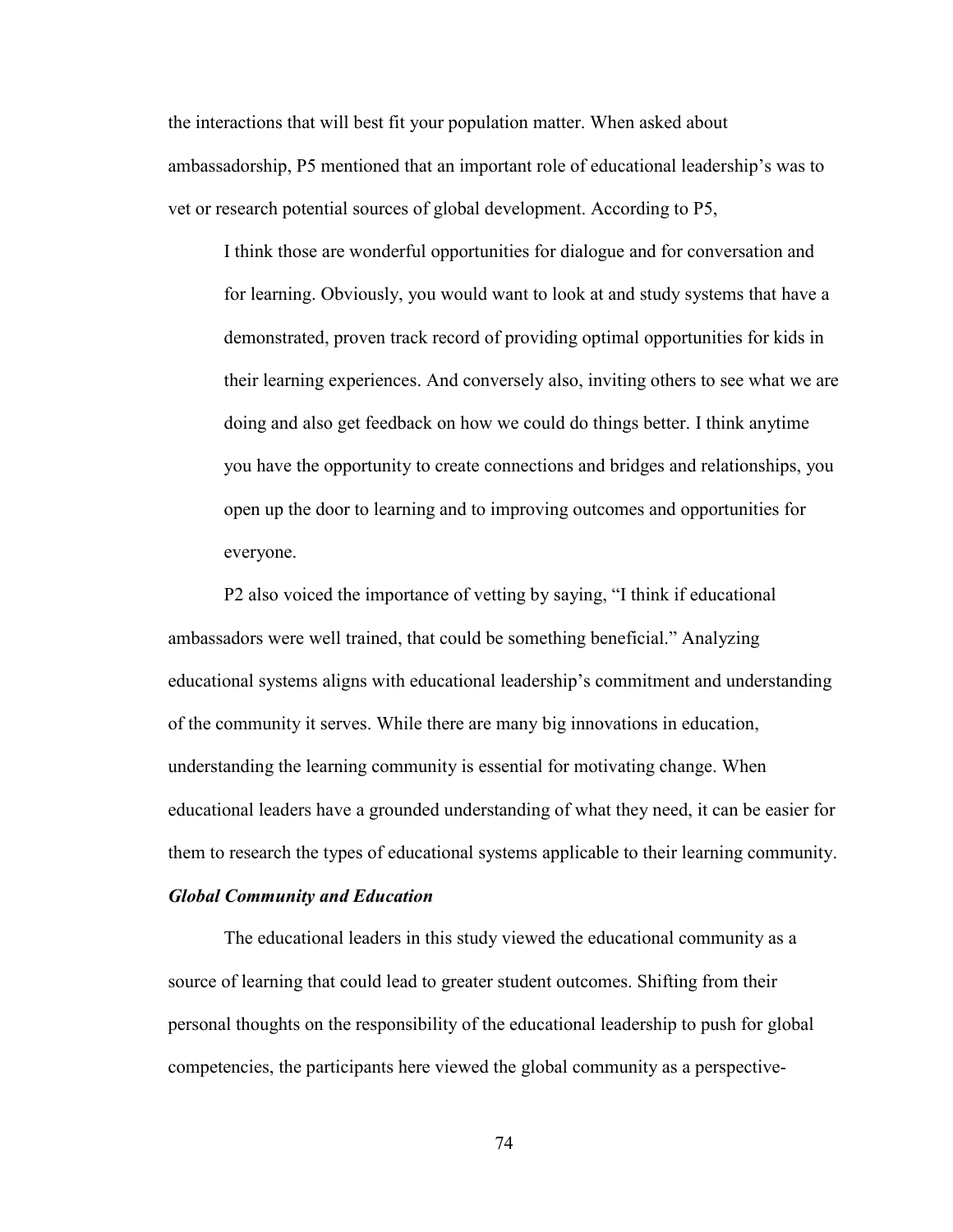changing, skill-creating opportunity. Participation in the global community was an opportunity to expand global competencies. P2 made the point that the global community was, "very important. If we don't work together, I think we're going to all fail together."

P1 stated that education is preparation for the future. This follows the common theme of superintendents feeling responsible for their students' educational outcomes regarding exposure to globalized educational experiences. Participant 1 revealed the appeal of being a part of the global community as, "it [the global community] definitely appeals to me because my, I guess, motto, is that we are preparing students for occupations that don't currently exist. So, we have to think of the skillsets that they may need, to tackle the jobs that we don't even know are out there or will be out there." The underlying idea behind this is that students should be exposed to the skillsets they need to become a meaningful part of the workforce and global community. When students are exposed to these skillsets, they can participate, collaborate, or compete meaningfully within the job sector or chosen career pathways that emerge down the line.

While revealing the importance of the global community for student outcomes, a second perspective was the notion that many other aspects of our society are global. This shows that educational leaders understand how interconnected the global community is and how important it is for education to pave the way for the global community. P1 discussed the global community in terms of the realization of access to needs and found that the future of education lies, at least in part, with the global community: "It's huge. Just because we live in a society that it's easy for us to go out and get clean water, there are societies that don't have clean water. And exposing our children to that and solutions to those problems, I think, is where we have to [make] our society not just creative and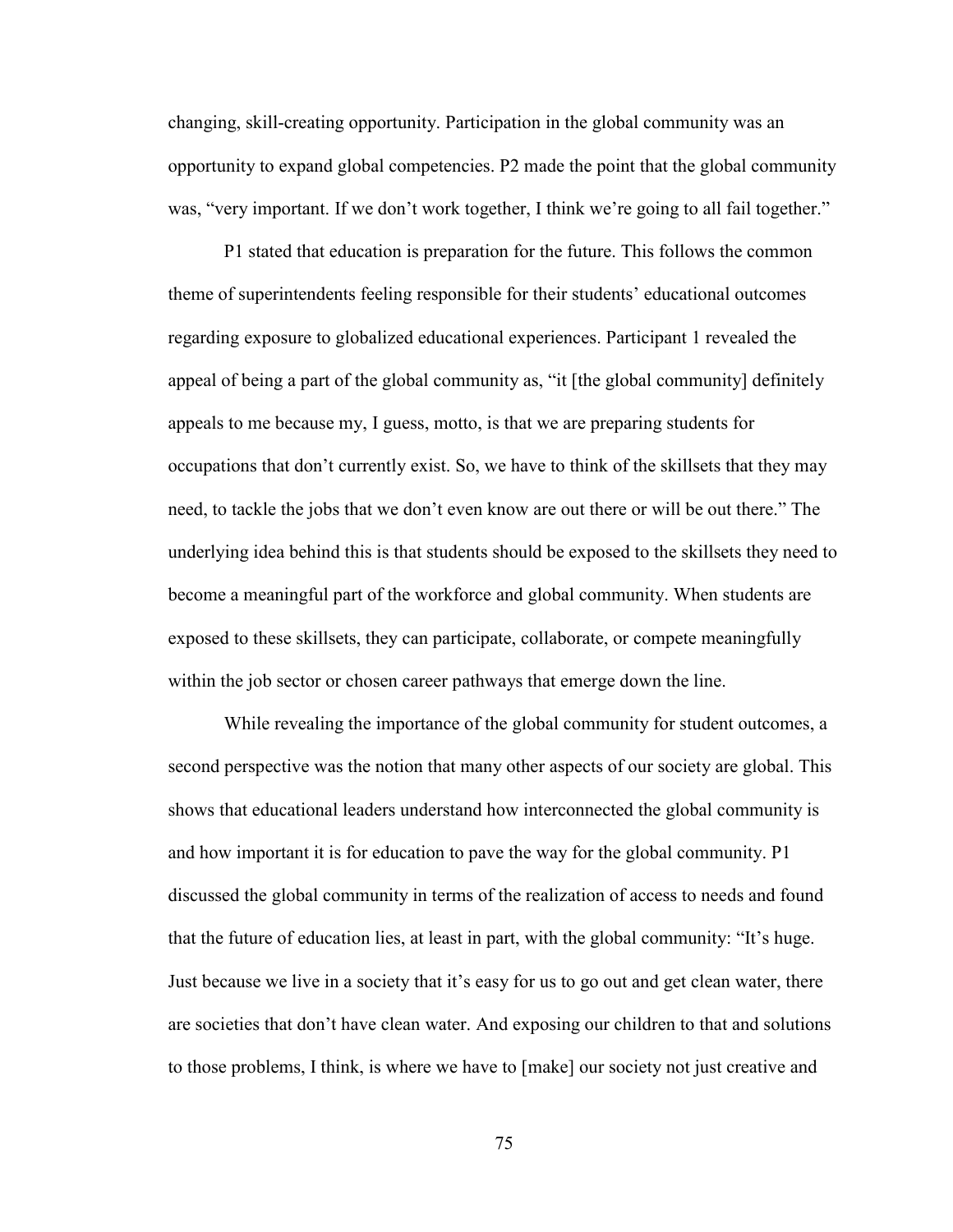innovative, but compassionate. We all don't live with the freedoms that we have, that we take for granted in United States." P1 brought up the ideas that underly the purpose of the global community, one being that the students of today will grow into the society of the future, so we are all empowered when we shape students to be creative and innovative citizens and to have compassion for those around them.

P5 discussed the global community for the future of education by mentioning other large societal factors and how they contribute to education. Alongside the expansion of educational opportunities, the future of education will include more interconnected capabilities. As P5 stated,

Well, I think it's critically important. I think we are part of a much larger society. It's expanded exponentially by a variety of factors: economic, political, technological, social. And so that global community will, we need to be able to prepare our kids to be able to live within it and be successful in it and interact within it. And we also have to be aware of how it impacts our life in every way and have an understanding of how to be able to contribute to that global community to make it better for everyone.

Part of the preparation for our students is providing perspective on how the global community affects education. P3 found that the global community does impact education: [F]or example, right now, there's this growing tension with Ukraine and certainly what's going on with Russia with that, and also China and Taiwan. I mean, these things do have an impact. We're taking a look at how at the Olympics, there's the political implications. So, I think that there's impacts from that. I just truly believe that everything does trickle down into the schools. I mean if we keep our head in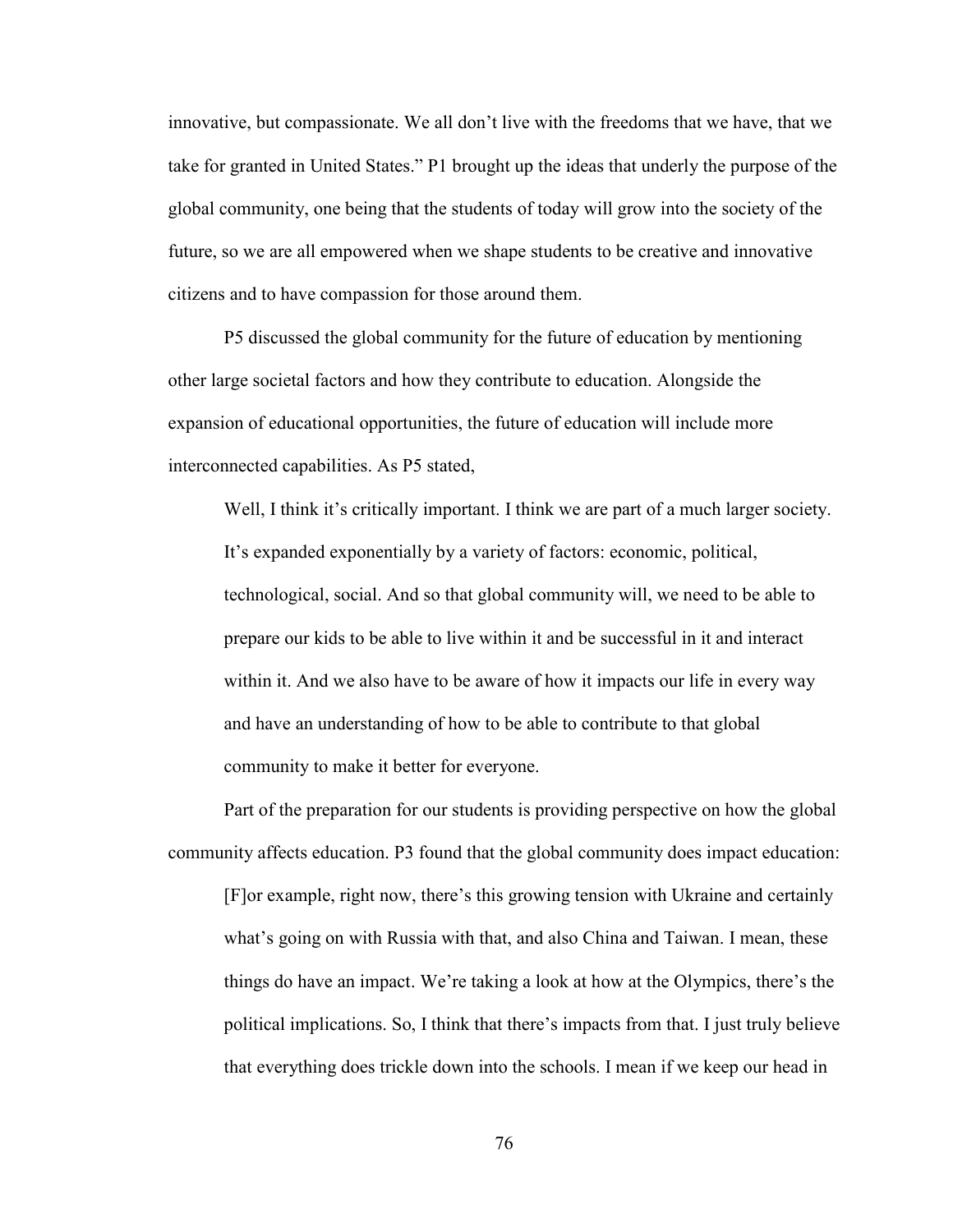the sand, then we're not doing our children any service, so it's important to have current events to discuss current events and for students to be aware of what's going on globally.

Being part of the global community for educators is being able to discuss difficult topics and analyze the different perspectives using facts. For any community, it is easy to become comfortable in benign day-to-day processes. Being part of the global educational community appeals for P4 under the premise that students deserve an expanded view of the world: "it appeal[s] to me so that students could be more worldly and understand that things don't happen in a vacuum."

This idea of being part of the global community can reveal to students how outside influences change, mold, and impact the educational system that leads directly to them. The global community is constantly changing. P3 defined the global community in this way:

[T]o me, global community is not only the respect for our cultural differences but working together. This is a global history term with, cultural diffusion, as we embark and trade. We're also sharing our cultural aspects with that trade. And it's influencing one another. I mean, certainly United States is the prime example that we are, except for our indigenous native Americans, we are a nation of immigrants. And so that's what makes America great. We have a little bit of influence from many different countries around the world.

P3 nodded to the idea that respect for the global community includes recognizing that it has had an impact on the United States through cultural diffusion. The global community is connected through many aspects of life. It is only reasonable that these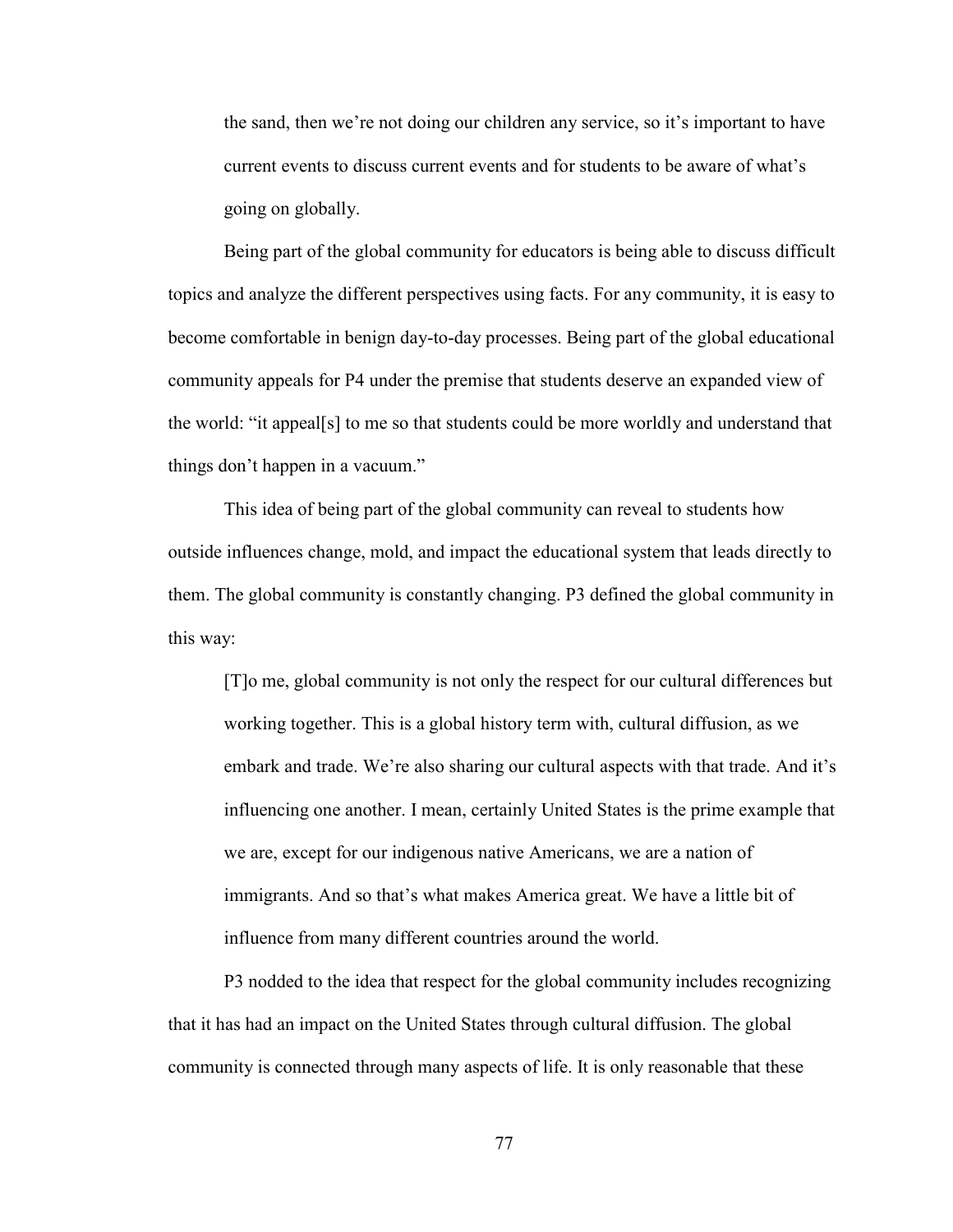educational leaders expressed the opinion that the global community as a whole impacts larger societal factors, even inadvertently.

# *Student Outcomes*

The participants revealed their own responsibility for creating global educational experiences and acknowledged the larger impacts of the global community. However, student outcomes were a major theme throughout this research. At the core of global connections for education is the notion that these can bring quality student learning and outcomes. The educational leaders interviewed here believed in the importance of practicing the skillsets that will be required for future educational and career endeavors. P3 discussed student outcomes in terms of how globalization has changed education from the perspective of hire ability based on educational experiences. P3 stated, "to see students be successful, to see them feeling prepared and feeling that they are… I'm trying to think of the right term here, like that people want to hire them. And that people look at their high school resume and say, 'Wow, you're so prepared for the real world,' that would make me happy."

This merges the association of a student body with competent global knowledge, the potential for successful student educational outcomes, and the personal feelings of educational leaders. It shows that educational leaders know their responsibility in ensuring that society has the knowledge base it needs for the future and building global connections as a skillset. Students need to be able to find the value in these educational outcomes. When discussing the rewards of global education, P4 mentioned, "I think of it as students becoming more worldly and understanding that maybe they have to become global citizens, not just local." This leads to the thought process that global connections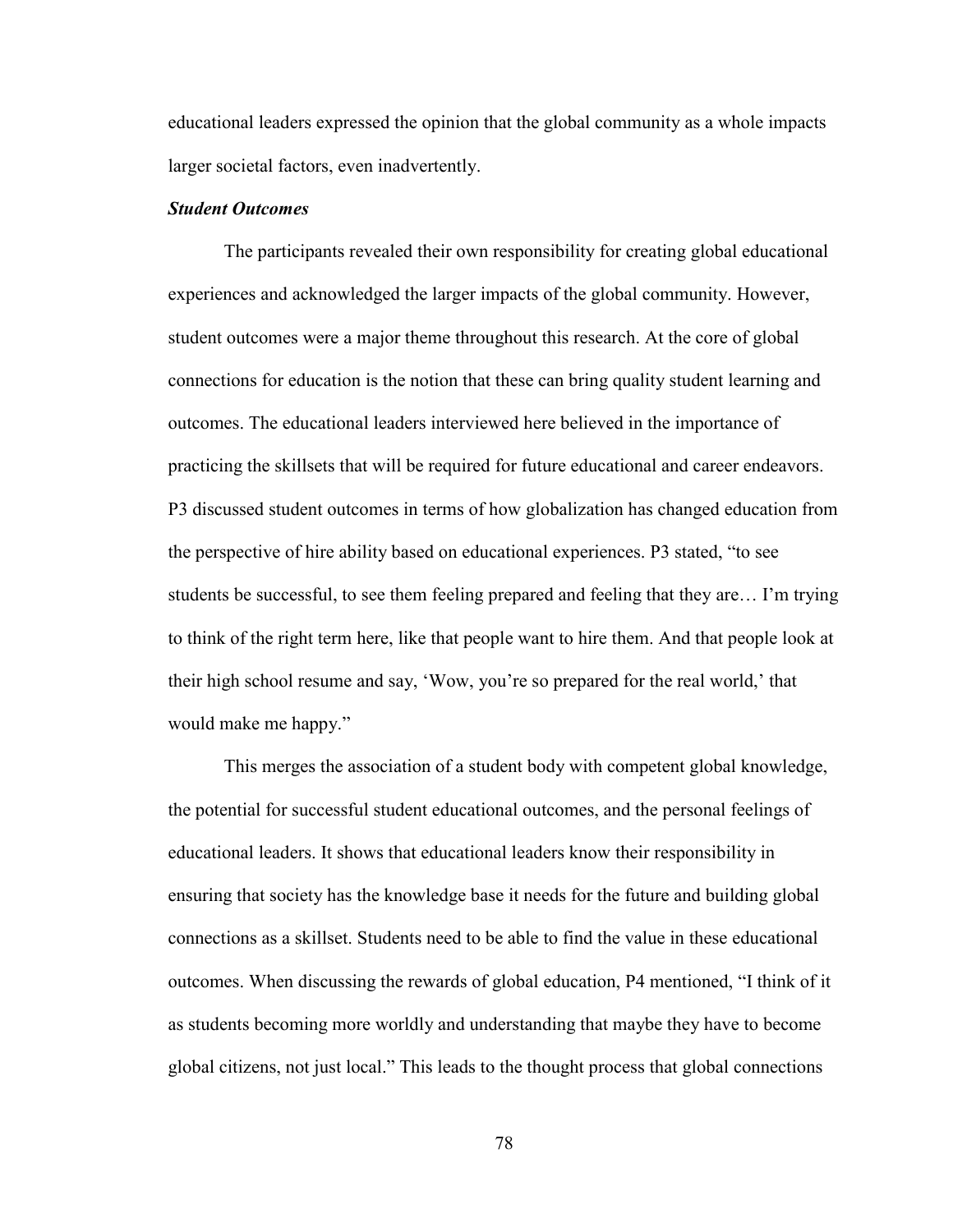can lead to improved student outlooks in terms of personal possibilities. P4 also mentioned, "I think life experience and getting out of your community is really important for growing and expanding your horizons." This leads into the idea that, when students "expand their horizons," they can be more innovative in their problem-solving and critical thinking abilities, particularly if coupled with effective communication skills to create a "well-rounded" person.

Education creates global connections, ambassadors, and innovators when we use our current resources to build meaningful bonds centered on shared interests. In the words of P1, "we have an opportunity to provide children and staff with the resources they need to explore a greater area. I think of robotics because robotics has an international component. It provides students with like a blog that they're able to find out what they're doing in China, what they're doing in some of the other countries, like Costa Rica. It's a common language that the kids all understand. We may not understand it, but they do. I mean, they're speaking in code." Part of global connections is creating meaningful relationships where international students have new common learning interests to explore. This provides learning experiences based in the value of all cultures and perspectives, ensuring a balance of power so that no student can be considered an expert. Educational outcomes centered on student interests such as robotics is an "opportunity," P1 stated.

Such student-centered interests that explore focused learning outcomes can further the potential needs and skillsets that allow for innovation among youth. An interesting thought P1 mentioned subtly is that technological coding can skip language barriers that can clog the pipelines to global communications and connections. P1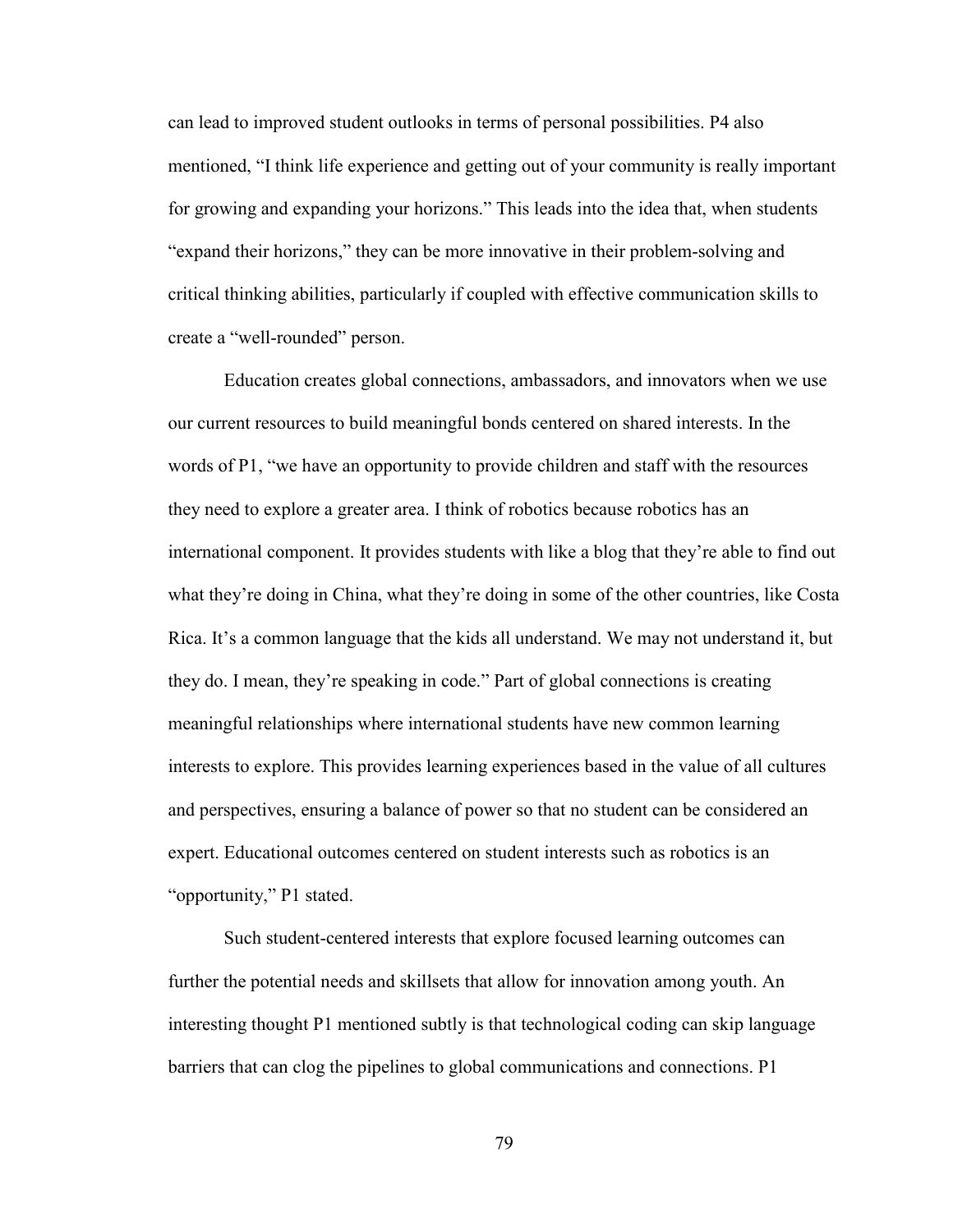appeared to align their personal responsibility with student global connections and experiences to benefit the future of the learning community. When discussing the rewards of global learning, P5 said,

I think there's just so many things that are rewarding and beneficial for students. It's the cross-cultural connections, it's the humanistic element of globalization. It's also the skillsets that we want to help students develop so that they are applicable to any kind of environment that they see themselves in terms of their post-secondary education and careers. The collaboration skills, the creativity opportunities, the communication skill sets, critical thinking, and problem solving. All of those types of things or those attributes are applicable in almost anything that we do. So, I think, globalization helps to enhance it from that approach.

All the aforementioned skills are needed for the 21st-century workforce. The assembly line worker has been replaced by machines, and the future workforce will rely on the student outcomes of today. Multiple and alternative perspectives are important for student outcomes, as they lead to new ideas. In the case of NYS, students do not necessarily need to leave the state to interact with those outside of their "zone of familiarity," as there are urban, suburban, and rural parts to the state that have different ways of life and that may lead to different learning perspectives. P1 perceived the rewards of a more interconnected educational system in the following way: "The creativity, the innovation, the collaboration with other countries with other students… You don't have to go far for it to be different from a different perspective." On the other hand, P2 saw the rewards of global education as "the ability to see the results and the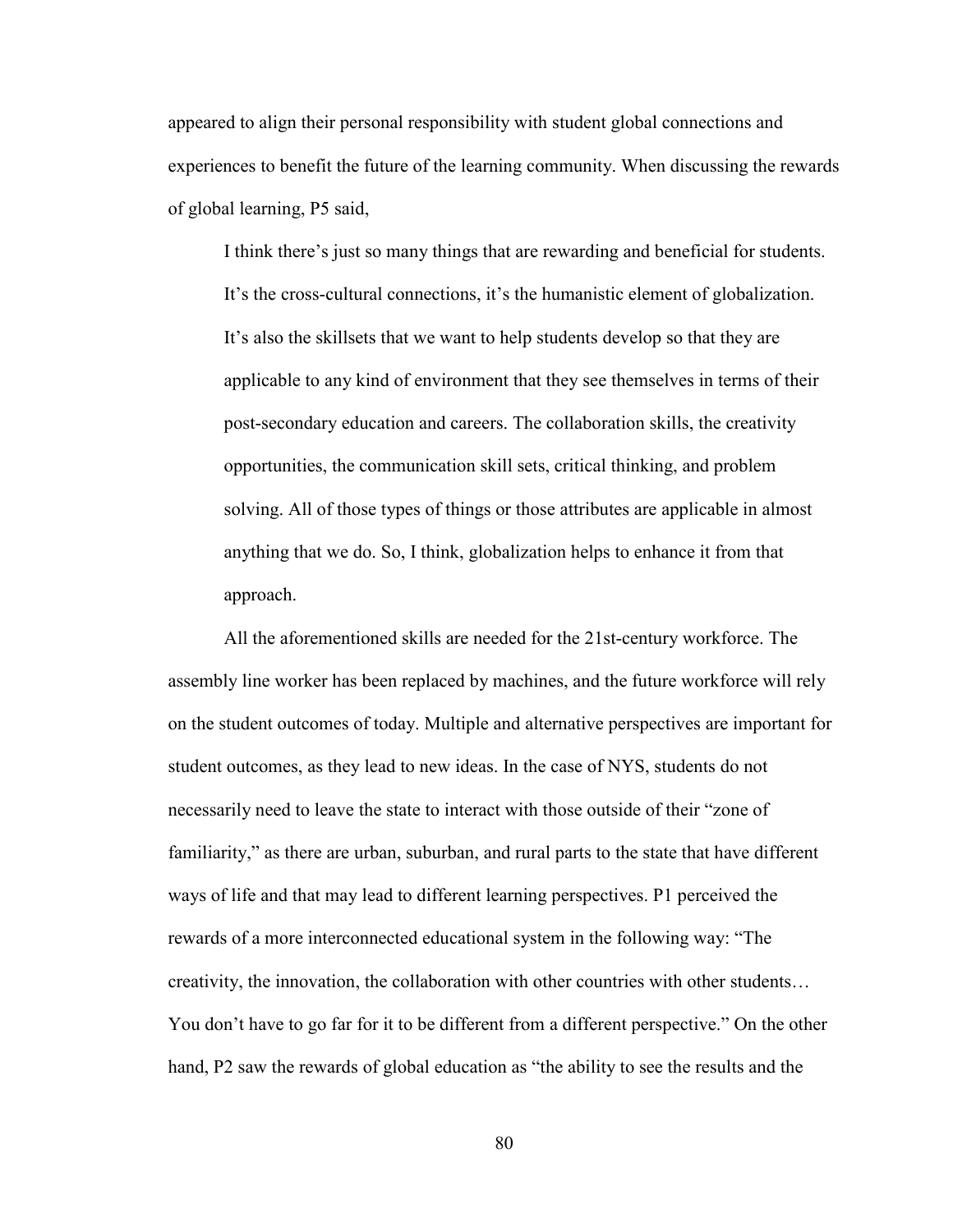impact that it could have." Global education can lead to skillsets that develop into positive student educational and experiential outcomes.

# **Research Question 2: What Major or Minor Concepts Do Superintendents Consider When Explaining the Phenomena of Globalization for the Purposes of Education?**

The phenomenon of globalization for the purposes of education, at first glance, is about the interconnected learning community. However, in order for superintendents to create educational experiences that allow for global interconnections, there must be local public support. The greater civic and learning community interests must align with buy-in factors that make local support actionable. Therefore, superintendents' perspectives of the local community must be considered when explaining the phenomena of globalization and education.

When considering globalization and education there is a need for educational leaders to have the capacity to create educational experiences that allow for global interconnections, without media or public perceptions skewing local attitudes toward international communities of learning. When explaining the phenomenon of globalization in the educational system, civic buy-in through effective communication is at the core. The common themes related to the second research question were therefore civic engagement and buy-in, communication, educational structures and systems, educational leadership participation within educational structures, and student outcomes.

### *Civic Engagement and Buy-In*

A common theme within this research was the need for civic engagement and buy-in. Fascinatingly, the superintendents reflected on their responsibility for developing global competencies, how the global community affects many facets of life, and the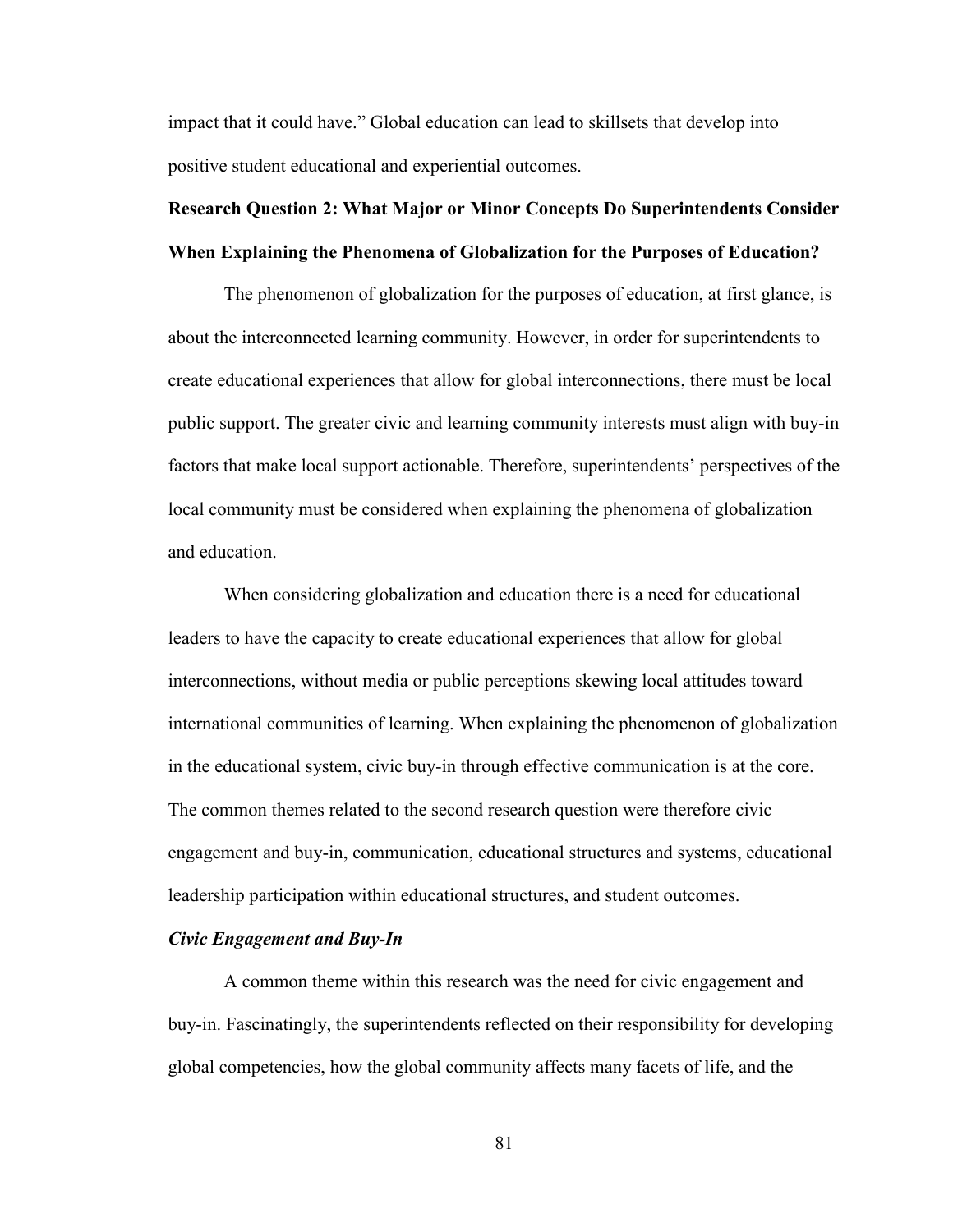potential global learning has to creating meaningful student outcomes, but they also pointed to a major obstacle to explaining the phenomenon of globalization in education: public opinion. P4 mentioned that civic buy-in is essential: "people aren't necessarily looking at that [global education] or clamoring for that type of education. But the timing of it is interesting because there's a faction, probably, of a lot of communities that would rail against globalization." These hypothetical scenarios are not deceptive, and this is where effective communication becomes fundamental.

P2 noted a second facet of civic buy-in that needs to be considered when explaining the phenomena of globalization and education: "You need buy-in, and that's tough to get people to realize that they need to add another thing onto their plate." With the major changes to the educational system introduced to the pandemic, it is not surprising that superintendents, educational leaders, educators, families, and students alike are hard-pressed to add another educational change to the learning community. This is where clear communication can systematically change the educational structures in place. A potential way to encourage civic buy-in is to have a strong understanding of the values and needs of the community and speak to those uniting factors and interests.

## *Communication*

Communication is intensely important to explaining the phenomena of globalization for the purposes of education to the public. When asked about how important effective communication was to their educational leadership role, each participant found it to be essential. P1 said, "you can't communicate too often," P2 noted it was "totally 100% important," and P3 said it was "100%, the most important thing. Communication is the key." P4 also stated, "it's crucial," and P5 agreed: "It's mission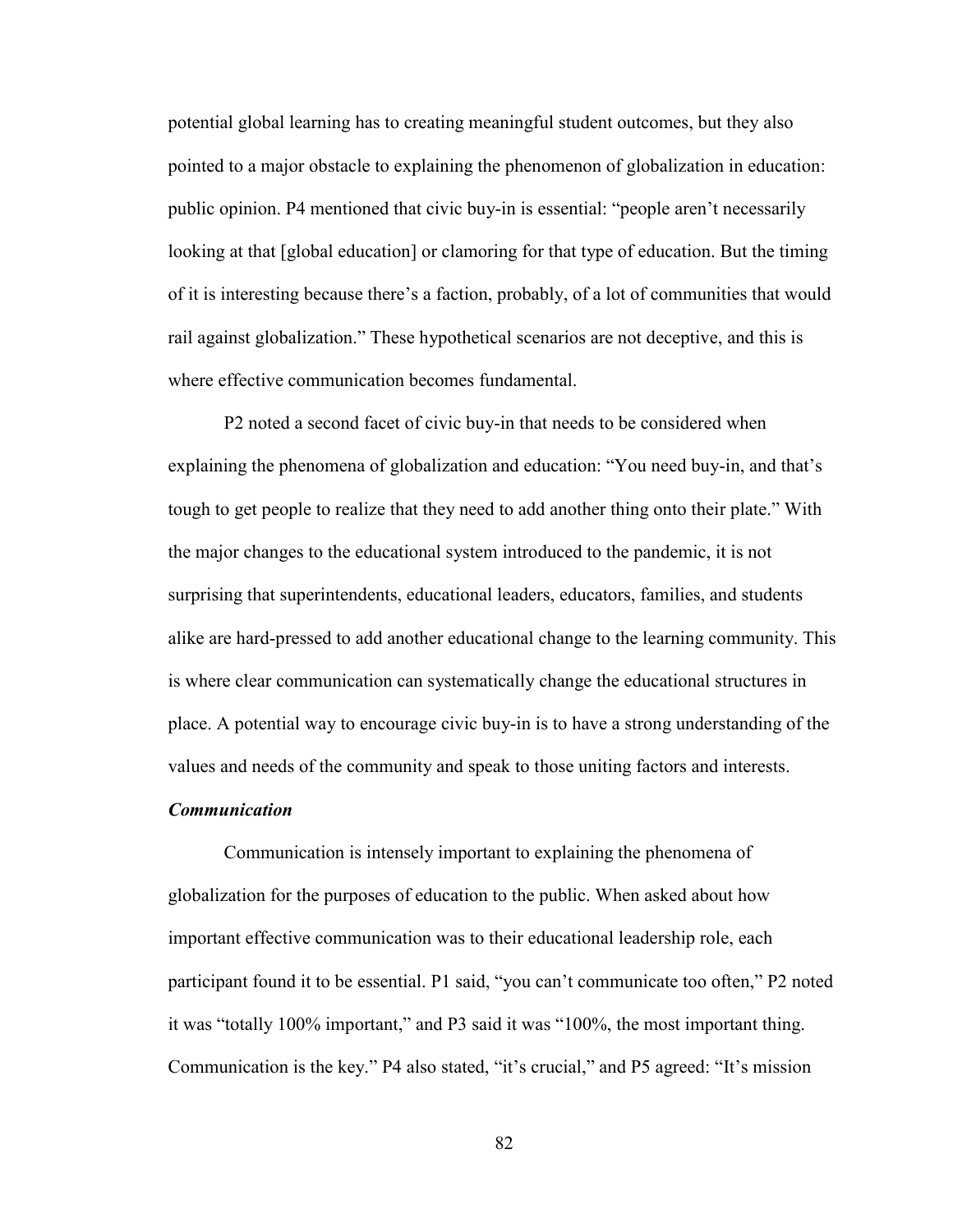critical… I think a lot of people lose sight in the idea that it's one-way. It's got to be twoway." P5 pointed to the importance of active listening in good communication and emphasized this aspect:

It's really important to engage in two-way communication. You have to be available to listen and meet with people and talk with them and hear their concerns. So having an open-door policy, making myself available to the community, to stakeholders, to the faculty, to kids, to parents, to all of the stakeholders in the community and being an active listener with regard to their… Obviously the school board is involved in that as a major stakeholder. Being an active listener in terms of understanding what they want for their children and their community is part of communication. It's important to also engage the stakeholders in the activities and keep them well-informed about what's going on in the district.

Effective communication begins with listening. However, when communication is not frequent enough, interest and buy-in can waiver. P4 found that "good leaders communicate frequently. I think the communication is clear. I think it's explicit. I think it's honest. And I think good leaders communicate in a way where people can feel their passion and it motivates people." The motivation that brings about educational change lies within each communal stakeholder groups. P4 expressed that educational leadership communication should be

transparent and inclusive. And I think the one [communication style] that works the worse is non-answers and "because I said so." If you've been watching board meetings and you think about communication, all over [New York], there's board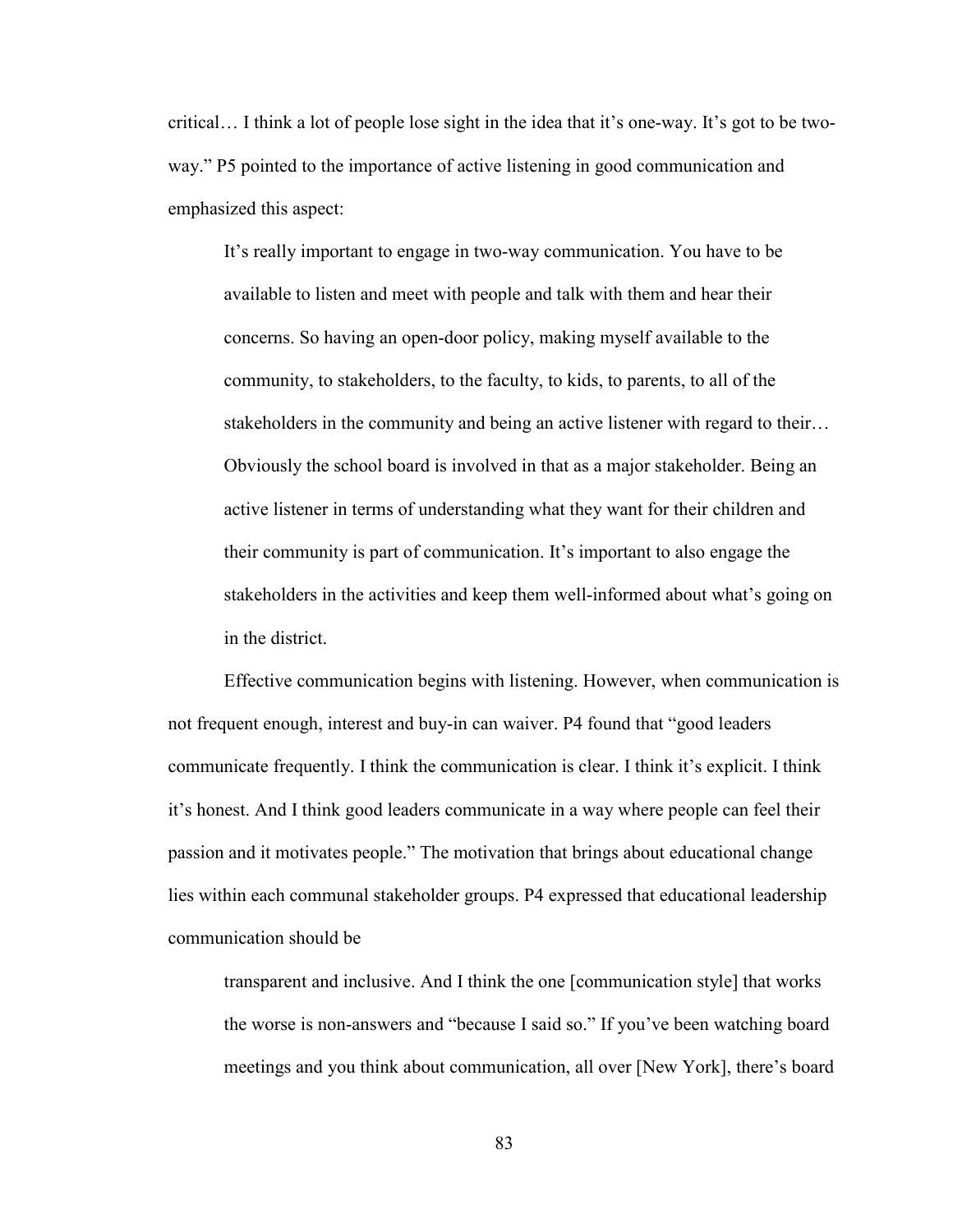members and superintendents that are getting pelted from people… It's a challenge, every board meeting. I find that people can respect an answer. I find they more readily accept an answer, even if it's one they don't agree with, than a non-answer.

Non-answers are a bookmark that prevents the conversation from moving forward. P1 agreed with the notion that an upsetting answer was better than no answer and noted the importance of ensuring "honesty and transparency." This shows respect when having difficult conversations, especially regarding excessed positions. When educational leaders prioritize having those uncomfortable conversations, this reflects the culture of the community. P1 stated, "it's important. Otherwise, you… you're going to have angry people." P4 mentioned "trying to nip things into bud too. You anticipate what's going to be a hot button issue." Each superintendent used the common adjective of "transparency" with regard to communication. This reveals that, to create meaningful working relationships, we must be able to communicate in a way that reflects ethical and moral responsibilities to the learning community we serve.

# *Educational Structures/Systems*

There are educational systems and structures in place that we must consider when explaining the phenomena of globalization and education. Educational structures are crucial to the successful incorporation of global learning in education. P2 found that the educational system, "gives the framework. I think it really requires a commitment on behalf of the individuals within the different school systems." This points to the larger realization that frameworks alone do not ensure civic support or community interest; rather, these supports ebb and flow depending on district initiatives. When discussing the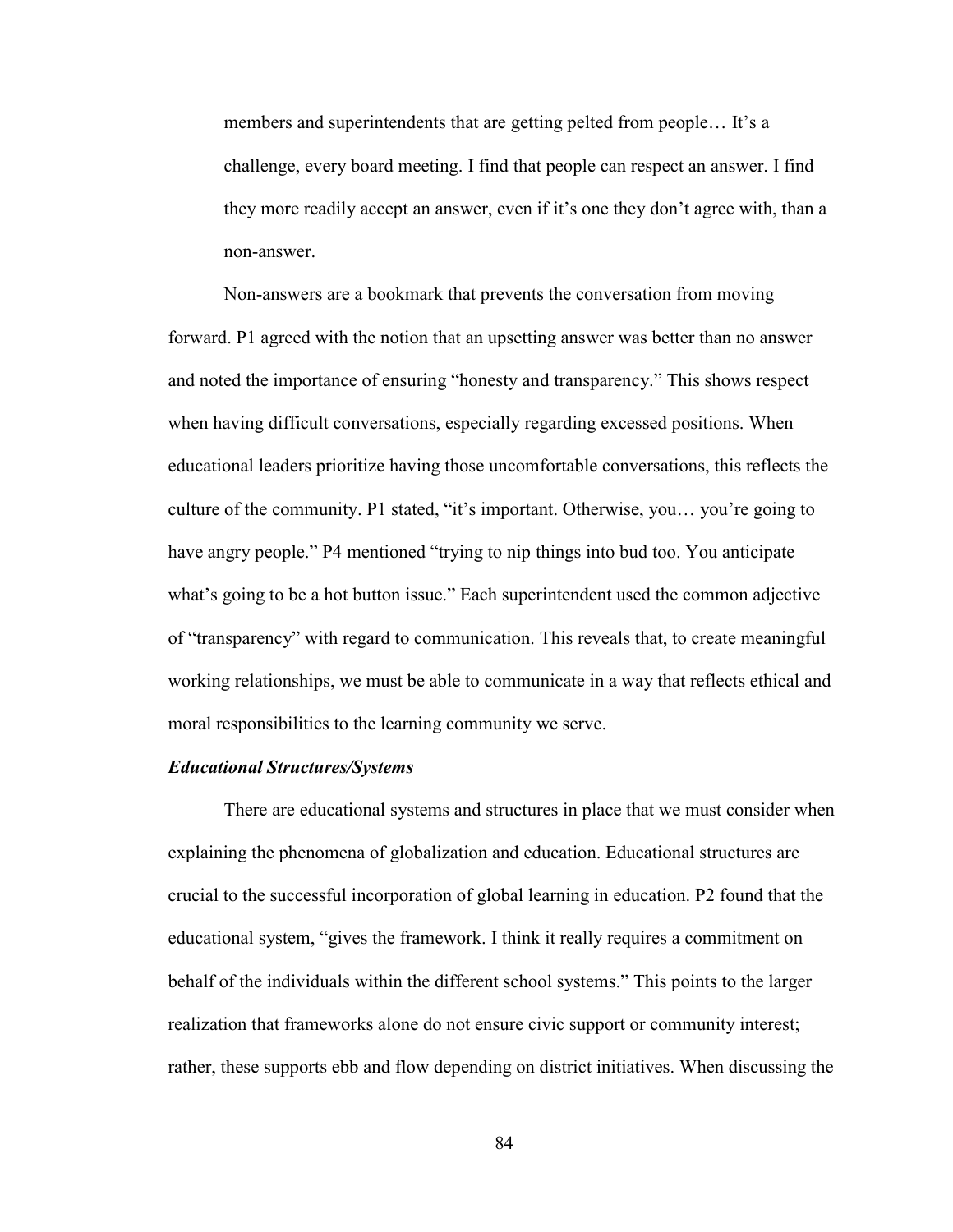idea of global education as conjoining civic support and learning structures, the framework that aligns with individual district objectives that will pique interest for communities. Global learning and global participation are not remotely enforceable, like state exams for graduation. All educational leaders are responsible for ensuring that the educational structures in place reflect and promote the healthy exploration of new global topics. Global learning must reflect authentic partnerships.

A healthy combination of collaboration and competition within the global learning community can provide balance. When asked if education is based more on competition or collaboration, three of the five superintendents responded that it was competition. P2 stated directly, "Competition." P3 elaborated with,

Certainly competition. I mean, even when I was a teacher, some colleagues wouldn't even want to share out a lesson plan, or they were very territorial on what they were doing, and I'm the opposite. I'm like, "Listen. I did this, you want to come into my class? Do you want to see what I'm doing?" I was the first teacher in my district to have a smartboard. I invited everybody in to see, but some people, instead of being happy, were like, "Why did he get it?" I think we're way too competitive, and we need to be much more collaborative.

An educational structure based on individual competition leads to individual innovation, and this can create concerns for global learning, as collective systems thinking and collective shared visions are inherently more collaborative in nature. If teachers feel that they cannot collaborate within their own districts, the global education system has a long way to go.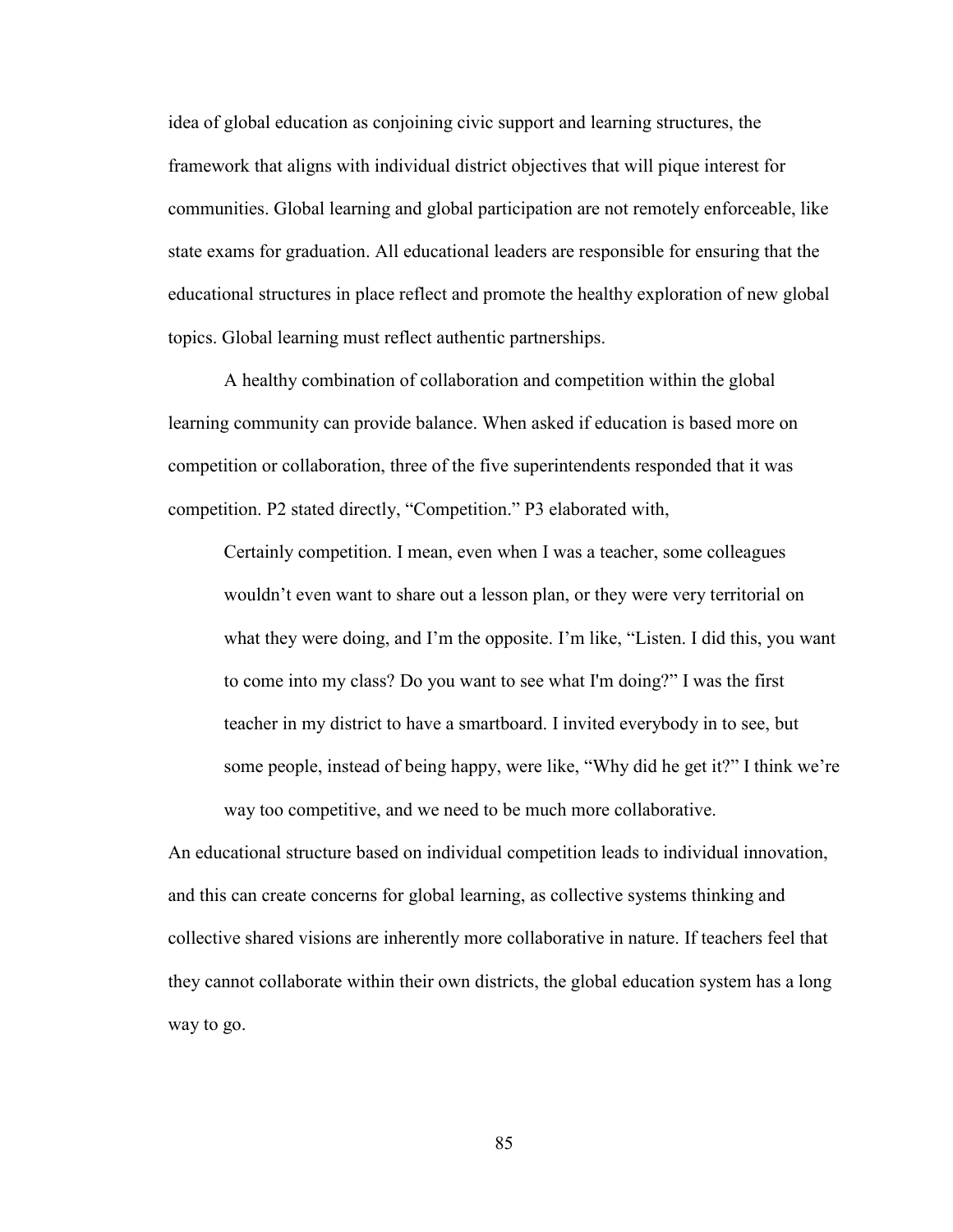However, a sidenote regarding this individualized competition might align with the time it takes to creating elaborate lessons, which is not always compensated. Online formats like teachers-pay-teachers encourage the capitalistic entrepreneurial systems within our government format, as these systems allow teachers to pay one another for lesson plans, virtual and paper-based student work, summative and formative assessments, behavioral systems, and more. P5 found our education system as a whole to be based on "competition. That is typically the mindset of American schools, American education, especially pre-K-12. And that is almost cultural. For Americans, there's this cultural idea of individualism and survival of the fittest. And much of American history, American literature and American culture have a tendency to glorify that kind of competition." When explaining globalization for the purposes of education, P5 made a good point of recognizing the internal workings that motivate the core of U.S. culture.

Two superintendents did say that education aligns with collaboration. P4 stated, "in places I've worked, the competition's not necessarily within the organization. So, I would say it's collaboration." This perspective is based on personal experiences and aligns with leadership. Leaders who promote shared visions, systems thinking approaches, and collaboration can slowly shift mindsets to a more open exchange of best practices. P1 agreed: "Collaboration. Competition doesn't drive what we do."

Interestingly, each participant believed that both competition and collaboration have a place in education and in society as a whole. When asked about the benefits of education based on competition and collaboration, P2 stated:

[F]or some communities, competition is important to be number one, to be at the top. And then for a district like [District Name], I need to collaborate because I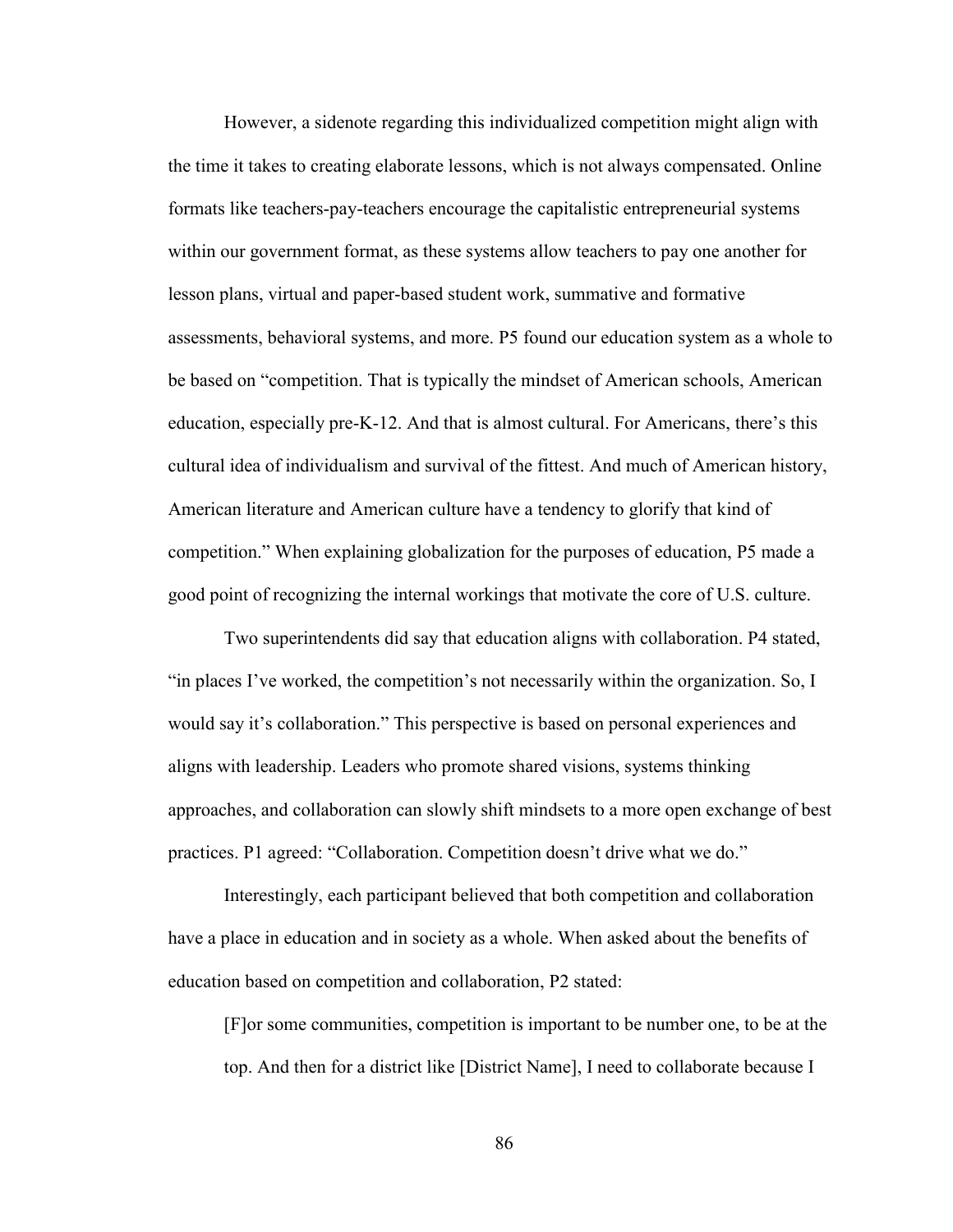don't have the resources that, let's say, [another District Name] has. So, I have to rely on them. I don't have all the staff that they have. I don't have the public's relations that they have… transportation, sharing with your colleagues… because you don't have enough buses or bus drivers.

This is a direct example of P1's experiences as a superintendent and their perspective on the importance of collaboration. P1 expressed that relying on others does not make a leader weak but provides the essential resources to be able to compete. P2's perspective on competition and collaboration was that "competition forces you to try to do the best you can. Collaboration, working together for the best of all." Each participant pointed to the fact that education must find an internal balance. However, P3 had a commercial perspective toward educational structures:

Well, certainly I don't want to say that all competition is bad because businesses sharpen themselves when they're in competition. So, if we lived in a rural area, there would be much less competition. And I find that there's less opportunities. Whereas [New York], there seems to be commerce everywhere. And so, there's a lot of competition and businesses have to stay sharp to meet those needs. But I also feel that we need to do a much better job of the collaboration, and the more collaboration we have, I think will lead to more opportunities.

While P3 reflected on competition within education as important, both competition and collaboration are needed to improve different aspects of society. P4 mentioned historical events that require both a competitive aspect and used science as an example of a curriculum that encourages collaboration: "I think if you think about education based on competition, we could go all the way back to the space race probably.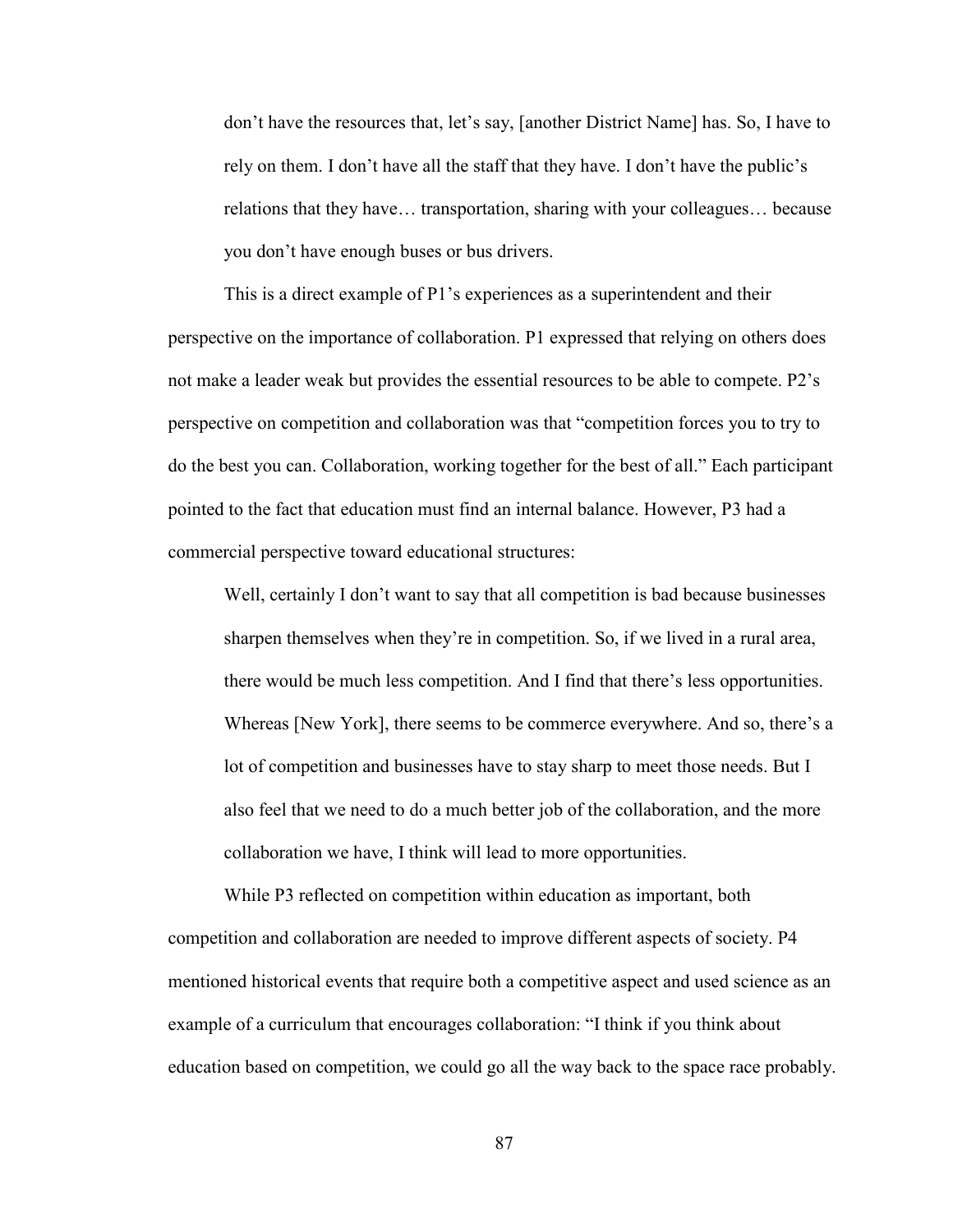To be the first on the moon and so on. I think that's a good example of competition. Then there's probably some science examples that are based on collaboration, I would imagine." Both history and science offer two perspectives that highlight the benefits of competition and collaboration.

In terms of education, based on the benefits of competition and collaboration, P5 stated,

So, when you really take a look at the effectiveness of the private and public sector, when it comes to achievements whether they are in science, whether they're in research, whether they're in medicine, whether they're in discovery, discovery of new ideas and pathways, those typically occur in environments that encourage collaboration. Even when you look at some of our successful corporations and companies in the United States. And we really need to align more effectively and move away from this culture of individual achievement, as opposed to collaborative success, and get people thinking along those mindsets.

Two of the superintendents, P3 and P5, believed that education is based on competition but that collaboration should be a stronger aspect within the educational system and structure. When asked if the educational global community is connected, all interviewees said "no" or answered this question in the context of how individual districts can be global but not as a collective international educational community. P1 said, "I don't think so." P2 said "no," and P3 voiced

Not at all, because I certainly see Finland's approach, which I think most of the world does look towards and has that respect. I think that quite frankly, and I hate to say this, but the United States, I think we've kind of lost our way when it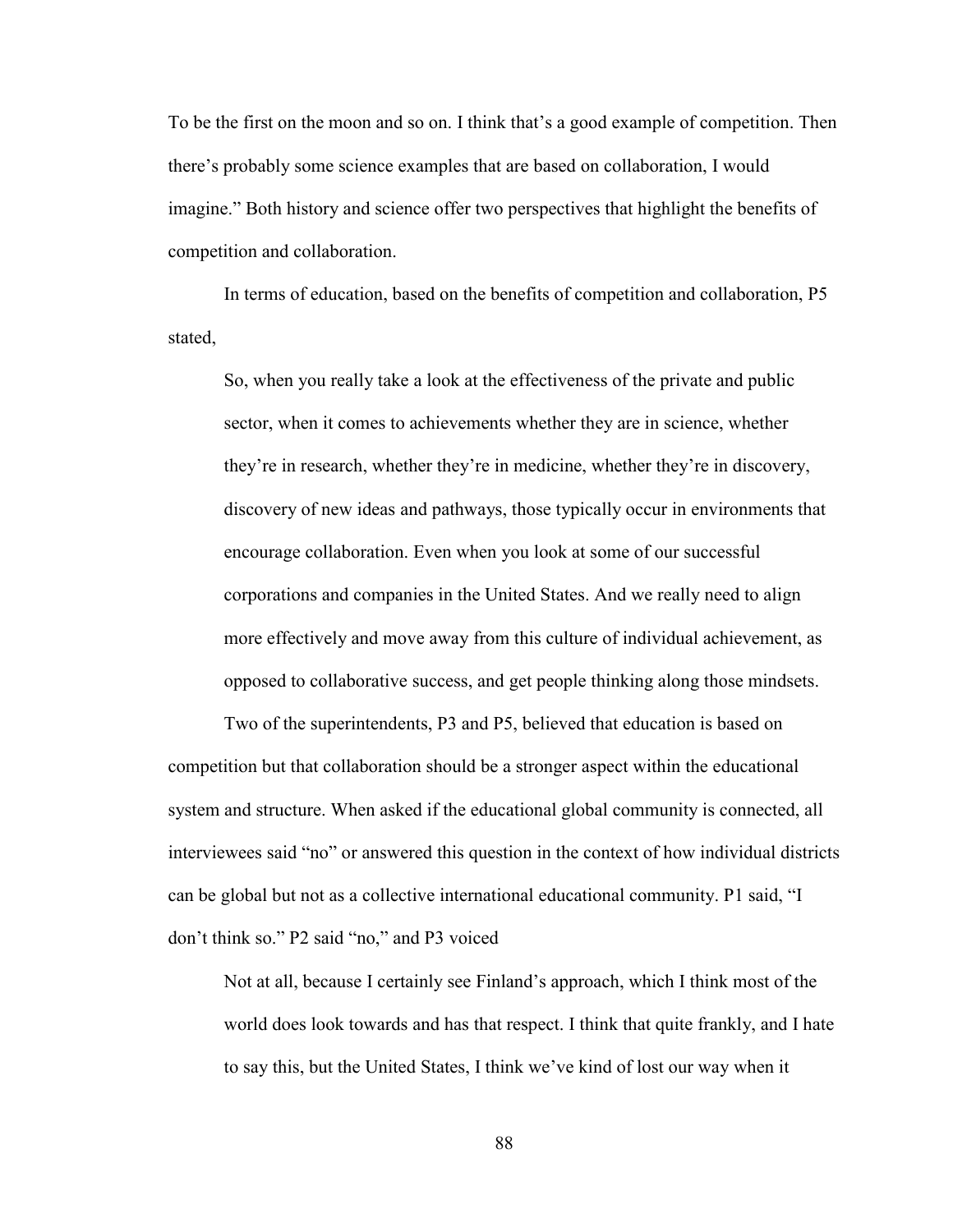comes to public education. I don't think we are putting enough concentration and supports and financial supports that we should. And I think that, unfortunately, politics in America has entered into public education when it should not. And I think we need to continue to think out of the box and be more innovative the way we were in the past.

P3 noted the lack of global connections available due to the lack of funding as a feature of the educational system's lack of global interconnections. P4 responded, "not in my experience" to this question, and P5 replied,

It is connected in sort of an ad hoc kind of a way. I think that's more connected on the university level and on the research level, at much higher levels than it is at the pre-K-12 level. And I think that part of that has to do with the fact that, at least in the United States, we have really 50 different systems of education and they're all governed in very similar ways and also very dissimilar ways. So, I think that there's more work that definitely can be done in terms of that globalization or interconnectedness on the pre-K-12 level. It's happening, those connections and partnerships are happening, but it's not very well organized or very wellorchestrated. And it really is dependent upon individuals who are interested in seeking out those types of opportunities.

Creating connective international frameworks can create a more equitable and full global learning experience. The current education system only creates islands of innovation. While competition is important, collaboration among educational leadership can form meaningful bonds and create authentic learning possibilities. P3 thought that educational leadership, if provided supportive educational policy structures, would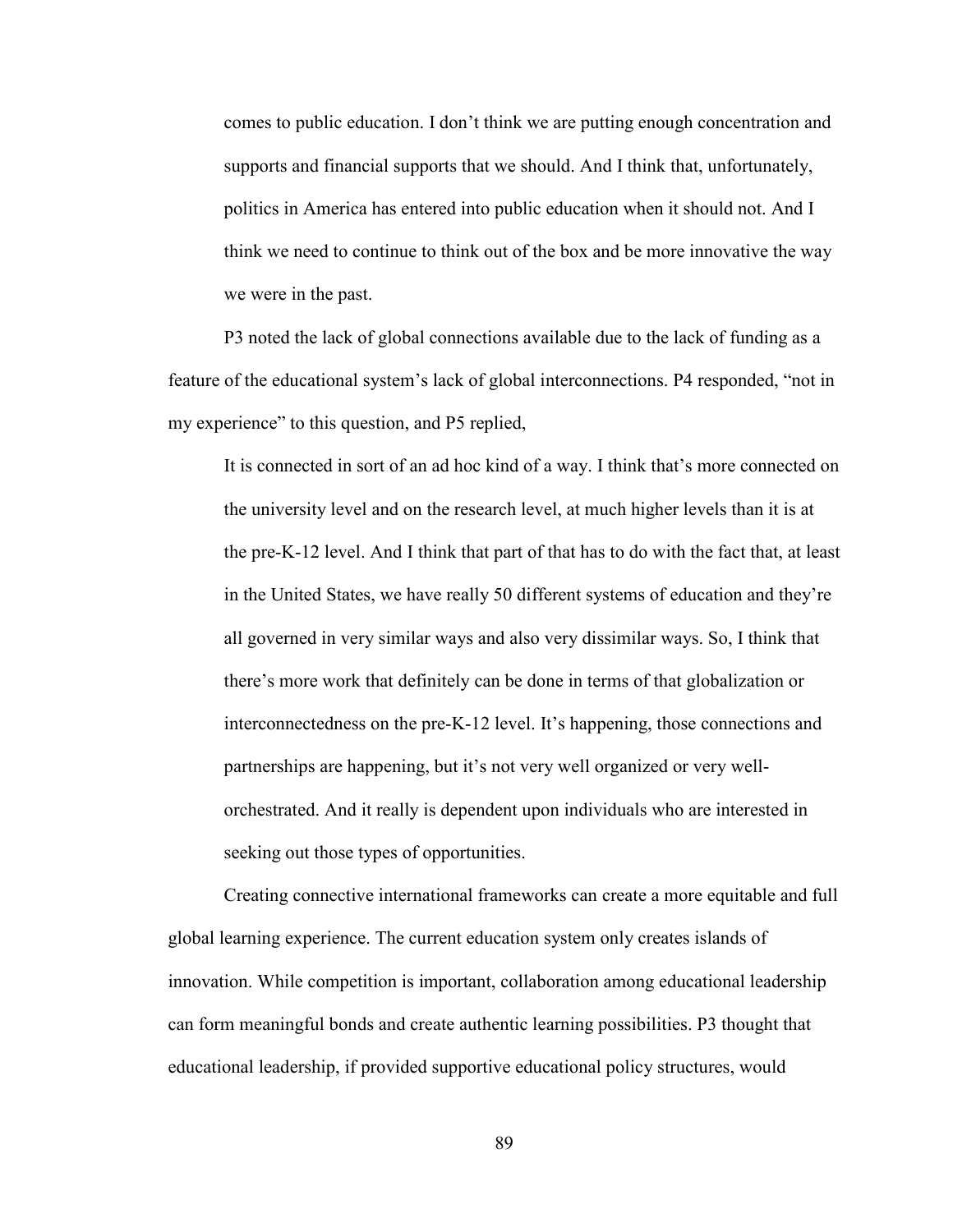benefit from more collaboration. P3 found that globalization integration could be made possible, as "I would say to allow more of a deeper conversation between superintendents, between us and our colleagues in other countries."

Of the five participants, P2 mentioned global education experiences: "I visited different schools in different countries." Creating meaningful pathways for educational leadership participation in the international arena is important. P3 noted, "I don't really do that because I don't see those pathways… And I would certainly welcome that if I would be able to be put in touch with somebody who can make that happen." P5 also said, "in terms of the global participation, I would say that I am not part of any global organization at this time in my career that is focused on educational issues." Without creating learning opportunities for educational leadership to participate globally, this perpetuates independent global learning experiences rather than collaboration.

# *Student Outcomes*

When explaining the phenomena of globalization and education, student outcomes are at the core of creating meaningful learning experiences. When defining globalization, P3 stated,

[T]he definition would have to share that it's preparing students for the world that we're in nowadays. For example, I look at Manhattan as the Mecca or the metropolis of the world, people from every walk of life are in Manhattan, and anybody can come from any country, and they could work hard to do what they need to do and to advance and to get ahead. And there's a lot of innovation with that. So, I think if we are able to connect the importance of future job prospects being prepared… teaching about the various cultural experiences and historical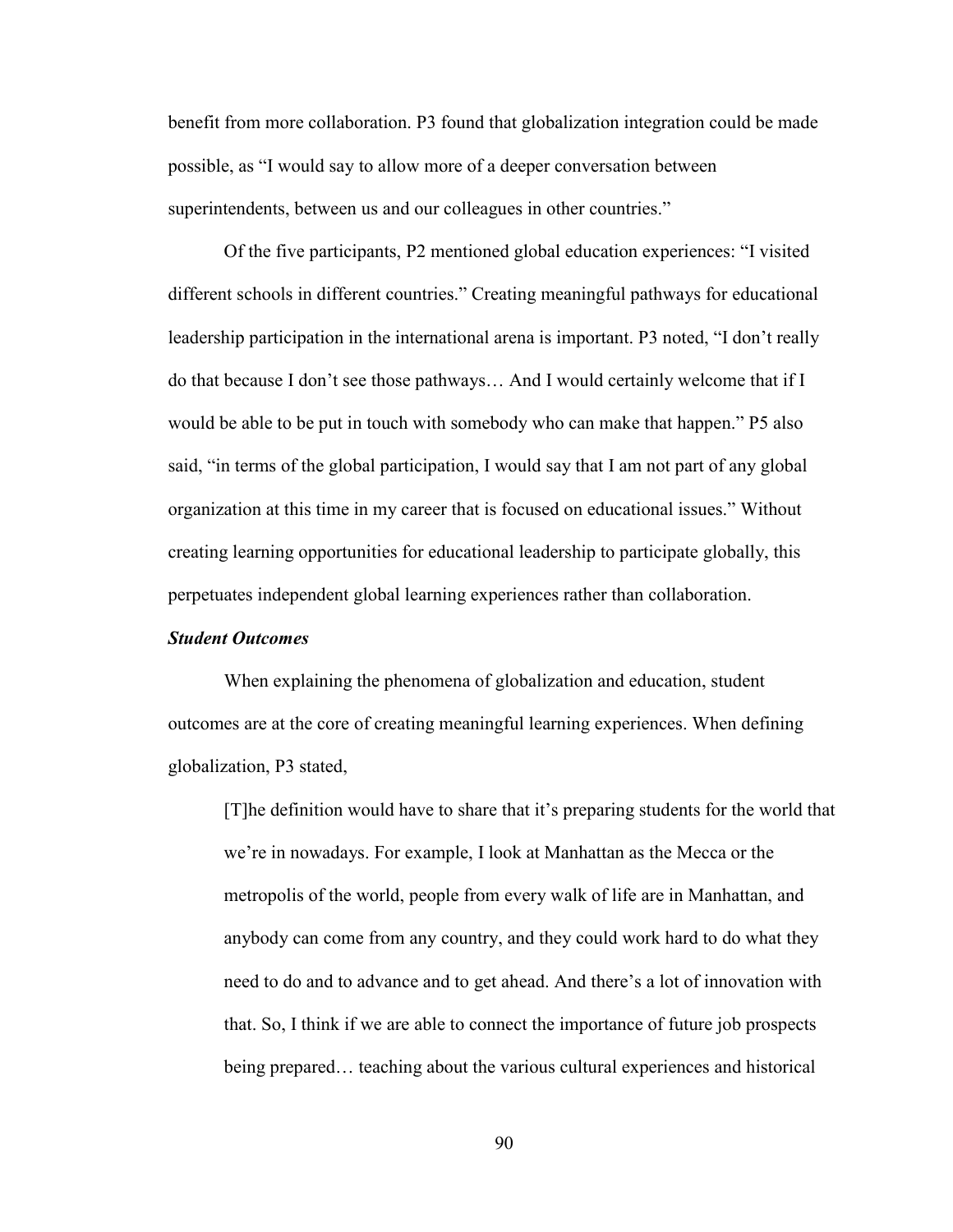experiences. I just think that's important. Kids really need to know that so that they're really fully prepared as citizens and can make informed decisions.

NYS in particular does have access to a very culturally diverse population. Student outcomes are where the results of global learning can speak for themselves. The future of society is built in part within the educational experiences provided to the youth. When considering reasons to integrate globalization into schools, P4 shared, "I think people should consider it so that our children, and our students, in the future are able to compete because I think that'll probably be necessary." Considering the educational and global structures currently in place when explaining the phenomenon of education can better prepare students for the future and for careers we cannot even imagine yet. **Research Question 3: With Regard to Education and Globalization, Does the Current Educational System Provide the Capacity for Meaningful Global Learning and/or Exchanges?** 

#### *Educational Structures*

The capacity of the educational system to provide meaningful global learning and exchanges currently relies heavily on those seeking out ways to pursue these educational features. Innovation working in isolation promotes inequity. When asked about the educational system's capacity to provide global learning or exchanges, P5 responded with,

I believe that there are pockets of innovation, of opportunity, of creativity when it comes to this issue, and how it happens is really dependent upon having individuals who are committed to that vision and committed to that purpose. I would say that the [educational] system itself needs to improve in that area to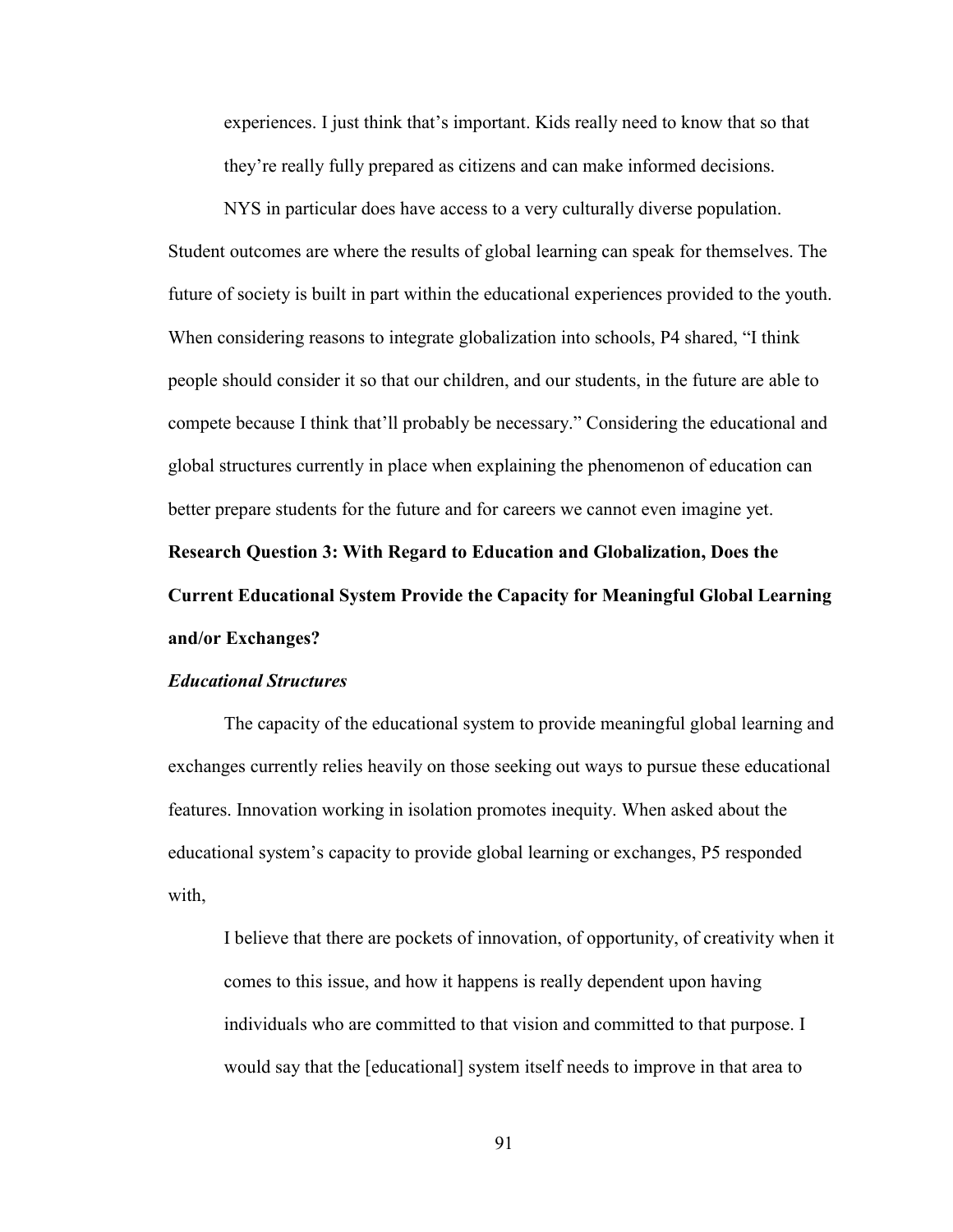provide those opportunities. And it would require… a focused, systemic effort on those specific areas that would allow further, really, freedom of opportunities for exploration, opportunities to pilot some areas of innovation, and study their outcomes, and what the effects are, and what the benefits are. I think that would be a first step in moving in a direction that would allow the [educational] system to expand.

Educational structures must be in place that support those who are willing and who want to explore educationally. P1 relayed the idea of risk-taking in the format of the current educational structure and how it limits those who want to take methodological risks. The current educational framework does not account for calculated risk in the improvement of educational outcomes, creating an unstable foundation for education. P1 spoke to the educational system and observed,

I don't think we're there yet, until we change the education of educators. Right now, I think the individuals teaching, our teachers have been far removed from the classroom. Many of them are retirees, and this is their retirement job. We could do a lot better. Our teachers are still standing up in front of a room, and speaking to children, versus letting children explore, and they feel like they're not teaching if students are doing the heavy lifting. It's a hard shift. There are very few teachers that I know do it and take that risk. Very few.

Again, it is important to note that unplanned risks have unplanned outcomes. However, when educational systems allow for well-researched risk, in particular in relation to global learning, the implications for learning outcomes can create 21st-century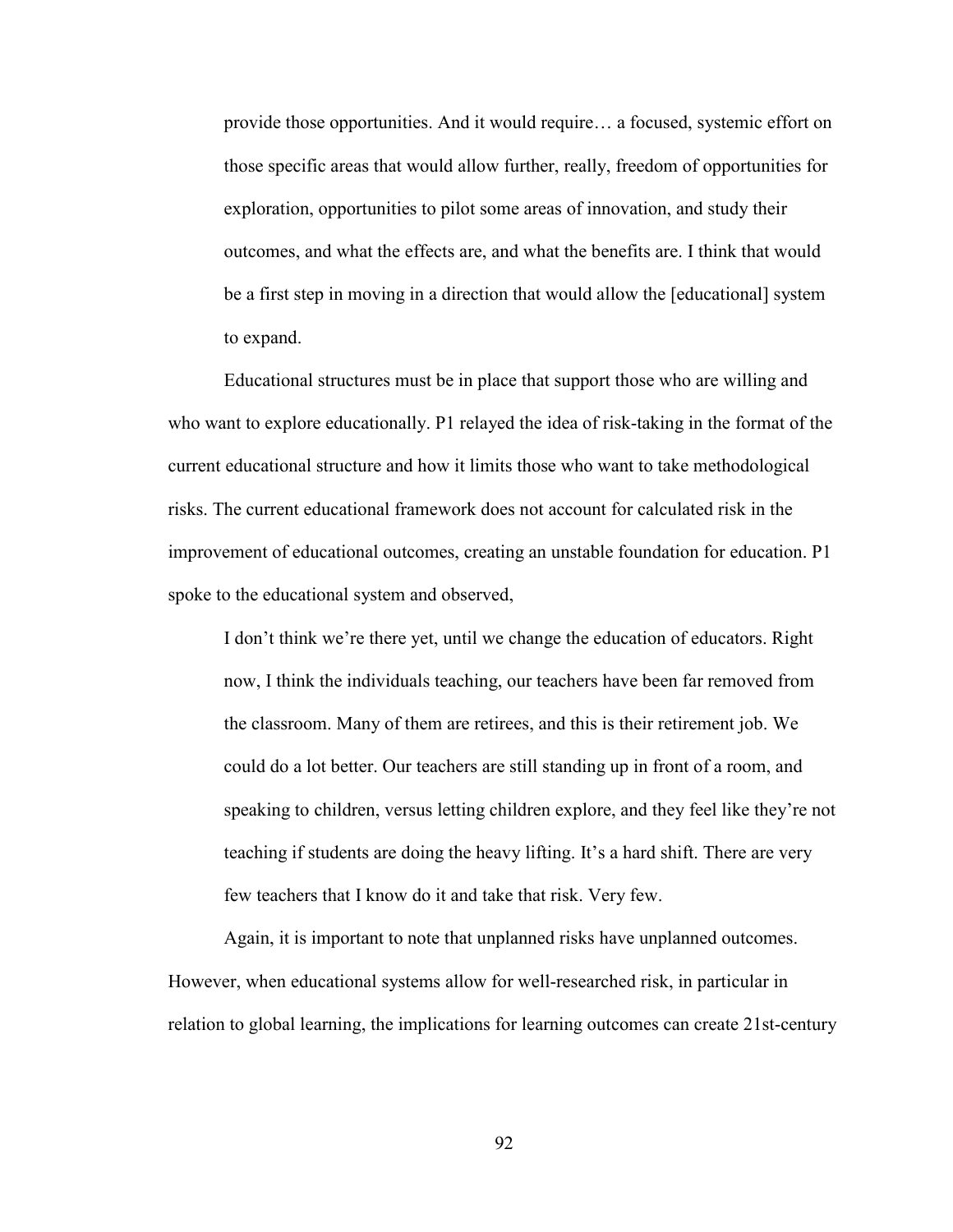educational exchange. The educational system's capacity to provide meaningful global exchanges can grow. With regard to this, P3 stated,

I think we do [have the capacity]. I don't think it's enough. I mean, certainly, we're very fortunate. BOCES [Board of Cooperative Educational Services' does offer a lot, so we have a lot of different types of coursework and partnering with them. We also partner with [local university] as well… So, I'm very happy to see that we're working with [local university]. But I think we need to do more… Again, it all has to do with the district synergy, working with different groups, and really having the best opportunities for our students.

P3 mentioned the need to continue reaching out to work with others and develop a more interconnected base to ensure that students have opportunities. Currently, the educational system encourages isolated innovation within individual districts. A potential pathway to integrate global learning could be the partnering of educational leadership and stakeholders to create interconnected international learning communities focused on providing global learning outcomes for students.

# *Funding/Resources*

The capacity for any educational system to make change depends on the support of the civic community and funds from local, state, and federal governments, which should invest in all they deem beneficial and necessary. Therefore, if the government views education as a pathway for the civic future, it must make financial investments towards global learning outcomes. P1 highlighted that policymakers should have a reason for globalization, affirming, "I would think they [politicians] would. I just look at the resources that schools are given, and for the most part, our politicians don't put the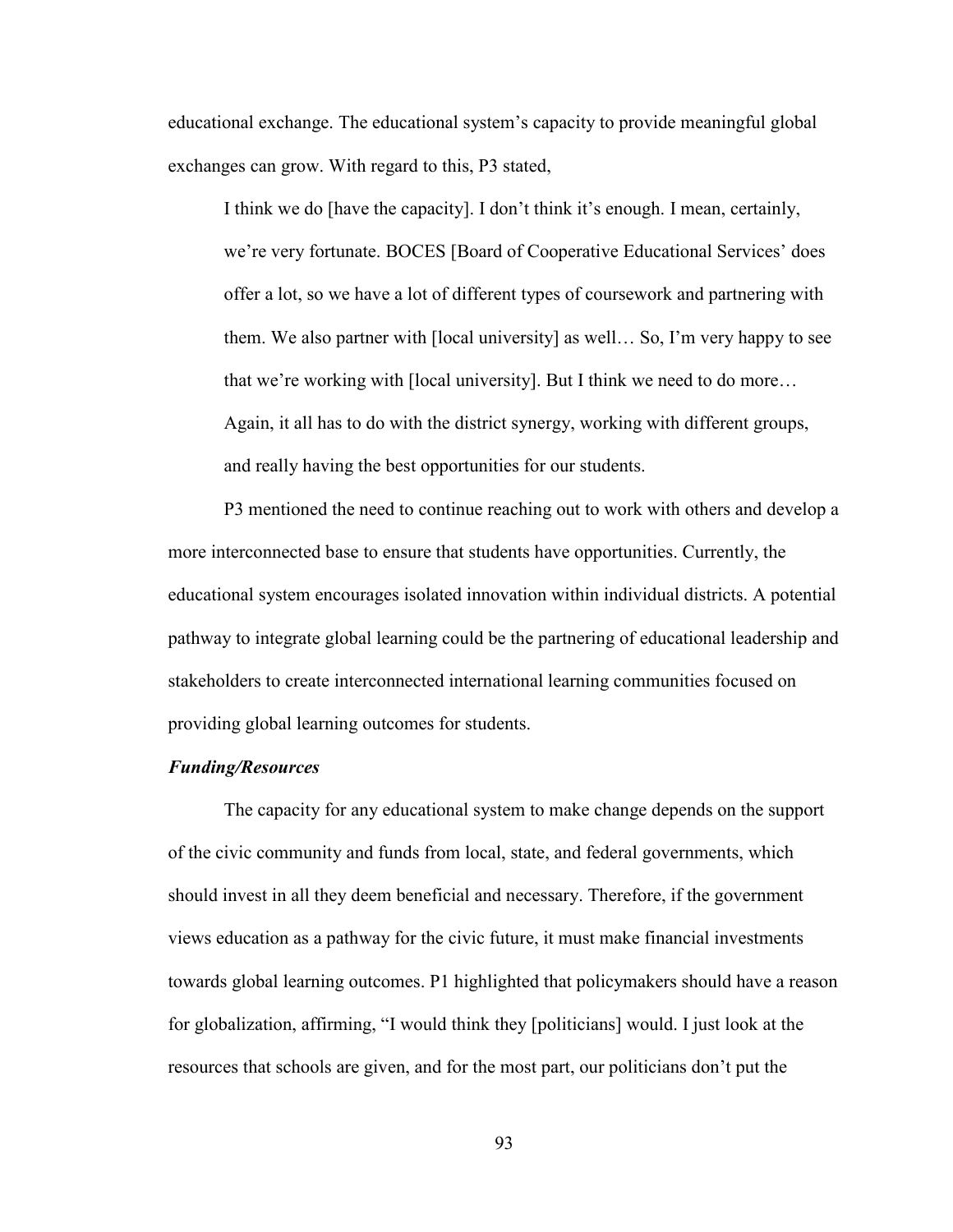money into education." P2, when asked about limitations for global learning, replied: "Time and money." P4 echoed that the major hindrance to more meaningful global exchanges for education are funding, the pandemic, and civic support: "I think [what hinders it is] its finances. I certainly think right now it's a pandemic. I think it's misinformation campaigns."

Again, civic involvement is essential to creating any change, but even publicly supported initiatives are difficult to implement without the needed funding. When asked what was needed from policymakers to make globalization possible in schools, the superintendents emphasized resources in the form of a framework and funding. P1 said, "I do think we have a big disconnect when it comes to what's required of schools and the funding behind it and the reality base." P2 stated, "money." P3 observed,

Well, certainly if they gave us funding and opportunities to partner and meet with leaders from other nations. I would love the opportunity to meet with educational directors or the equivalent of the tendency of somebody in another country. I would love the opportunity for our students at [District Name] to go and exchange programs and our staff as well with a particular country in their school district. Just to kind of get another perspective because we all learn from looking at all of the different things that we're doing. I think when everybody does everything the same way, and we have conformity, I don't think that that leads to any innovation or growth.

When speaking to the capacity to introduce globalization to schools, P4 remarked, "I think policy makers should first ask what the goals are, 'What do we need to accomplish this' and then work backwards from that. Then of course… studying abroad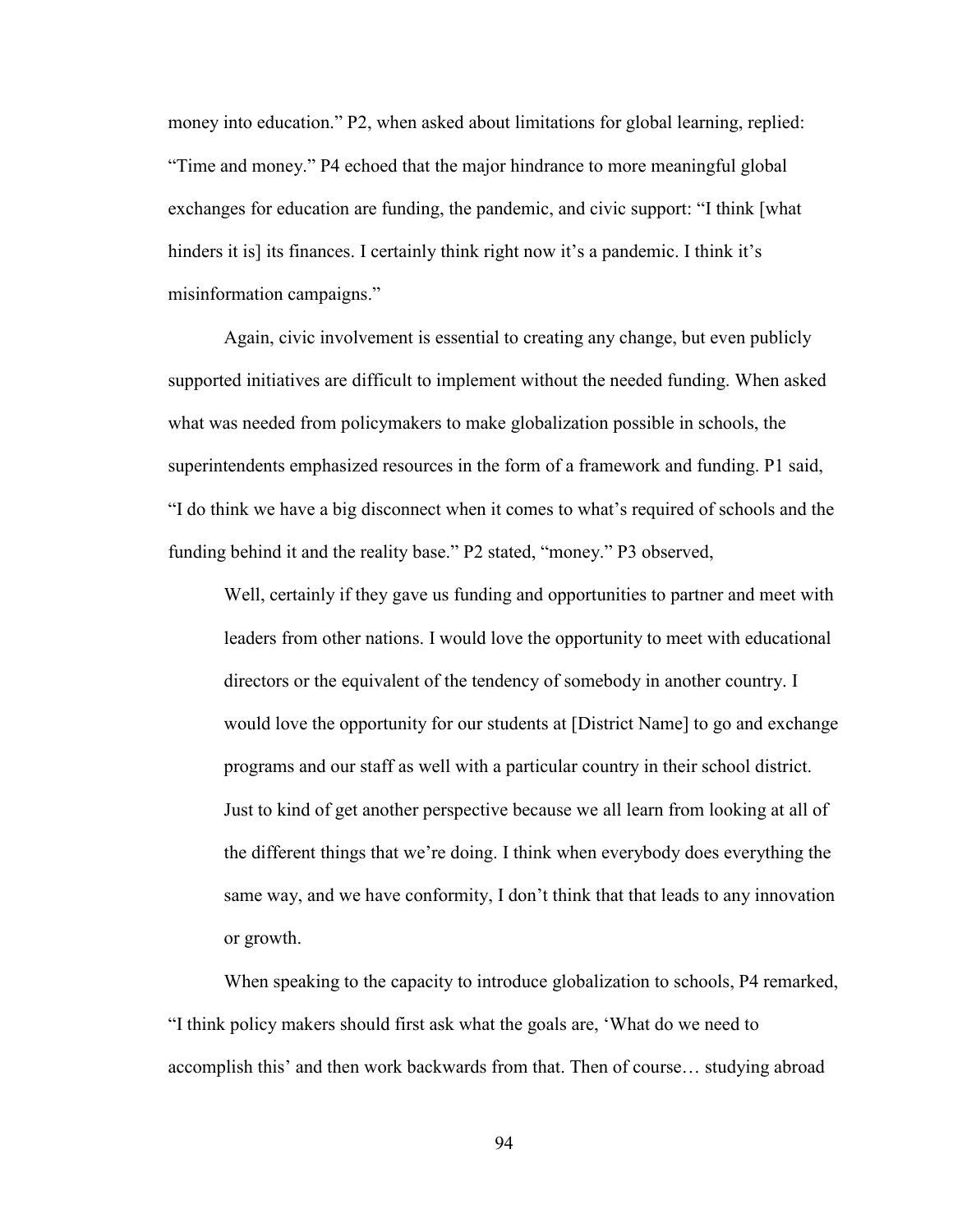or getting to really immerse students in cultures over summertime. I think funding because trips and programs like that you don't really move the needle on globalization if the only people that study abroad are the people who can afford it." Focusing on the inclusivity of globalization for students and the funding required to ensure all students have access to this educational endeavor is essential is fully understanding the benefits of global learning and global relations in education.

On this point, P5 remarked, "I think that we open up the opportunity to create this framework to pursue opportunities that support this understanding of what globalization is and how it impacts our society, and how our children need to be prepared to interface with that globalized world, and the resources and the support to be able to implement those kinds of initiatives." This response can be linked to those of P3 and P4 because collaboration with others from alternative perspectives towards a shared vision creates a mental model that reflects a global framework. This can then become a shared resource used by multiple districts that can individualize it to fit their districts' needs. The capacity to create these collective frameworks is possible but, as P2 explained, local leaders are limited in their ability to create a global community when resources such as "time and money" are not allotted.

Superintendents would support for globalization in education with the proper funding and policy frameworks. Communication and support is key to expressing the urgency for any change initiative. When asked if they would want more exposure to globalization if policy and funding supported this endeavor, all five superintendents replied with a "yes." Regarding policy and funding support, P1 said, "I would definitely be in favor of it, and I would spend time and resources if it was provided to me." P2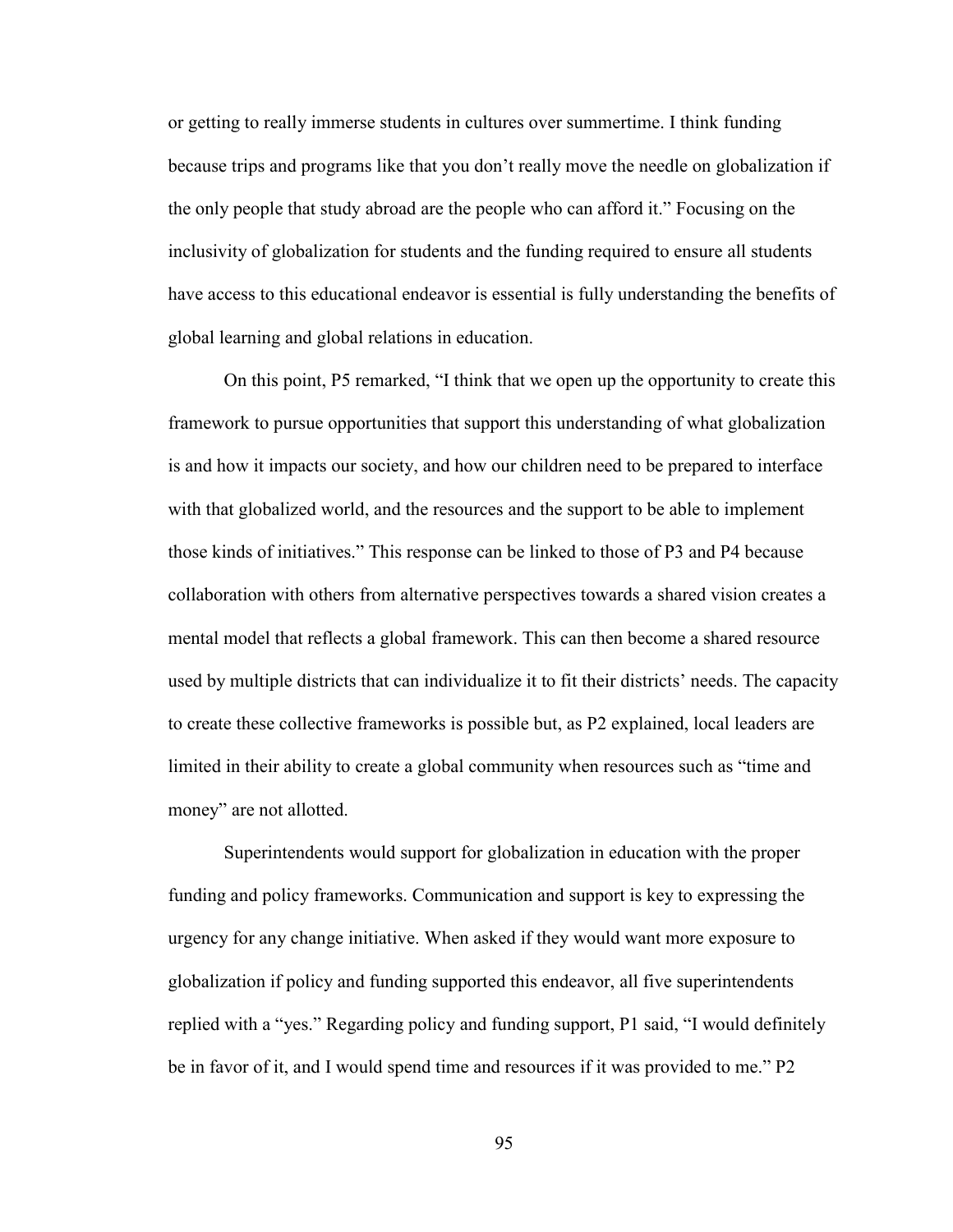stated, "Yes. I would be interested. And the amount of time really would be dependent upon the amount of time I have in a day." P3 noted, "absolutely without a doubt, I think it's so important and vital. So, I would say we probably need to start like planting a seed and then watch it grow and then see as it becomes more influential." P4 was very honest by saying, "yeah, I would want access to it, and I'd be willing to spend a good amount of time, but it would not be a top priority on my list. I feel like where I work at the moment, we have bigger fish to fry first."

Knowing your community and its capacity to make meaningful change is important. Also, globalization does not have to be a top priority for it to be a progressive structure within educational structures; it can be phased in through slow, meaningful stages. P5 noted, "I think that it's really important. And again, I would want to see it not within a vacuum, right? But across the content area it's something that should be diffused throughout the curriculum, throughout the content areas. And I think it's aligned with what research tells us our best practices in terms of higher order in student engagement and higher order learning. So, I would want to spend a lot of time on something like that."

# *Civic Encouragement and Buy-In*

The capacity for globalization to be meaningfully incorporated into our education system relies on funding just as much as it does on public support. Without public support for global interactions and learning, this avenue of learning is immobile. P3 highlighted the hindrances for more meaningful global exchanges within education as "time, money, politics, I would say, are the big roadblocks." Time for collaboration and funding are typical responses to questions, but it is clear that politics have an impact on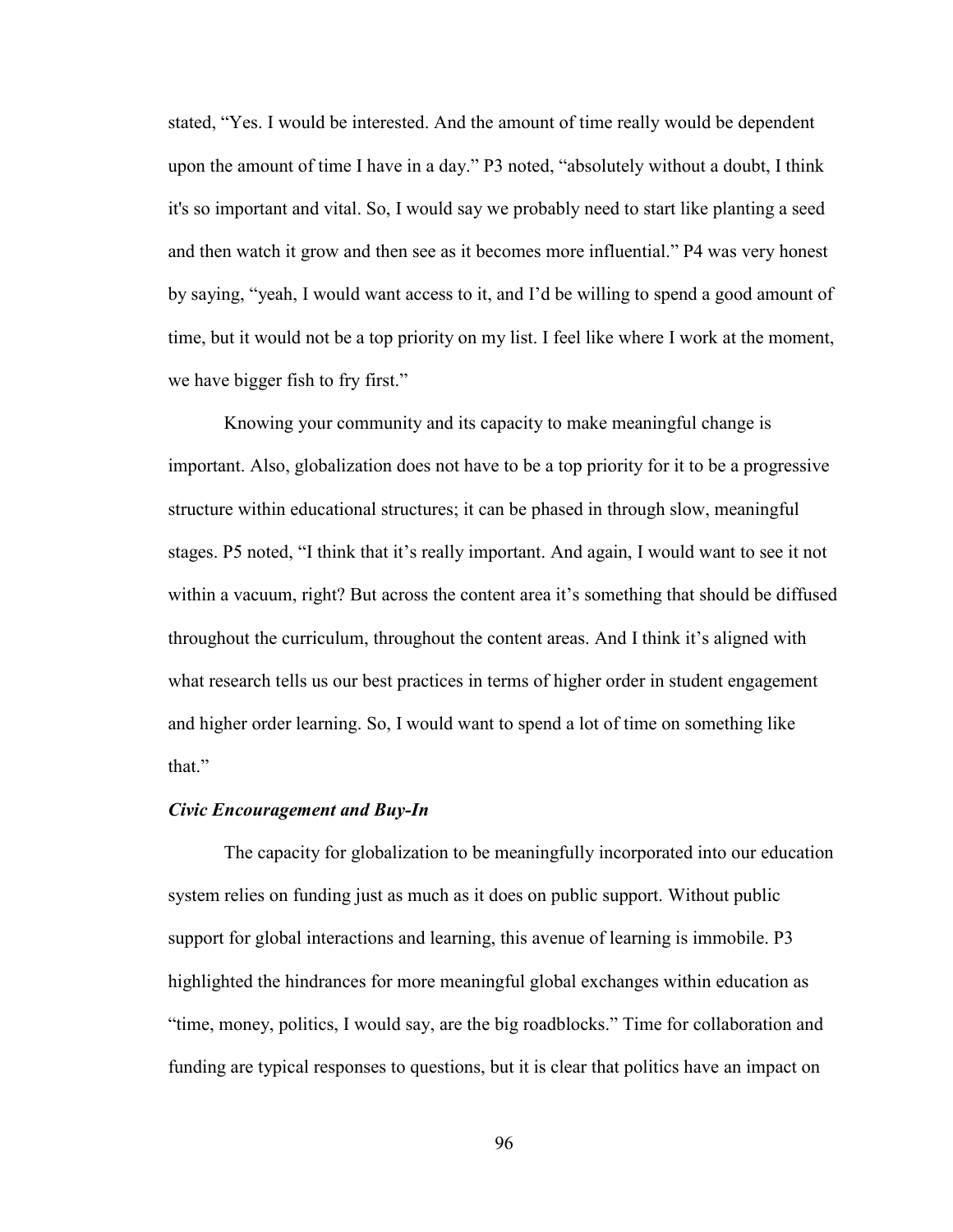public education. The limitations local leaders face while incorporating global learning tied back again to funding for P4: "I think it's budget constraints. And then I also think it's closed mindedness, to be honest with you." The perspective of P1 regarding hindrances was, "finances, resources, support from our government, support from our parents." P3 explained the phenomenon of globalization for the purposes of creating global community connections in the following way:

I think it has to do with synergy. It's so important for districts to partner with many different groups and organizations. The great thing that I see about [District Name] is that really, I've met with practically every single stakeholder group in the district, and they either currently partner with the district or want to partner with the district further. So, I think that that's truly beneficial, but in addition to that, we collectively need to do a better job of having more conversations with innovation, taking risks, supporting our teachers and students to take those risks. And we know that sometimes when you take a risk, you fail, but then we learn from the failure. When we become too scared to take risks, we become complacent, and then we end up falling behind. And from all of the courses that I took in my experience in the business world is that businesses that continue to change and put effort into their research and development are more successful. I'll give you a very simple example. If you look at McDonald's, why is McDonald's so successful? Because they're always looking at their menu, they're trying to come up with different ways. Right now, they have their app, and they offer all these different things. So, they're bringing in people Millennials and Gen-Z into the equation. And at the same time, they have certain staples on their menu that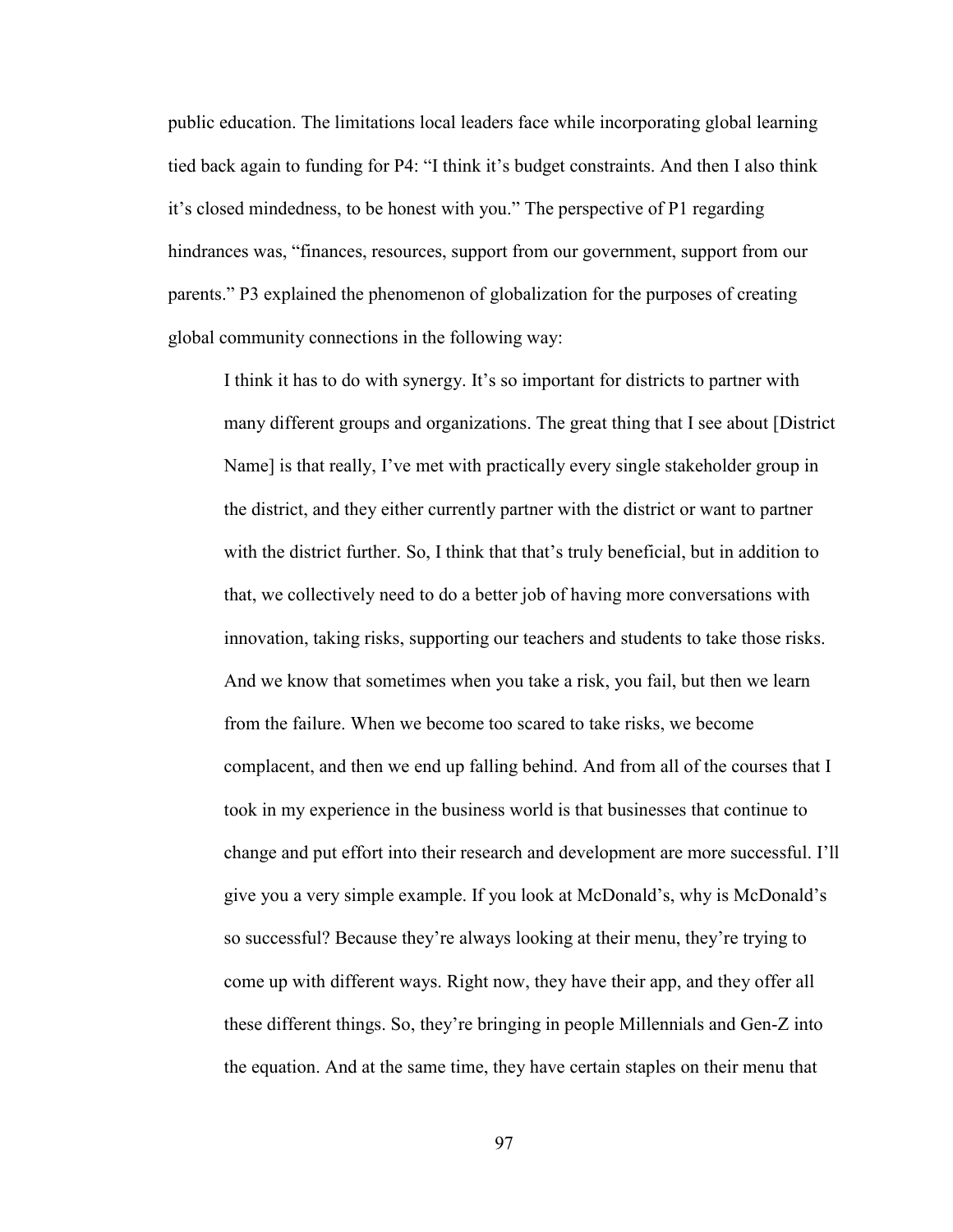people may have had when they're kids and maybe older now. So, they do a nice mixture of that, and they market very well. So, I feel that that's extremely important too.

When schools incorporate stakeholders as a means to create new opportunities, the shared vision of communal empowerment creates community bonds. This fail-fast mentality allows for risk taking within a confined placeholder. This type of systematic experimental global learning could be the bridge along which to bring in new positive civic opinions regarding what global learning can mean. The capacity for global learning to enter our educational systems depends heavily on funding, the opportunity to collaborate, and civic support.

# *The Pandemic*

The capacity to educate during a global pandemic over the past 2 years has been exhausting. Educators have had to shift from in-person learning to various distance learning methods, reaching what is now described as the "new normal." This has included new vocabulary that can be applied to the field of education: social distancing, contact tracing, virtual/distance learning, flattening the curve, and super-spreader events to name a few. Educators are now seen as essential workers and have been creating educational remedies throughout the span of the pandemic, which has exposed food insecurities, housing insecurities, financial insecurities, medical inequities, racial inequities, a social/emotional crisis, and, for the purposes of this research, to learning inequities within education.

Educational leaders have had to become creative and to move education on a pathway toward success while keeping in mind the health and safety of the entire learning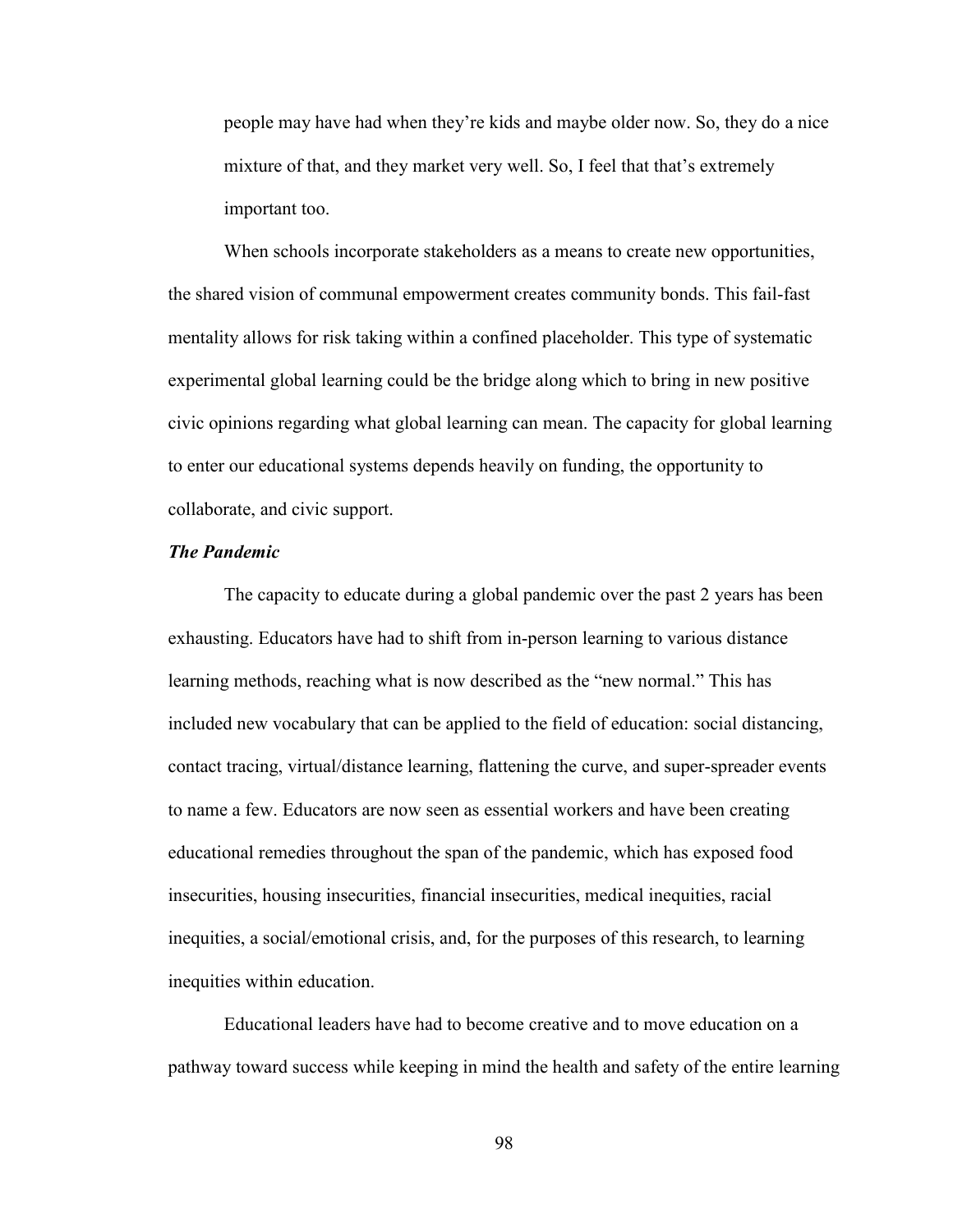community. Therefore, this study comes at an interesting moment. During this global pandemic, the attempt to incorporate globalization into education is not very high on any educational leader or politician's list of needs. However, we now know the capabilities of our educators, educational leaders, and policymakers. If only we knew then what we know now! Through educational initiatives, we also have access to the technology base to support potential international connections. Therefore, to fully discuss the capacity for education to incorporate a global view, we must consider the experiences of educational leaders during the pandemic, which made it clear that global connections are at the forefront and future of our interconnected world.

Due to the pandemic, education became virtual, almost immediately. In this context, P2 found that, in terms of meaningful global exchange, "I think it's also very difficult to do a whole lot right now with COVID because everything right now pretty much has to be virtual." At the same time P2 found that globalization,

…probably should affect it [education] more. But again, just the world and current events and what's happening around us is impacting how we're responding. And again, I point to COVID. That now has changed the entire world and made us realize, or at least made me realize that we're very interconnected. What's happening in one part of the world really does impact everybody.

The pandemic seems to have brought out this virtual togetherness, while simultaneously increasing separation. However, the appeal of being a part of the global educational community for P3 was that,

absolutely because it's not just New York State or the United States, but we really are a global economy as we see how we're all being affected due to the pandemic.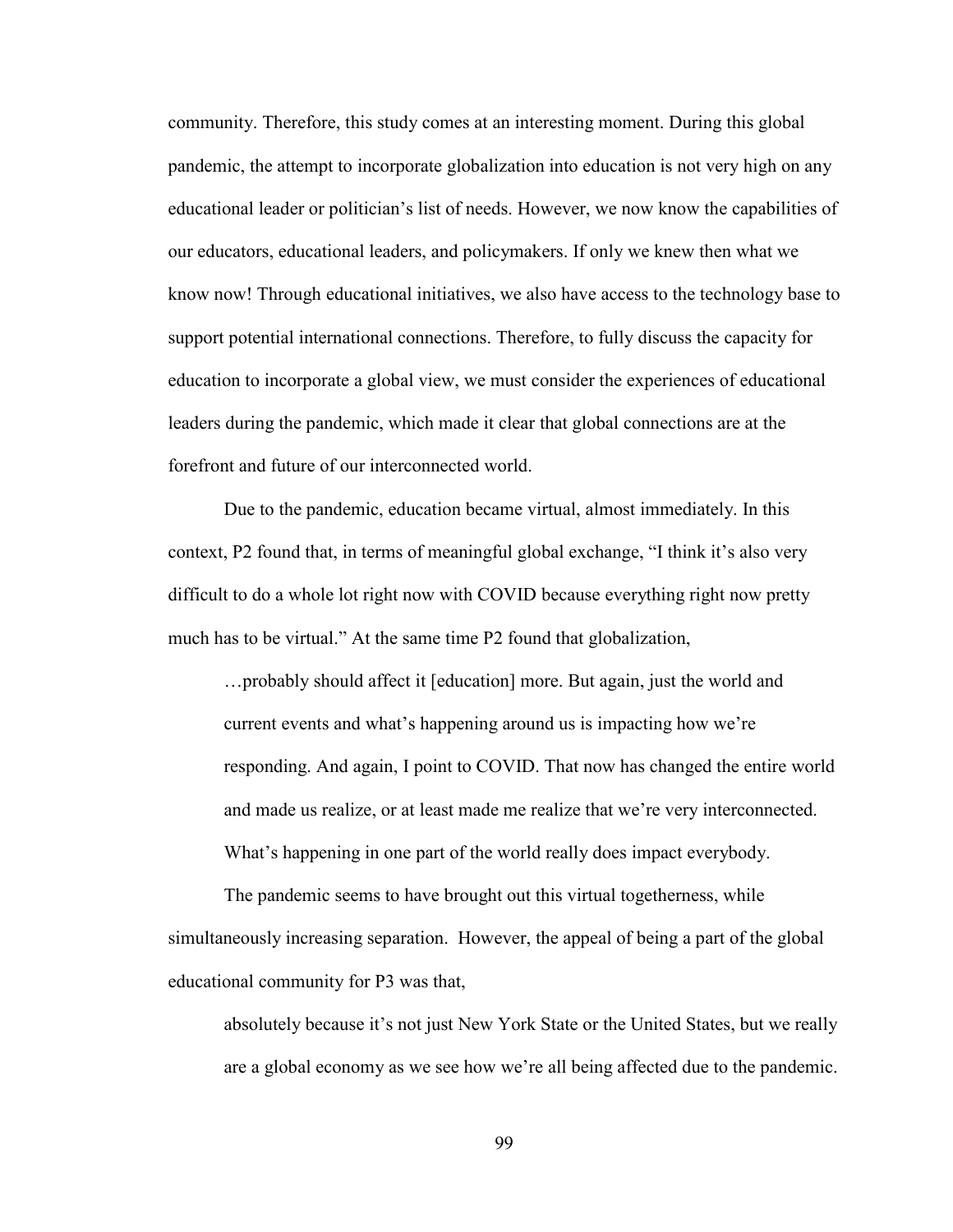We're all connected. And so, it's important for us to have perspectives not just educationally, economically. We do need to be aware of other nations as well.

P5 reiterated the current effects of globalization and the pandemic, saying,

Well, I think that globalization has really affected all of us in education right now on a variety of different levels. Certainly, responding to a pandemic has really had a tremendous impact on everyone. Policymakers, politics, the classroom teacher, obviously school leaders have really had to juggle a lot over the last 2 years now. We're coming into 2 years in March that we've been dealing with this situation. I mean, that, in and of itself, I think demonstrates and illustrates the point about the fact that we are in this interdependent world.

The pandemic has also exposed limitations and inequities in our educational system, like those P3 mentioned: "I would say certainly Wi-Fi issues, socioeconomic issues." Educational leaders have been put in difficult positions to uphold legislation that they are not part of making, and, as P5 remarked, "superintendents and school leaders were kind of left to figure things out on their own." The pandemic may have also weakened the appeal of global exchange, as it has been 2 years since international travel was not at a limited capacity. When asked about globalization impacting education, P4 stated,

I don't think it does presently. Certainly, in the last two and a half years, maybe that's an anomaly, but I don't think it really does. I think it's limited to the trip to Spain, France, or Italy, and I think that makes it [globalization in education] lacking."

P5 discussed the process of looking beyond the pandemic to the future of global learning: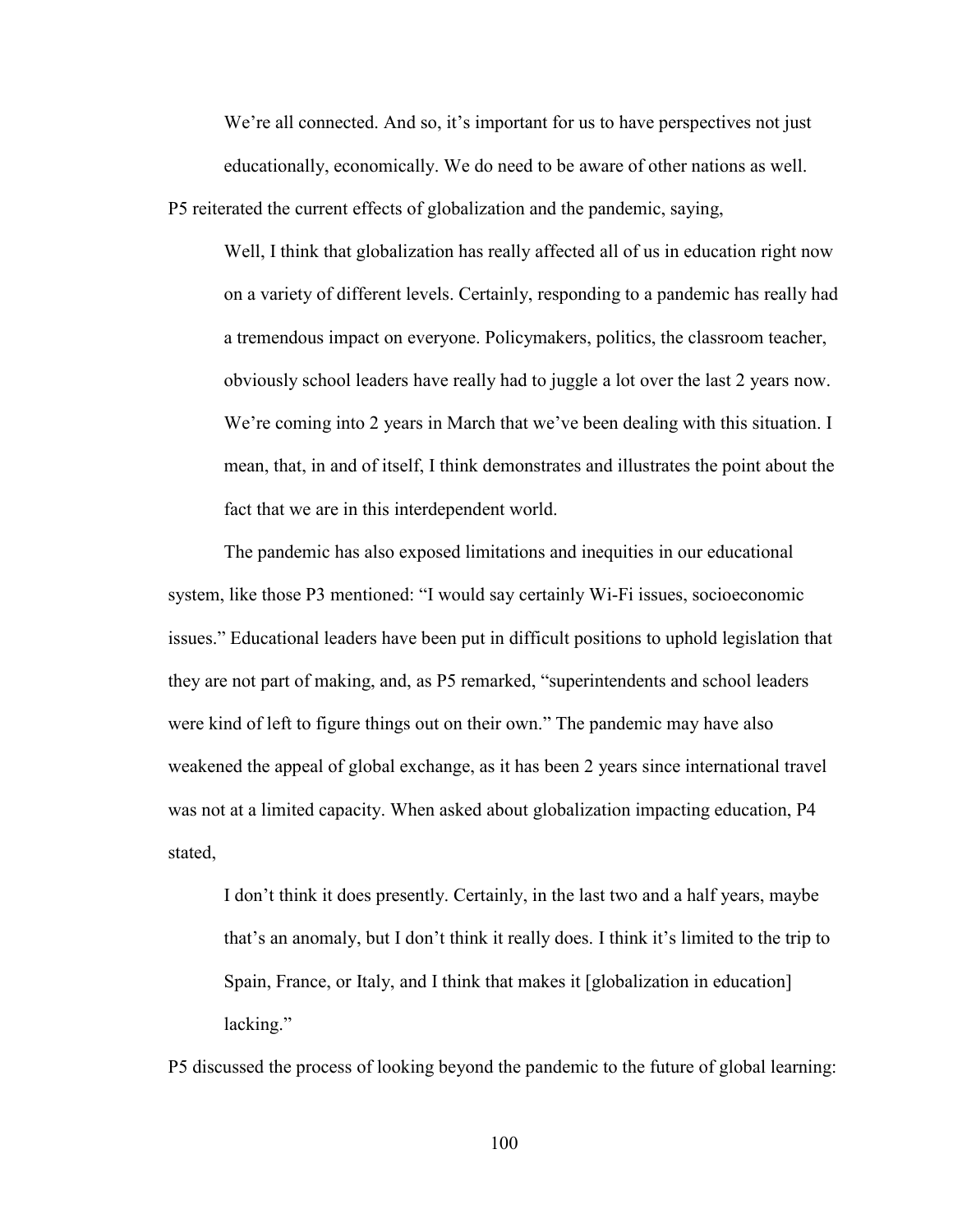I think that there are tremendous opportunities and capitalizing, again, as we come out of the pandemic, we're just starting, to not only regroup, but also reengage a with the rest of the world. We've been very isolated, but there are opportunities, it's [global education] very interdisciplinary in its approach. And there are opportunities across the curriculum to move in those directions to provide opportunities for kids. And so, again, I imagine that if we were having this conversation pre-COVID or well post-COVID, I'd be able to be providing you with more concrete kinds of examples… everything has sort of been ground to a halt because of the pandemic.

The pandemic has exposed weak systems within our government. Our educational system was turned upside down, but the confusion brought on by the pandemic may have actually opened the door to global education in a way we never thought possible previously due to the new sense of virtual togetherness.

### *Pandemic Technology*

One benefit of the pandemic in terms of the integration of globalization in schools has been the expansive shift to online learning platforms. While some schools were already incorporating online learning, the educational shift would not have been possible without distance learning. When asked what technology platforms were most beneficial during the pandemic, the participants highlighted similar platforms across all schools. This is promising because using the same online learning platforms ensures that all students have experience with the same formats for learning and the things that were initially difficult to understand, such as how to turn in an assignment, are now nearly common knowledge for all students with virtual learning experience.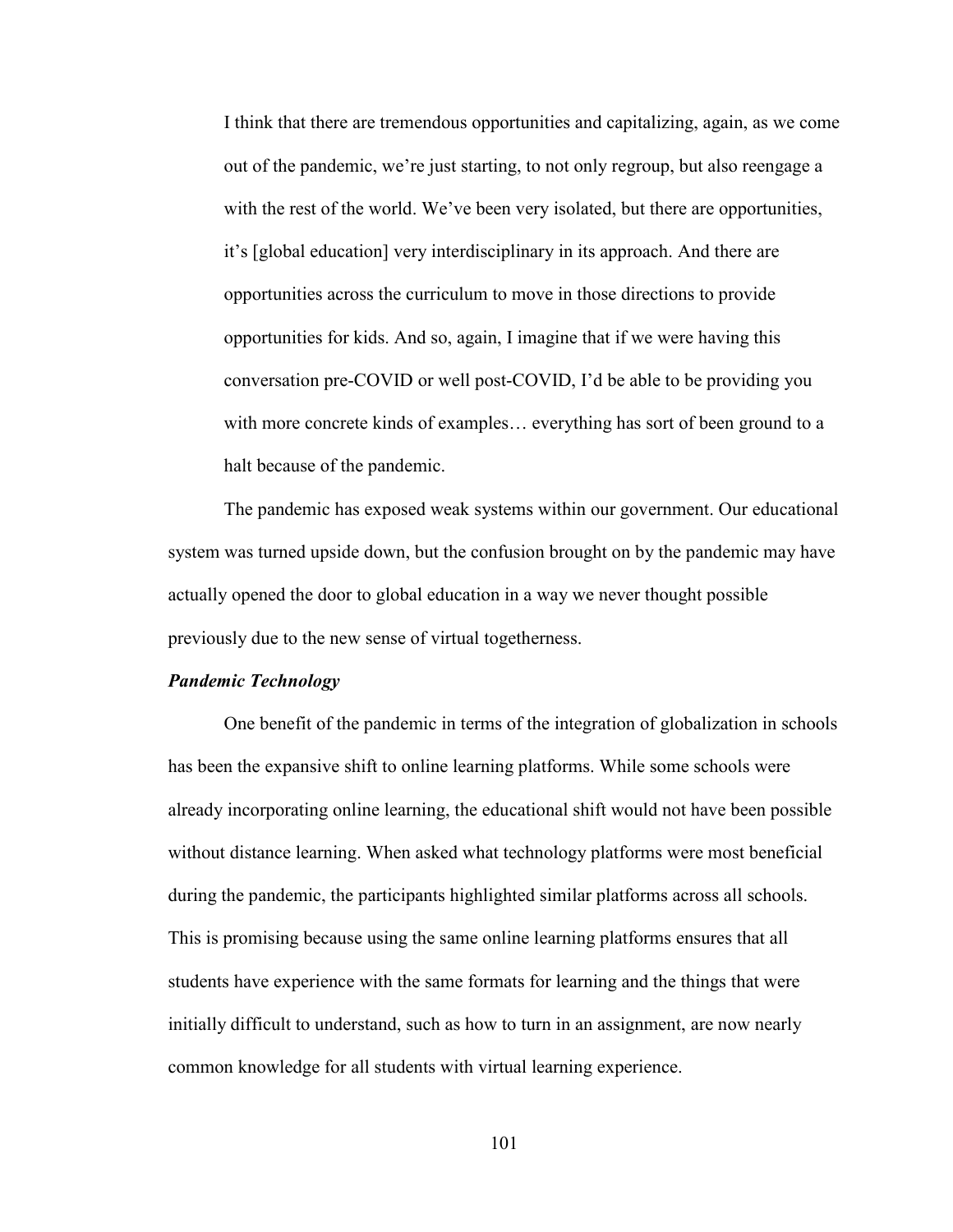Common learning platforms create common formats for dialogue. This can be beneficial to global learning if international students also have exposure to the same learning platforms. This technology learning shift rested on the capacity for students and staff to have access to technologies for learning and teaching. P1 explained that their district was fortunate because

…we were a Google platform before [the pandemic] and students from four to eight had their own Chromebooks. So, we only needed to get Chromebooks for K to three, but our teachers were already using them in the classroom. So, it was an easy transition. And again, funding could have prevented us from putting those Chromebooks in everybody's hands immediately, but we were fortunate enough to get a donation and the person who donated them had them in his warehouse. So, we didn't have to wait for a supply to come in.

Not all districts were as fortunate to already be using Google learning platforms prior to the pandemic. However, P2 stated, "we use Seesaw primarily for elementary, and Google Classroom, secondary. Administratively, Google Meet, even FaceTime, Teams, whatever we're on. All of those types of things have been very beneficial." P3 remarked, "I would say it's definitely different between the availability of Seesaw… on the elementary level, the secondary level Google." P4 used "Google Classroom." Finally, the technology for P5 was mainly Google:

Our platform was Google platform. It was Google classroom, the Google suite of applications. That had existed prior to the pandemic. And so our staff was used to utilizing that pretty regularly, every day. It was already a system of an educational platform that existed, but we had to harness it and make it work for kids that were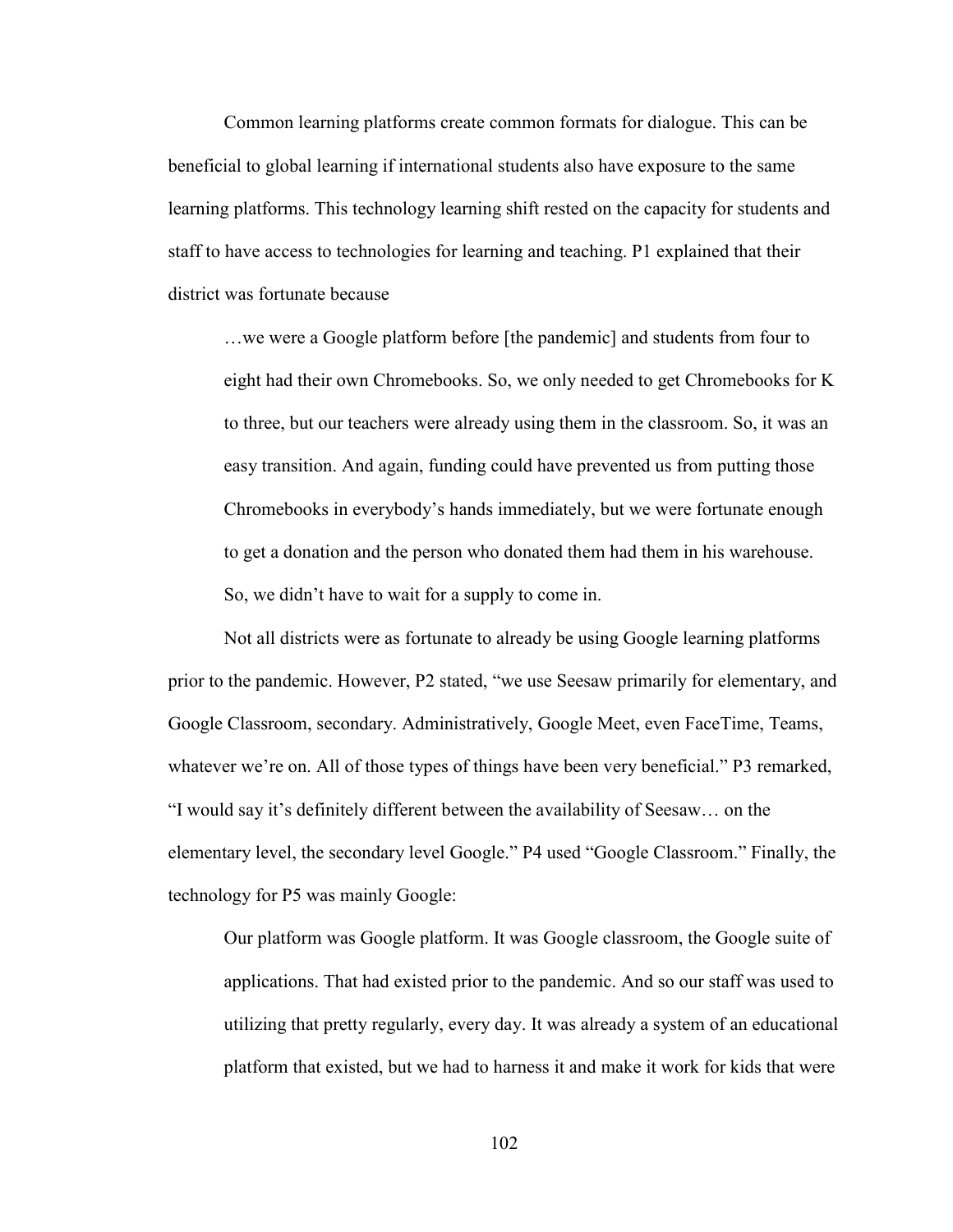now no longer in the building, that were at home. And so there's going to be continued research in this area of virtual learning in the different virtual platforms. The thing that I feel was very important from the beginning of the pandemic was the relationships and keeping the kids connected to each other and to the faculty. And so we really focused our efforts on live streaming, and that was challenging for the staff, very challenging for lower elementary kids who needed a lot of assistance at home back when we were fully remote. For their parents, it was really challenging. But I think it goes back to, again, there's a whole host of methods that we can use, and we have to be open to an amalgam of tools that work for kids and for the faculty. The teachers worked extremely hard to get through that, as did families and kids. And so I know that as time passes and we look back and reflect on this period of education during the pandemic, I think there's going to be a lot of lessons that come out of that for us.

Focusing again on the similarities between these five districts, with each district using the same learning platform, the pandemic actually brought learning closer in terms of educational capacities. To have five districts, and countless more across the country, using the same educational platform is an educational feat. It is extremely rare to see nonmandated or systemically regulated educational experiences that work effectively across multiple districts. Technology is the great unifier. The exchange of thoughts can be made global using technology. With shared educational platforms, this thought-sharing space can create meaningful educational learning experiences.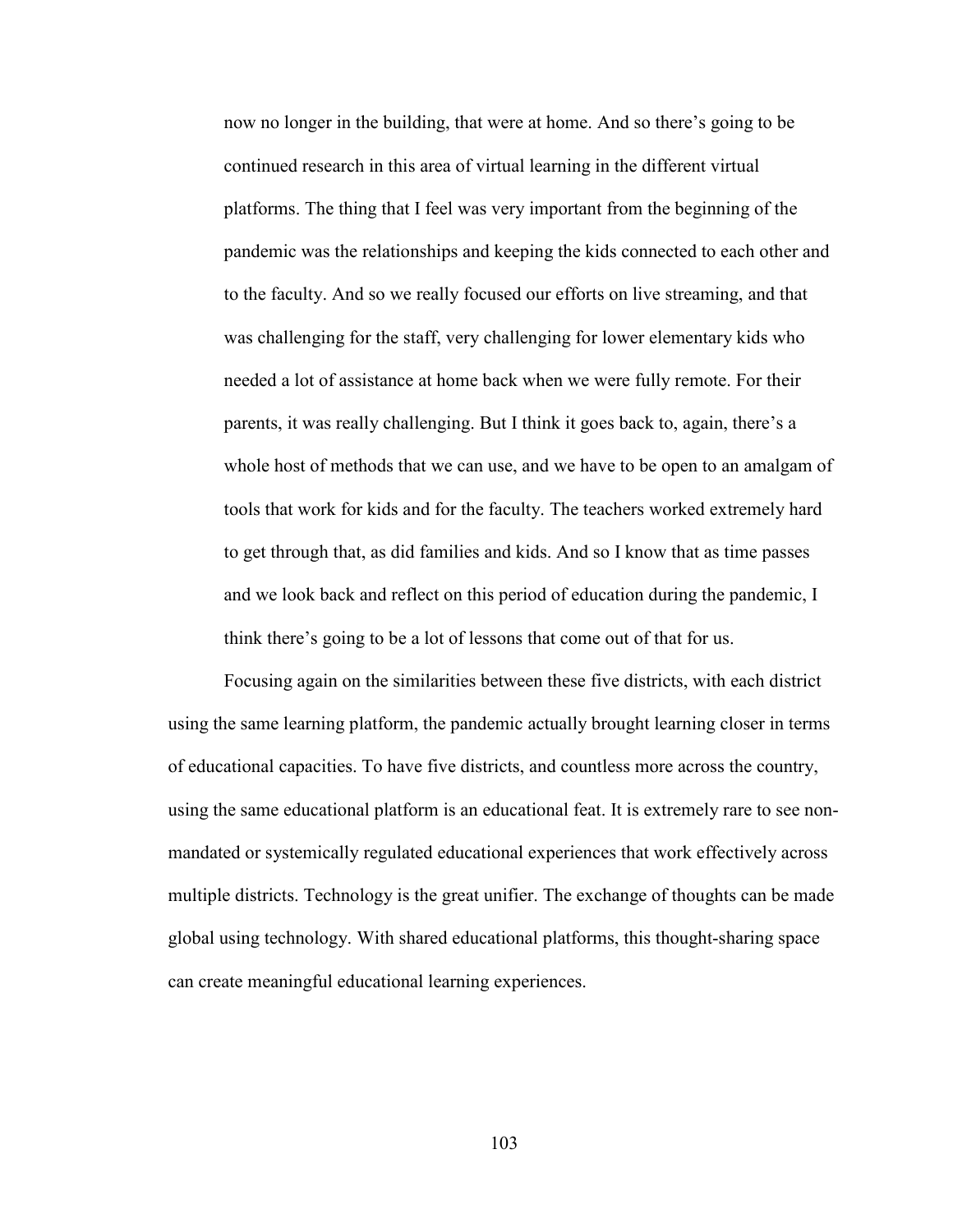# *Collaboration*

The capacity for collaboration could be the most important yet exclusionary factor when discussing the incorporation of globalization into education. When discussing ways policy could integrate globalization into schools, P1 replied, "I think globalization has to be more global. We're all in our own bubbles. We really are." This leads to educational leader isolation. When asked which educational leadership forums support NYS superintendents, P2 said "My superintendent's association primarily." However, P3 said,

I'm part of quite a few different organizations… in my current superintendency, I do meet regularly to share with my colleagues in [name of] County. I'm also part of the legislative committee. We do take a look at policies and procedures in New York State, and I'm able to give input and speak with them regarding that. And it's important for any of us to reach out when we need any type of assistance or help and to really be vulnerable and say, "I could use some help." I think everybody does in life. I don't think there's anybody who knows all the answers to everything. And I think if I had that approach, I don't think I'd be a good superintendent. So I think that it's all about seeing what my strengths are and looking at what my areas of weakness are, and getting the help to be better with those areas.

P4 shared, "well, first it's colleagues, then it's local and state organizations. For me, it's [name of] County School Superintendents. It's New York State Council School Superintendents." P5 said,

We have a lot of professional organizations to be part of. The biggest one, of course, is for the region, which is New York State… New York State Council of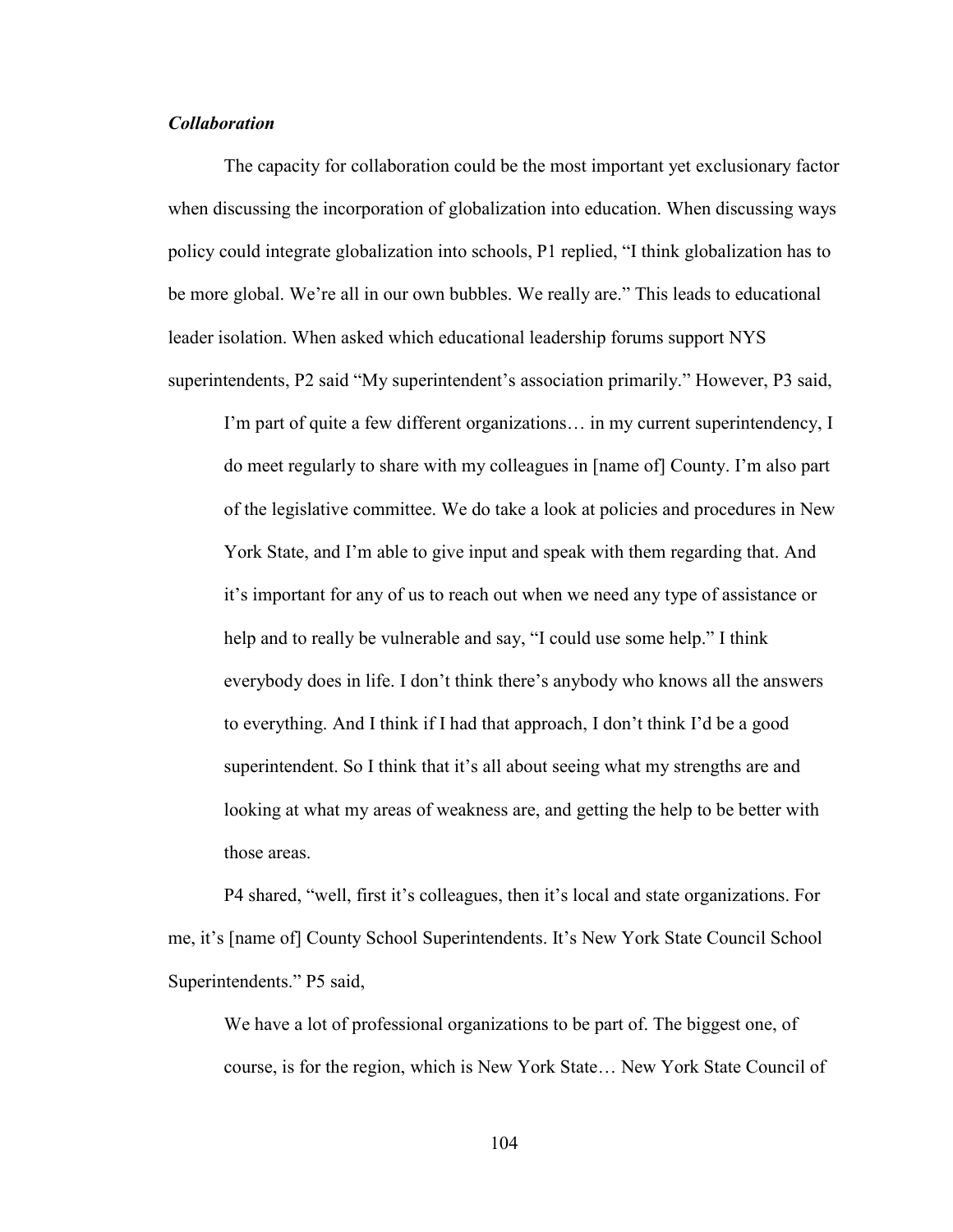School Superintendents. We also have close partnership and affiliation with the New York State Council for Social Studies… we have a lot of resources and networks that exist to support us and that we connect to and collaborate on a very regular basis. School Boards Association. We also have regionals superintendents' groups. We have the AASA, which is a national organization.

These organizations have the capacity to collectively encourage and form meaningful connections for superintendents. With these systems in place, currently there is the opportunity for a more global outlook of educational experiences. When superintendents have access to other educational leaders, meaningful connections can form. With these forums and organizations in place, if global learning was to become a topic implemented at the state level, these educational leaders could have access to each other as a collaborative knowledge base.

When discussing forums for support, P1 said,

I would not have gotten through this pandemic without the [name of] County superintendents, without the New York State Council of School Superintendents… Those days of hiding and not sharing are gone. Survival has been to share, and I think that's what we need in education but yet if you think about it, my teachers don't have the opportunity to share like I do with my superintendents. When you try to do a shared superintendent's conference day, people are missing, or you don't have the same day off. We can't get subs, so professional development to go visit another school is out of the question. They're limited. They really are. I would love more exchange programs, I would love for teachers to go over to Finland and having somebody pay for that. I think we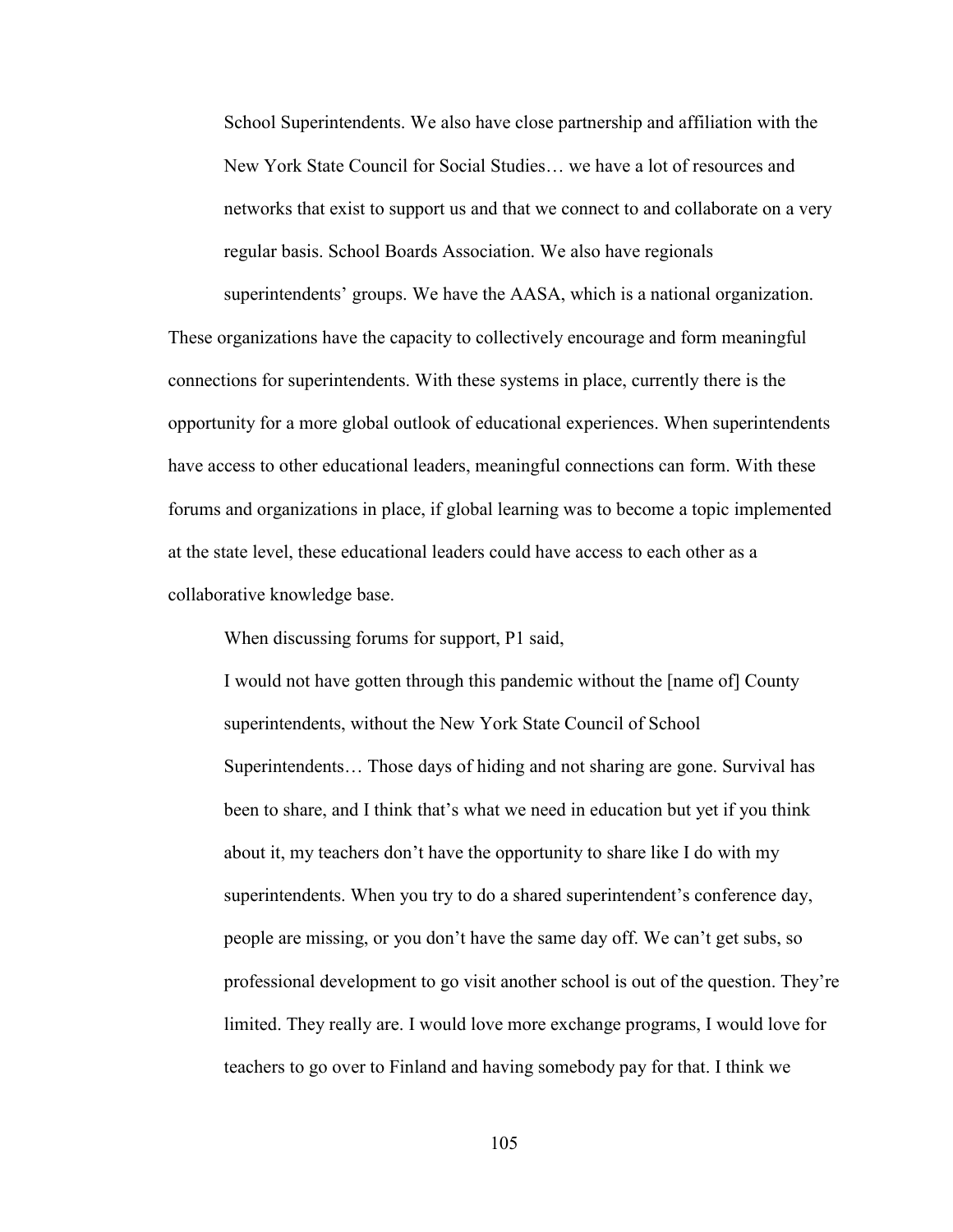would get teachers going to Ecuador in South America to spend time working on building schools, if somebody would pay for it. I have a lot of young teachers here that do not have families. Some of them are former contractors. Some of them are servers. I could see some of my younger teachers going to Ecuador and studying there for a year. How great of a teacher would they be to come back to Springs if they had that opportunity? I haven't seen anything that provides that opportunity. If I want to go to Finland, it's going to cost me about \$10,000. They have a program. It's an immersion program for, I guess it's six weeks. So, your employer has to give you your salary, you have to pay for your airfare, you have to pay for them to provide this program to you. I just think there's more that the government can offer to make our teachers better, to make our administrators better. It's all on us to do it ourselves.

This exhibits the frustrations for public education leaders. There may be great programs available but, without the proper resources, it is out of the question for public school districts. This is another example of why global learning integration moves at a slow pace. It appears to be mostly the entrepreneurs and private sector noticing that educational leaders and professionals want access to the best practices not just in their state but around the world. However, due to the high costs and the lack of public funding for global education, this is left to individuals or individual districts. Within NYS, each superintendent collaborates within their state superintendent association. However, when asked nationally how they collaborate, P1 answered, "I don't participate nationally due to the enormous cost to belong to national organizations." P4 also replied, "I haven't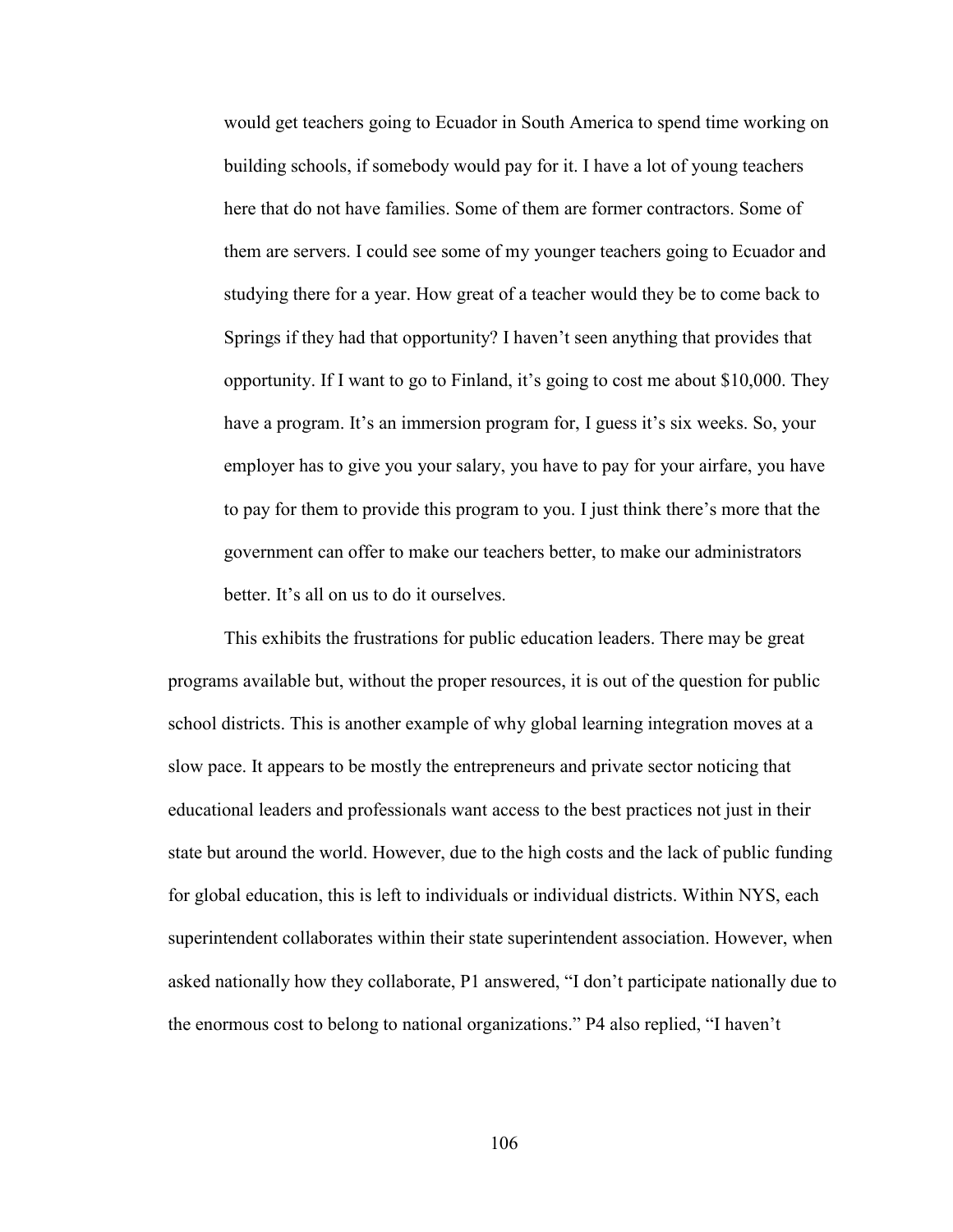really." However, P2 responded, "I belong to several different organizations," and P3 replied,

It's a challenge, but I do try at least once or twice a year to attend different national conferences and connect with my colleagues. A lot of time nowadays, we do have the ability to communicate with one another through like we are now through Zoom. So that is helpful, but when you're in person with your colleagues, and you can spend that time, and you can discuss some of the concerns that you have, or some of the problems you have in your district and speaking to colleagues in other districts and what their experiences are and where we could mentor and support one another and help to make things better. And even though no two districts are exactly the same.

Participant 5 noted, "I'm involved in a number of national organizations, leadership organizations, and that's how I stay connected with regard to national issues." With each superintendent having to afford their own resources to belong to different association, it again points to why collaboration might help more for global learning.

**Research Question 4: Are There National or Local Educational Policies That are Easily or Meaningfully Put into Practice That Provide Avenues to Guide Educational Leaders Toward a More Global and Interconnected Educational System?** 

## *Policy and Policymakers*

Within this research, policy appeared to be another unifying them, but not in the success stories of policy promoting a global perspective, and more in the scarcity of policies that promote global frameworks and globalized learning. In terms of this study,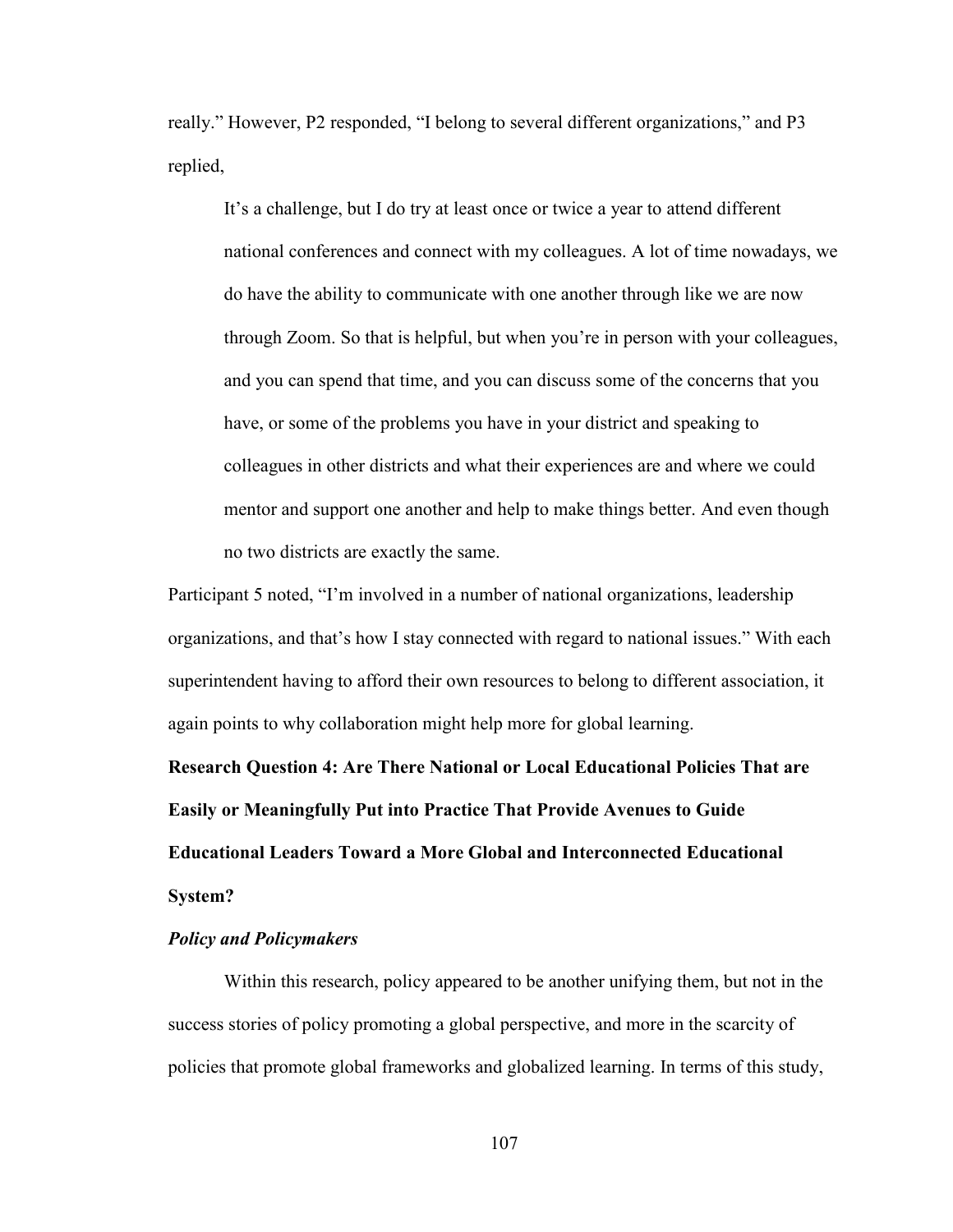policy offers educational leaders a pathway to creating a more global and interconnected educational system. However, the superintendents interviewed had perspectives on policies, policymakers, and what was helpful or hindered educational policies and frameworks. When asked what policymakers needed to know about education, P1 said, "We need a shift. We need a change. They need to know that the way we've been traditionally doing things is not the way that we have to continue to do things. If you look at Finland's education system, which is one of the books that I've read, they do things very differently than here. There isn't the kind of testing that we do. They have more recess; they have more time to explore a topic." P2 said that policy makers should know "how significant it is and how beneficial" globalization can be in education. P3 mentioned,

I think that they [policy makers] really need to know that there's a missed opportunity there, that we're not doing enough, and that we need to have that synergy with other nations as well. For example, I mean our closest ally being Great Britain, we speak the same language, but their educational system is completely different than ours, but why don't we have those conversations? Why don't we take a look and see what the Brits are doing, is that better? Or what we're doing, is that better? Or what could we change? What could they change? Why are we not engaging in conversation with our cousins, if you will, from Great Britain?

To begin global learning, why not start with a country that has a different culture but is linguistically similar? P5 thought that policymakers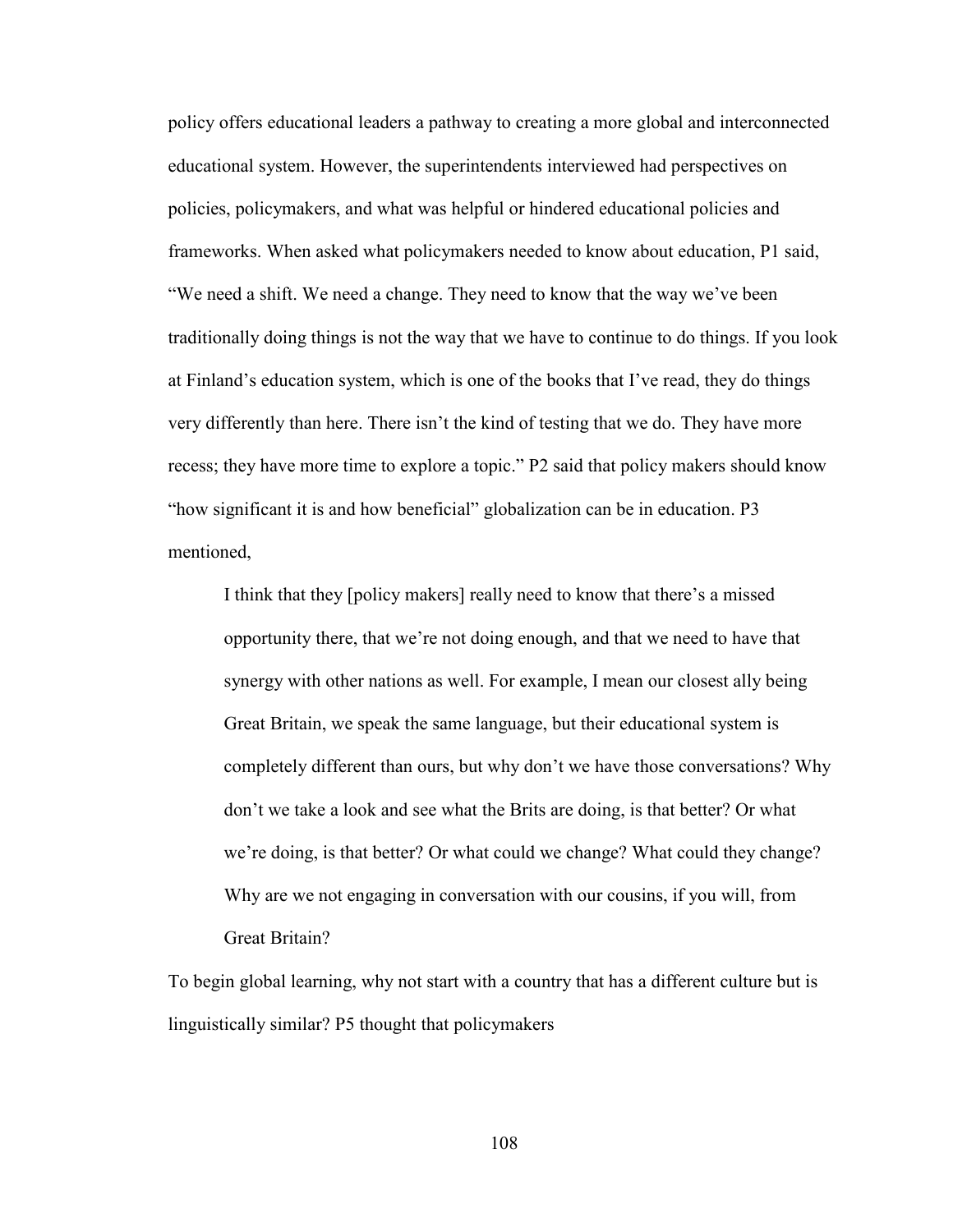need to be able to have an understanding and a framework, fundamentally, what are the underpinnings and outcomes that we expect from public education. And in light of the fact that we are in a globalized interdependent world, how do we create opportunities to prepare our citizens, to prepare our students to be able to actively engage in and participate in such a world. And I would argue that there are some differing opinions about that, about what that ought to look like. And so, I think that policy makers, first, need to be educated about the implications of globalization, and then have an understanding of how education has to help

provide support for effective well-educated citizenry in such an environment. Understanding the inner workings of how education systems really work within our school districts and the extensive communications needed to garner civic support would reflect a more inclusive decision-making team.

When asked what policymakers need to know about education and what policy makers misinterpret about education, P1 said, "I don't think policymakers have been in a classroom in a long time." This disconnect between what really goes on within schools can be why educational policy often is met with resistance. P2 reiterates this point: "I don't think that they realize how sometimes their ideas actually get carried out. And I don't think they realize how difficult change can be." P2 mentioned the difficulty of change because most change is based on the realization of better practices, efficient communication, and a foundation built on trust. When asked about policymakers, P3 observed,

I think that policymakers, with all of their best intentions in trying to help districts, are trying to raise the bar, [and] forget that we are dealing with children,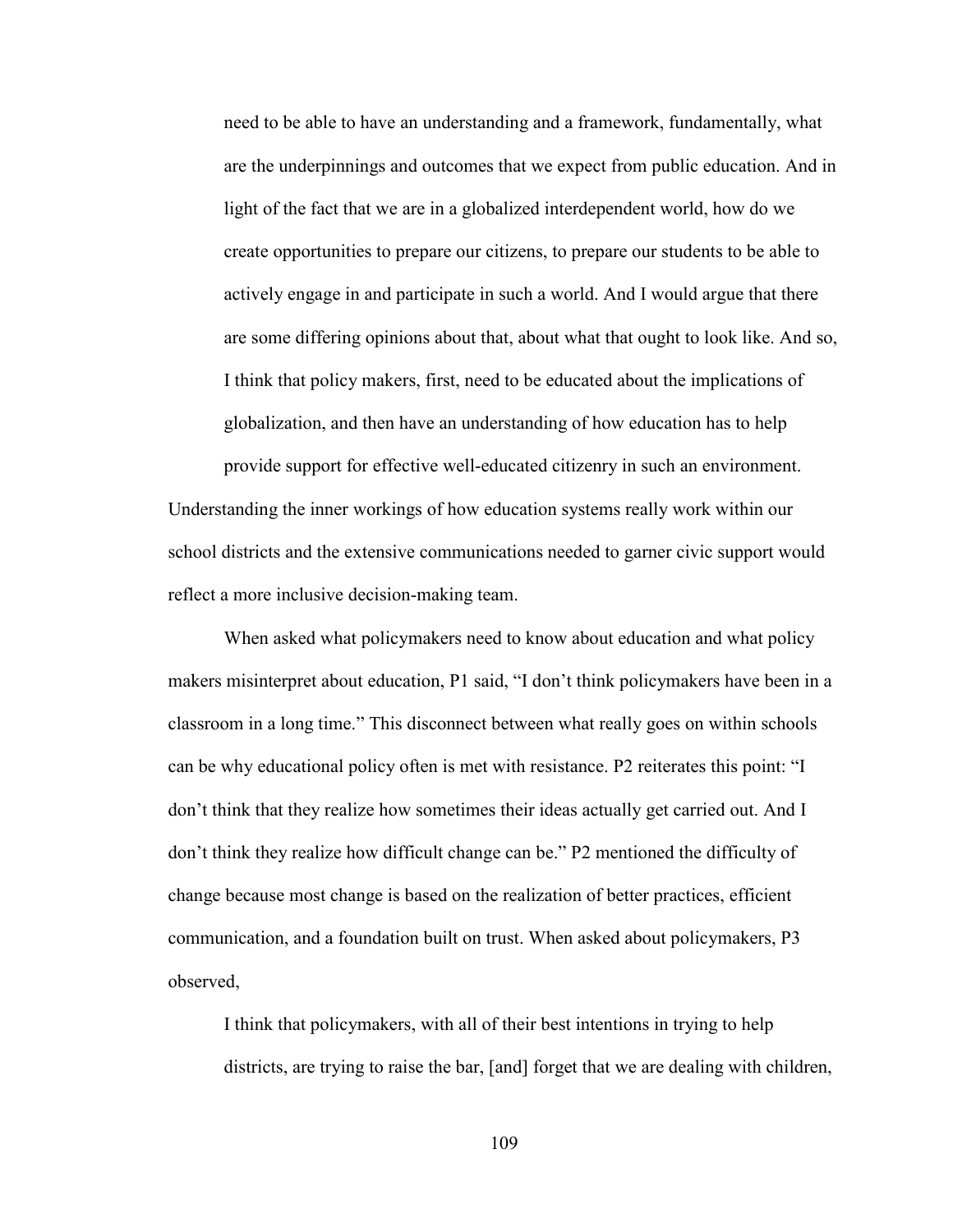and we're not dealing with a product. We're dealing with children who come into our buildings with real concerns or issues or learning gaps. I will say teaching is a very challenging job. There are so many facets to it, and being an administrator as well, all of this work in education, it's not easy. I think that policymakers don't understand that. And I think that a lot of times, they don't think things through when they're making policies. Because then, all of a sudden, it becomes another mandate that the district has to do… And a lot of the time, the politicians don't really look at the whole picture, and I wish that more politicians would reach out to us as educators when they're going to make policy. Because I look at it this way, I'm certainly not going to tell a medical doctor how he or she should perform heart surgery, but it seems that with education, everybody seems to be an expert… and they don't realize that there's a whole science behind it. And there's a tremendous amount of research behind it. And that as educators, we obtain our certification through really a rigorous process. So, I think that's where there's a little disconnect, and I do wish that politicians would work with us more and ask us to be involved in the decision-making process more.

P3 did a great job visualizing the humanism of our students and families within the learning community. This type of change does not have to do with manufacturing; it has to do with changing perspectives, and that lies in connecting with the hearts and minds of the people. This is why creating meaningful bonds within the community is essential for superintendency. In order to bring about change, it must be communicated effectively, with urgency, and tug at the hearts and minds of the learning community. When policymakers skip stakeholder buy-in and enforce new policies and frameworks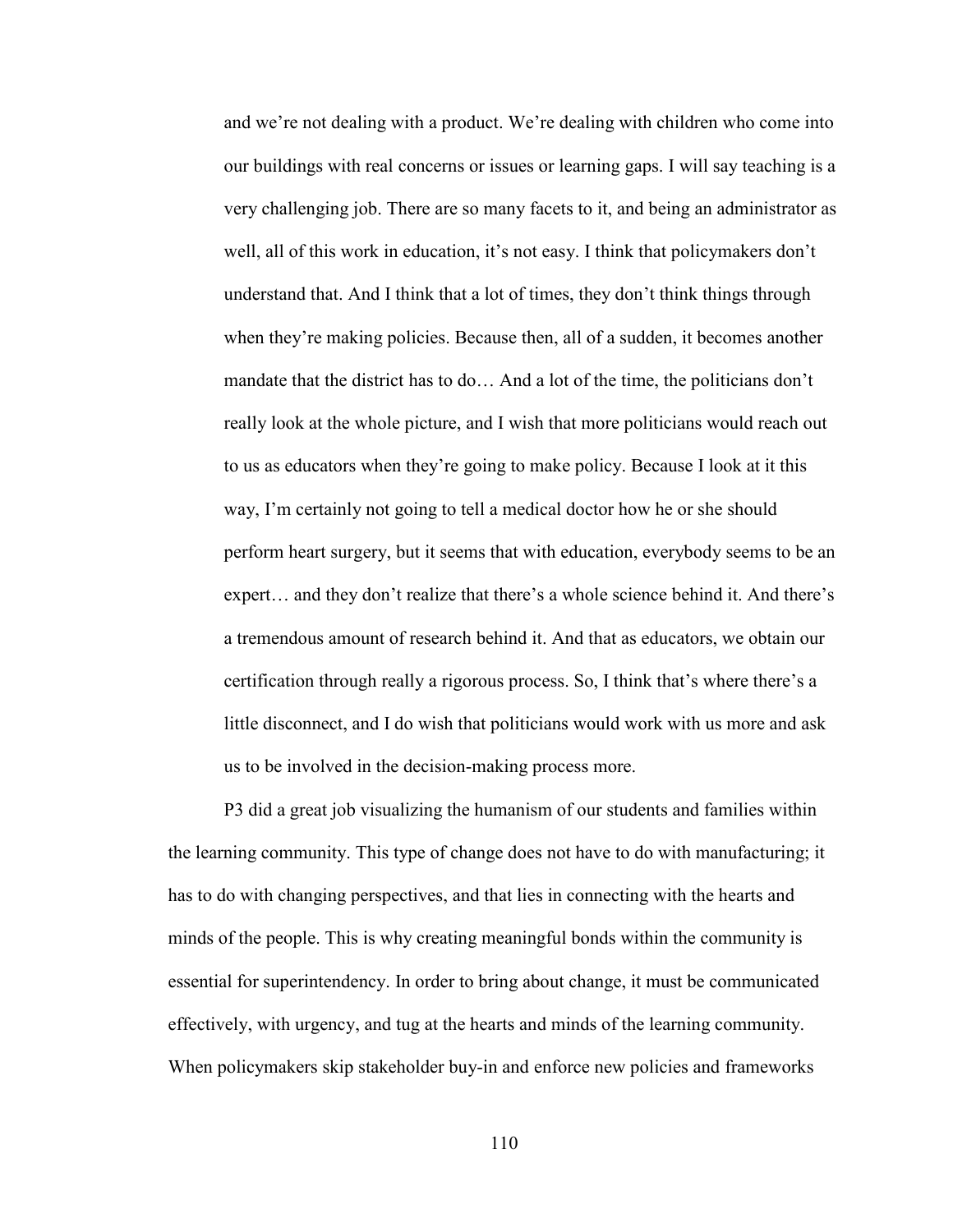without the proper communications, they force superintendents to juggle upholding mandates (probably linked to funding), communicating why these mandates are in place to stakeholders, and implementing them in a way that reflects the needs, desires, and resources within their learning community. P5 linked this to the abstract thoughts regarding the purpose of education. When asked about what policymakers need to know and what they misinterpret about education P5 stated, "I think it goes back to what is the purpose, what is [public education's] reason for existence, and having an understanding of what that is, and a defined, focal focus and vision and plan for education. I think that's important."

When asked what policymakers contribute to the field of education, P1 said, "they add layers." P2's response aligned with that of P1: "Well, they're the people that tell us what we have to do." P3 stated, "I think it has to do with all of the different mandates that we have all the rules and regulations. I would say that's where it's driven by." P4 discussed the role of policy as, "I think policy has the power of steering focus or targeting focus. Sometimes the focus is a good thing. Sometimes it distracts from really important things. Sometimes a policy action creates competing demands. Sometimes it has unintended consequences, but sometimes it hits the mark." Finally, P5 discussed the power of policymakers and their impact on education:

Policymakers have the ability to set policy and therefore set the direction. And there are a lot of factors that can influence the policymakers themselves. And it goes back to that idea of what are those philosophies with regard to things like globalization, and how are policymakers impacted by their own political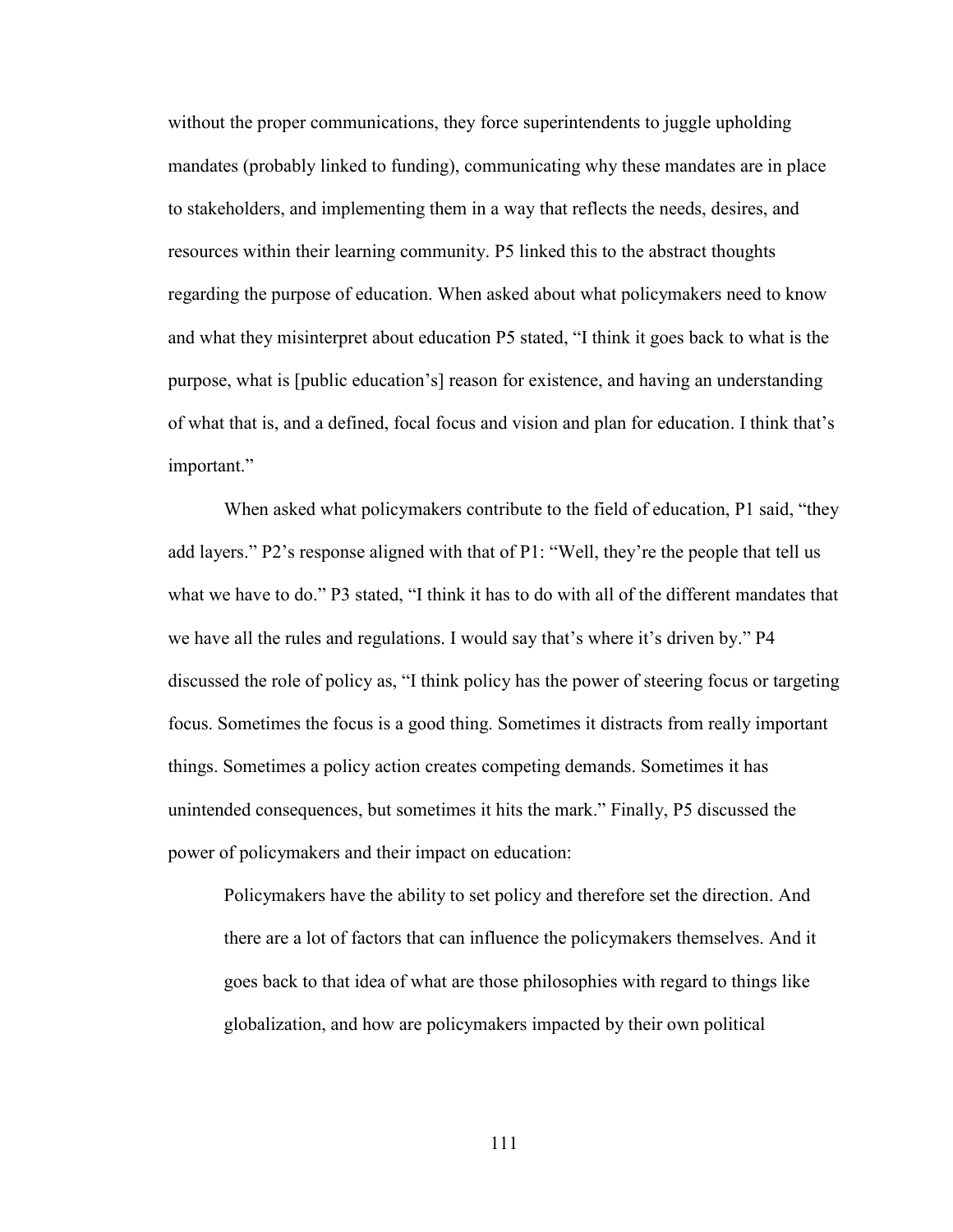alignment and ideology. That's going to have an impact. So, they're very powerful.

Adults in education have so much power over the learning experiences to which students are exposed, which reflects back on educational philosophies and why this work is so important for education. Educational policy is a driving factor. P2 discussed the effects of educational policy in the following way: "Well, policy is the guiding principles of what you do, but it could also be the other way around. Your practice can shape your policy or create your policy." P3 stated that educational policy

has a tremendous effect because it drives a lot of our professional development. It drives programming. It drives all the different vendors in which districts partner with, whether it is a shared partnership or where we're paying the vendor with taxpayer money. So, I feel that it has a tremendous impact, and that's why I stand by again that our members of Congress need to speak to teachers and administrators before they make policies in the federal level. And certainly, in Albany, I would hope that they would continue to engage with educators, administrators more so on our state level.

P3 also mentioned how incorporating educational administrators and educators within policy is necessary. P4 then discussed the larger effects of educational policy: "I think it has a trickle-down effect." P5 commented on the effects of educational policy in the following way:

Policy really sets the direction for what the expectations are in terms of standards and outcomes and expectations for what we do as educators, as teachers, and what the expectations are for learning. I think there's so many ways that policy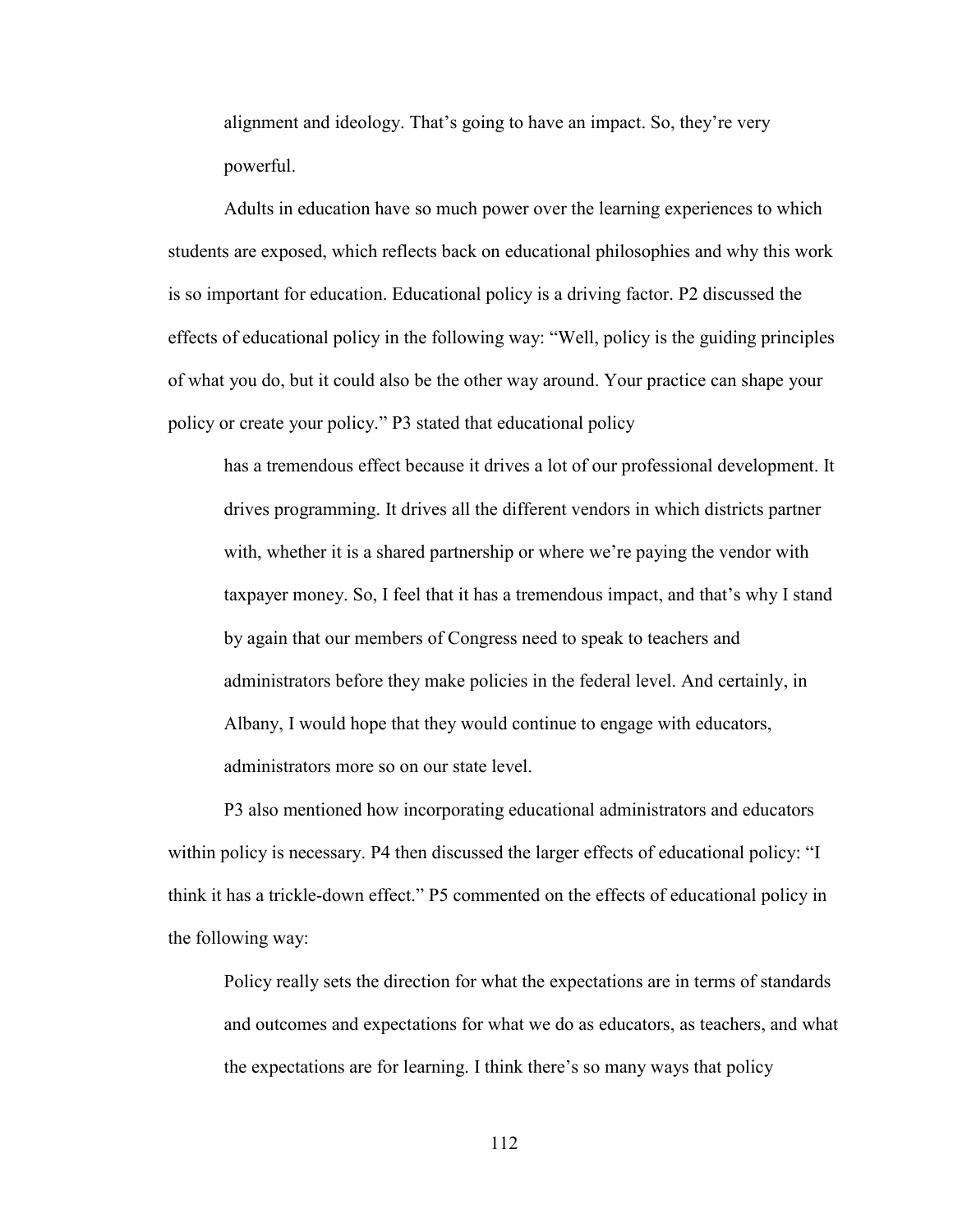impacts… the testing programs that exist, that are federally aligned… there's an expectation that the system has to prepare students for those benchmarks, that measured program, and measure student outcome and performance. So, they really set the course in the direction.

High-stakes educational testing is linked to funding, which is another way that policy affects educational outcomes.

Global education is a topic relatively isolated from the rest of the conversation on educational structures. Students in the United States are not required to travel to other countries, learn of other cultures, or even speak another language fluently in order to graduate from high school, so global education typically can be sidelined. In some instances, policy may make leadership in a global society easier. P4 remarked that "policymakers could probably do a better job getting buy-in and participation earlier on in the process, rather than just handing down a policy where people are obligated to follow the policy." This perspective reinstates the idea that communication is key to successful policy implementation. On the other hand, P3 stated,

I think that however we look at things, you do need policies. You do need rules. So, there are rules and regulations we have with everything. I think that that's necessary. Otherwise, we'll have chaos in society and expectations. But I think that we do need to do a better job in having those opportunities come up, that we have that in policy for globalization. I do feel currently it's pretty absent from most policymakers' minds. I don't think that they really look into that. I could be remiss, I could be wrong, but from anything I've read, it seems to be a lot of policy right now in this country on internal. We're looking too much the way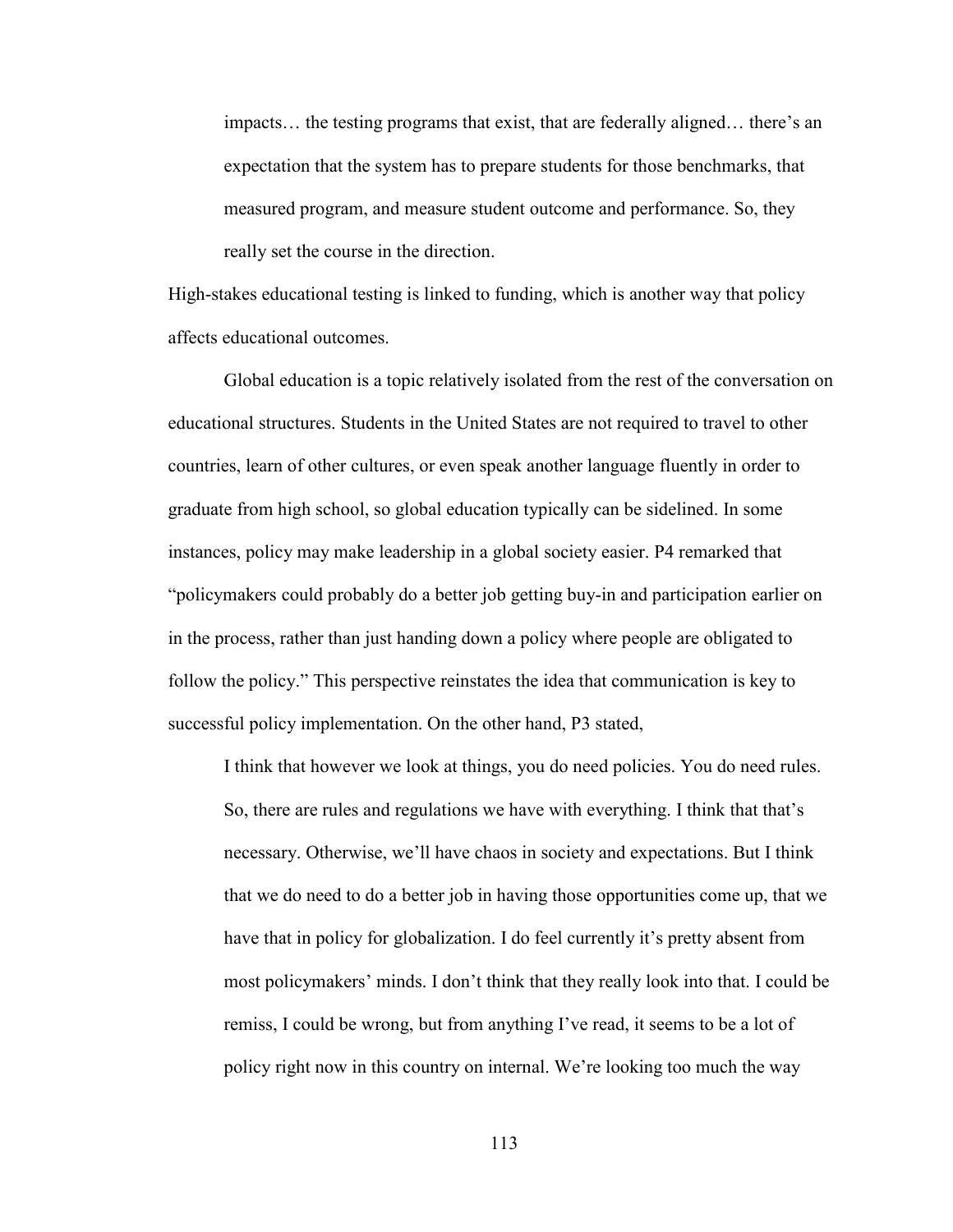America is behaving internally, and we're not looking enough of how we're dealing internationally. We're looking at really domestic policy instead of foreign policy.

There are many factors as to why international educational expectations are not in place. However, with no framework for this global educational process, individuals are left to explore this avenue of education alone. When asked if there were national or local policies to guide educational leaders towards a more global educational system, the majority of participants were not aware of any, stating, "None that I know of" (P1), "if there any, I am not aware of any" (P4), and "I don't think that there is… I think it, again, it exists in pockets. I don't think that it exists as a particular pathway or one particular approach" (P5). P3 expanded on this:

I'm actually not aware that there is anything like that. Which again makes it more challenging for us. Because I guess I don't understand why we seem to operate more in our individual silos in districts, and it would be nicer to have more of those opportunities. But the only opportunities I have out there is that if I say I personally attend a conference and I meet with other superintendents, and we get together, or I meet with the county superintendents… there's so many things that we're talking about that have nothing to do with globalization, which is unfortunate. I feel there's a tremendous amount of missed opportunities.

The underpinning of the participants' responses focused on a desire for a more collaborative administrative experience where interesting topics within education could be explored, discussed, and framed as meaningful learning opportunities.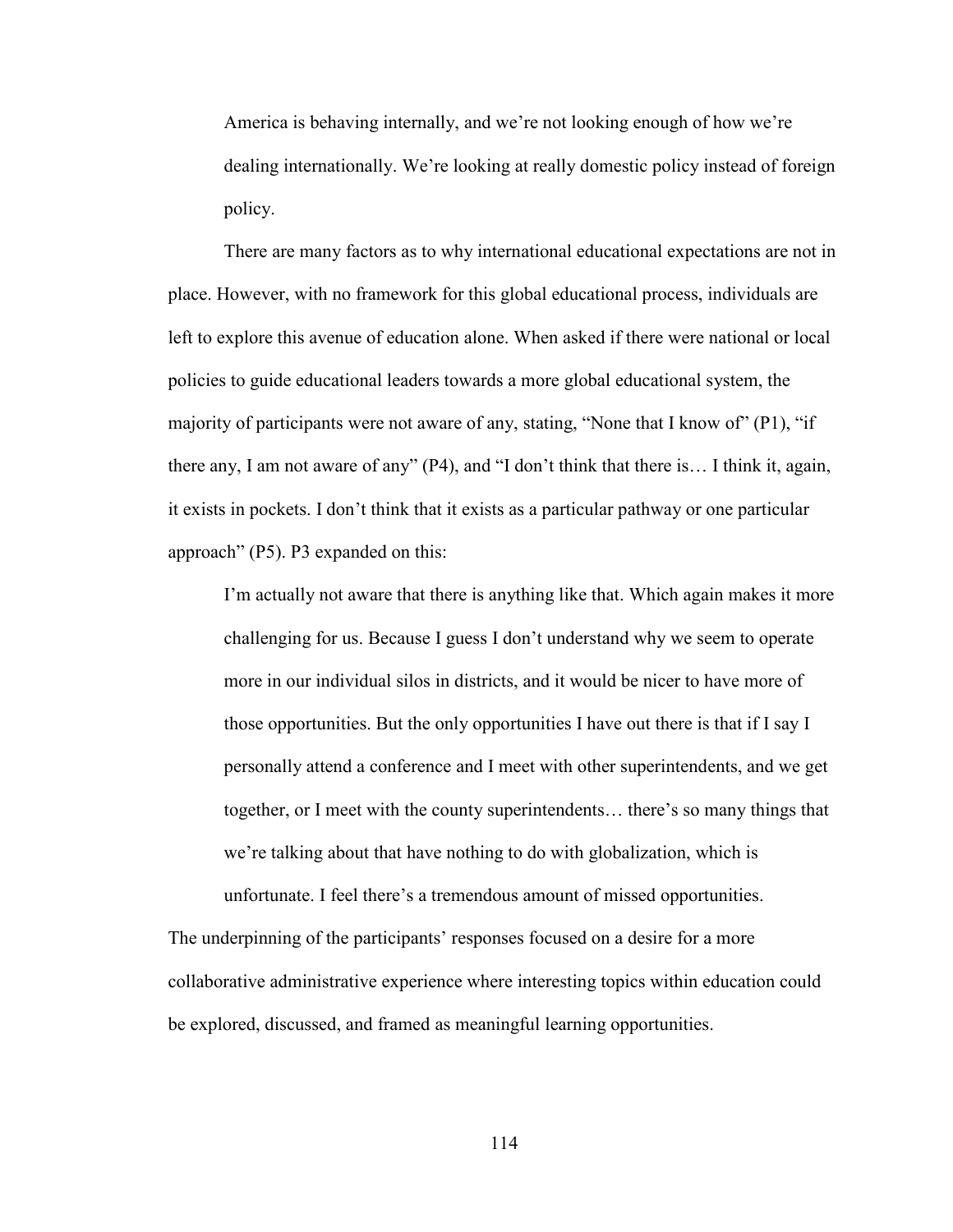# *Aspects That Are Helpful*

Educational policy that respects individuality and incorporates a sense of flexibility in the approach is more likely to create meaningful outcomes. In terms of creating meaningful policy that promotes global educational outcomes, collaboration with educational leaders and educators is crucial. When asked if policy can help integrate globalization into public education, the majority of superintendents interviewed replied with some form of yes: "I'm sure it would" (P2). P3 believed that the integration of policy would best be implemented "if we really worked with the secretary of education and our members of the Senate in the House on the federal level, and then the state level getting more support from Albany, but also to working with them so that we provide more professional development opportunities for our board members because that's also important too." P5 also discussed how policy with educational leadership collaboration can help integrate globalization into education:

Policy can definitely help support that [globalization]. And again, policy creates… frameworks and creating that framework, getting information from the field on how to develop that so that that can become a focal point in an initiative that gets attention across the content area and within the curriculum. That's very important.

There are occasions when policy has been helpful. P1 remarked that "the policy that I think have been helpful is the safety policies about anti-bullying, the financial policies to keep districts safe as far as financial, data privacy policies to keep our kids' data and our staff's data safe. I think the biggest three that I support is the financial ones, the safety ones, which includes the anti-bullying." These are policies that promote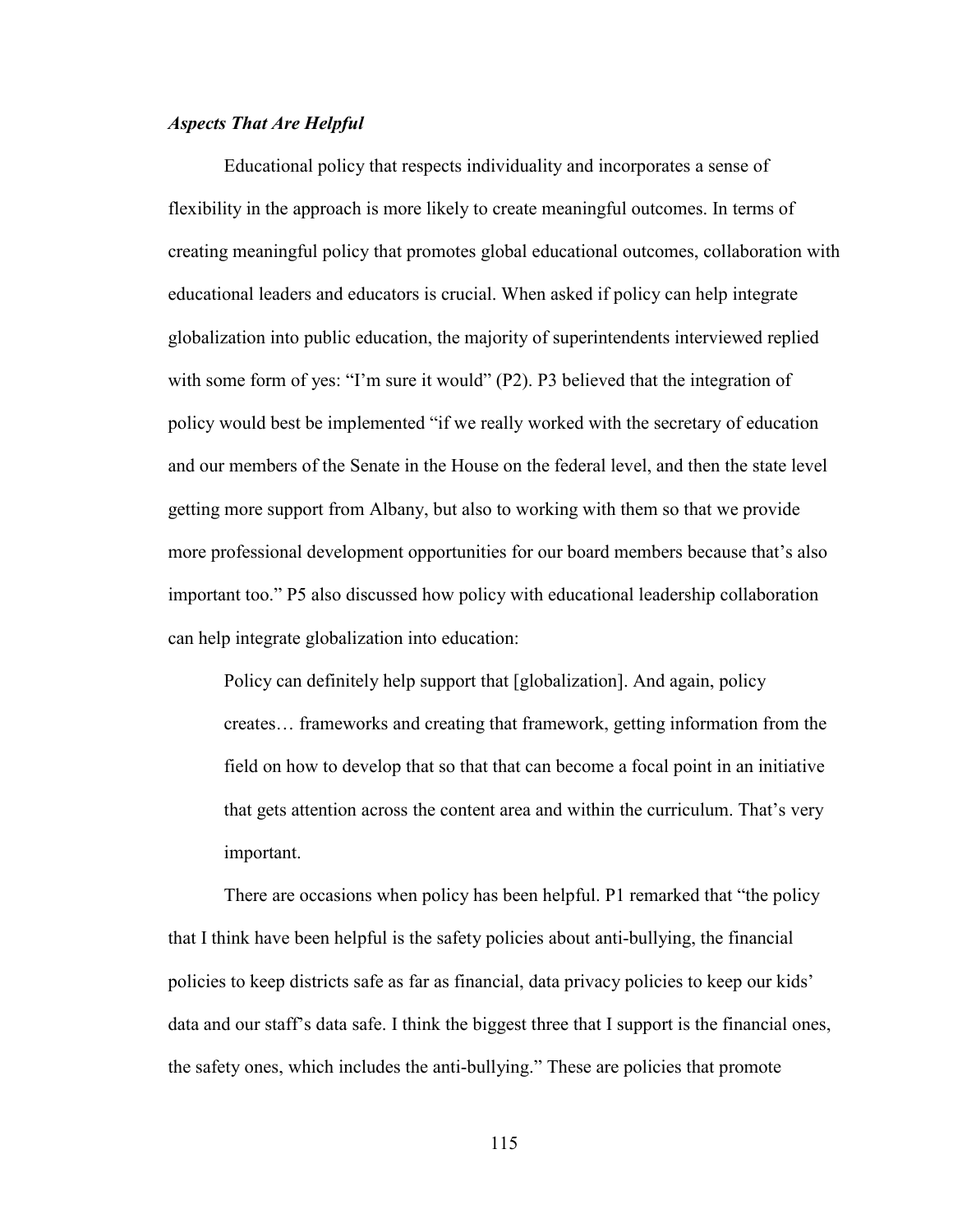financial, digital, and social emotional safety. P1 also mentioned other helpful policies, such as "policy that helps us is the sexual harassment, the anti-bullying, the social emotional policies that we have to deal with the whole child. I think those are some policies that have been helpful." Policies that focus on the protection of private data, social emotional wellness, and safety in the workplace are all examples of how policy can promote a better educational system.

Policy that promotes high standards is also helpful in educational structures. P5 stated,

I think what they [policymakers] get right is wanting to have a standard of expectation with regard to equity, with regard to access, with regard to opportunity for all. I think what they get right is, especially in the United States, supporting the needs of special education learners who need interventions, learners who need accommodations and support. And as much as we still have yet to go traveling in terms of truly making sure that we are providing equity, policymakers are focused on it, and I think that's a positive thing. Economic, with all the different disaggregated groups, students who are economically challenged, students who are challenged because they're English language learners, or there are incidents of racism. And the fact that there are some who have not had, for a variety of different reasons, the same opportunity. That work is really important, and I think policymakers are really working on that.

P5 appeared hopeful for a better educational future because of policy focused on equity in educational opportunities. P3 remarked this regarding helpful educational policies: "I would say they've gotten right, certainly, our supports for special education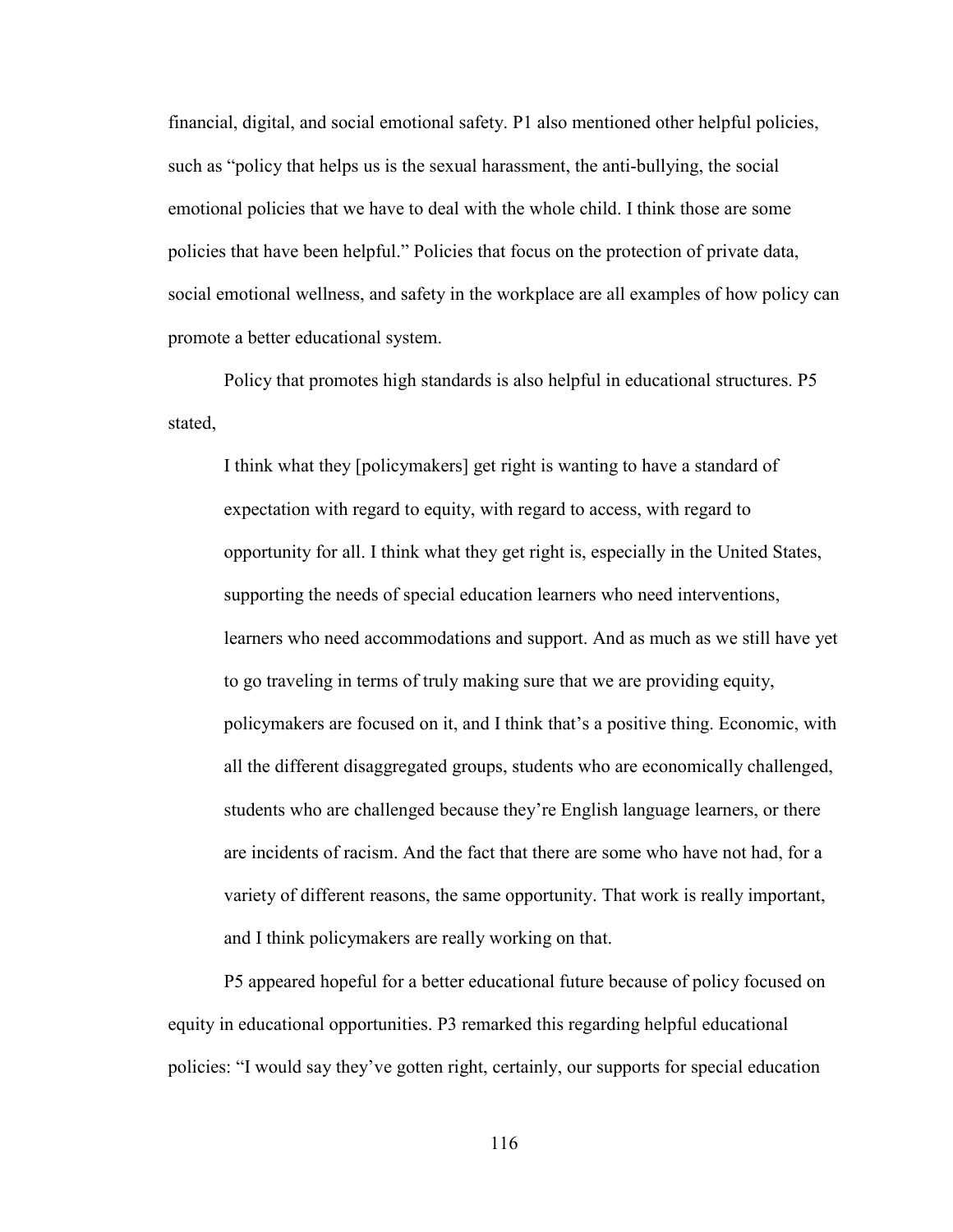students. I think that they've gotten that right, with an IEP, even 504 Plans for our students. I think that that has been ways to help address situations." Discussing policies that have been a success in education sheds light on how creating meaningful policy is possible. As echoed throughout this research, funding, effective communication that encourages civic support, collaboration among stakeholders, and policies that provide a framework can help integrate global learning in public education.

## *Aspects That Hinder*

Educational policy that is a one-size-fits-all approach ignores the fact that educational structures serve individuals with individual educational needs. Educational policy often overlooks that people have different talents and does not allow students to shine in their own chosen or practiced skill in the educational setting. P5 discussed the educational detriment of one-size-fits-all policies: "I think in terms of what they [policymakers] could improve upon, is that there have to be many pathways. And there isn't just one-size-fits-all. There is just one way for students to demonstrate that they have mastered and accomplished what they need to in order to demonstrate that they're proficient. I would say that we've got to be more individualized in our approach for the learning needs, and we certainly have the ability to do that." An educational structure that allows for global learning opens the possibilities for students to explore individual talents and see people using those same talents to participate meaningfully within global society. P5 also mentioned that a hindrance to educational policy is

bureaucracy [as you] stifle a lot of opportunity, creativity, innovation when you overly regulate. I think that's always the concern with policy in terms of broad strokes. There has to be flexibility within policy to allow for the individual needs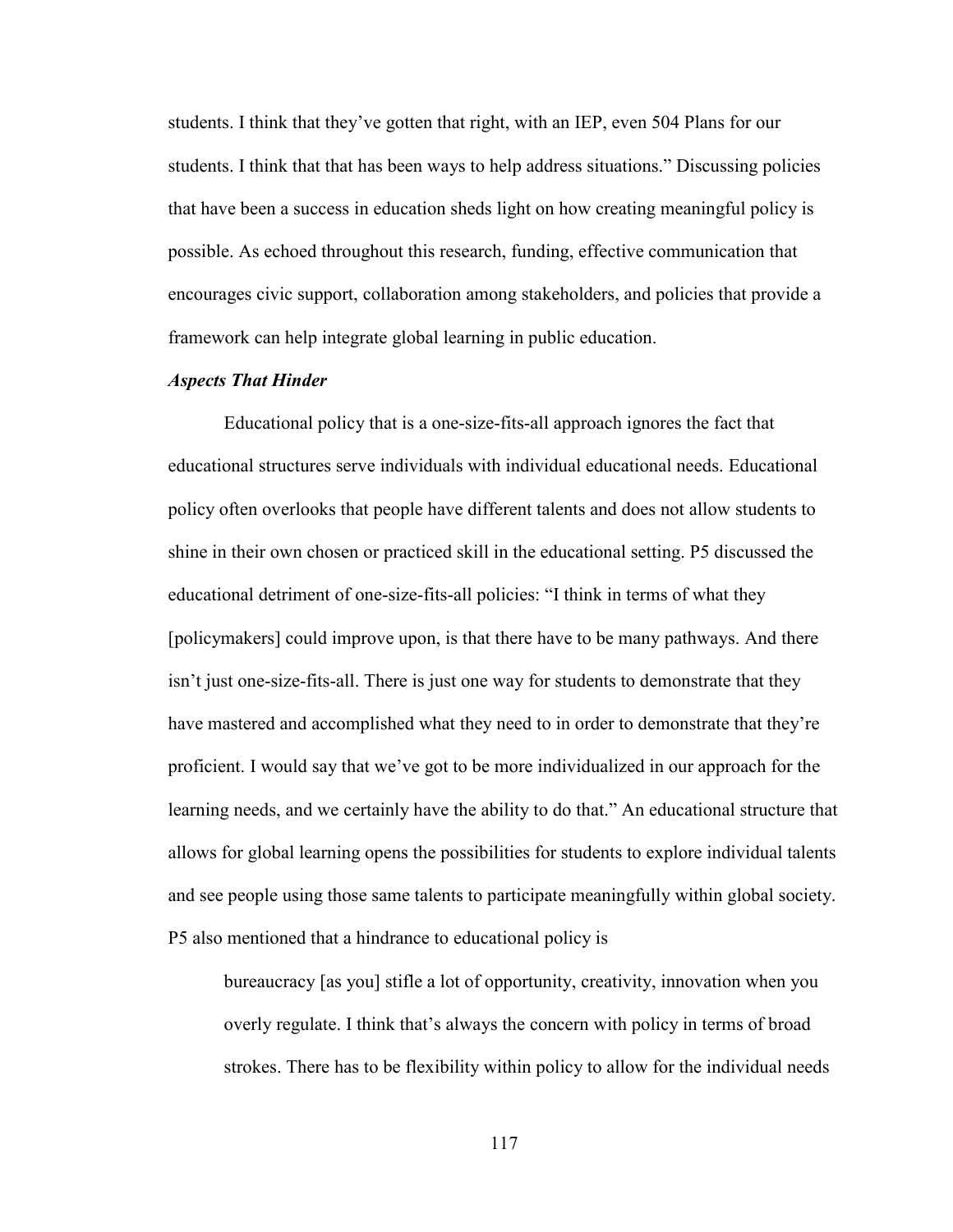and unique needs that may exist in a particular area. And I think that New York does that well. I think that New York allows for opportunities at the local level for decision making that are really important. From a broad perspective, I would look it that way. You don't want policy to be so narrow that it doesn't allow for the meeting of the unique needs of the various constituents that are served by the policy.

P3 also mentioned that policy can be restrictive and, to remedy this, stated that policy should be created in consultation with those who have to implement it. P3 stated,

I find that most of the time, policy could actually be a little restrictive, and it may not fully allow us the opportunities to engage in conversations. So again, I circle back to. I think the main problem is that our policymakers, whether it's on the federal or state level, may have the best of intentions, but they really should sit down and let teachers and administrators look at some of these potential policy changes they want to make and ask our opinion for it.

Policy implementation without community support hinders policymakers, educational leaders, teachers, and, ultimately, the students. P4 discussed a hindrance in educational policy connected with communication:

I think policies that are intended to force schools, or educators, to focus on all students. I think something like No Child Left Behind was actually well intended. I think Common Core policy was well intended. I don't have disputes with that, but I think at least in New York, the way Common Core was rolled out was disastrous. As a person who was a building principal and a superintendent, I understand this notion of having a sense of urgency and in education, if you delay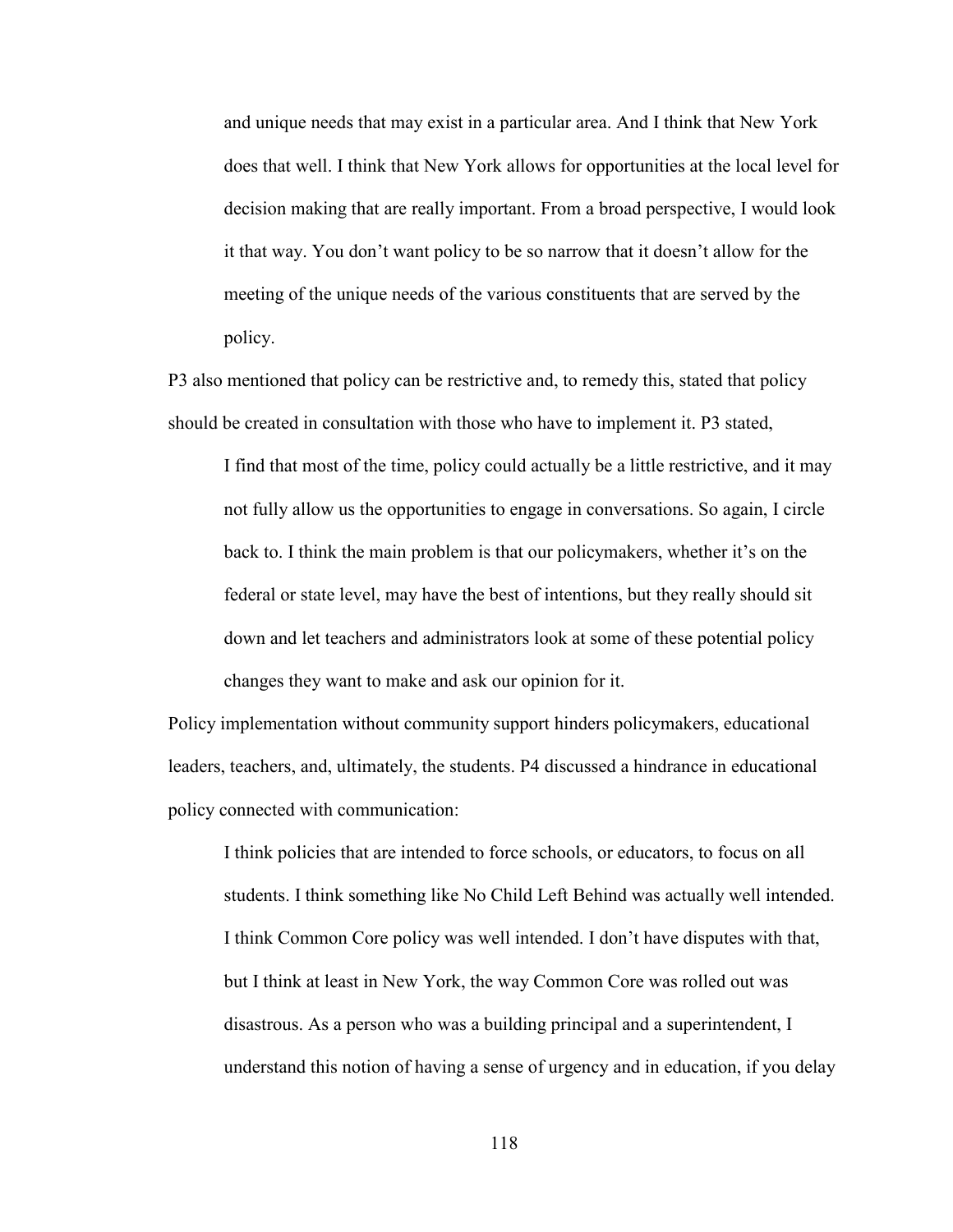a decision by a year, then you've cost a whole other year of not attending to the needs of students. I understand that, but sometimes the rollout that policy makers implement, it seems to be that… If I have a criticism, I think that's where they get it wrong sometimes because I think that they might not understand the challenges of a rollout, and that a rushed rollout causes more resistance. You can't get the positive momentum you need. I think Common Core is a good example of that.

Student educational outcomes are important, as is providing high-quality learning experiences. However, educational policy that hinders individuality in education is where policy hits a snag. P4 continued: "sometimes policy promotes angst and anger. A good example of it is Annual Professional Performance Review (APPR) and Common Core. I mean, those are two policy examples that riled up teacher unions and riled up parents. And it forced educational leaders to expand a great deal of energy on things that didn't have to do directly with the classroom or instruction."

Another hindrance to educational policy is when policymakers underestimate the time, buy-in, funding needed, learning curve, and process it takes to make meaningful change. P3 stated,

I think where they [policymakers] get it wrong… I mention APPR… I think too that they just feel that it's very easy for us to snap our fingers and to make change. I don't think they realize that change is slow, and it has to be methodical and done right, and paced correctly. I think that's the other thing, too, is that our policymakers don't understand that it's all timing and pacing.

Another hindrance is the lack of support. P2 observed, "I don't really think they [policymakers] give us a whole lot of support in general. I think they make policy, but I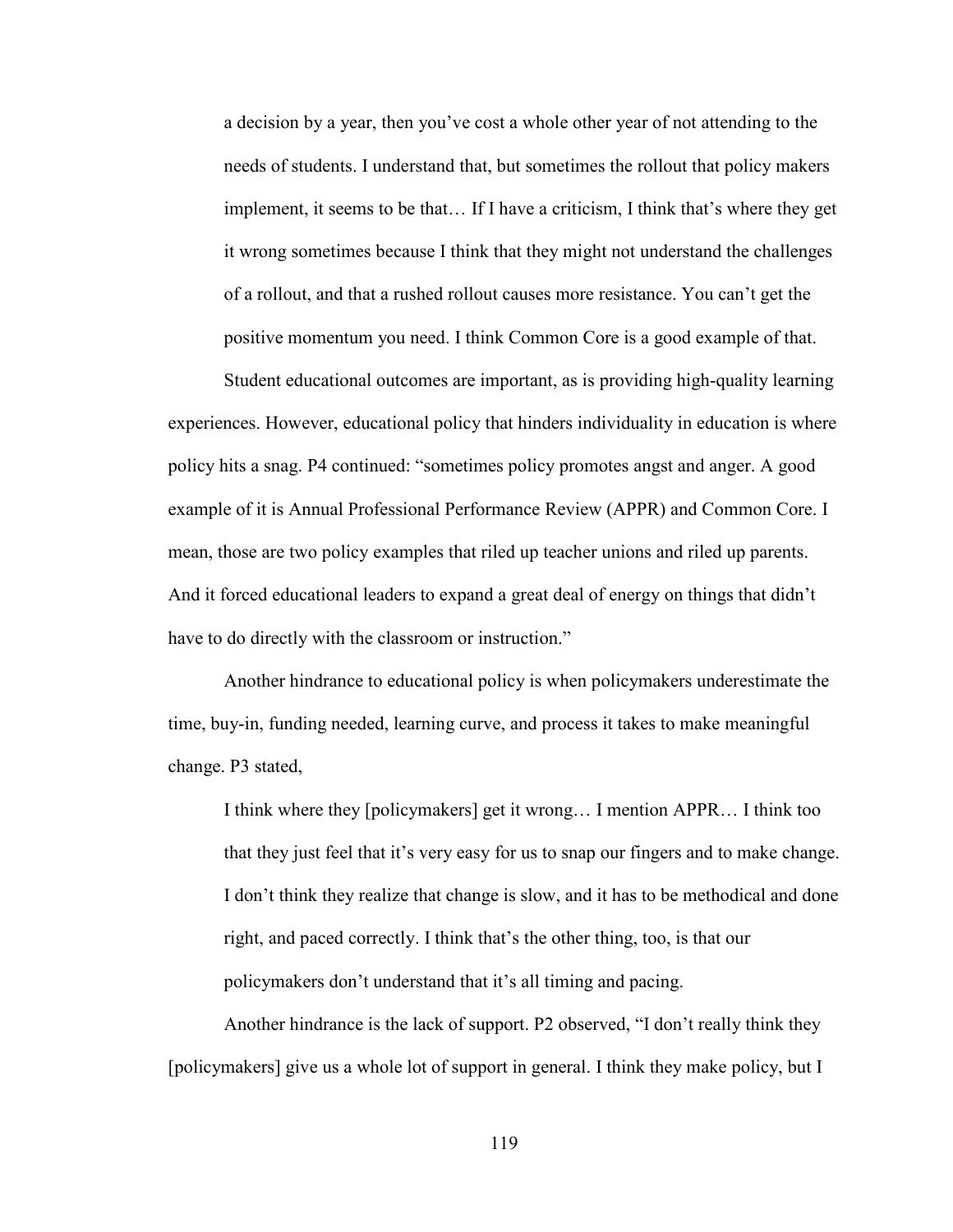don't know that they often help us carry it out." In terms of global learning and policy, P5 noted,

[F]rom a K-12 perspective, I think that the achievements of any kinds of globalized opportunities for exchange and ideas, provide opportunity for outcomes that can really expand understanding, knowledge, opportunity, collaboration, but I can't think of anything that has occurred, sustained systemic kind of an approach to that. I think it goes back to what I'd said earlier about those things being ad hoc, happening because people saw value and had a vision and wanted to make those things happen. So I definitely think that there are achievements in those areas, but to what extent they've been built into some kind of a systematic approach, I don't know that exists yet, from the K-12 perspective.

Hindered policy in terms of global learning will continue to confine international learning experiences to pockets of exploration. This exploration without frameworks, funding, or community support will also be experienced inequitably by those who cannot afford international experiences. Policymakers need to communicate in ways that are meaningful to educational leaders and to the greater educational community. The study participants did not know of any major policies that promoted educational globalization because. without frameworks and pathways or actionable policy, globalization and education remain isolated experiences. This displays how policy and policymakers who do not support, promote, or encourage collaboration on the local, state, or national levels fail to foresee the benefits of global learning. Superintendents have ideas to ways incorporate global learning, but when they are kept isolated, global, local, and state collaboration, competition, and communication suffers.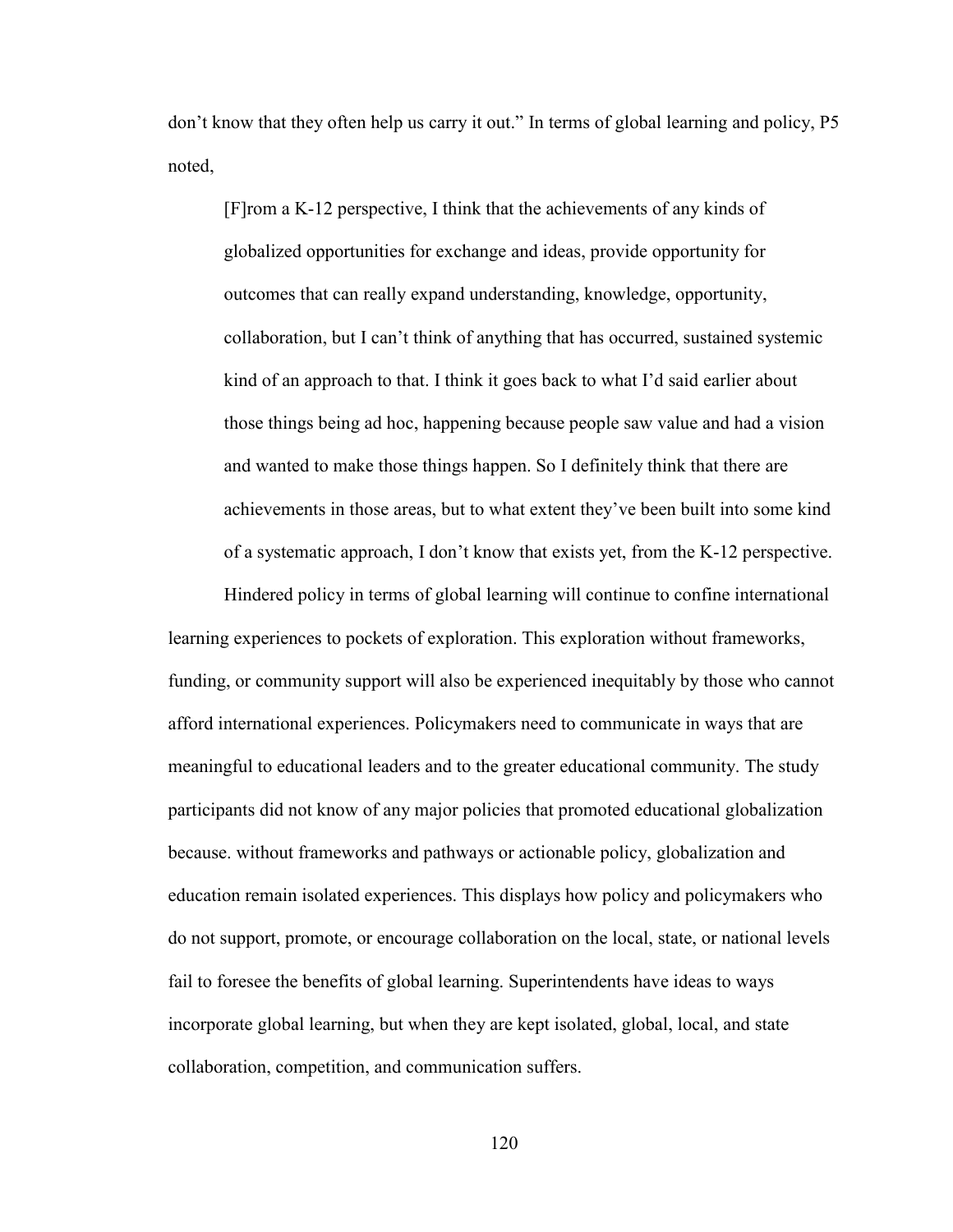**Research Question 5: In What Ways Does Educational Leaders' Global Mindedness Impact Educational Policy and Influence the Presence of Globalization in Educational Practice?** 

## *Educational Leadership Perspectives*

Throughout this research, multiple superintendents stated repeatedly that educational leadership could benefit from more collaboration and that educational policy would be more effective if the perspectives of educational leaders were taken into account. However, when discussing the global community and education, P3 brought a larger perspective regarding globalization's effects on innovating through collaboration:

I would say that life is much more complicated today than it was even 20 years ago. So certainly, there are many more challenges that our educators, our administrators, policymakers, we're all facing. The world is becoming more complex. But the beauty in it is that if we work together collectively, and without kind of sounding like I'm being too much of an optimist, but if we could get together as nations and work closer, like the United Nations' original intent was supposed to be, I think we could accomplish so much more. Instead, there's so much negative competition between nations and trying to outdo one another, trying to have that control. But what I try to say to people is that if you look at things economically, everybody could have the pieces of the pie, but when we work together, and we provide a more solid foundation, the pie gets bigger. When the pie's bigger, there are more pieces for people to have. And when you do the opposite, and you don't encourage the innovation and the conversations and the support from one another, then what happens is the actual pie starts to get smaller,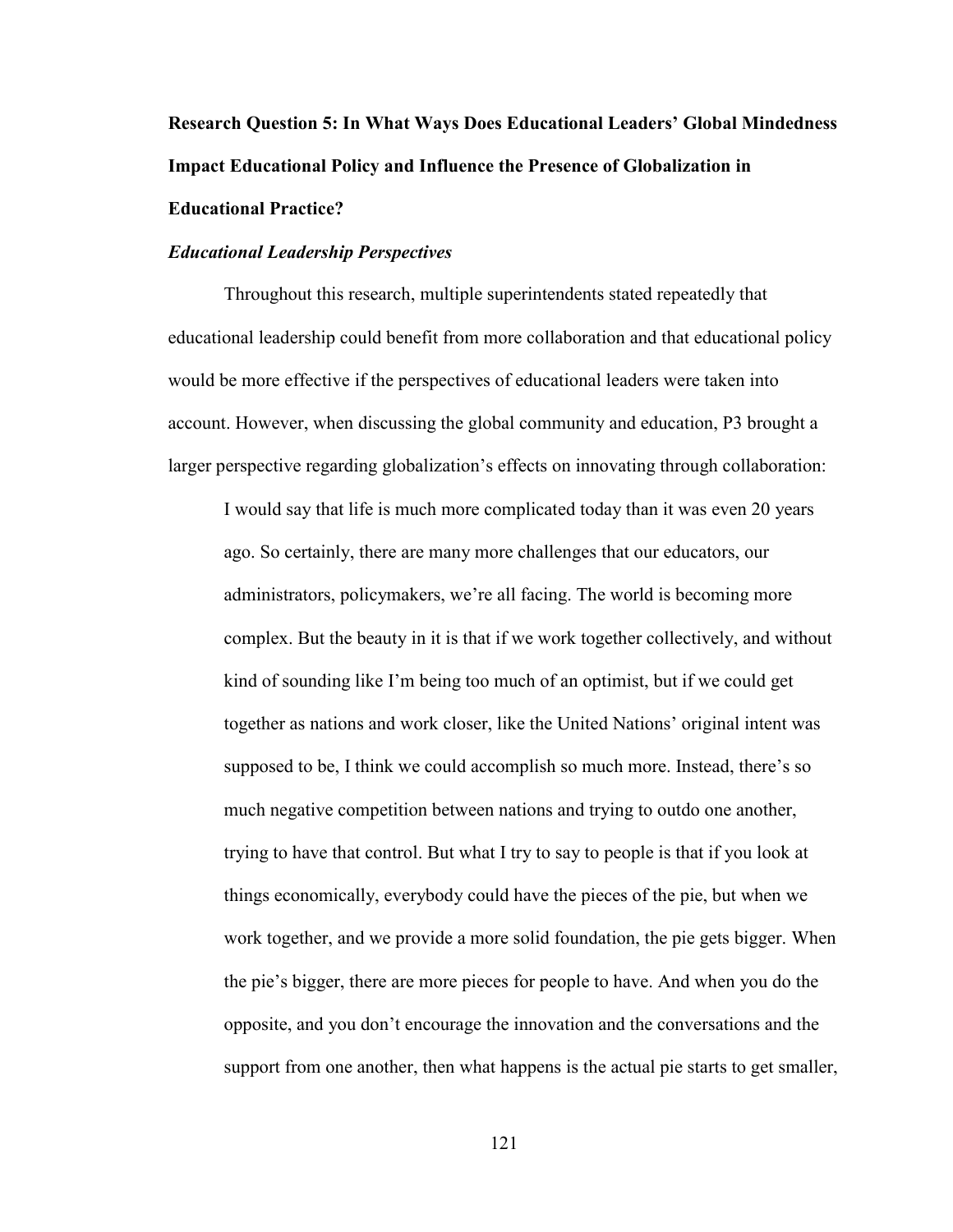and then people start competing for those pieces of pie. That's not something that I think benefits America or the world.

This is an all-encompassing idea: the vision that the global community can expand with innovation. The "pie" is a great analogy for the potential for the global community. If we choose to stick with this analogy, we can also infer that different "flavors of pie" can increase opportunity for thought. This reflects the global mindedness of P3 in very clear ways, showing how the global community and education can meaningfully interact, leading to innovation and success.

The global community as a means for creating global connections is also seen in a statement by P5:

Education has the potential to be the incubator, and has the potential to really be at the forefront of providing those kinds of [global] opportunities. And to the extent that we can provide those opportunities for kids requires that level of creativity, that level of entrepreneurship, and the freedom to be able to explore those opportunities. I think that fundamentally and foundationally, those really are the purposes of education. And when we think about the creation of public education as an opportunity for all citizens that speaks to the desire to have a well-educated citizenry, that can effectively compete, engage, and collaborate in whatever arena there is to do so, and certainly now in a globalized arena. I think it's a mission critical function of education to provide those things.

P5 reflected on global mindedness that welcomes critical thinking and problemsolving. P5 also reflected on global mindedness in a way that "fundamentally and foundationally" provides perspective of what this participant found to be the purpose of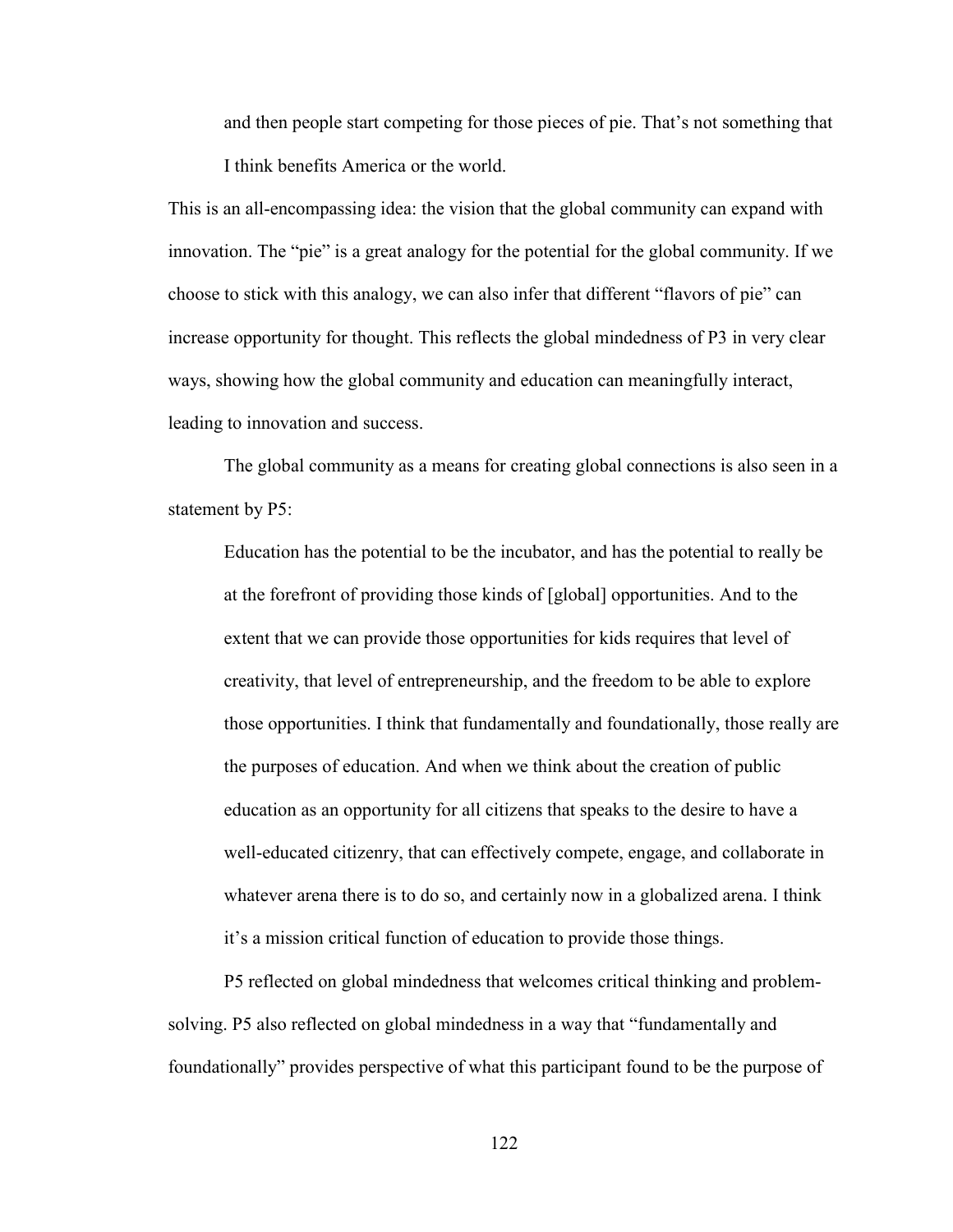education and how global education can fit into the public education arena. Global participation and global mindedness in educational leadership must begin with a better understanding of the population. P1 did research to build cultural connections within the student population:

…from reading books on education. I have personally been reading a lot of books about the struggles of Latina students on coming into this country. Some are nonfiction, some are fiction, but they still give me a perspective on what their journey was like here, because I do want to better understand my population.

This educational leader is aware that personal awareness and responsibility for alternative struggles can impact their ability to positively lead a learning community. Global mindedness can include considering alternative perspectives from varying cultural norms. An educational leader educating themself on cultures reflected within their learning community is a form of global mindedness.

P4 reflected on experiential learning that can provide a high level of global integration and appreciation for other cultures through

summer trips to other countries where children have more than five days to get immersed in a culture, where the trip is more than say a February break, or spring break trip, but where they have time to really get immersed in a culture, and live among people that are from other nations, and use that as a starting point for building relationships. I think it would need to be not just one school, somewhere in Europe, or some other part of the world, but it could be really powerful if school districts had connections all over the place.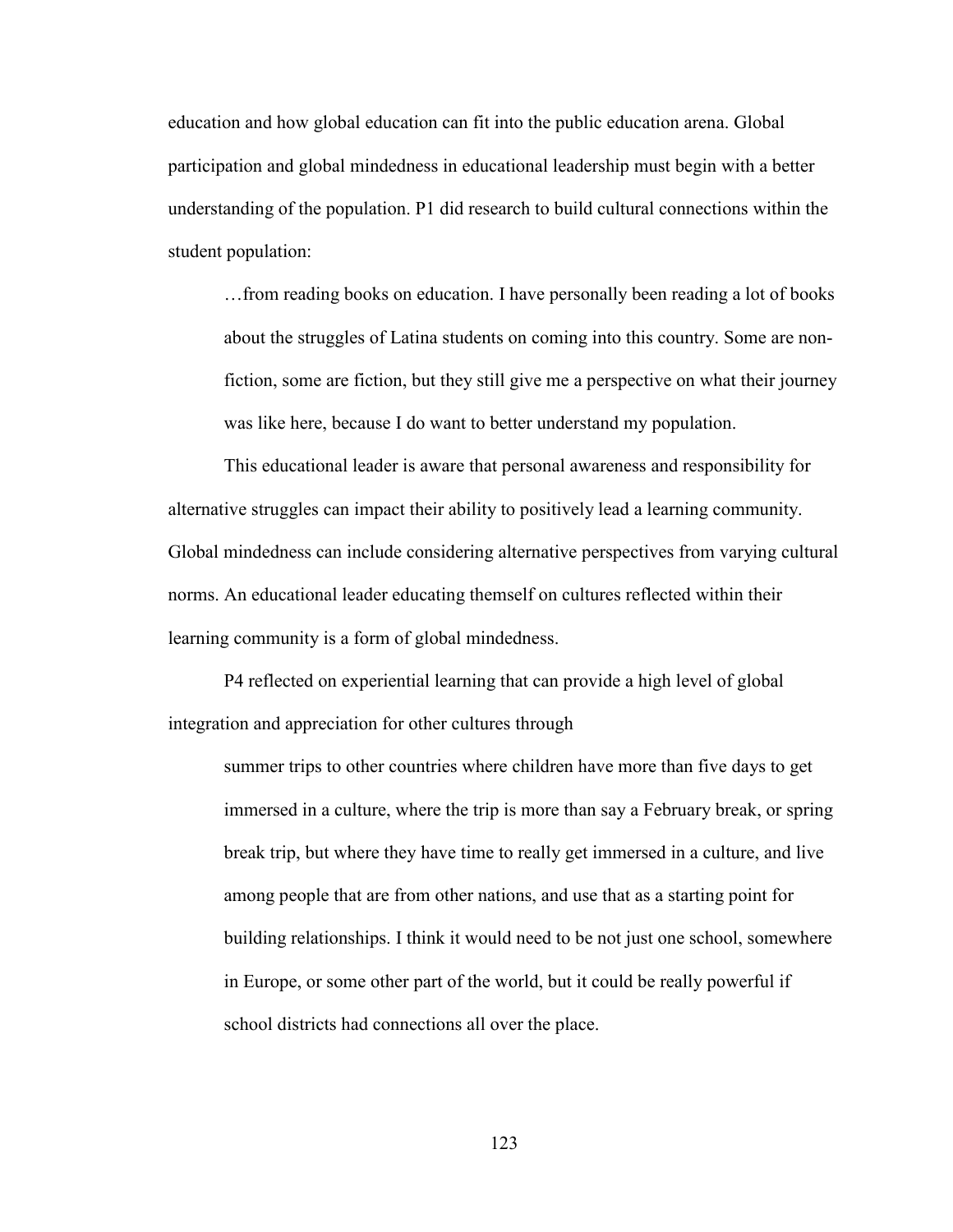P4 mentioned a high level of global learning exchanges because, while in another country, students can use language acquisition, cultural norms, and the opportunity to reflect on their own life experiences to visualize how there are different lifestyles around the world, not associating them with "good" or "bad" but appreciating the "different."

Every community has some expertise or something to be proud of and share with the global educational community. P2 believed her district spends a lot of time on building good character:

We spend a lot of time trying to think of ways to do things compassionately and kindly. I do spend a lot of time with my colleagues, so we share ideas some with each other. I do think that my district has a lot to contribute [globally]. I think everybody's district has a lot to contribute.

This emphasis on global mindedness is what inspired this research. If we as educational leaders influence the educational structures in which we work, we can appreciate the hard work others put into their districts and communities. These examples of global mindedness paired with funding and frameworks can lead to true implemented change towards a more global learning experience in public education.

### *Educational Structures/Systems*

Globalization within educational practice is currently linked to individual district capabilities and funding. The global mindedness of educators does not appear to shape policy outcomes at the federal or state level due to a lack of collaboration. When asked if it will be educational leaders or policymakers to forge globalization in education, the participants offered a variety of perspectives: "I think it's going to be policymakers, unfortunately, unless they give leadership the ability to be independent"  $(P1)$ ; "I believe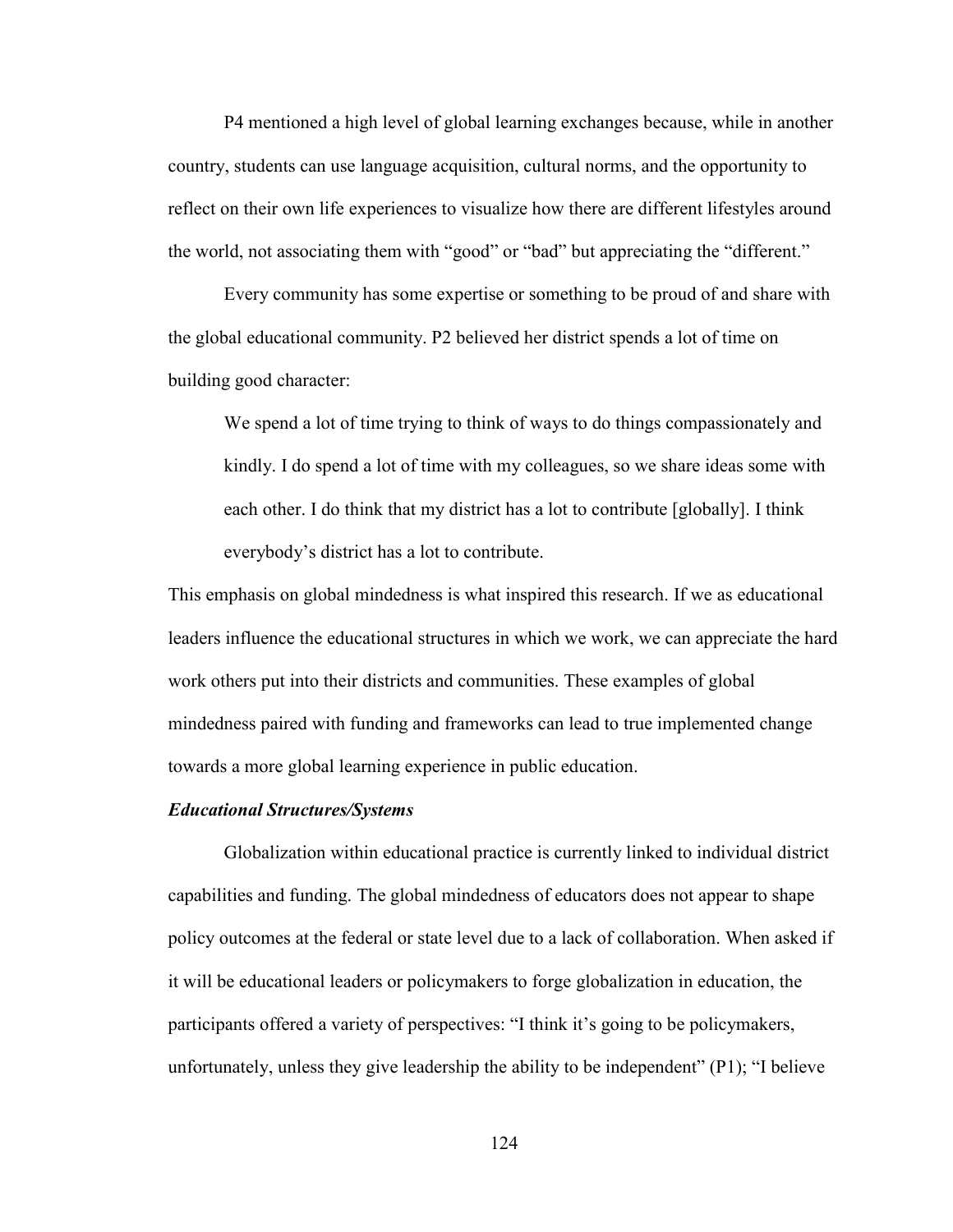leadership. Policies can be enforced, or they can be not enforced so much" (P2); "I would say effective leadership because we, through our conversations, could influence policymakers if they listen to us" (P3). On this question, P5 remarked, "I think it's a combination of both. And I think it's important for the leaders to communicate to the policymakers what their concerns are in this area, so that they have an understanding. And by the same token, it's important for policymakers to seek out that information and seek input from the field and from the educational leaders. It is clear that, with the current educational structures in place, superintendents feel responsible for creating the global educational outcomes for students.

The presence of globalization within educational practice is, again, based on individual district initiatives. P2 described the global exchanges available to her students:

Our district takes field trips to other countries. We did before COVID. We are picking them back up this year. We do a lot of, particularly the foreign language, there's a lot of pen pals, your traditional kind of thing. We have a business program that collaborates with students from around the world.

These global exchanges, if broadened to a larger scale that incorporates other districts, could create "pods" of educational learning friendships for students. P3 looked to the future, following the pandemic, for ways to incorporate "student exchange programs or teacher exchange programs. That's something that I think would be great." P4 discussed global exchange within educational practice in their district as a "a trip abroad with foreign language students." Bringing high school students abroad opens the world to them and shows them it is much larger than their hometown. On this, P5 mentioned other potential for growth through a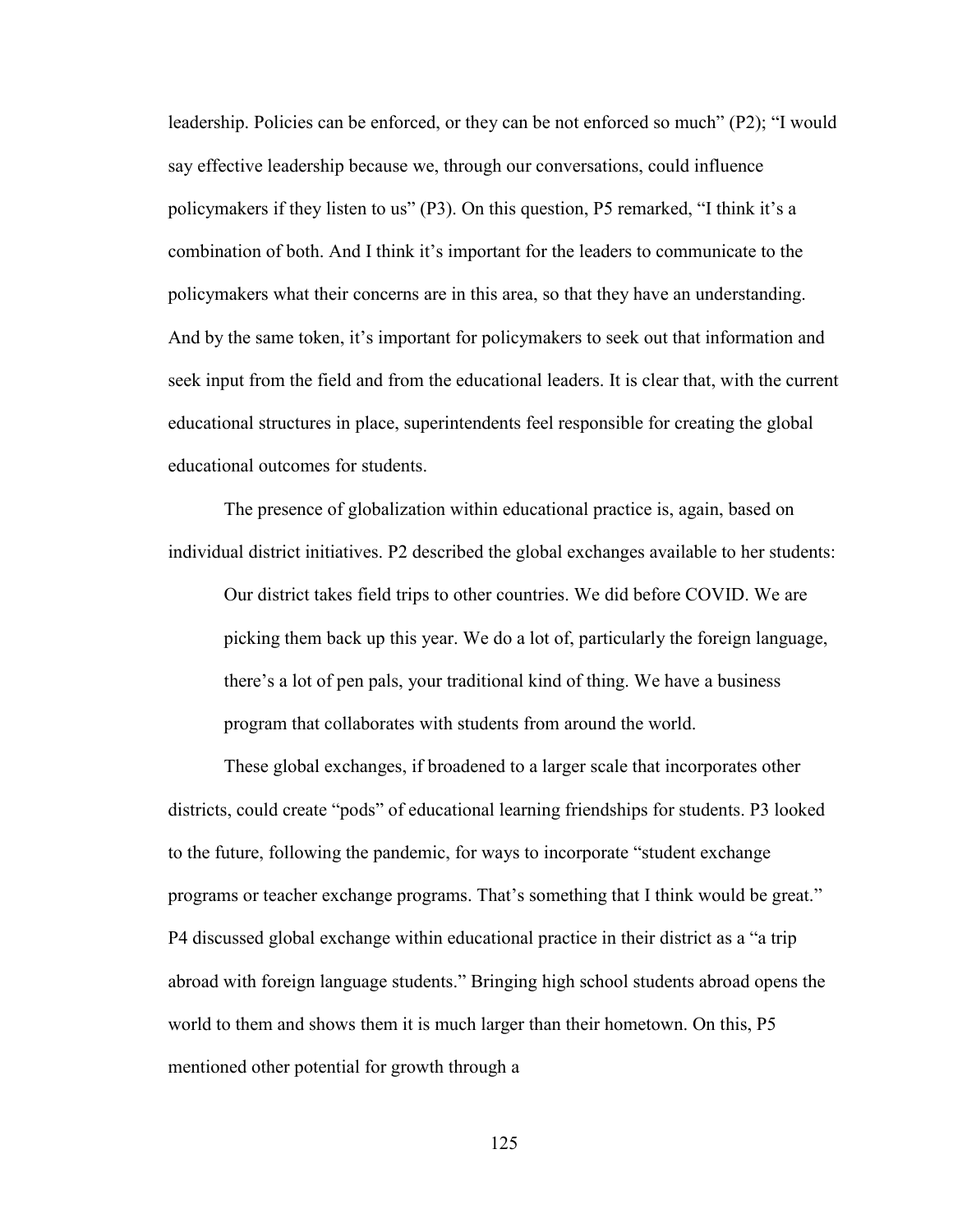…technical education program in agriculture. We also have entrepreneurial courses and classwork where kids are communicating with students from other parts of the country. It is not in other parts of the region, it's not international yet, but certainly that is an area of opportunity that we want to pursue. Up until the pandemic, travel was an important opportunity for educational interests and activities… In previous settings, we've had exchanges with students in South Africa, learning opportunities, opportunities to connect and certainly opportunities to participate in workshops with the United Nations. Providing opportunities to expose kids to the world beyond our doors is really a very important, and we're hoping to be able to get back to those opportunities as we move past this pandemic, which is another example of how we're so interdependent in how the world has become really globalized.

Based on these examples of global learning within independent districts, there is a desire to continue to incorporate similar practices within education. Acknowledging the global mindedness of these superintendents is important, but this must be put into practice in individual educational structures. This research reflects how the current educational structures in place can be improved with global educational frameworks and collaborative input with educational leaders. With these educational structural improvements, the 21st-century student may emerge from public education with the ability to think critically, problem-solve, and view the world from multiple cultural perspectives and experiences.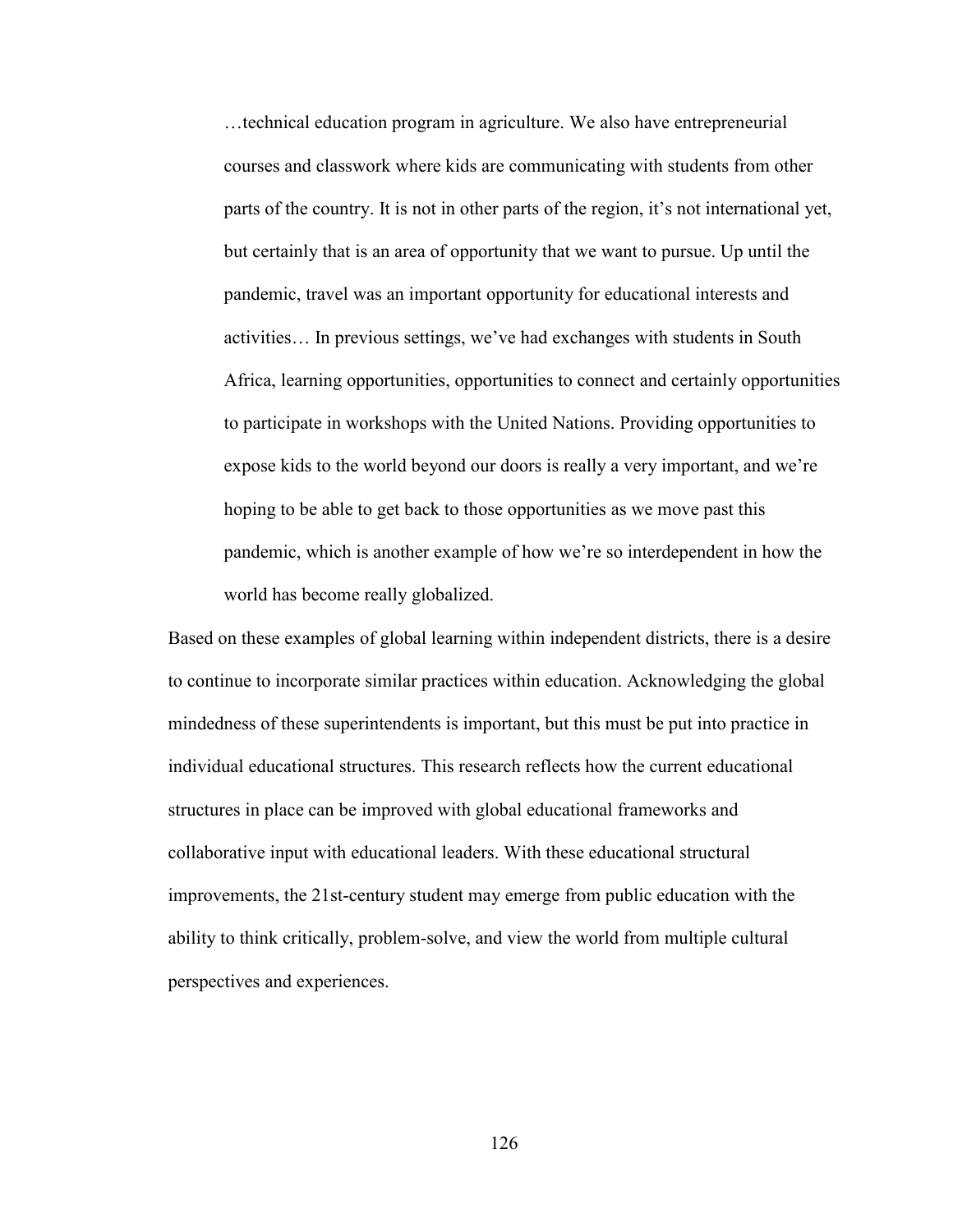## **Conclusion**

Applying the perspectives of superintendents to the vast landscape of globalization and education can be a humbling experience. Obviously, these thoughts and perspectives require collaboration and communication for the exchange of alternative perspectives, which can be a daunting task. All of the participants used their educational experiences, knowledge base, and personal thoughts to create a better international educational forum. Cultural reciprocity is the awareness of other cultures for their core values and to promote the development of healthy cultural exchanges, meaning that each culture is valued for what it can learn from and teach to another. Global learning reflects an understanding of the responsibility to the local learning community by providing experiences that can change student and teacher perspectives on the possibilities and capabilities of the learning community.

Beneficial student outcomes are at the core of the educational community, and global learning is just an extension of those potential outcomes. Again, without the support of educational leaders in focusing, developing, and providing actionable practice of global exploration, 21st-century skillsets must be acquired outside of public education. This increases inequity in education and in future education and career paths. The education system as a whole relies on effective communication to introduce new and innovative perspectives. Effective communication and collaboration can increase civic buy-in and propel new learning initiatives forward.

The superintendents' perspectives documented here reflect those of the learning communities they serve, their personal experiences, and the resources available. Therefore, global educational frameworks must be flexible enough to allow all districts to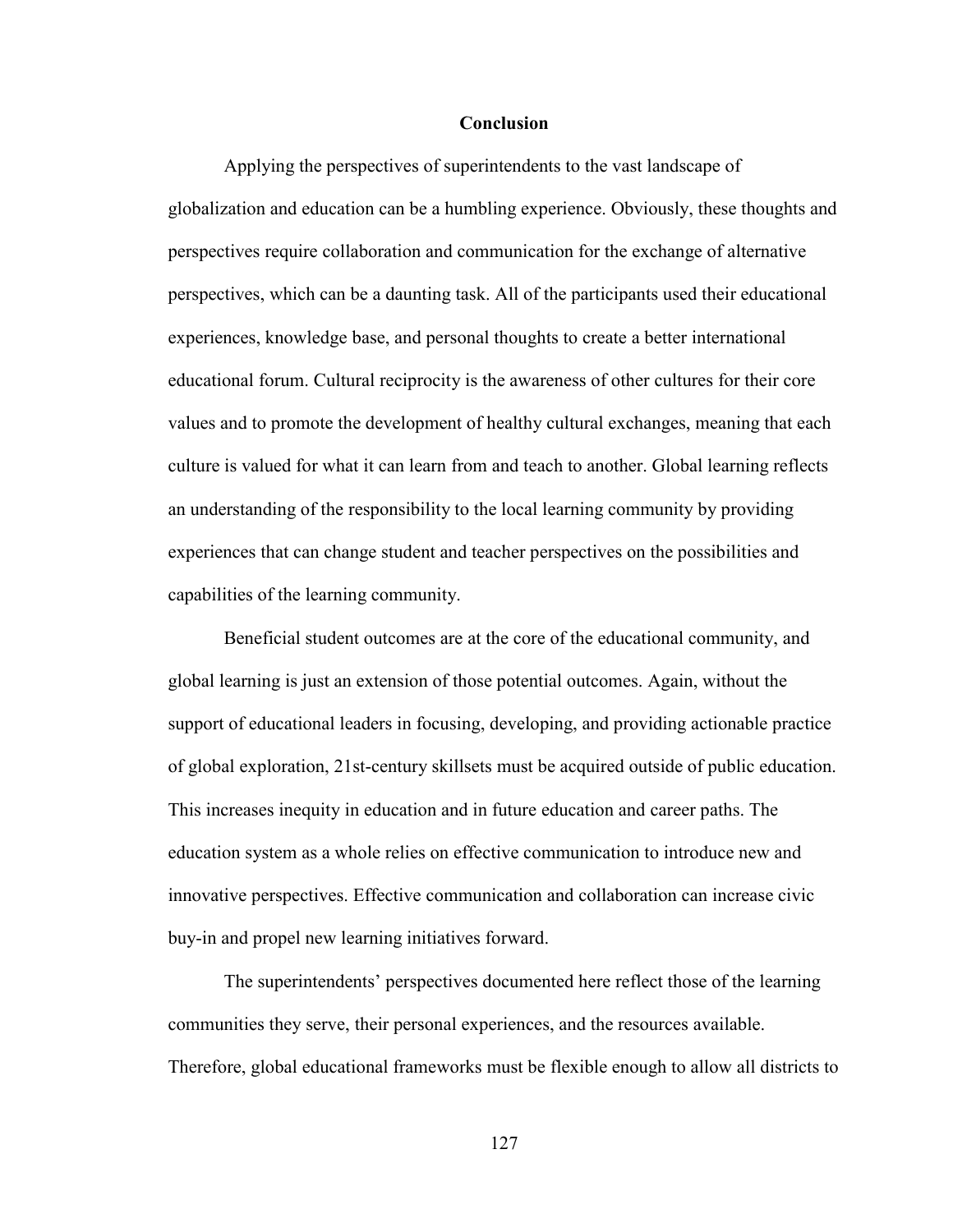incorporate global initiatives. When we explore the benefits of global learning, this can lead our students to evolve into well-rounded, productive 21st-century global citizens.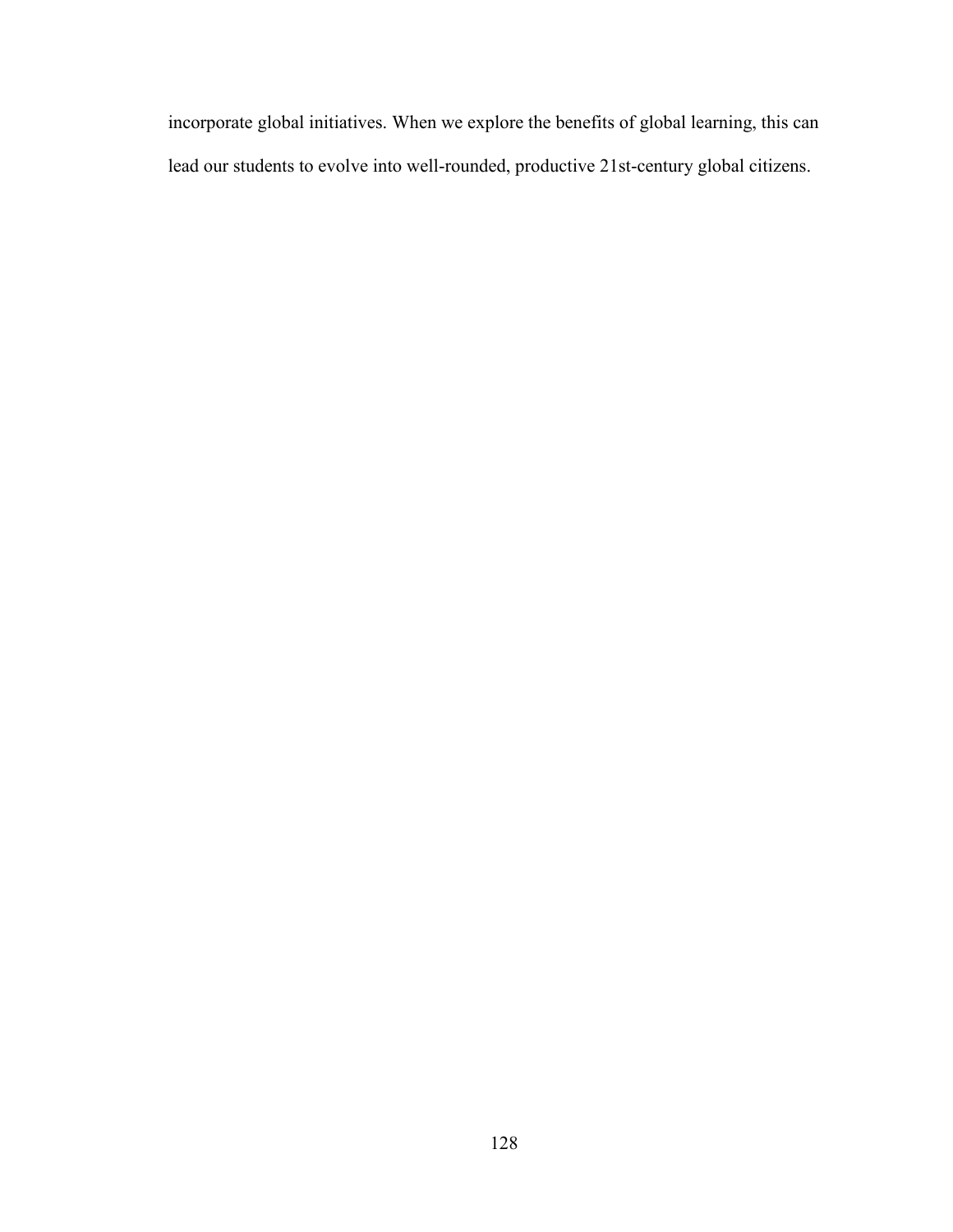## **CHAPTER 5: DISCUSSION**

Globalization has impacted education in ways research has not yet caught up to. Therefore, effective policy for global education is stagnant. Educational leaders have many thoughts and ideas that can benefit the global learning community. The responsibility felt by the superintendents interviewed in this study is clear and apparent. While their sense of responsibility for their leadership role and desire for a more interconnected global educational platform is evident, this often depends on independent innovations within individual school districts in NYS. It is admirable that school superintendents feel a sense of responsibility to create global exchanges and ambassadorship experiences when there is such a lack of funding and structures around which to base their internal systems. It reflects that educational leaders know that global competency is essential for the future, and their own personal experiences and district emphases drive this learning. A profound element that emerged from this study is how superintendents feel about effective communication and civic buy-in. The impacts of forward thinking in education today can create the foundations for our society in the future. The overall implications of findings determine that collaboration with educational leadership is necessary for globalization and education to be integrated into public education with actionable policy. Superintendents in this research are able to comprehend the importance of global learning for student outcomes and desire funded collaborative frameworks to guide this innovation.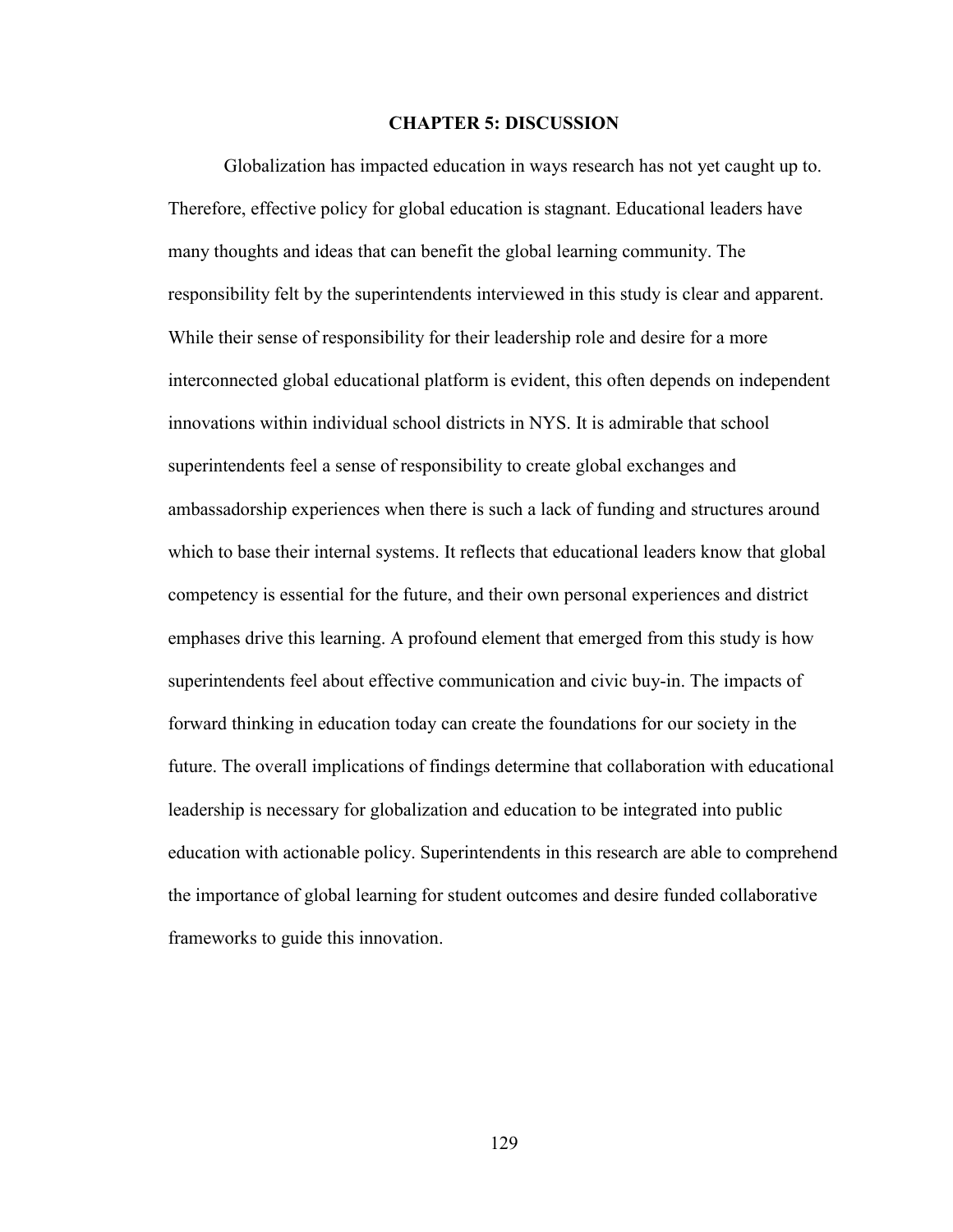#### **Implications of Findings**

### **Educational Leaders' Responsibility**

Overall, it appears that the New York public school superintendents in this research felt a sense of responsibility and duty to their students and local community. The data support the findings that all the superintendents appeared to be open and interested in creating global connections, ambassadorships, and innovations. However, they needed more partnership in the form of research-based exposure, funding/resources, and collaborative time to bring global learning to their districts. Each superintendent responded in a "yes" format when asked if educating students on global competencies was the responsibility of educational leaders. However, the participants also recognized that there are many other forces that complicate how globalization and global learning are brought into the public education arena, including communication, the pandemic, civic buy-in, and the lack of funding/resources.

The educational leaders' sense of responsibility was reflected within the theoretical framework, as leaders, in this case the superintendents, must review, reflect on, and evaluate the new phenomenon of globalization within the arena of educational innovation. Then, they must communicate effectively in order to reduce uncertainty about how this is beneficial for the betterment of student outcomes. A potential limitation of this finding is that non-mandated educational potentials, such as global learning, are typically interesting to discuss in abstract terms but difficult to implement within districts without public support, policy, or funding/resources.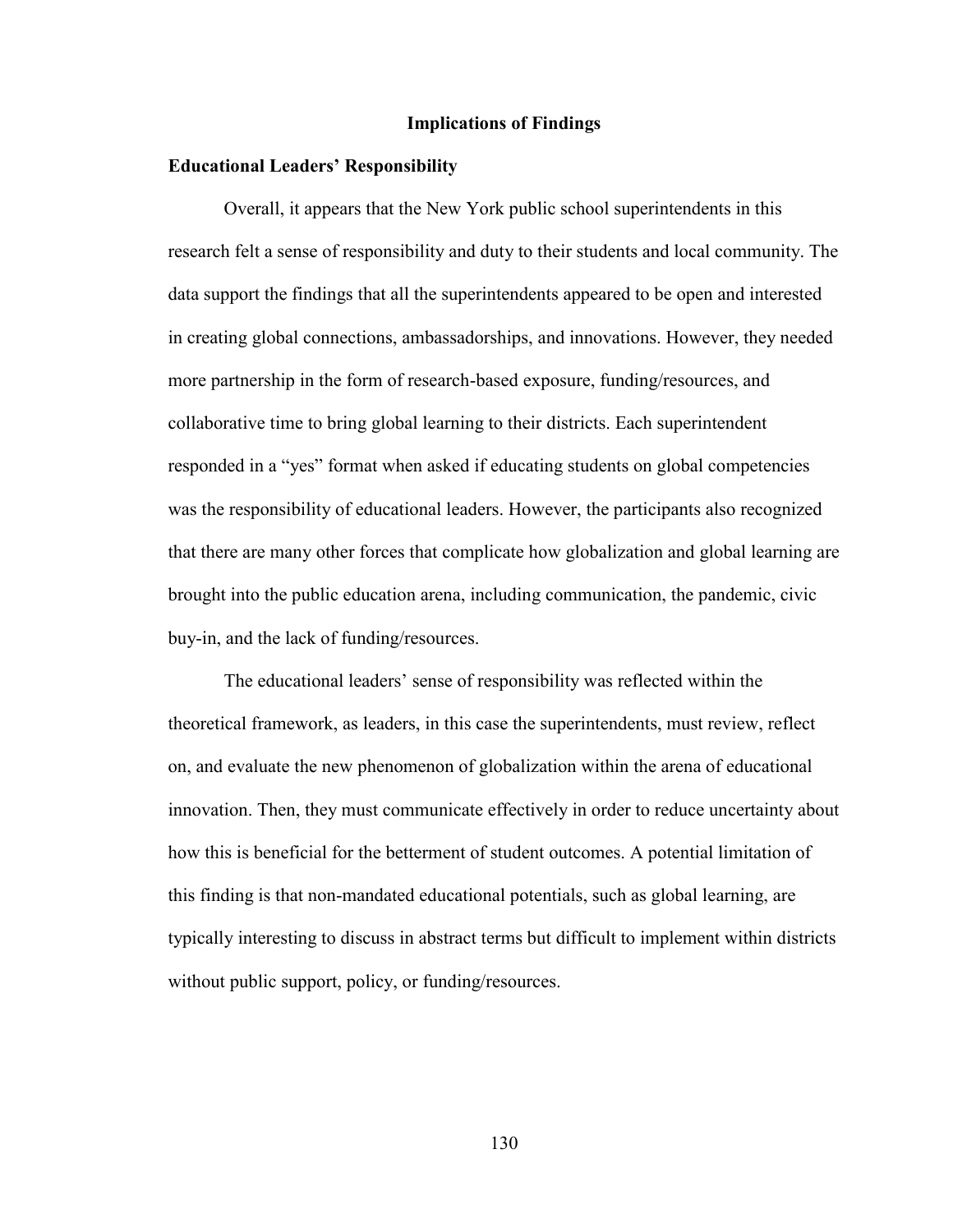## **Global Community and Education**

The educational leaders in this study viewed the global community as an "opportunity." They reflected on the global community as interconnected and pointed to the pandemic as an example of the inability to ignore global issues. Twice, the "trickle down" effect was mentioned relating to how global concerns, global conflicts, and current events trickle into our educational systems. The participants also referenced that globalization has made its way into other aspects of life, including "economic, political, technological, and social" spheres. They mentioned the fortunes and amenities that come with living in the United States and stated that global learning can help students reflect on their lifestyles. Global learning can broaden the opportunities for students with regard to educational outcomes relating to problem-solving, innovation, and emotional wellbeing. Part of the importance of a global education for superintendents is ensuring that students have access to the skillsets they need for the future. These findings suggest how the theory of diffusion, and educational leaders who perceive the global community as important, can use the phenomenon of globalization to create learning opportunities.

## **Student Outcomes**

The notion of preparing students with transferrable skills for future careers aligns with the idea that education creates opportunities for the future, and it would be a disservice to students to ignore global impacts. In terms of the global community and educational leadership, the data reflect that all the participants found global educational experiences, exchanges, and innovations beneficial for student outcomes. Global experiences change students' perceptions, which can impact how they view their future possibilities. When we connect student interest to global partnerships, with robotics, for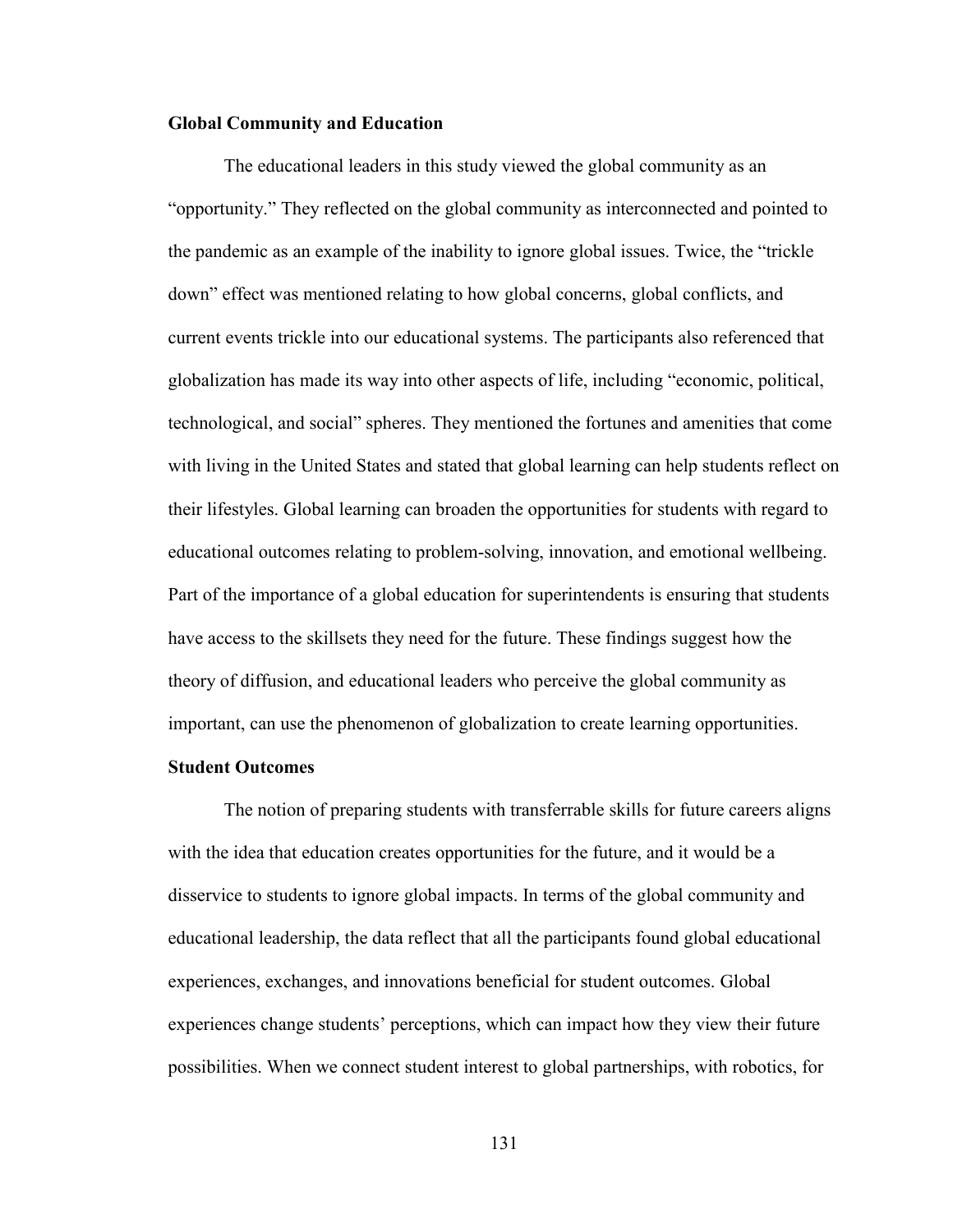example, we expand their outreach and create friendships based on mutual discovery and innovation. Language through technology in the form of coding can bridge linguistic gaps. Creating international student activities broadens perspectives and can be the foundation for mutual respect.

The participants considered researching best practices in education and leadership collaboration to be important in creating global educational networks. They discussed educating students for the future and ensuring that they have the skills for careers that do not yet exist. The superintendents in this study found education as a means for developing needed skillsets that are transferable into the 21st-century workforce. The educational leaders found that teaching globalization can emphasize the need to prepare students for the future. When global learning is incorporated into education, student outcomes are the results that speak for themselves.

### **Civic Engagement and Buy-In**

A major unexpected finding and theme was that civic buy-in is the most influential factor in superintendents' ability to incorporate global learning into education. The researcher expected that the political climate could inspire criticism for international learning experiences. However, from the superintendent perspective, the greater public must be ready for and want global education before educational leaders can begin the process of researching best practices or international exchange experiences. It appears that the superintendents felt there were communities of people who preferred isolationism and U.S. solidarity rather than globalization. This is valid and reasonable during a pandemic. Another form of civic buy-in is from the learning community of educators and educational leaders because, without state mandates to require global learning, this can be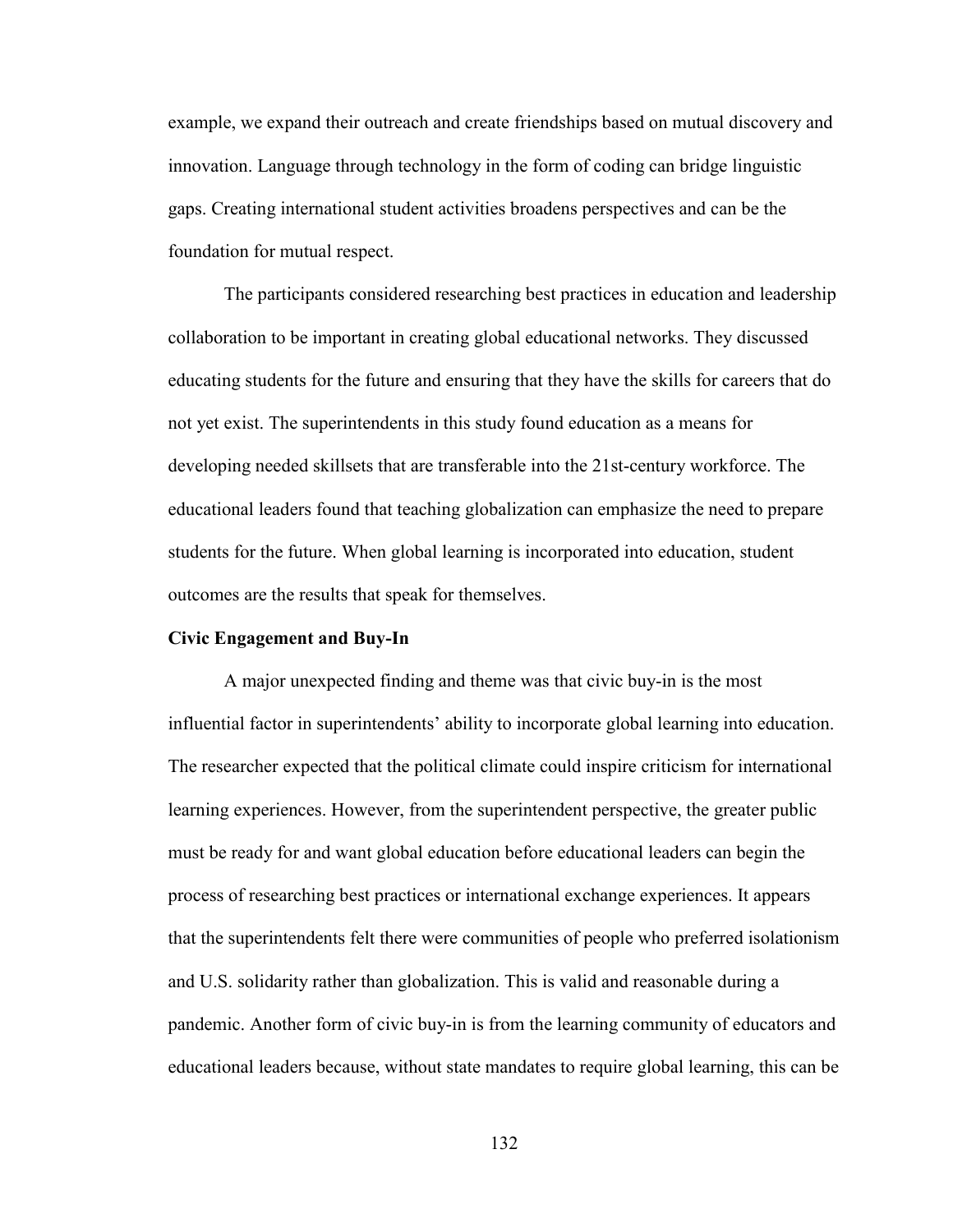viewed as another educational initiative. These findings are congruent with the literature. McCarthy's (2011) research mirrors this perception of the importance for community engagement: "Each superintendent emphasized that as important as superintendent leadership is unless the whole community is on board––global education will not be successful" (p. 156).

## **Communication**

Communicating the goals and role of global learning within education is essential. Effective communications overlap with civic buy-in when introducing new initiatives. Within this research, each superintendent emphatically acknowledged the importance of communication in their leadership position. Effective communication is at the core of motivating community interest, especially in non-mandated initiatives. The superintendents felt that transparency, approachability, active listening, and honesty are the most important communication traits for educational leadership. Communication is closely tied to the globalization of education. Rogers (1995) theory of diffusion used leadership communication as a pivotal aspect in explaining how an innovation or idea is adopted throughout a social system. This theoretical framework aligns closely with the findings in this research on how effective communication can inspire new innovations. In this research, educational leaders' global mindedness and communication created global educational opportunities.

### **Educational Structures/Systems**

The educational structures and systems in place are described as frameworks for implementation. The most successful frameworks are flexible so that educational leaders have the leeway to incorporate them into the structures and resources available within the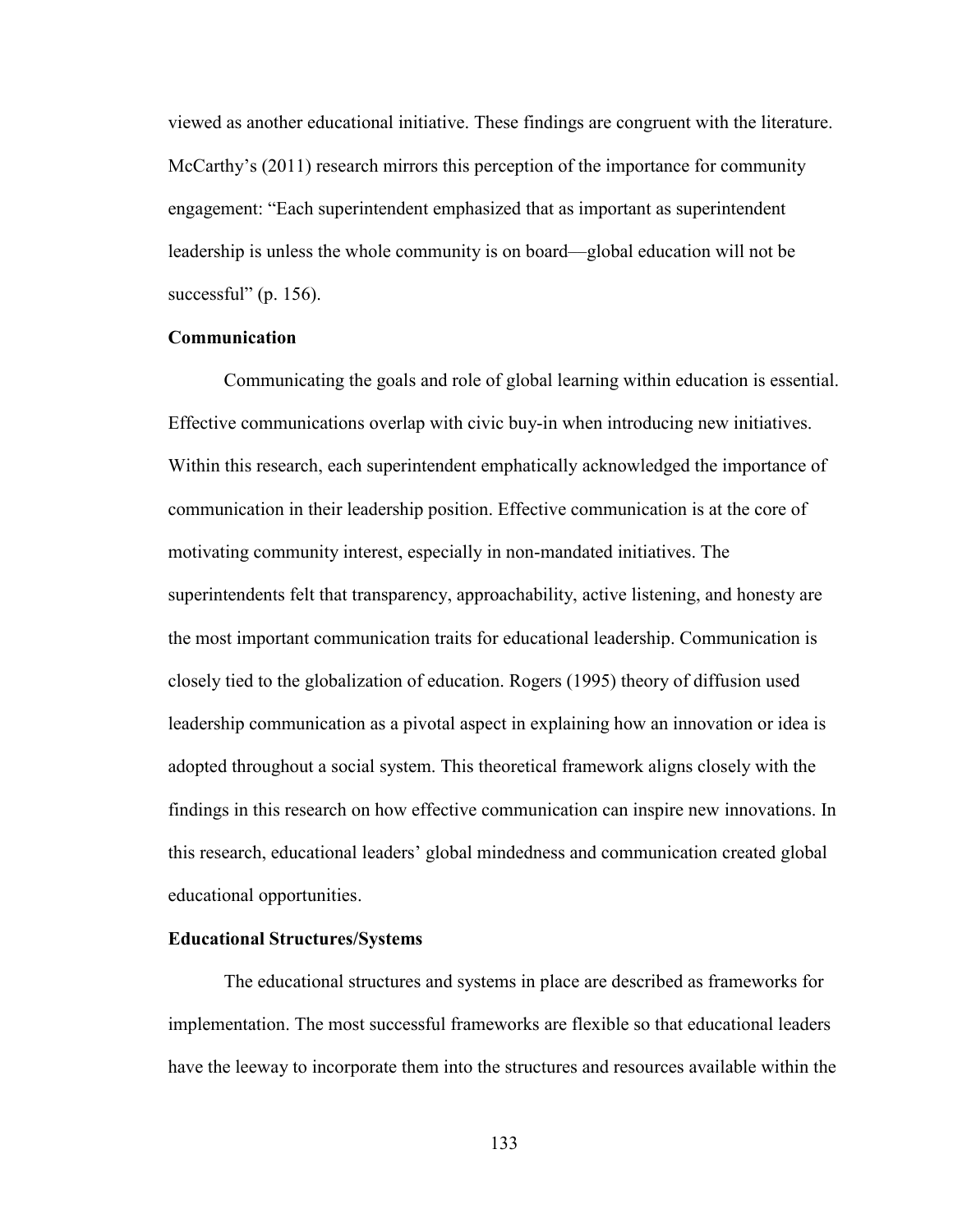district. The superintendents agreed that, with educational leader collaboration, global learning frameworks could assist in creating avenues of global learning. The participants felt that the nature of education lay somewhere in between collaborative and competitive. Within the current educational structure, it is not clear to what extent global learning, connections, or innovations are incorporated into NYS school districts. The lack of collaboration on global learning frameworks or systematic focus on global learning within the educational leadership forum is at least partially responsible for the innovation happening within isolated districts. Without equitable funding, opportunities for global learning will continue to happen only in exceptional communities motivated to provide global exchanges. The data shows that the participants wanted to offer global learning opportunities in an explicit and systematic way but did not have the necessary support to do so.

## **Funding/Resources**

The data shows that funding is a limitation of incorporating global learning into education. Funding is also one of the complications that impacts the incorporation of global learning with fidelity and equity. If only those who can afford to study abroad do so, this feeds into the gaps of knowledge and learning experiences among students. The capacity for superintendents to support global learning in education requires federal and state financial resources. One way that the federal and state governments "communicate" their values of targeted learning outcomes is through financial support.

## **The Pandemic**

A theme throughout this research was how the COVID-19 pandemic was a tremendous obstruction for global learning. Each superintendent referenced the COVID-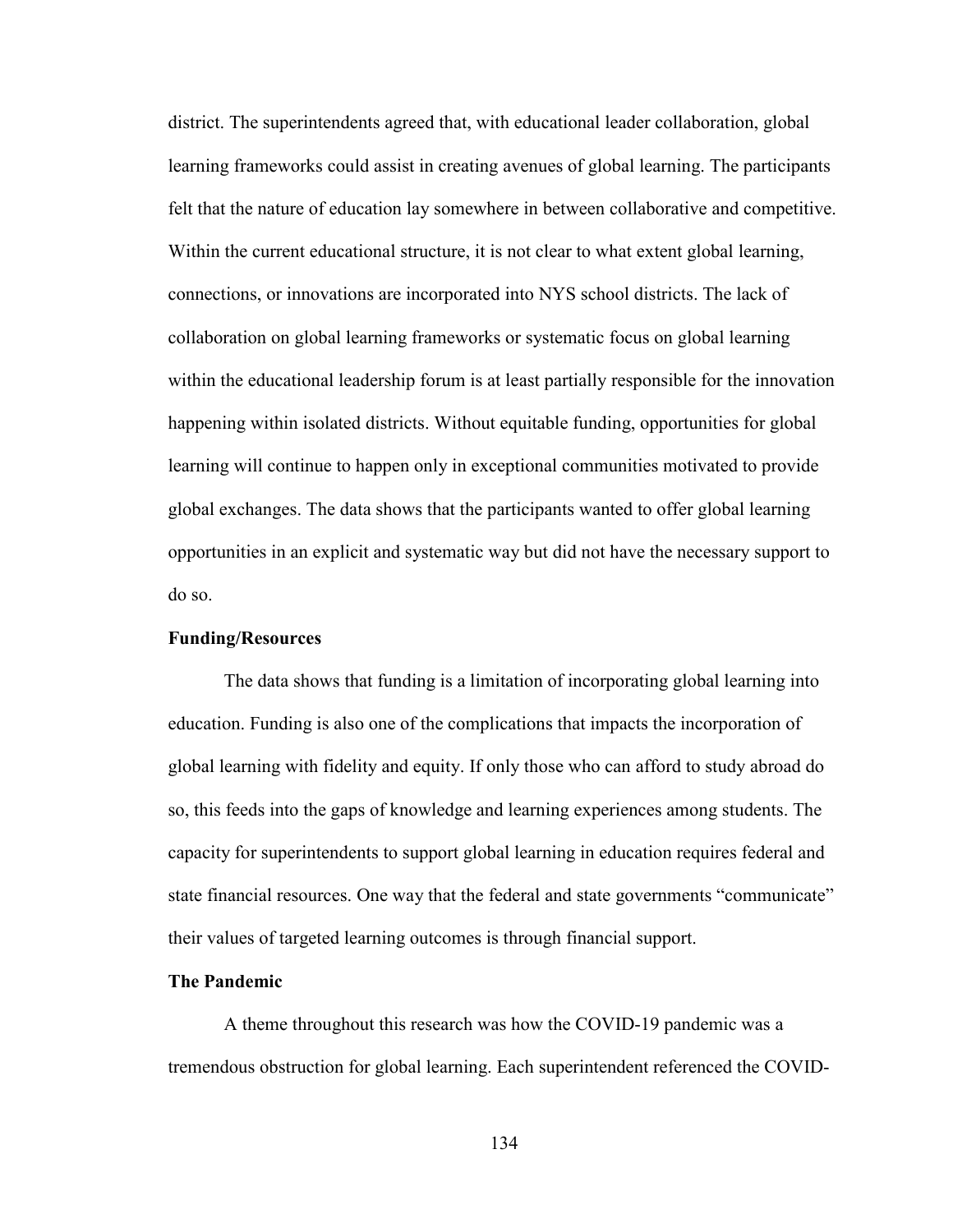19 pandemic as a reason why global exchanges were brought to a halt. However, a second theme was that each superintendent also referenced the COVID-19 pandemic as an undeniable example of how interconnected we all are.

#### **Pandemic Technology**

Pandemic technology brought about technological learning outcomes for both educators and students alike. For districts without one-to-one devices prior to the pandemic, the pandemic created learning opportunities and connectivity that was previously not available. If there was one benefit from distance learning, it was that students and educators refined their technological skills. A theme was the use of Google Classroom as a platform across all districts for distance learning. This common platform creates a shared technological knowledge that can make participating in the global education arena more interactive and exchangeable.

## **Collaboration**

A theme of educational leadership collaboration was that interaction through the county's Superintendents Association. This association can be the foundation for collaboration on global topics among superintendents and for sharing perspectives on how to successfully bring global learning into our schools. Financial expenses were named as limits to participation in other national superintendent associations. Whereas the participants expressed their interest in global educational associations, it is unclear to what extent they have access to global superintendent associations.

#### **Policy and Policymakers**

As the researcher, I began this study knowing that there was little or no actionable systematic federal or state enforced global learning format for NYS districts. The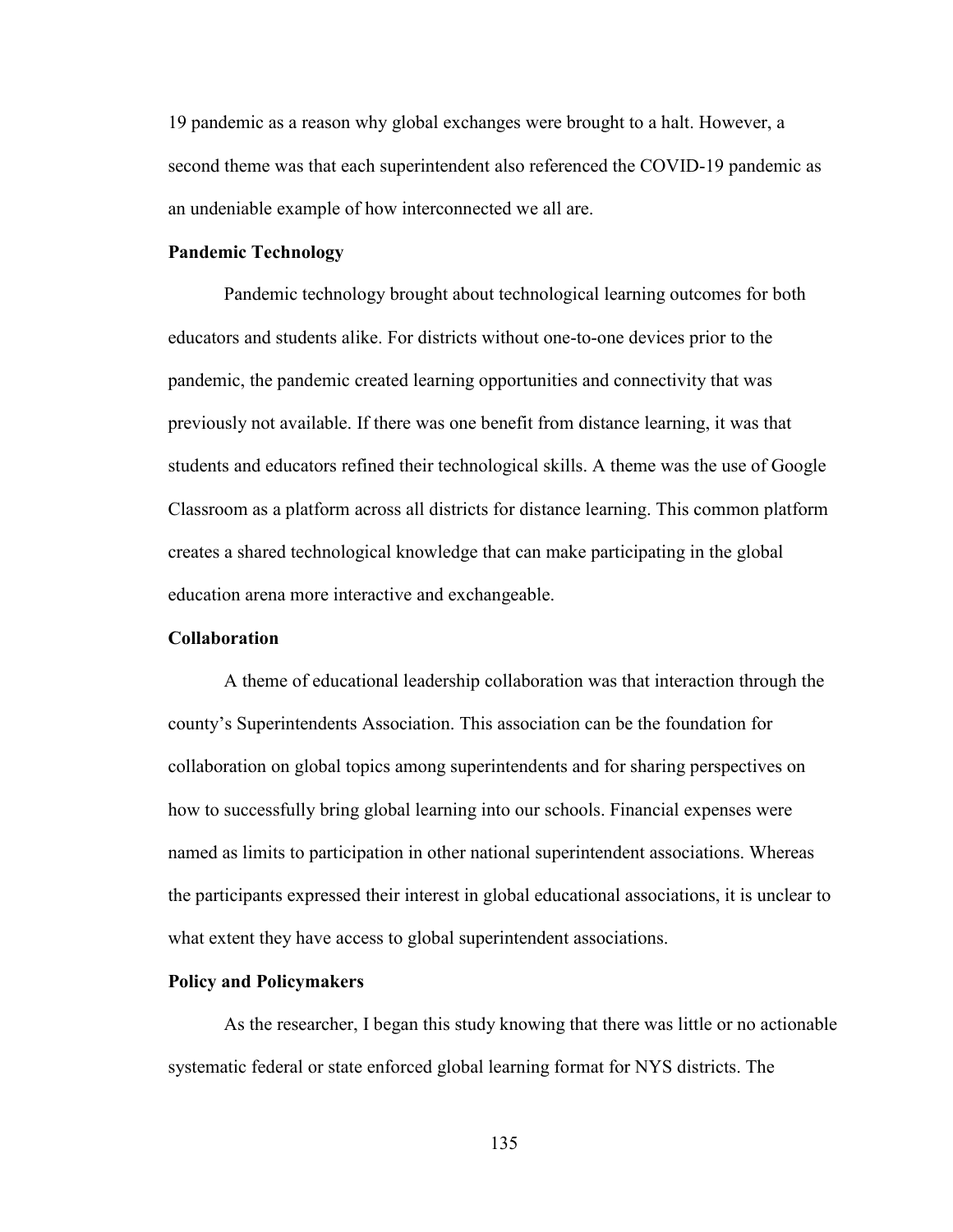participants mentioned how easy it is to become sidetracked and lose focus because of the lack of frameworks available. With regard to policy, a common theme throughout this research was that educational leaders want to assist in the creation of policies and provide perspectives to policymakers of how educational policies can actually lead to civic pushback if they lack collaboration from district-level educational leaders, even if they are well-intended.

This leads back to the major common theme regarding the importance of communication. Healthy communication cooperation between policymakers and district leaders can generate actionable systematic frameworks for the incorporation of global learning within education. Helpful educational policy aligns with two themes: the health and wellbeing of students, and the flexibility to individualize mandates to fit local district needs and resources. Hindrances within educational policy emerge when policymakers ignore the individual needs of communities and local school districts and simply require that they incorporate new mandates without the proper funding to make meaningful change.

#### **Relationship to Prior Research**

This study supports the prior literature with regard to the phenomenon of global learning in terms of the importance of how superintendents view education as a foundation for creating societal shifts. The tension regarding educational policy is at the forefront of education today, leaving educational leaders stuck navigating policy and community needs. Educational leaders want funded actionable frameworks to incorporate global learning. Superintendents also want more collaboration with policymakers in the creation of these frameworks.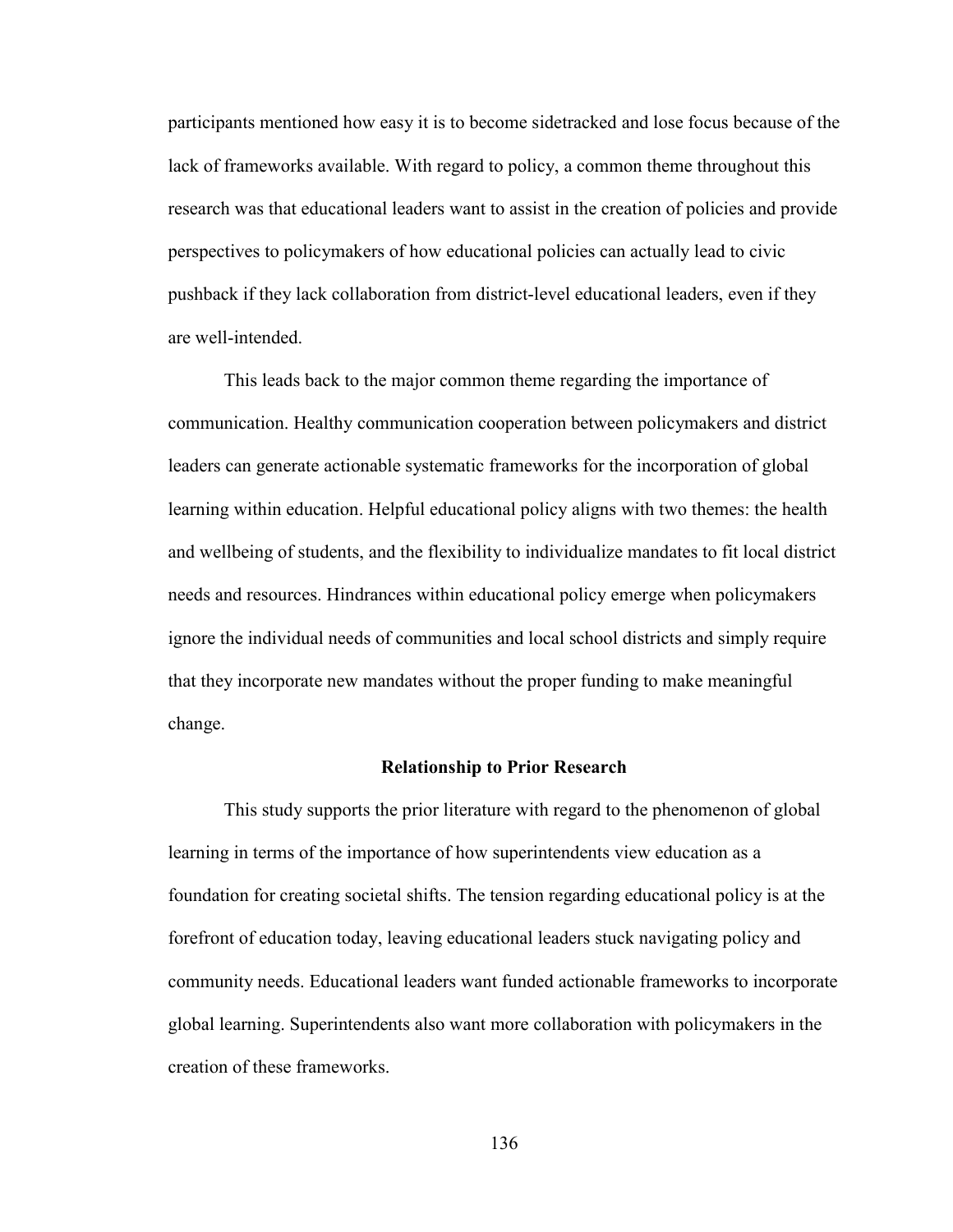A major extension of this study over the prior research was in the learning community population, was the addition of two superintendent participants, for a total of five superintendents from five school districts. To put this into perspective, if each superintendent conservatively governs 100 teachers and 3,000 students within their district, that is over 500 educators and 15,000 students under these five NYS superintendents. McCarthy's (2011) research relied on interviews with three superintendents and educators, visits to district schools, and the use of district artifacts to investigate how the integration of global learning appears within schools. McCarthy's (2011) research brought a different perspective, exploring how educational leaders incorporate global learning within school districts. McCarthy's (2011) study inspired this current research, as it showed that educational leaders were in the process of or already incorporating global education within schools. However, the study also showed that global education takes place in isolated school districts.

This current study supports McCarthy's (2011) past research by cross connecting the findings on superintendent perspectives. Both studies show that student outcomes can improve when exposed to global learning: "Students also need opportunities to put their global education learning to work to solve real problems" (McCarthy, 2012, p. 147). This aligns with the current research findings, which show that superintendents view global learning as a way for students to develop 21st-century learning skills, such as problemsolving.

A major theme throughout McCarthy's (2011) research and the present study is the need for policy to serve as a foundation for global learning: "The importance of establishing policy for global education needs to be highlighted. Without explicit global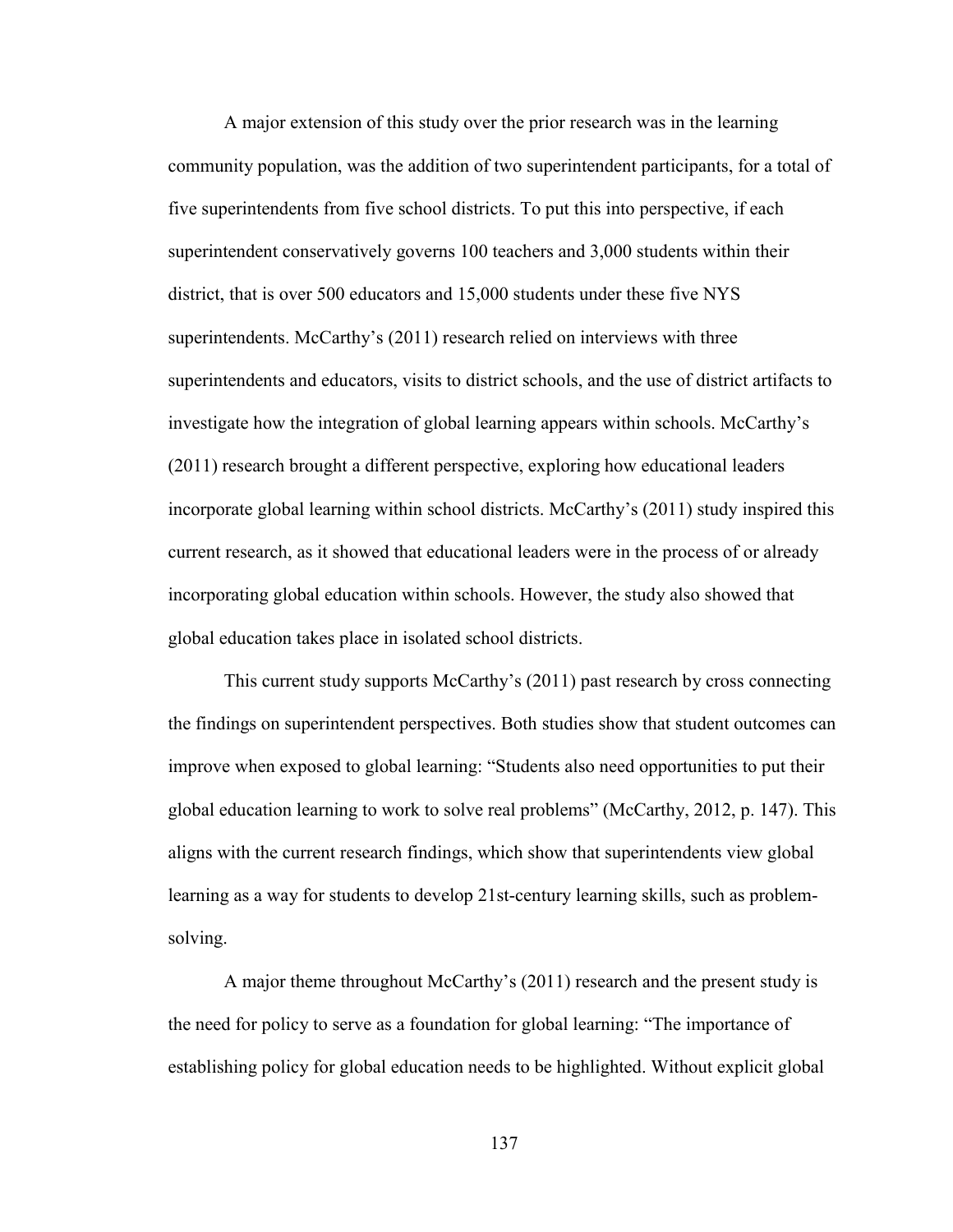education policy, global education practice can easily disappear" (McCarthy, 2011, p. 168). This shows that superintendents need policy and frameworks in place to be able to allocate resources and time to establishing global opportunities. The present study extends this finding as it establishes superintendents' desire to have input on how the framework is designed and autonomy over how it applies to their individual district.

The work of Spring (2008) also serves as a foundation for this research, as it framed the knowledge economy as "focused on the ability of workers to adapt to a changing world of work" (p. 340). This research extends this idea by exploring how superintendents find value in global learning and globalization in the educational system. They connect global learning to the future of education and to 21st-century learning skills. Global learning in this research connects to Spring's (2008) perception of the knowledge economy regarding 21st-century learning skills that can develop critical thinking, problem-solving, and effective communication. Spring (2008) also concluded that, "[g]lobal educational discourses on the knowledge economy, lifelong learning, and human capitol education are influencing the decisions of national policy makers" (p. 352). This study also supports and extends Spring's (2008) research as it offers the perspective of the superintendents interviewed who voiced that a clear framework, funding, and collaboration in conjunction with policymakers can help them incorporate global learning at the K-12 level of education.

It is apparent that global learning is becoming prominent in educational interests if national policymakers are researching ways to implement it and if superintendents know global learning is important to educational student outcomes. Quantitative research by Hersey (2012) noted that educational leaders are motivated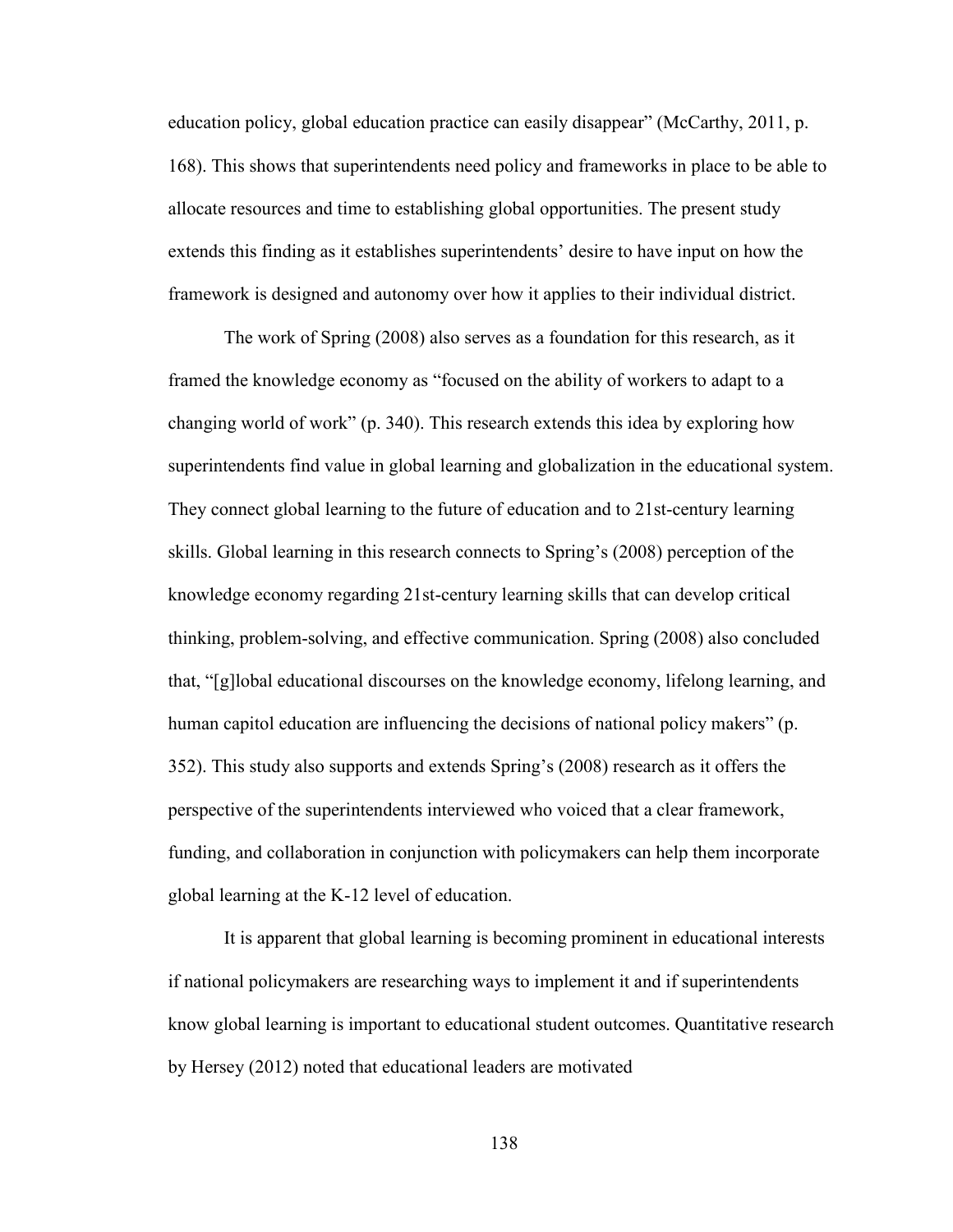…[t]o ensure opportunities that raise awareness of issues such as diversity, inequality, and interconnectedness, educational leaders must recognize their primary role of reframing the vision and purpose of a school community by demonstrating the necessary characteristics and attributes for the development of a global perspective in education. (p. 36)

While global mindedness in a quantitative format reveals potential predispositions regarding educational leaders' global mindedness, this research relied on a qualitative methodology to understand global education through the perspectives of current superintendents. While both methods are important to the field of global education, future research might explore a mixed-methods approach, conjoining the two research initiatives.

Hett's (1993) research provided a logical backbone for the present study by offering key focal points. Hett's (1993) study developed aspects to quantifiably assess global mindedness in terms of responsibility to the larger global community, while the present study uncovered findings that educational leaders' global mindedness aligns with the responsibility of effectively educating in ways that improve student outcomes, including through global competencies. In this way, both studies found that part of global mindedness is a feeling of responsibility toward others.

The findings in this research show a clear connection between superintendents' perspectives on global learning and potential positive learning outcomes. Rogers' (1995) diffusion of innovation served as the theoretical framework for this research. The findings directly support the theoretical framework as the participants revealed how effective communication with regard to the phenomenon of global learning will promote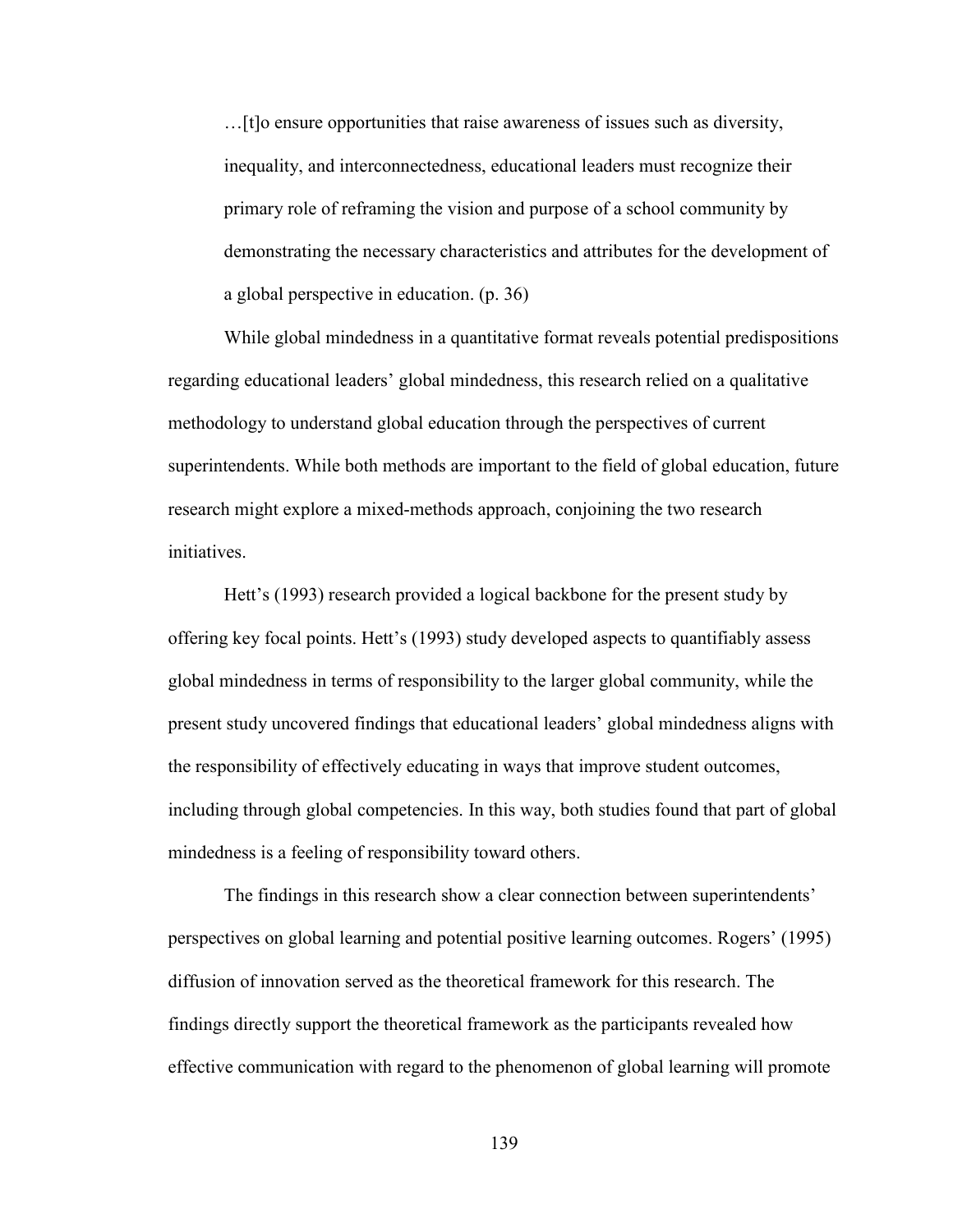the community's buy-in. The findings show that superintendents believe that effective communication is essential in their leadership positions. However, their perspectives on the innovation of global learning and education will continue to be isolated without civic support, a clear guiding framework, or funding.

#### **Limitations of the Study**

A limitation of this research is the number in interviews. While there were five participating superintendents, this is still a rather small number and is not representative of the entire state of New York. A second limitation to this study is that one of the participants is the superintendent of the school district where the researcher is a teacher. A third limitation to this study is that it was developed and conducted during a global pandemic. This is the major limitation to this study, as all global students exchange programs and international travel was shut down. Therefore, any pre-COVID-19 endeavors to incorporate globalization, global learning, or global interactions within educational systems were sidelined due to other more significant district needs. A fourth limitation drawn from the pandemic was that data collection was in the form of online interviews rather than in person, so body language was not represented within the data.

#### **Recommendations for Future Practice**

The findings of this research suggest that superintendents have a desire to collaborate with policymakers. They want to create meaningful global learning frameworks that allow for the implementation of systematic, purposeful global learning, with equity for all, not only those who can afford it. The superintendents felt strongly that funding and resources, as well as effective communication and civic support, were needed to create meaningful global learning outcomes. They believed that effective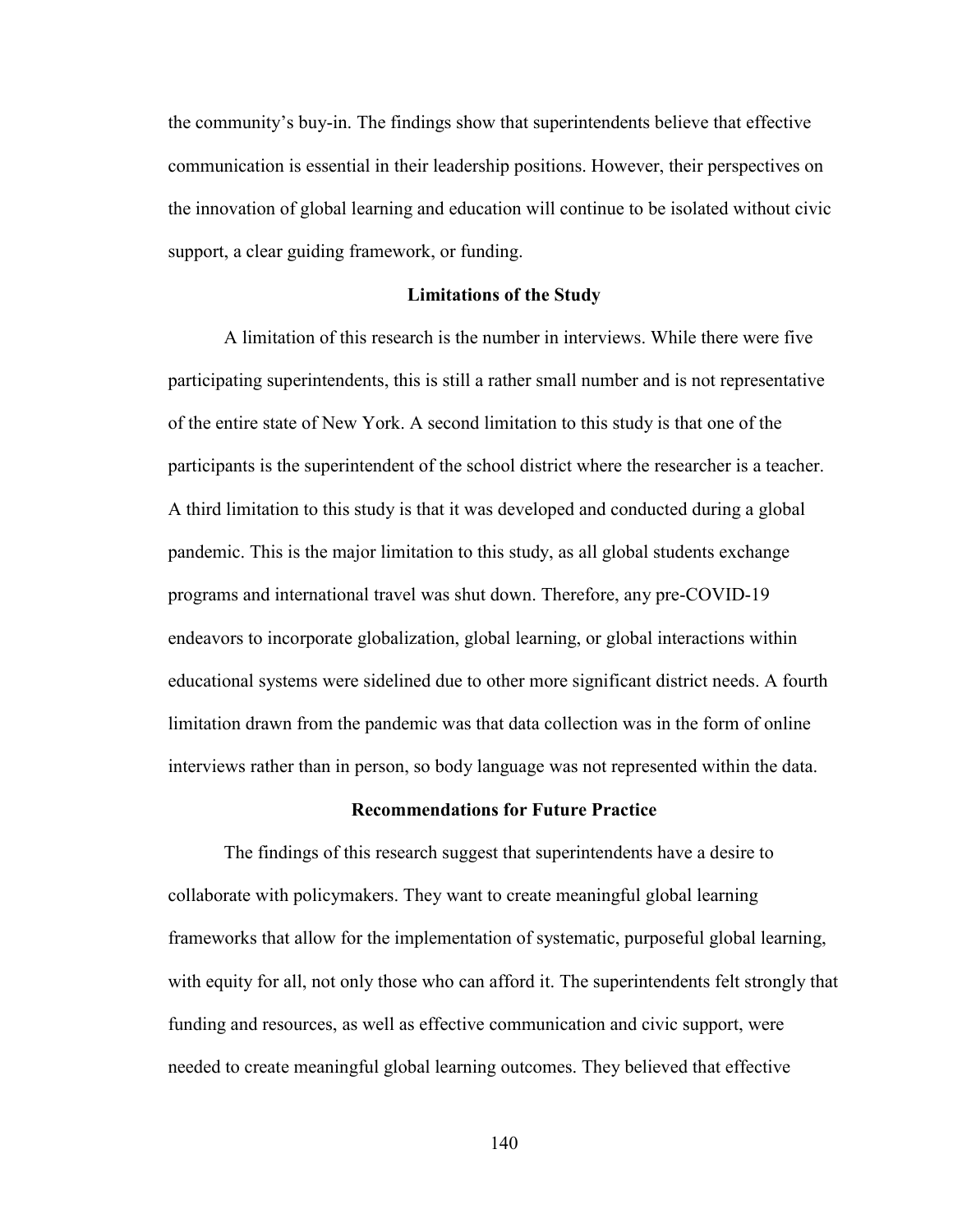communication is at the core of these global learning opportunities. These are initial recommendations for future practice.

#### **Recommendations for Future Research**

Recommendations for future practice would be to continue gathering the perspectives of superintendents, preferably in a post-COVID-19 setting. Opening this research up to assistant or deputy superintendents might also provide a wider array of perspectives on global learning. Future research might incorporate group interviews to create a space for the collaborative desires mentioned within this research. Superintendent group interviews might be able to create a methodical framework and invite policymakers to discuss possible implementations. This may be the catalyst that propels global learning into a funded mandate.

#### **Conclusion**

The phenomenon of globalization and its implications on the world are undeniable. This has been evident in the global impact of the COVID-19 pandemic. Educational leaders' perspectives on global learning align with explicit frameworks, leadership collaboration, effective communication, local support, and ultimately positive student outcomes. When global learning is incorporated into education, this allows students to view the world in all of its vastness and as full of opportunities. Global learning can expand students' ability to develop 21st-century skills in problem-solving, viewing thoughts from multiple perspectives, collaboration, and critical thinking. The future implications of global learning and education will require collective efforts to create meaningful change.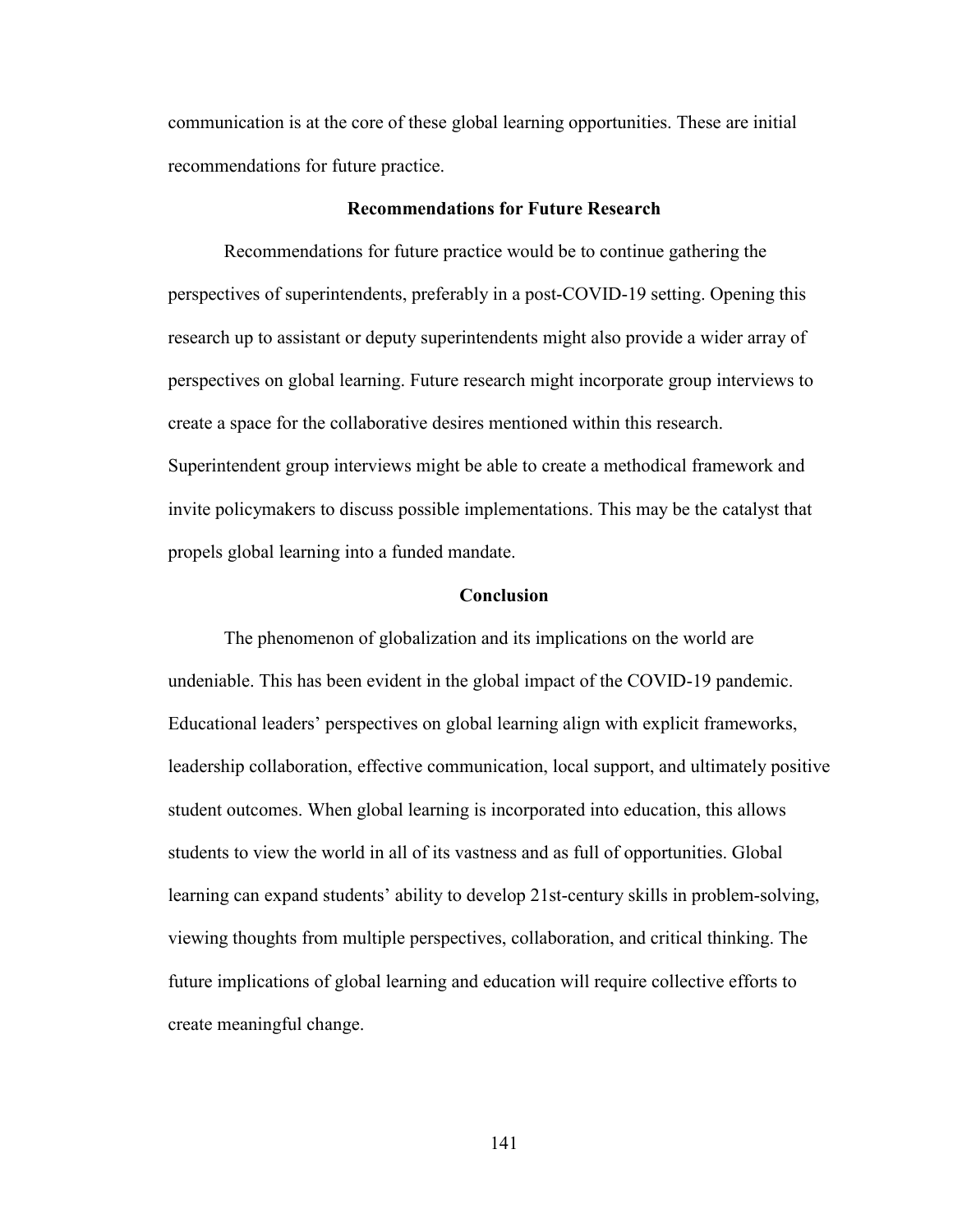#### **AFTERWORD**

Global skills and citizenry are valuable for the  $21<sup>st</sup>$  century. Quality educational experiences, include teaching students to navigate the global sector by examining and finding conclusions from multiple perspectives within topics of study. In order to fully explore globalization and education, more research would provide alternative viewpoints on the underlying implications globalization has on society as a whole and how those impact education. There are compounding internal and external factors that complicate global learning. Change is the new stable in the 21<sup>st</sup> century. Educational leadership plays a great role in the effective incorporation of globalization and education into local communities. Local communities also play a significant role in superintendents' ability to incorporate new initiatives. The value behind this research is that superintendents are quite aware of how interconnected the world is and think education is a means of creating global competencies for students. Closer research might reflect the perspectives and global mindedness of international superintendent equivalencies.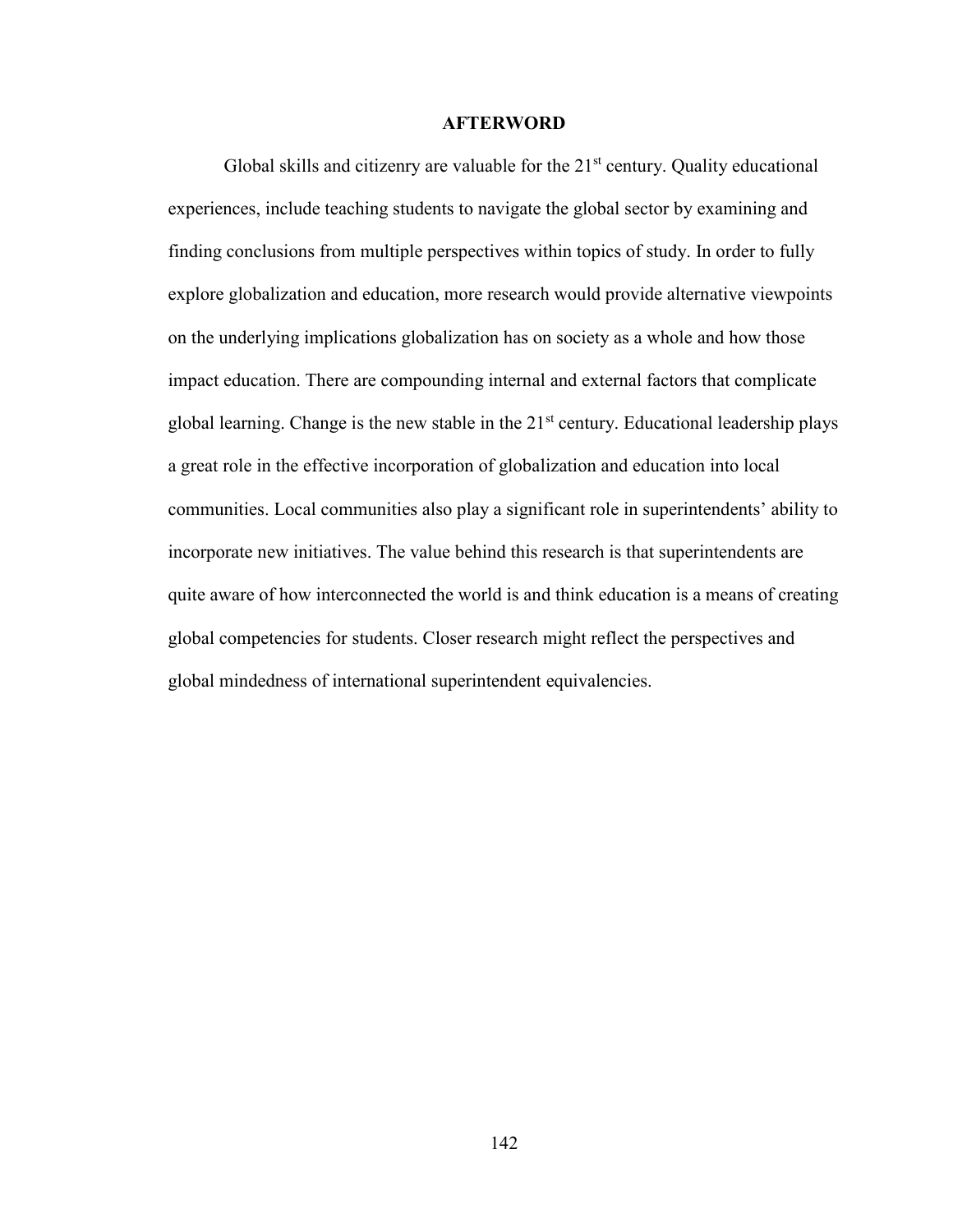# **APPENDIX A: IRB APPROVAL MEMO**



## Letter of Informed Consent

Dear Superintendent of Schools,

You are invited to participate in a research study to learn more about superintendent's perceptions of globalization and what leadership needs to promote globalization in K-12 education with fidelity. This study will be conducted by Lauren DiMartino, School of Education, at St. John's University in Queens, New York as part of her doctoral dissertation work. The supervising faculty sponsor is, Anthony Annunziato, Ed.D., School of Education, St. John's University.

 If you agreed to participate in this study, on your own time, you will be asked to do the following:

1. Take part in a 30-minute password protected virtual Zoom interview on the topic of leadership perspectives of globalization in education that will be used for my dissertation.

The interview will be recorded. The recordings will be kept in a password protected file but will not necessarily be anonymous. You may review these recordings and request that all or any portion of the tapes be destroyed. Participation in the study will involve one interview lasting 30-minutes.

There are no known risks associated with your participation in this research beyond those of everyday life. The use of a pseudonym is possible, if you choose so, your name will not be released, and answers will be coded. Despite these measures, someone may still be able to tell that the notes came from a conversation with you, while I cannot guarantee complete anonymity, I will do my best to ensure it. Identifiers will be removed from the identifiable private information and that, after such removal, the information may be used for future research studies without additional informed consent from the subject or the legally authorized representative.

While you will not receive a direct benefit from your participation, your responses are important to understanding the phenomenon of globalization, the perspectives of superintendents with regard to globalization, and explicitly discussing what leadership needs from policymakers in order to bring globalization into K-12 classrooms.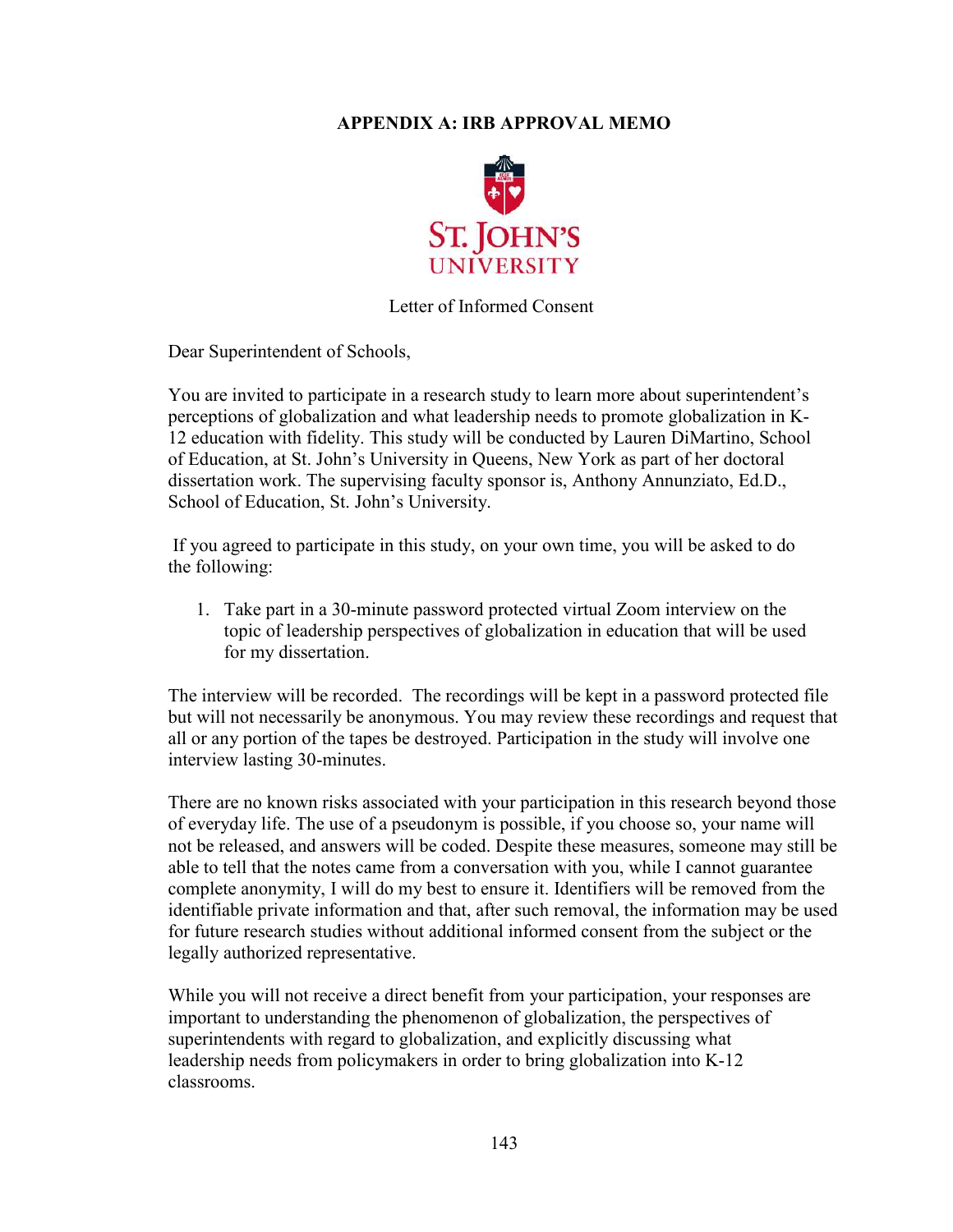You may refuse to participate or withdraw at any time without penalty, as this interview is completely voluntary and there is no penalty to refusing to participate. You must be at least 18 years old to participate, and by completing the interview, you are giving consent to be part of the research. During our interview, you have the right to skip or not answer any questions you prefer not to answer.

If there is anything about this study or your participation that is unclear or if you have follow-up questions, please feel free to contact me at XXXXX or Dr. Anthony Annunziato at XXXXX St. John's University 8000 Utopia Pkwy Queens, NY 11439

For questions, about your rights as a research participant, you may contact the University's Institutional Review Board, St. John's University, Dr. Raymond DiGiuseppe, Chair XXXXX (XXX)XXX-XXXX or Marie Nitopi, IRB Coordinator, XXXXX (XXX)XXX-XXXX.

Thank you for your time and consideration. Lauren DiMartino

# **Agreement to Participate**

Your signature acknowledges receipt of a copy of the consent form as well as your willingness to participate.

I agree to participate in the study conducted by Lauren DiMartino. I understand the risks associated with the current study.

**\_\_\_\_\_\_\_\_\_\_\_\_\_\_\_\_\_\_\_\_\_\_\_\_\_\_\_\_\_\_\_\_\_\_\_\_\_\_\_\_\_\_\_\_\_\_\_\_\_\_** 

Printed Name of Participant

Signature of Participant Date

Lauren DiMartino Principal Investigator

Lauren DiMartino 1/28/2022

Signature of Principal Investigator Date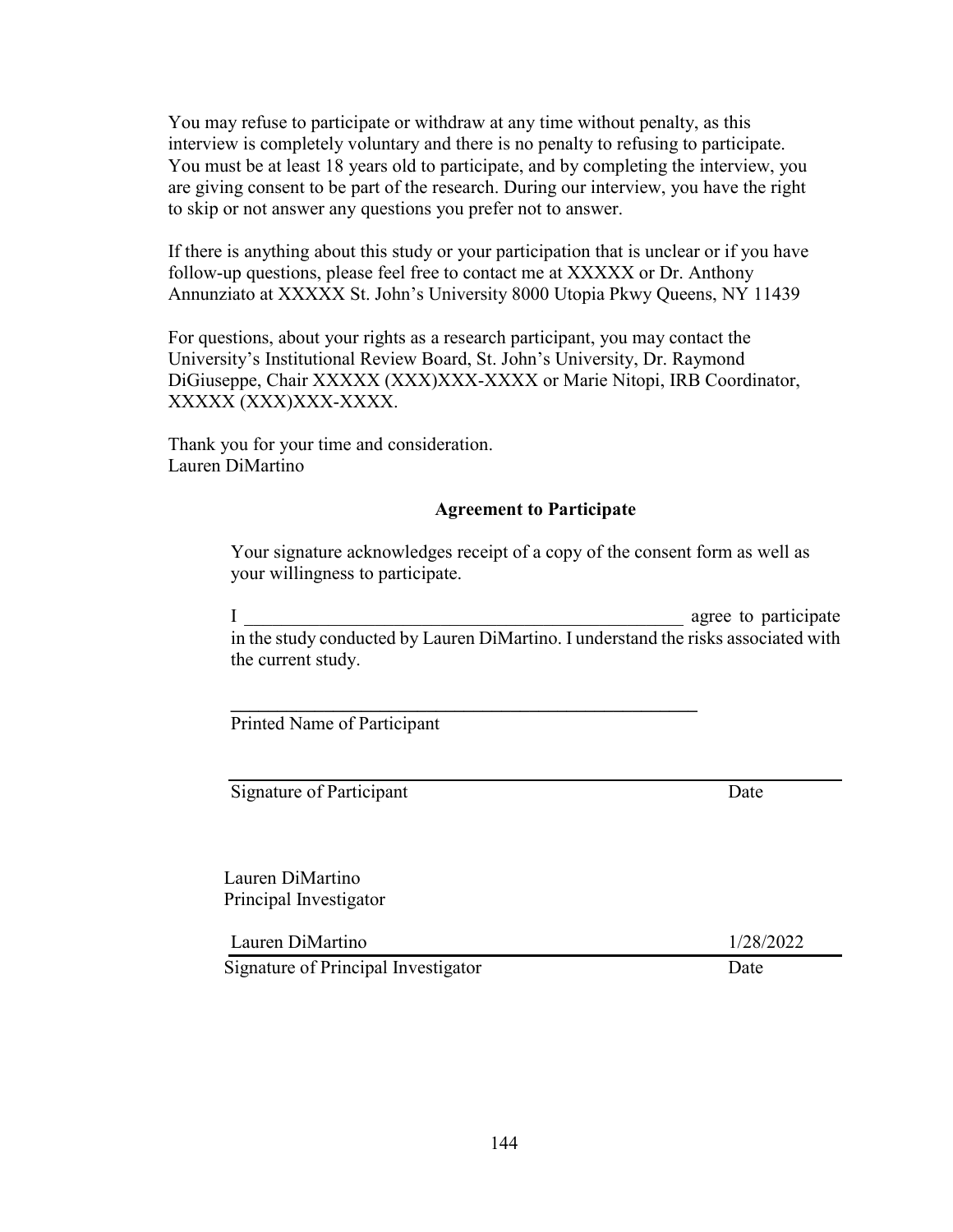## **APPENDIX B: INTERVIEW SCRIPT**

Hello, thank you for participating in my dissertation interview. My name is Lauren DiMartino. I am a doctoral student at St. John's University. Currently, I am an ENL teacher in grades 7 and 8. This is my 6th year teaching. In our profession, we hear the terms global community, globalization, and global citizenship. My topic explores leaderships perspectives of globalization. I believe that meaningful policy aligns with educational leadership needs. With that said, thank you for joining me today. Your answers will help me develop research-based findings that will provide grounding for globalization and education in the 21st century.

This interview should approximately take 30 minutes and will be recorded so that I can more easily review the notes. All identifiable information will be excluded from the research.

## **Background Information of Interviewee:**

- Gender (optional):
- Years in education:
- Other occupations:
- Fields of Study:
- How would you describe your ethnicity?
- Were you born in the United States? If not, please indicate how old you were when you came to the United States and from what nation?
- How many courses have you taken which focus on another country?
- How often do you watch world news?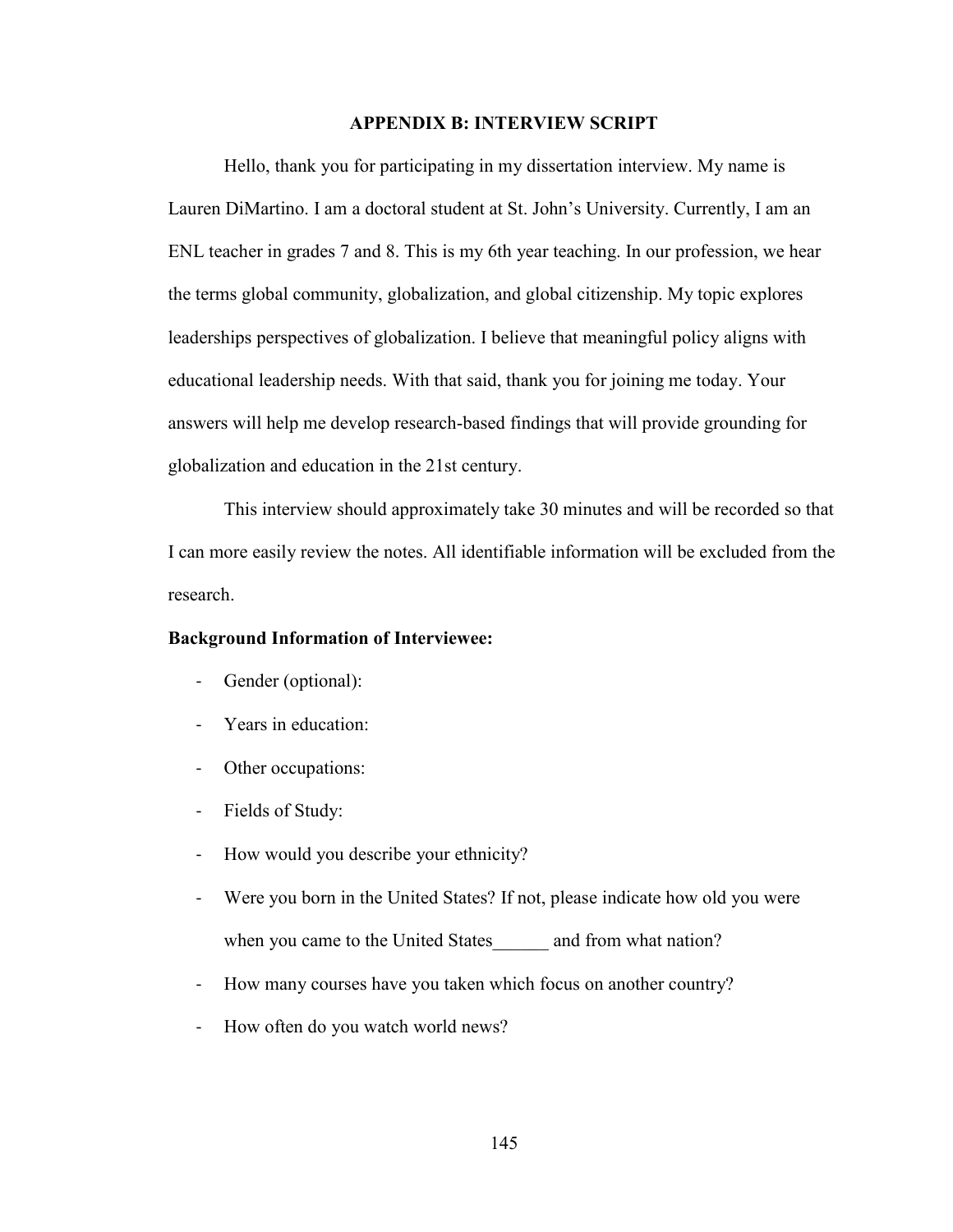- What is your favored source to receive information? (ex. TV, social media, internet)
- What is your first language? Are you fluent in more than one language? What languages have you studied?
- Parents' influence on education:
- Parents' country of origin:
- Age on last birthday:

## **Proposed Guiding Interview Questions:**

Throughout this interview, follow-ups to the guiding questions will be noted.

- In what ways does the global community impact your local district?
- Do you perceive the educational global community as connected?
- In what ways could educational ambassadors be beneficial to education in your district?
- Does your district provide avenues for global innovation or exchanges?
- How do you view education as a means for creating global connections? Ambassadorship? And/or innovators/innovation?
- Can you define "global community" in your own words? When you hear "global education," can you think of a definition that allows your district to participate in this "global community"?
- In what ways does the phenomena of globalization fit into your district?
- Does being part of the global educational community appeal to you?
- How would you explain the phenomenon of globalization for the purposes of education to a parent? Board member? Friend? Student? Teacher? Policymaker?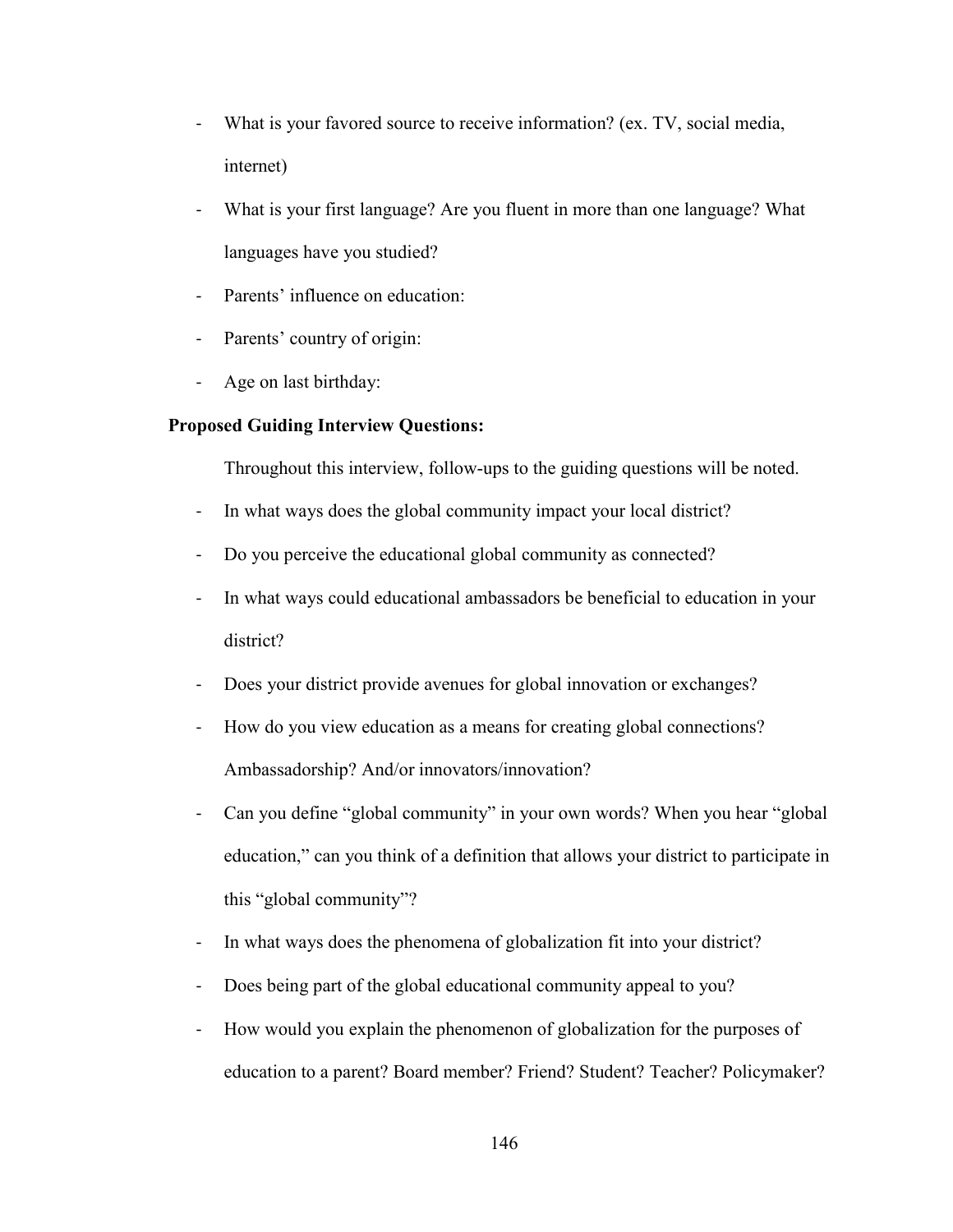- Does the current educational system provide the capacity for meaningful global learning and/or exchanges? How? Do you have ideas that could make it better?
- How does globalization affect educators in 2021? Leaders? Policymakers?
- If we define globalization as "the ability of any individual or company to compete, connect, exchange, or collaborate globally" (Friedman, 2016, p. 120), do policymakers have a reason to want globalization to be integrated into school districts? What are possible policy changes that could make this possible?
- What are small achievements towards globalization in education?
- What do policymakers need to know about education? What do policymakers often mis-interpret about education?
- Are there national or local educational policies that are easily or meaningfully put into practice that provide avenues to guide educational leaders toward a more global and interconnected educational system?
- Do you consider yourself a global citizen? How do you benefit from this? Do you benefit as a leader?
- Nationally, how do you participate? Educationally?
- Globally, how do you participate? Educationally?
- How does educational policy affect educational practice?
- What role do policymakers contribute to the field of education?
- What do policymakers need to know about globalization and education?
- What do policymakers get right in terms of creating educational policy?
- What do policymakers get wrong in terms of creating educational policy?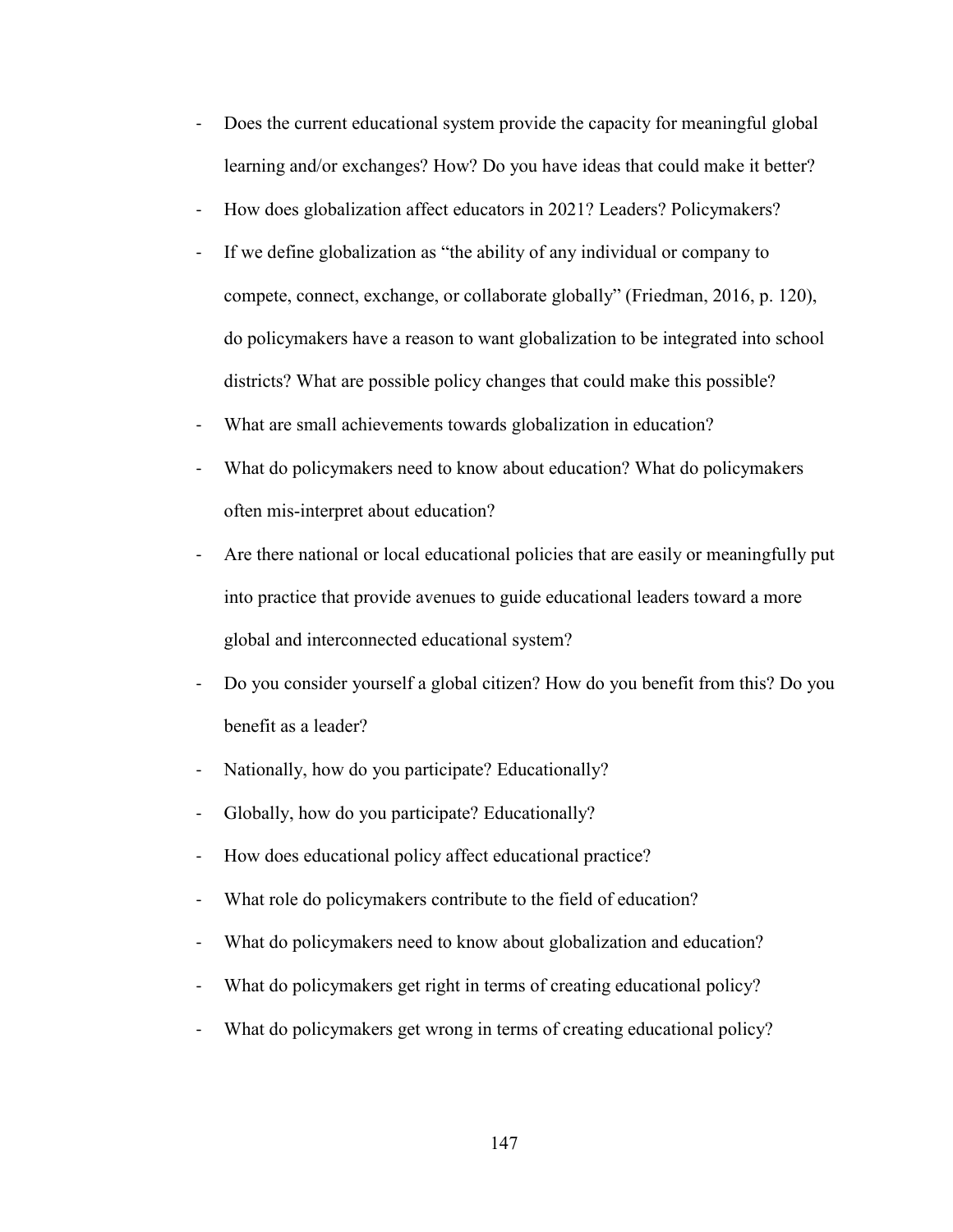- What do you need as a superintendent from policymakers to make globalization possible?
- What are ways you get support from policymakers?
- What forums do you turn to for educational leadership support?
- With regard to globalization, as an educational leader what type of support would be helpful from policymakers?
- What does globalization policy support look like for your district? Why?
- In your opinion, can policy help diffuse globalization into the public educational platform?
- Would you please describe your style or type of leadership communication? Why is this effective for you?
- How is your leadership communication style different or similar to policy makers?
- Of the other public school superintendents you know, in your opinion, what are communication characteristics of effective leaders?
- Is it effective leadership that will forge globalization or policy makers? Why?
- Explain your perspective of ways globalization changed education. What is most significant about this change in particular?
- Does policy promote support? Why/why not?
- If there is policy and funding to promote globalization, would you want more exposure to it? How much time would you be willing to spend on this exploration?
- In terms of global education, what do you perceive as most rewarding?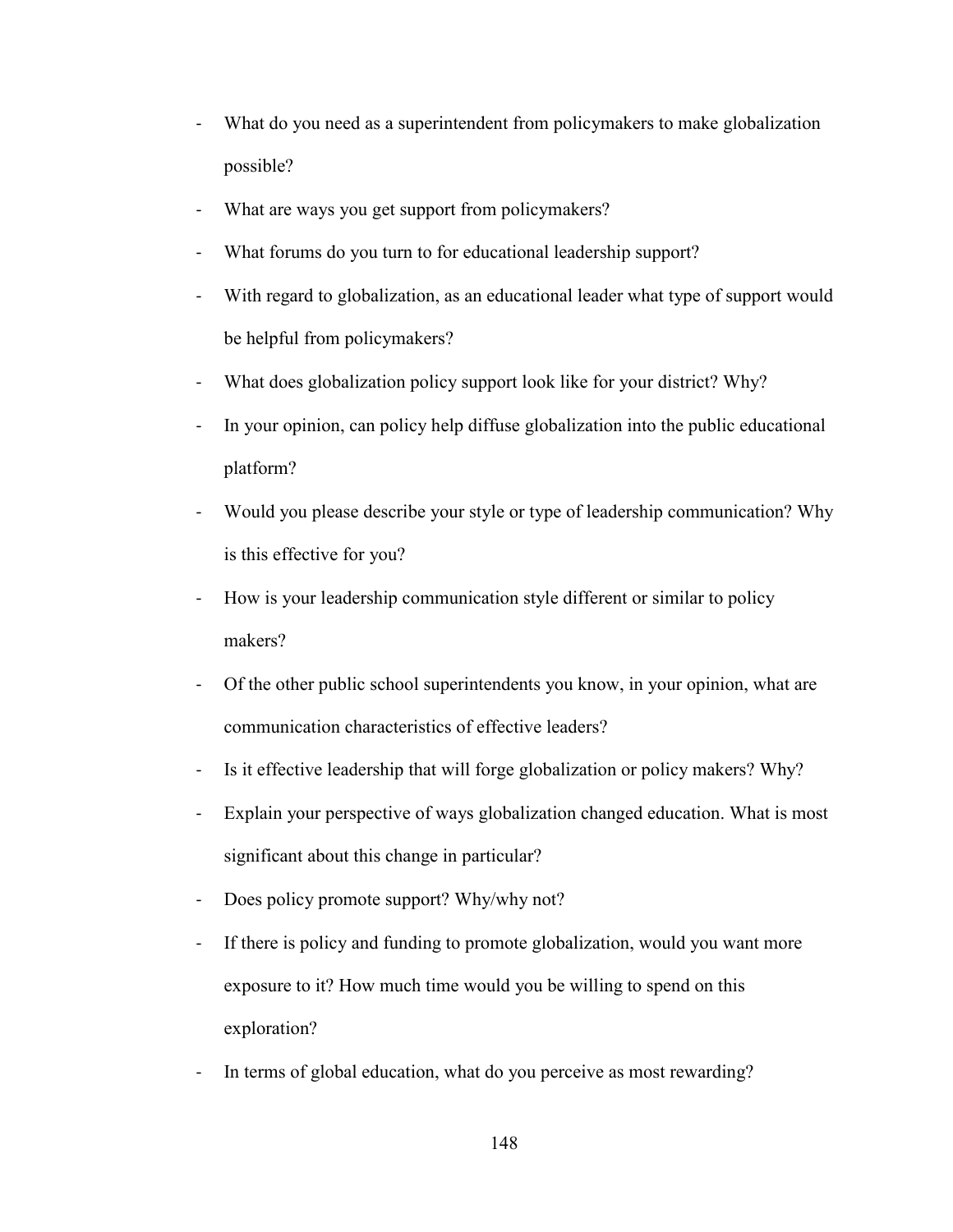- In what ways are you a global citizen? Travel, language, food, etc.
- How important is the global community for the future of education in your opinion?
- Are there hinders that prevent more meaningful global exchanges for education?
- What policy helps globalize education for your district?
- What policy hinders globalization for your district?
- As we educate children to become global citizens, what limitations does local leadership have to creating the global community in your district?
- Do you find that U.S. education has a global impact?
- Does policy make leadership in a global society easier? Are there avenues that need to be improved? How can policy help to make those improvements? If this is reformed, can globalization be linked to learning in your local district?
- Does your district currently participate in meaningful global exchanges?
- Do you feel part of the global community? How does the global community change your daily routine?
- In your opinion, is education based more on competition or collaboration?
- What are the benefits of education based on global competition? Global collaboration?
- Are educational leaders responsible for educating global competencies of students?
- Are there any policies that you find extremely helpful in education? Why? Explain further please.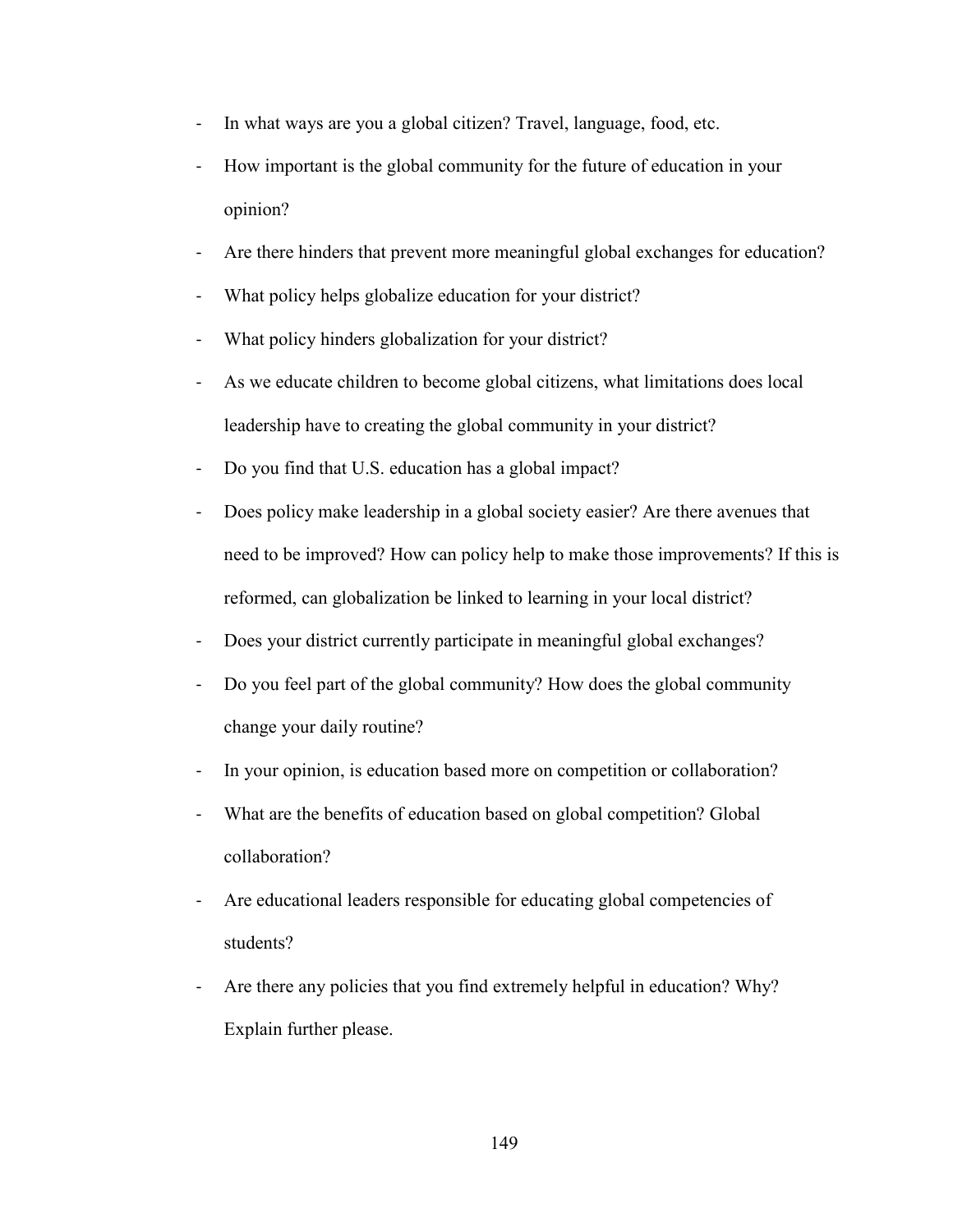- Any policy or one specific policy that you find most hinders education? Why? Explain further.
- What is the role of experiential learning in education?
- How does your district affect those around the globe? Is there something special about your district that it might be able to display knowledge to the world?

Thank you for participating today. I will forward my final dissertation to you when complete.

Take care,

Lauren DiMartino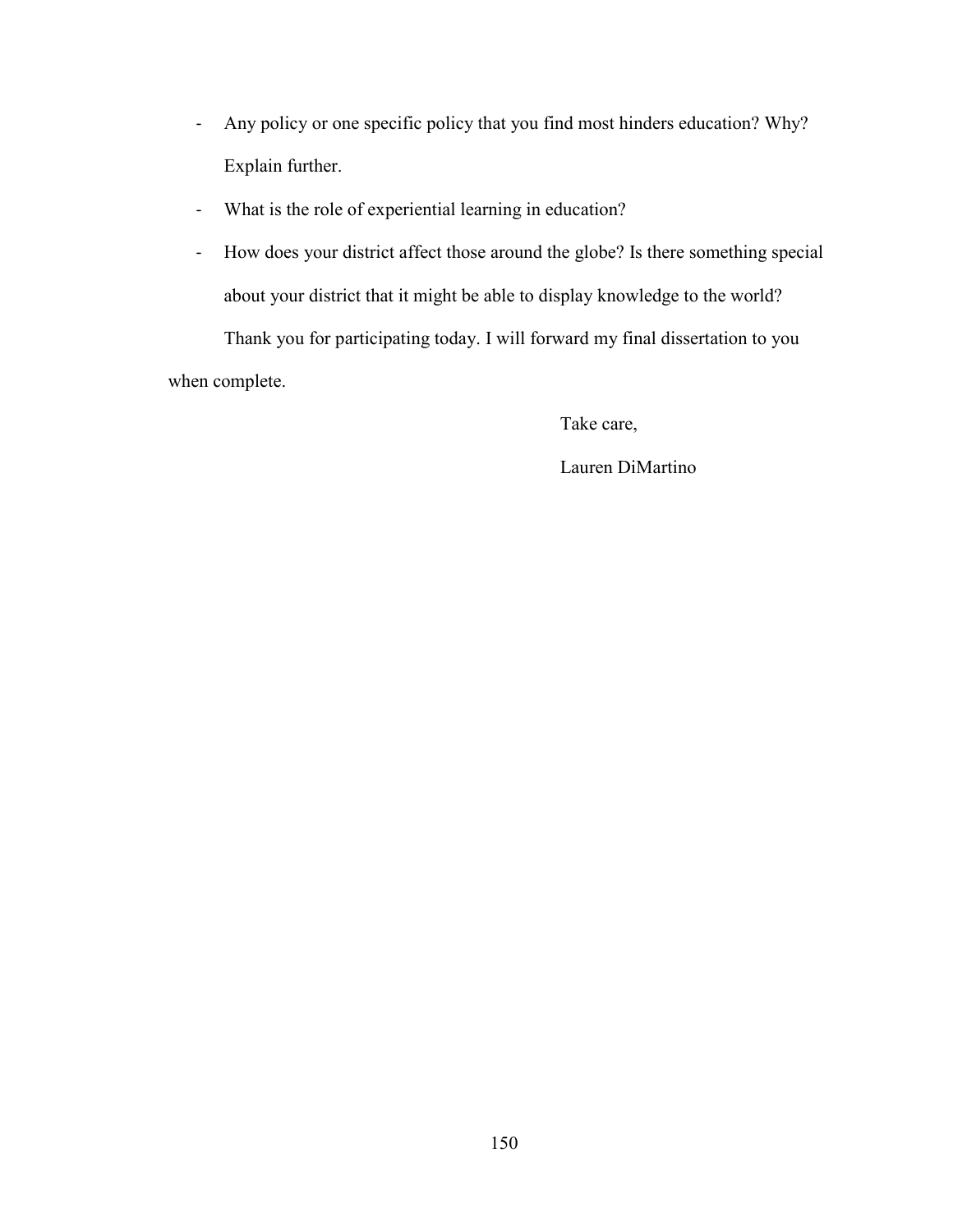#### **REFERENCES**

- Björk, L. G., & Browne-Ferrigno, T. (2016). International perspectives on the micropolitics of the superintendency. *Research in Educational Administration & Leadership*, *1*(1), 121–156.
- Björk, L. G., Browne-Ferrigno, T., & Kowalski, T. J. (2014). The superintendent and educational reform in the United States of America. *Leadership and Policy in Schools*, *13*(4), 444–465. https://doi.org/10.1080/15700763.2014.945656
- Björk, L. G., Johansson, O., & Bredeson, P. (2014). International comparison of the influence of educational reform on superintendent leadership. *Leadership and Policy in Schools*, *13*(4), 466–473.

https://doi.org/10.1080/15700763.2014.945658

- Bogdan, R., & Sari Knopp Biklen. (2016). *Qualitative research for education: An introduction to theories and methods*. Pearson India Education Services.
- Creswell, J. W., & Poth, C. N. (2018). *Qualitative inquiry & research design: Choosing among five approaches*. SAGE Publications, Inc.
- Dale, R. (2000). Globalization and education: Demonstrating a "common world educational culture" or locating a "globally structured educational agenda?" *Educational Theory*, *50*(4), 427–448. https://doi.org/10.1111/j.1741- 5446.2000.00427.x

Friedman, G. (2020). *The storm before the calm*. Random House.

Friedman, T. L. (2007). *The world is flat: Brief history of the twenty-first century*. Picador.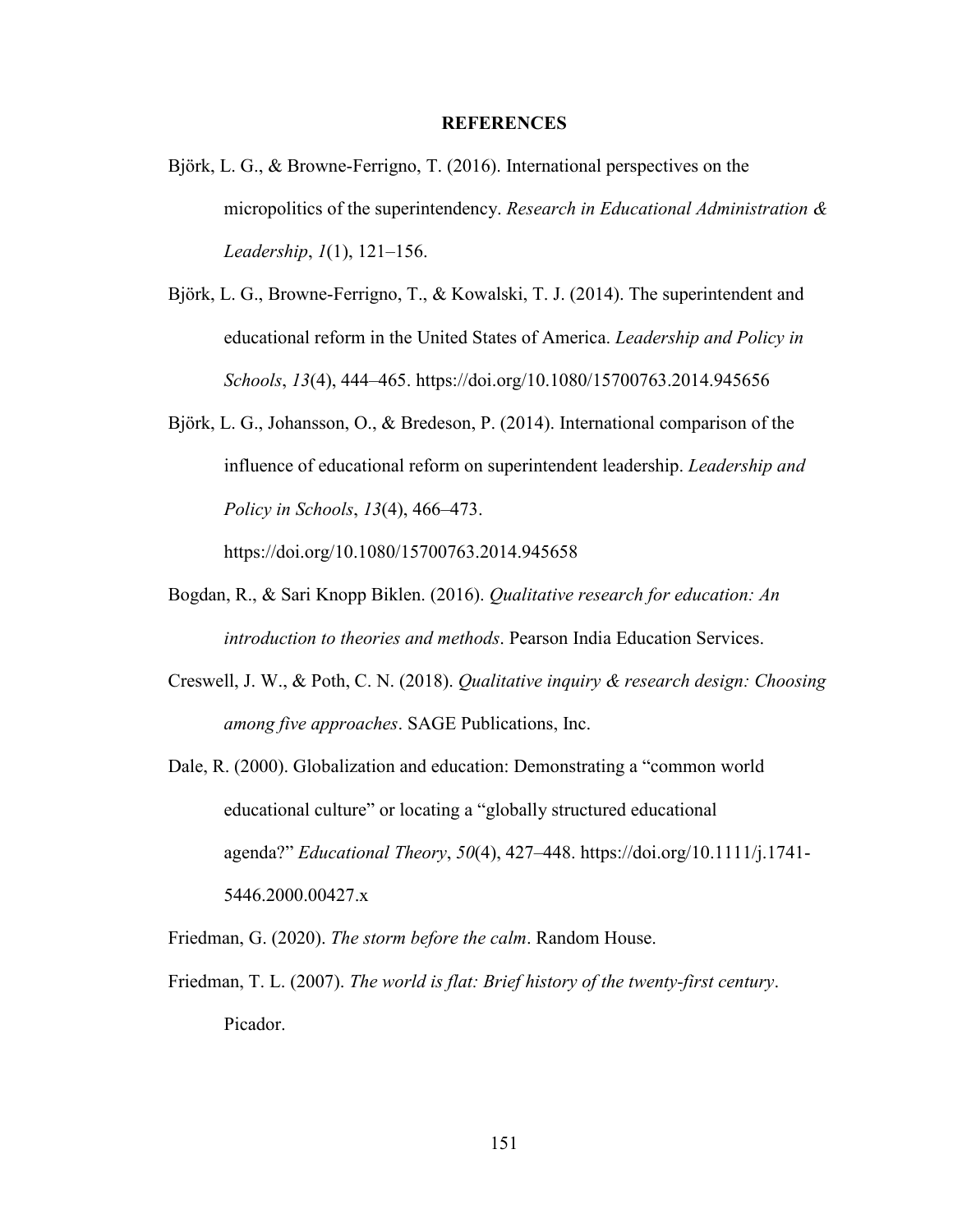- Friedman, T. L. (2016). *Thank you for being late: An optimist's guide to thriving in the age of accelerations*. Picador/Farrar, Straus and Giroux.
- Hersey, M. (2012). *The development of global-mindedness: School leadership perspectives* (Order No. 3520013) [Doctoral dissertation, Florida Atlantic University]. ProQuest Dissertations & Theses Global.
- Komatsu, T. (2013). Why do policy leaders adopt global education reforms? A political analysis of school-based management reform adoption in post-conflict Bosnia and Herzegovina. *Education Policy Analysis Archives*, *21*(62). http://epaa.asu.edu/ojs/article/view/1249
- LaMorte, W. (2019, September 9). *Diffusion of innovation theory*. Boston University School of Public Health. https://sphweb.bumc.bu.edu/otlt/MPH-Modules/SB/BehavioralChangeTheories/BehavioralChangeTheories4.html
- Magalhães, J. (2013). Comparing and deciding: A historical note on education policy. *Journal of New Approaches in Educational Research*, *2*(2), 88–94. https://doi.org/10.7821/naer.2.2.88-94
- McCarthy, M. H. (2011). *Superintendents' perceptions of the role and goal of global education in the 21st century and the ways superintendents shape programs and policies to implement global education: A case study of three Massachusetts superintendents and their K-12 district* [Doctoral dissertation, University of Massachusetts Lowell]. ProQuest Dissertations and Theses Global.
- Merriman, W., & Nicoletti, A. (2008). Globalization and American education. *The Educational Forum*, *72*(1), 8–22.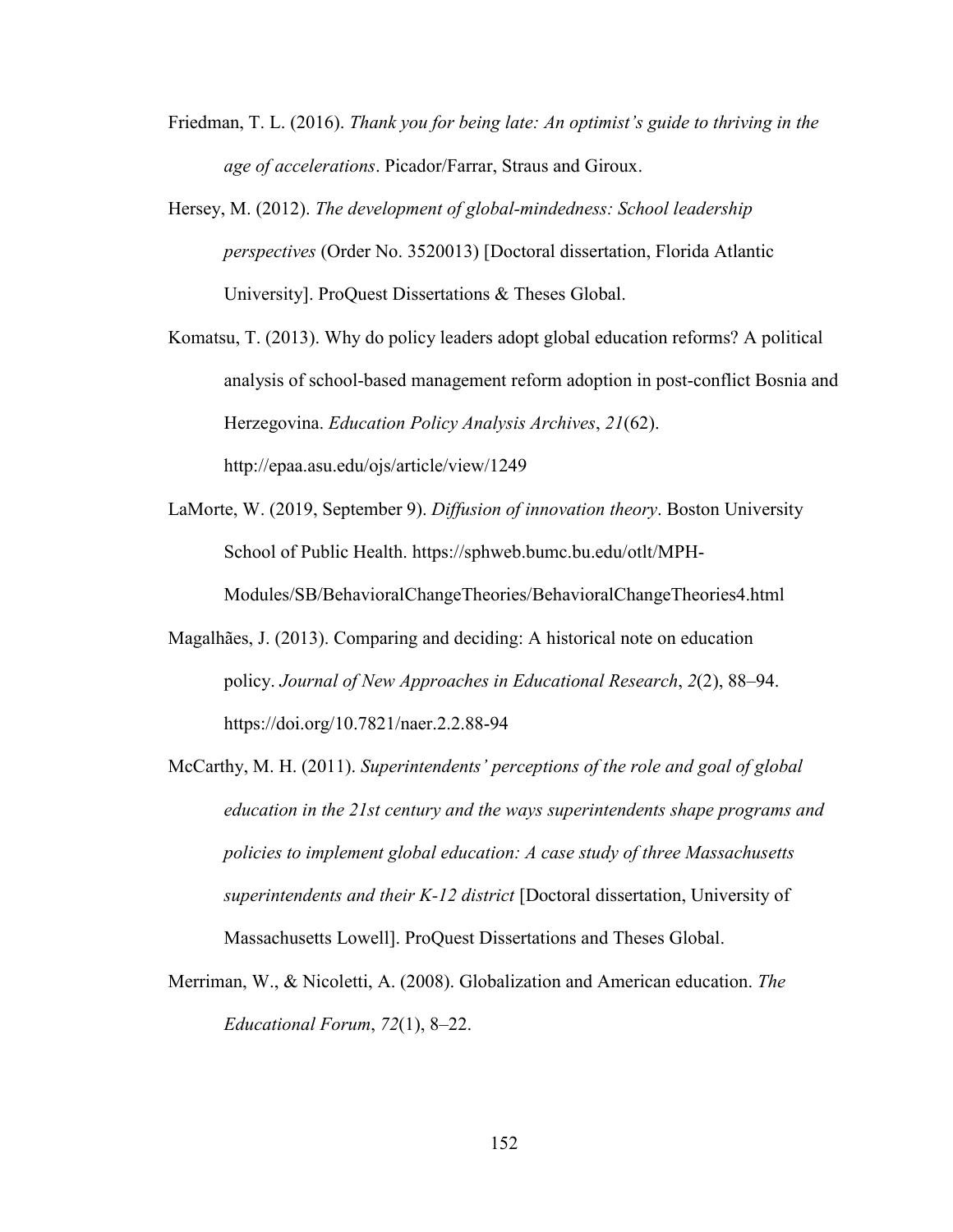- Organization for Economic Co-operation and Development (OECD). (2018). *The future of education and skills education 2030*. https://www.oecd.org/education/2030/ E2030%20Position%20Paper%20(05.04.2018).pdf
- Organization for Economic Co-operation and Development (OECD). (2019,

December). *Pisa 2018 results (volume I)*. OECD iLibrary. https://www.oecdilibrary.org/education/pisa-2018-results-volume-i\_5f07c754-en.

- Organization for Economic Co-operation and Development (OECD). (n.d.). *Work on education & skills policy products & services for countries*. http://www.oecd.org/education/OECD-Work-Education-Skills-Policy-Products-Services-for-Countries.pdf
- Pont, B. (2014). School leadership: From practice to policy. *Journal of Educational Leadership and Management*, *2*(1), 4–28. https://doi.org/10.4471/ijelm.2014.07
- Przybylski, R., Chen, X., & Hu, L. (2018). Leadership challenges and roles of school superintendents: A comparative study on China and the United States. *Journal of International Education and Leadership*, *8*(1).
- Risku, M., Kanervio, P., & Björk, L. G. (2014). Finnish superintendents: Leading in a changing education policy context. *Leadership and Policy in Schools*, *13*(4), 383– 406. https://doi.org/10.1080/15700763.2014.945653
- Rizvi, F., & Lingard, B. (2000). Globalization and education: Complexities and contingencies. *Educational Theory*, *50*(4), 419–426. https://doi.org/10.1111/j.1741-5446.2000.00419.x
- Rogers, E. M. (1995). *Diffusion of Innovations* (4th ed.). Free Press.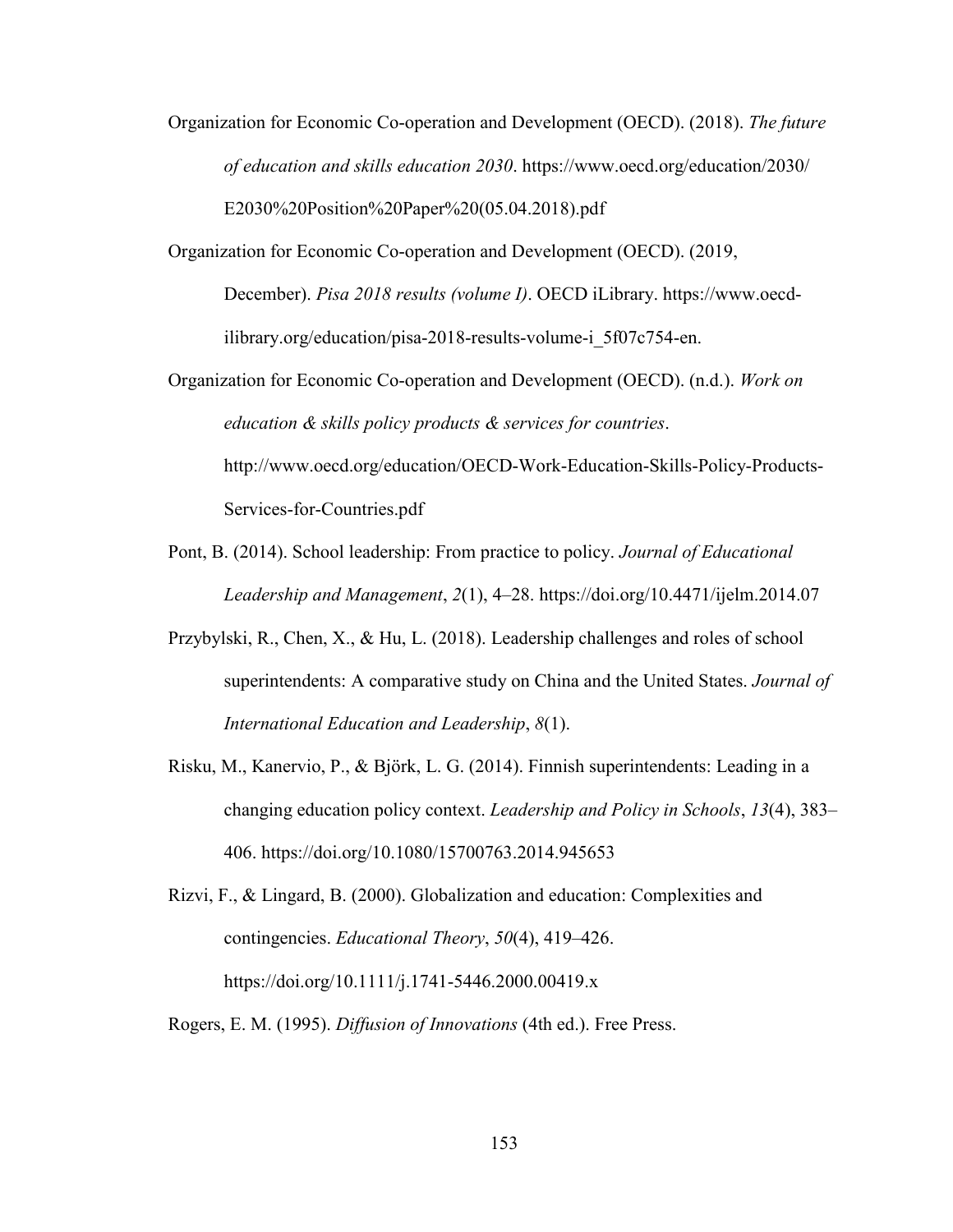- Spring, J. (2008). Research on globalization and education. *Review of Educational Research*, *78*(2), 330–363.
- Taylor, S., & Henry, M. (2000). Globalization and educational policymaking: A case study. *Educational Theory*, *50*(4), 487–503. https://doi.org/10.1111/j.1741- 5446.2000.00487.x
- Wagner, T. (2009). *Global achievement gap*. Basic Books.
- Zhao, Y. (2009). *Catching up or leading the way: American education in the age of globalization*. ASCD.